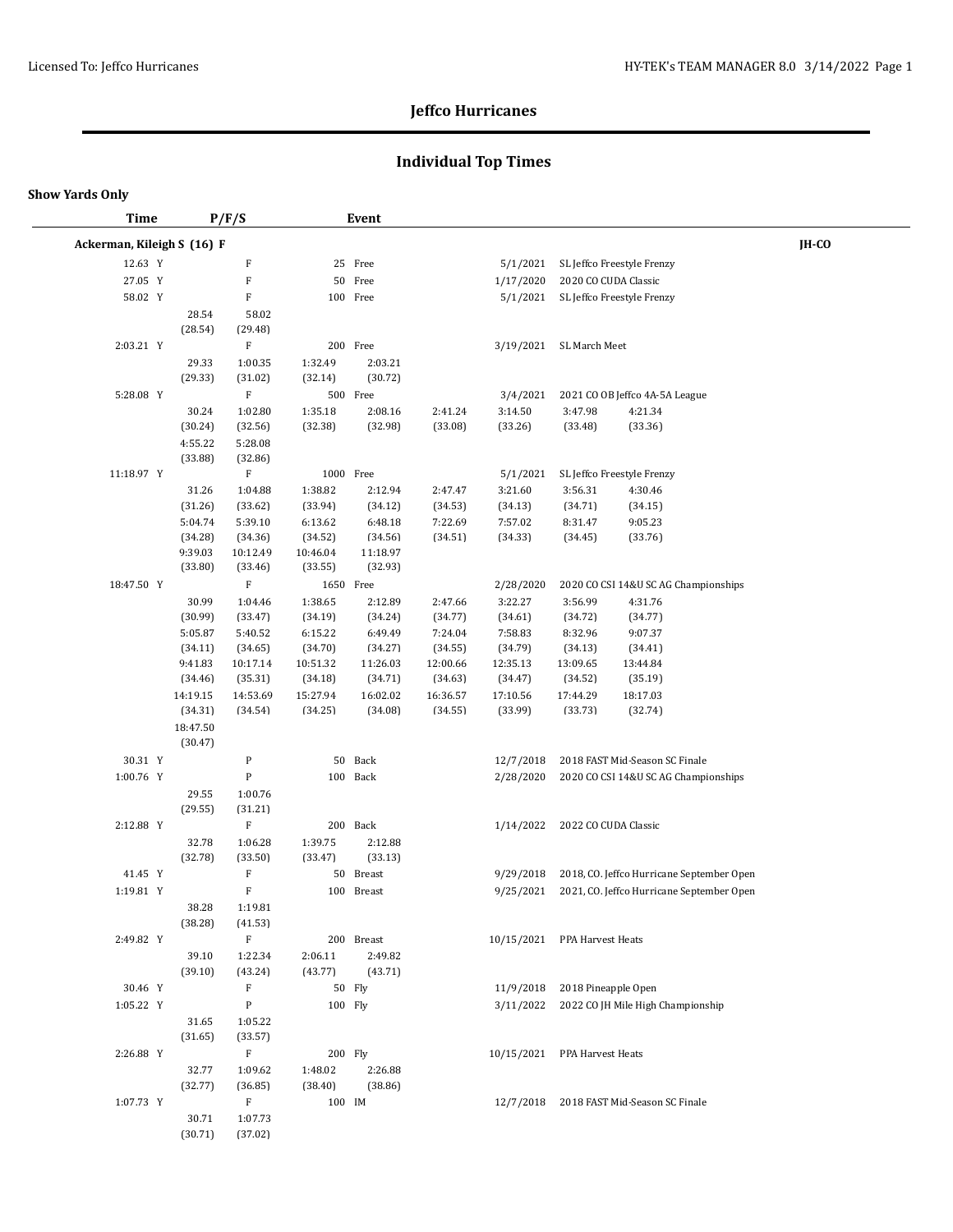## **Individual Top Times**

| <b>Show Yards Only</b>     |         |         |         |         |         |           |               |                      |         |
|----------------------------|---------|---------|---------|---------|---------|-----------|---------------|----------------------|---------|
| Time                       |         | P/F/S   |         | Event   |         |           |               |                      |         |
| Ackerman, Kileigh S (16) F |         |         |         |         |         |           |               |                      | $IH-CO$ |
| 2:18.73 Y                  |         | F       | 200 IM  |         |         | 1/14/2022 |               | 2022 CO CUDA Classic |         |
|                            | 30.58   | 1:04.44 | 1:46.75 | 2:18.73 |         |           |               |                      |         |
|                            | (30.58) | (33.86) | (42.31) | (31.98) |         |           |               |                      |         |
| 4:58.42 Y                  |         | F       | 400 IM  |         |         | 3/19/2021 | SL March Meet |                      |         |
|                            | 31.42   | 1:07.08 | 1:44.07 | 2:20.75 | 3:05.28 | 3:50.10   | 4:24.88       | 4:58.42              |         |
|                            | (31.42) | (35.66) | (36.99) | (36.68) | (44.53) | (44.82)   | (34.78)       | (33.54)              |         |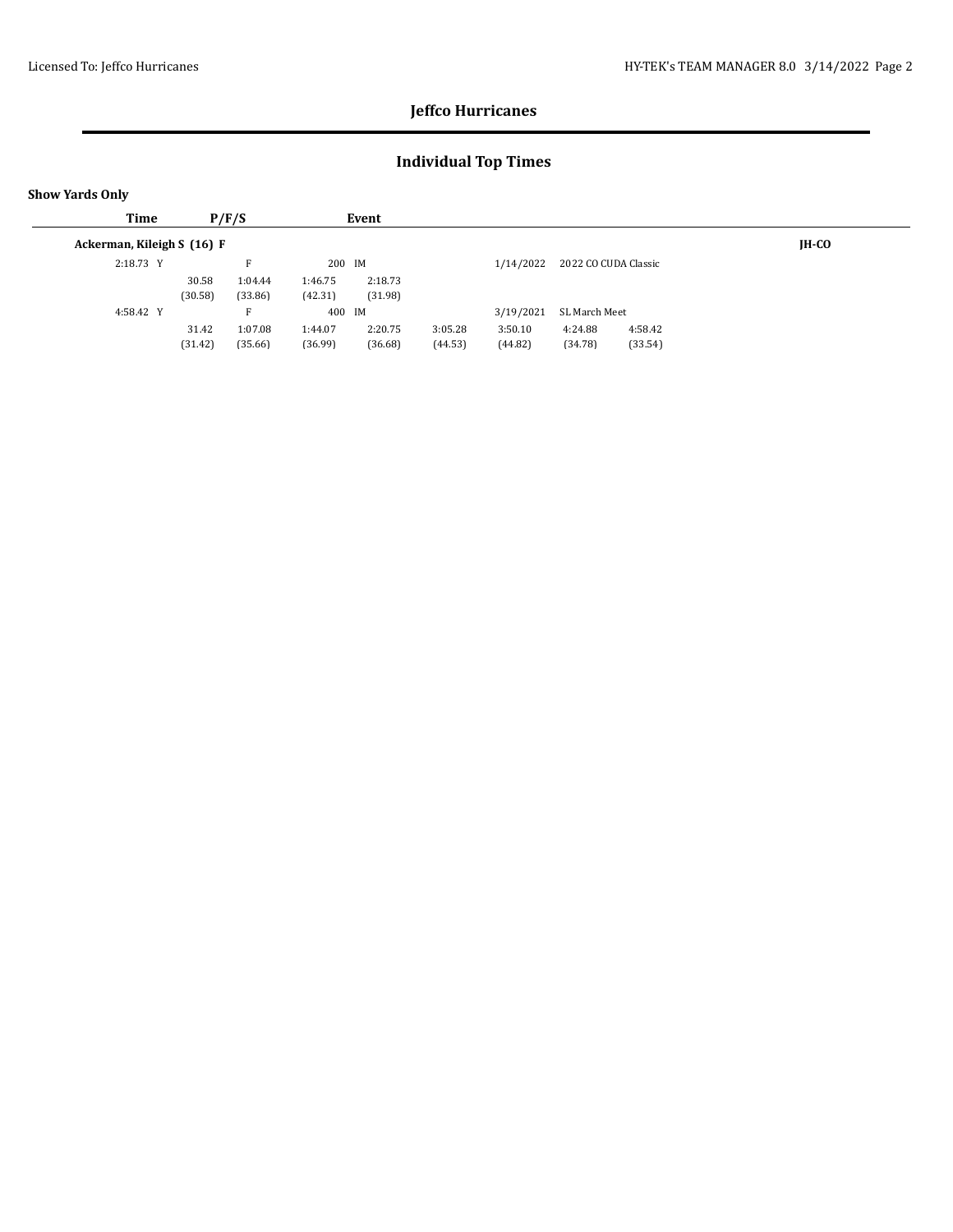## **Individual Top Times**

| Time                     |                          | P/F/S                     |           | Event          |         |                |                          |                                   |       |  |
|--------------------------|--------------------------|---------------------------|-----------|----------------|---------|----------------|--------------------------|-----------------------------------|-------|--|
| Adamowski, Finn P (15) M |                          |                           |           |                |         |                |                          |                                   | IH-CO |  |
| 15.26 Y                  |                          | $\boldsymbol{\mathrm{F}}$ |           | 25 Free        |         | 5/1/2021       |                          | SL Jeffco Freestyle Frenzy        |       |  |
| 28.79 Y                  |                          | ${\bf F}$                 |           | 50 Free        |         | 3/11/2022      |                          | 2022 CO JH Mile High Championship |       |  |
| 1:04.69 Y                |                          | ${\bf P}$                 |           | 100 Free       |         | 3/11/2022      |                          | 2022 CO JH Mile High Championship |       |  |
|                          | 30.90<br>(30.90)         | 1:04.69<br>(33.79)        |           |                |         |                |                          |                                   |       |  |
| 2:19.70 Y                |                          | ${\bf F}$                 |           | 200 Free       |         | 2/11/2022      | February Finale          |                                   |       |  |
|                          | 32.17                    | 1:07.65                   | 1:44.27   | 2:19.70        |         |                |                          |                                   |       |  |
|                          | (32.17)                  | (35.48)                   | (36.62)   | (35.43)        |         |                |                          |                                   |       |  |
| 6:14.31 Y                |                          | ${\bf F}$                 |           | 500 Free       |         | 3/11/2022      |                          | 2022 CO JH Mile High Championship |       |  |
|                          | $\overline{a}$           | ---                       | ---       | $\overline{a}$ |         | $\overline{a}$ | ---                      | ---                               |       |  |
|                          | $\overline{a}$           | ---                       | ---       | $\overline{a}$ | ---     | $\overline{a}$ | $\overline{\phantom{a}}$ | $\overline{a}$                    |       |  |
|                          | $\overline{\phantom{a}}$ | 6:14.31                   |           |                |         |                |                          |                                   |       |  |
|                          | $\overline{\phantom{a}}$ | (6:14.31)                 |           |                |         |                |                          |                                   |       |  |
| 46.49 Y                  |                          | $\mathbf F$               |           | 50 Back        |         | 3/9/2019       |                          | 2019, CO. Jeffco Bronze State     |       |  |
| 1:21.07 Y                |                          | ${\bf F}$                 |           | 100 Back       |         | 2/11/2022      | February Finale          |                                   |       |  |
|                          | 39.19                    | 1:21.07                   |           |                |         |                |                          |                                   |       |  |
|                          | (39.19)                  | (41.88)                   |           |                |         |                |                          |                                   |       |  |
| 3:08.00 Y                |                          | $\mathbf F$               |           | 200 Back       |         | 11/12/2021     |                          | 2021 Jeffco Pineapple Open        |       |  |
|                          | $\overline{a}$           | 1:33.59                   | ---       | 3:08.00        |         |                |                          |                                   |       |  |
|                          | $\qquad \qquad -$        | (1:33.59)                 | ---       | (3:08.00)      |         |                |                          |                                   |       |  |
| 56.42 Y                  |                          | $\mathbf F$               | 50        | <b>Breast</b>  |         | 3/9/2019       |                          | 2019, CO. Jeffco Bronze State     |       |  |
| 1:32.56 Y                |                          | ${\bf P}$                 |           | 100 Breast     |         | 3/11/2022      |                          | 2022 CO JH Mile High Championship |       |  |
|                          | $\overline{\phantom{a}}$ | 1:32.56                   |           |                |         |                |                          |                                   |       |  |
|                          | $---$                    | (1:32.56)                 |           |                |         |                |                          |                                   |       |  |
| 3:33.22 Y                |                          | ${\bf F}$                 |           | 200 Breast     |         | 11/12/2021     |                          | 2021 Jeffco Pineapple Open        |       |  |
|                          | 47.55                    | 1:43.26                   | 2:37.89   | 3:33.22        |         |                |                          |                                   |       |  |
|                          | (47.55)                  | (55.71)                   | (54.63)   | (55.33)        |         |                |                          |                                   |       |  |
| 57.42 Y                  |                          | ${\bf F}$                 |           | 50 Fly         |         | 10/19/2019     | PPA/HRA/JH TriMeet       |                                   |       |  |
| 1:28.36 Y                |                          | ${\bf F}$                 | 100 Fly   |                |         | 2/11/2022      | February Finale          |                                   |       |  |
|                          | 38.20                    | 1:28.36                   |           |                |         |                |                          |                                   |       |  |
|                          | (38.20)                  | (50.16)                   |           |                |         |                |                          |                                   |       |  |
| 4:02.82 Y                |                          | $\mathbf F$               | 200 Fly   |                |         | 11/12/2021     |                          | 2021 Jeffco Pineapple Open        |       |  |
|                          | 47.73                    | 1:50.48                   | 2:58.21   | 4:02.82        |         |                |                          |                                   |       |  |
|                          | (47.73)                  | (1:02.75)                 | (1:07.73) | (1:04.61)      |         |                |                          |                                   |       |  |
| 1:54.93 Y                |                          | $\boldsymbol{\mathrm{F}}$ | 100 IM    |                |         | 10/19/2019     | PPA/HRA/JH TriMeet       |                                   |       |  |
|                          | 56.78                    | 1:54.93                   |           |                |         |                |                          |                                   |       |  |
|                          | (56.78)                  | (58.15)                   |           |                |         |                |                          |                                   |       |  |
| 2:49.63 Y                |                          | $\mathbf F$               | 200 IM    |                |         | 2/11/2022      | February Finale          |                                   |       |  |
|                          | 37.59                    | 1:20.45                   | 2:13.66   | 2:49.63        |         |                |                          |                                   |       |  |
|                          | (37.59)                  | (42.86)                   | (53.21)   | (35.97)        |         |                |                          |                                   |       |  |
| 6:23.99 Y                |                          | $\mathbf F$               | 400 IM    |                |         | 12/17/2021     | 2021 Holiday Showdown    |                                   |       |  |
|                          | 41.46                    | 1:36.88                   | 2:28.12   | 3:17.61        | 4:10.90 | 5:04.99        | 5:44.97                  | 6:23.99                           |       |  |
|                          | (41.46)                  | (55.42)                   | (51.24)   | (49.49)        | (53.29) | (54.09)        | (39.98)                  | (39.02)                           |       |  |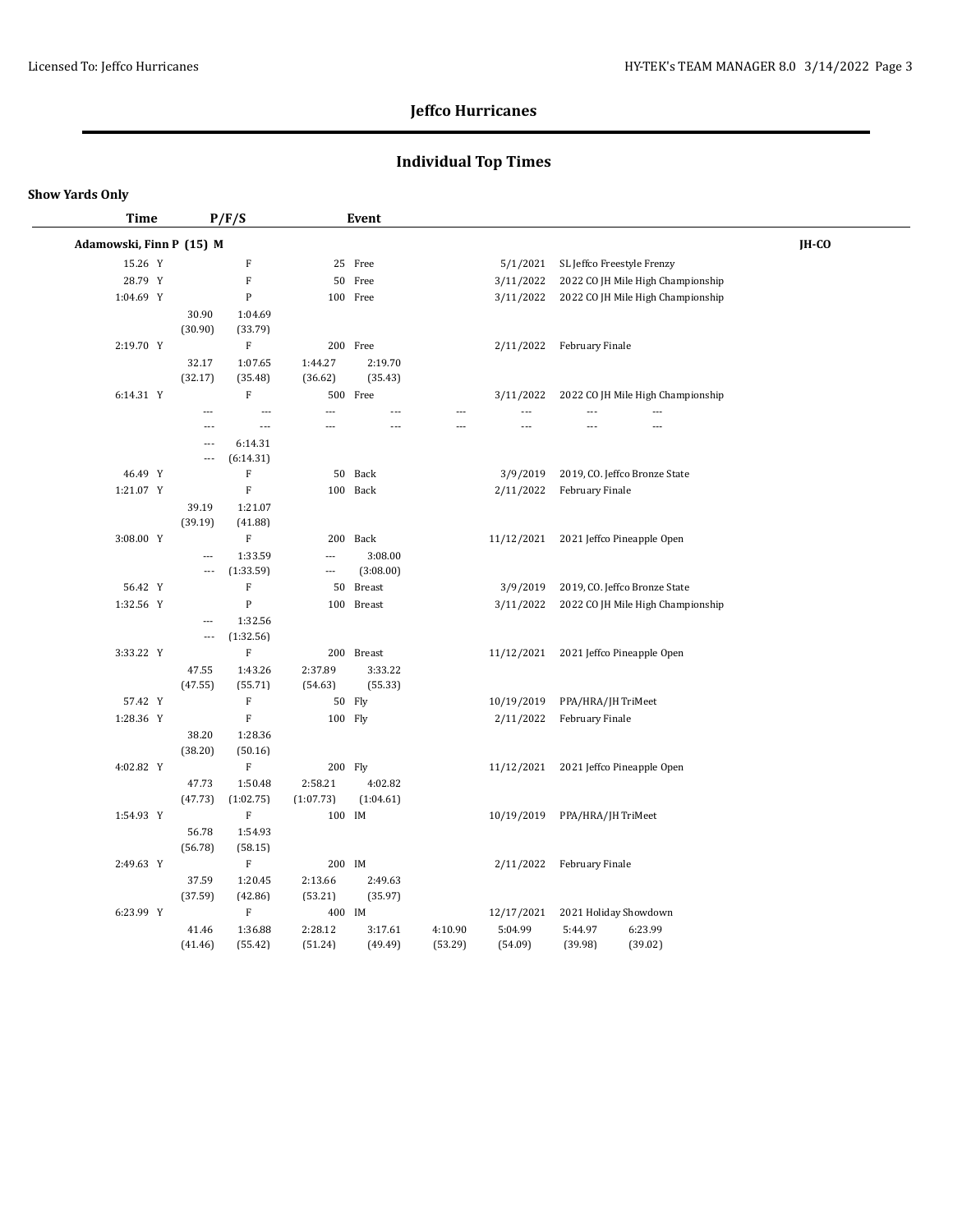## **Individual Top Times**

| Time                   |           | P/F/S     |           | Event         |            |                                   |         |
|------------------------|-----------|-----------|-----------|---------------|------------|-----------------------------------|---------|
| Bernhart, Leah A (8) F |           |           |           |               |            |                                   | $IH-CO$ |
| 18.59 Y                |           | F         | 25        | Free          | 3/11/2022  | 2022 CO JH Mile High Championship |         |
| 46.24 Y                |           | F         | 50        | Free          | 1/14/2022  | 2022 CO CUDA Classic              |         |
| 1:45.53 Y              |           | F         |           | 100 Free      | 3/11/2022  | 2022 CO JH Mile High Championship |         |
|                        | 51.69     | 1:45.53   |           |               |            |                                   |         |
|                        | (51.69)   | (53.84)   |           |               |            |                                   |         |
| 3:49.95 Y              |           | F         | 200       | Free          | 2/11/2022  | February Finale                   |         |
|                        | 54.70     | 1:56.91   | 2:58.73   | 3:49.95       |            |                                   |         |
|                        | (54.70)   | (1:02.21) | (1:01.82) | (51.22)       |            |                                   |         |
| 23.38 Y                |           | F         | 25        | Back          | 3/11/2022  | 2022 CO JH Mile High Championship |         |
| 51.61 Y                |           | F         | 50        | Back          | 2/11/2022  | February Finale                   |         |
| 1:48.34 Y              |           | F         | 100       | Back          | 2/11/2022  | February Finale                   |         |
|                        | 53.31     | 1:48.34   |           |               |            |                                   |         |
|                        | (53.31)   | (55.03)   |           |               |            |                                   |         |
| 34.59 Y                |           | F         | 25        | Breast        | 3/11/2022  | 2022 CO JH Mile High Championship |         |
| 1:03.00 Y              |           | F         | 50        | <b>Breast</b> | 2/11/2022  | February Finale                   |         |
| 27.99 Y                |           | F         | 25        | Fly           | 3/11/2022  | 2022 CO JH Mile High Championship |         |
| 1:22.23 Y              |           | P         | 50        | Fly           | 12/17/2021 | 2021 Holiday Showdown             |         |
| 2:03.64 Y              |           | F         | 100 IM    |               | 1/14/2022  | 2022 CO CUDA Classic              |         |
|                        | 1:00.00   | 2:03.64   |           |               |            |                                   |         |
|                        | (1:00.00) | (1:03.64) |           |               |            |                                   |         |
|                        |           |           |           |               |            |                                   |         |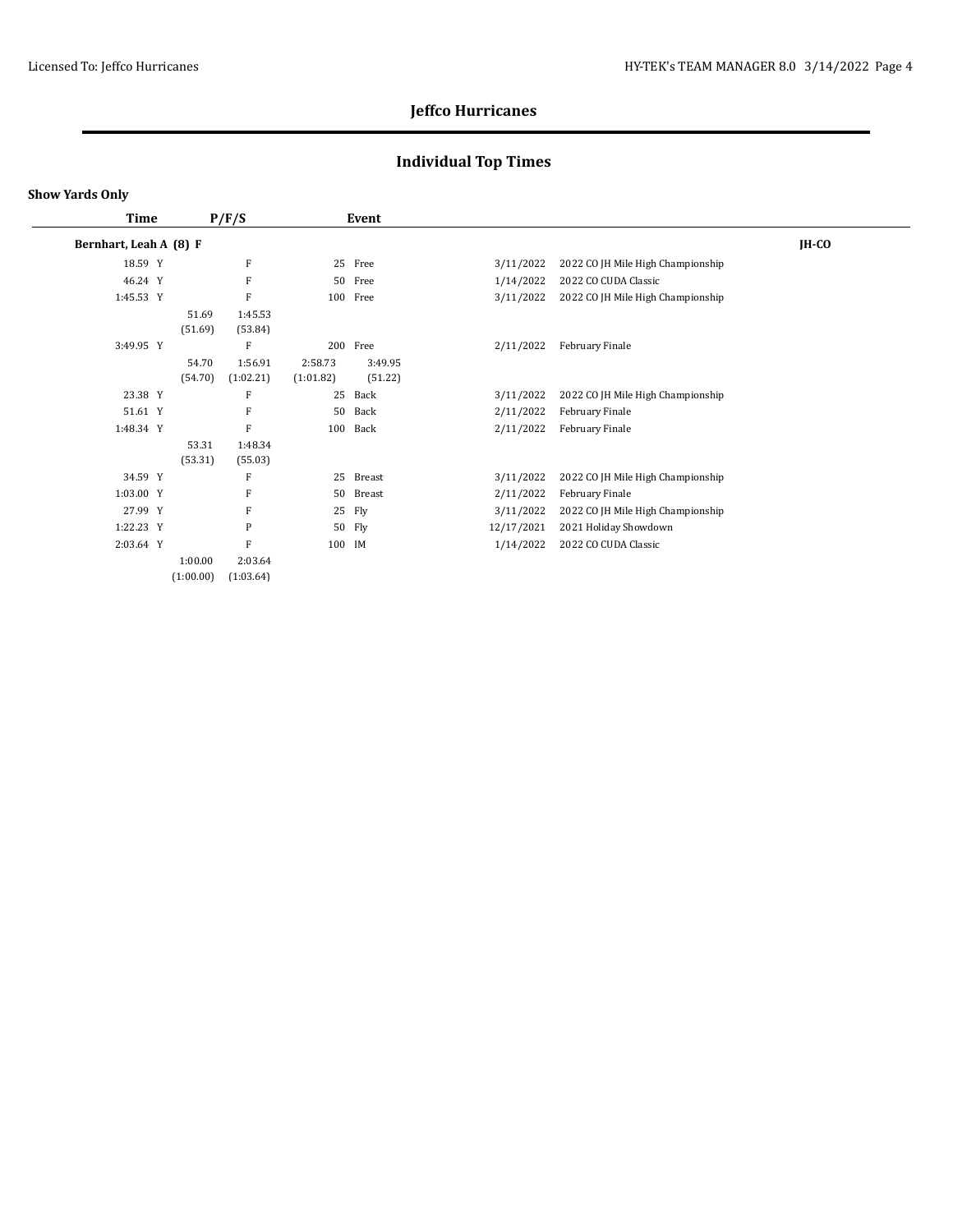## **Individual Top Times**

| <b>Time</b>            |          | P/F/S     |        | Event     |           |                                           |         |
|------------------------|----------|-----------|--------|-----------|-----------|-------------------------------------------|---------|
| Bohn, Mathias A (11) M |          |           |        |           |           |                                           | $IH-CO$ |
| 56.00 Y                |          | F         |        | 50 Free   | 9/25/2021 | 2021, CO. Jeffco Hurricane September Open |         |
| 1:49.34 Y              |          | P         |        | 100 Free  | 3/11/2022 | 2022 CO JH Mile High Championship         |         |
|                        | $---$    | 1:49.34   |        |           |           |                                           |         |
|                        | $\cdots$ | (1:49.34) |        |           |           |                                           |         |
| 54.27 Y                |          | P         |        | 50 Back   | 3/11/2022 | 2022 CO JH Mile High Championship         |         |
| 59.68 Y                |          | F         |        | 50 Breast | 2/11/2022 | February Finale                           |         |
| 2:08.74 Y              |          | F         | 100 IM |           | 2/11/2022 | February Finale                           |         |
|                        | $---$    | 2:08.74   |        |           |           |                                           |         |
|                        | $\cdots$ | (2:08.74) |        |           |           |                                           |         |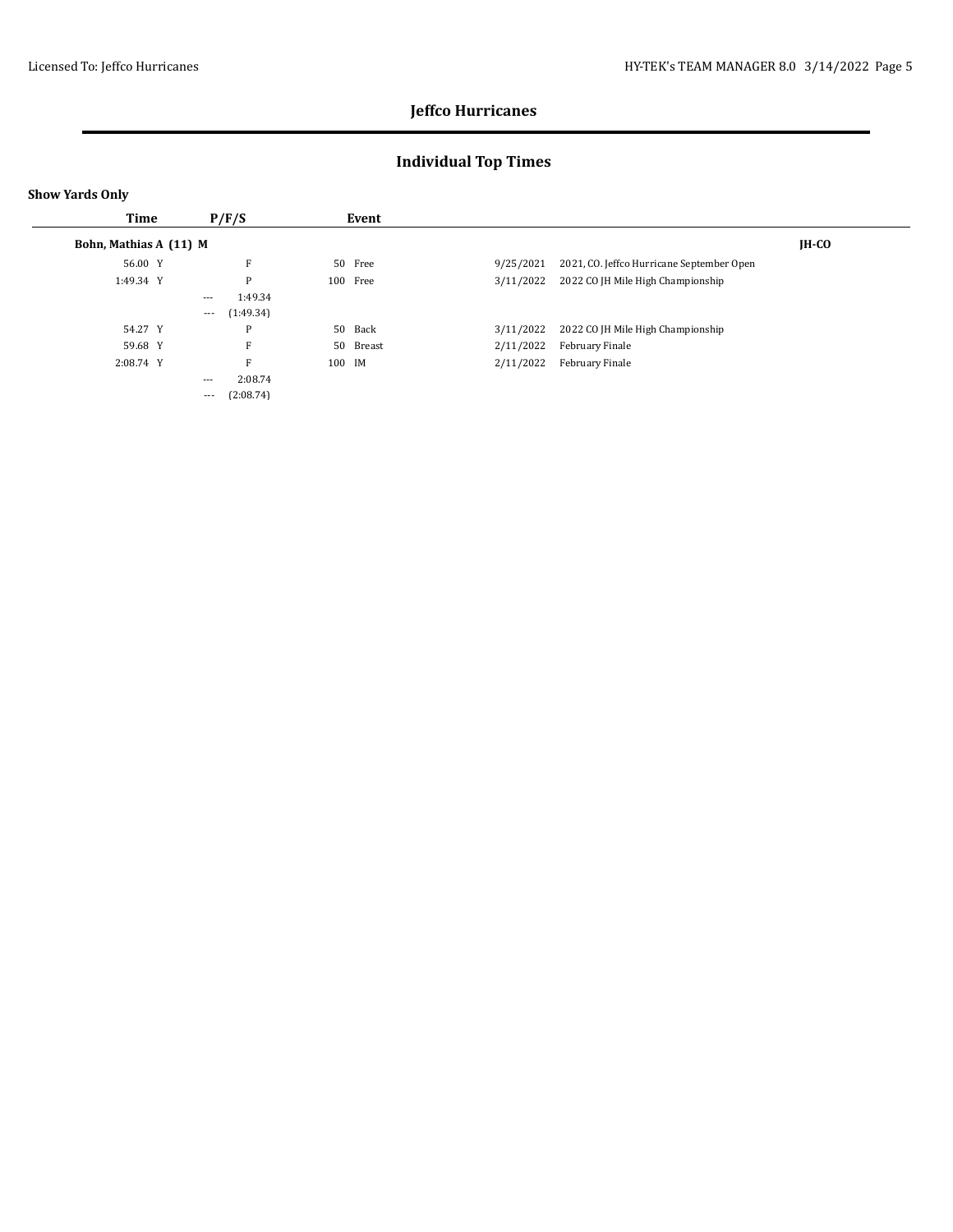## **Individual Top Times**

| Time                       |                                   | P/F/S                |                                                 | Event                |            |                                   |         |
|----------------------------|-----------------------------------|----------------------|-------------------------------------------------|----------------------|------------|-----------------------------------|---------|
| Carlson, Campbell J (17) F |                                   |                      |                                                 |                      |            |                                   | $IH-CO$ |
| 34.95 Y                    |                                   | $\mathbf{P}$         |                                                 | 50 Free              | 3/11/2022  | 2022 CO JH Mile High Championship |         |
| 1:19.41 Y                  |                                   | ${\bf P}$            |                                                 | 100 Free             | 3/11/2022  | 2022 CO JH Mile High Championship |         |
|                            | 37.43<br>(37.43)                  | 1:19.41<br>(41.98)   |                                                 |                      |            |                                   |         |
| 3:02.11 Y                  |                                   | F                    |                                                 | 200 Free             | 1/14/2022  | 2022 CO CUDA Classic              |         |
|                            | 40.11<br>(40.11)                  | 1:27.21<br>(47.10)   | $\qquad \qquad - -$<br>$\overline{\phantom{a}}$ | 3:02.11<br>(3:02.11) |            |                                   |         |
| 1:34.37 Y                  |                                   | P                    | 100                                             | Back                 | 3/11/2022  | 2022 CO JH Mile High Championship |         |
|                            | $---$<br>$\hspace{0.05cm} \ldots$ | 1:34.37<br>(1:34.37) |                                                 |                      |            |                                   |         |
| 3:15.59 Y                  |                                   | $\mathbf F$          |                                                 | 200 Back             | 3/11/2022  | 2022 CO JH Mile High Championship |         |
|                            | $---$                             | $---$                | $\overline{\phantom{a}}$                        | 3:15.59              |            |                                   |         |
|                            | $---$                             | $\qquad \qquad -$    | $\overline{\phantom{a}}$                        | (3:15.59)            |            |                                   |         |
| 1:59.16 Y                  |                                   | P                    | 100                                             | <b>Breast</b>        | 3/11/2022  | 2022 CO JH Mile High Championship |         |
|                            | 55.08<br>(55.08)                  | 1:59.16<br>(1:04.08) |                                                 |                      |            |                                   |         |
| 4:37.27 Y                  |                                   | $\rm F$              |                                                 | 200 Breast           | 12/21/2019 | Suburban League Distance Meet     |         |
|                            | 1:02.58                           | 2:13.74              | 3:25.61                                         | 4:37.27              |            |                                   |         |
|                            | (1:02.58)                         | (1:11.16)            | (1:11.87)                                       | (1:11.66)            |            |                                   |         |
| 1:46.21 Y                  |                                   | P                    | 100 Fly                                         |                      | 3/11/2022  | 2022 CO JH Mile High Championship |         |
|                            | 47.61                             | 1:46.21              |                                                 |                      |            |                                   |         |
|                            | (47.61)                           | (58.60)              |                                                 |                      |            |                                   |         |
| 4:02.76 Y                  |                                   | $\mathbf F$          | 200 Fly                                         |                      | 11/12/2021 | 2021 Jeffco Pineapple Open        |         |
|                            | 53.18                             | 1:56.02              | 2:59.95                                         | 4:02.76              |            |                                   |         |
|                            | (53.18)                           | (1:02.84)            | (1:03.93)                                       | (1:02.81)            |            |                                   |         |
| 3:33.82 Y                  |                                   | F                    | 200                                             | IM                   | 11/12/2021 | 2021 Jeffco Pineapple Open        |         |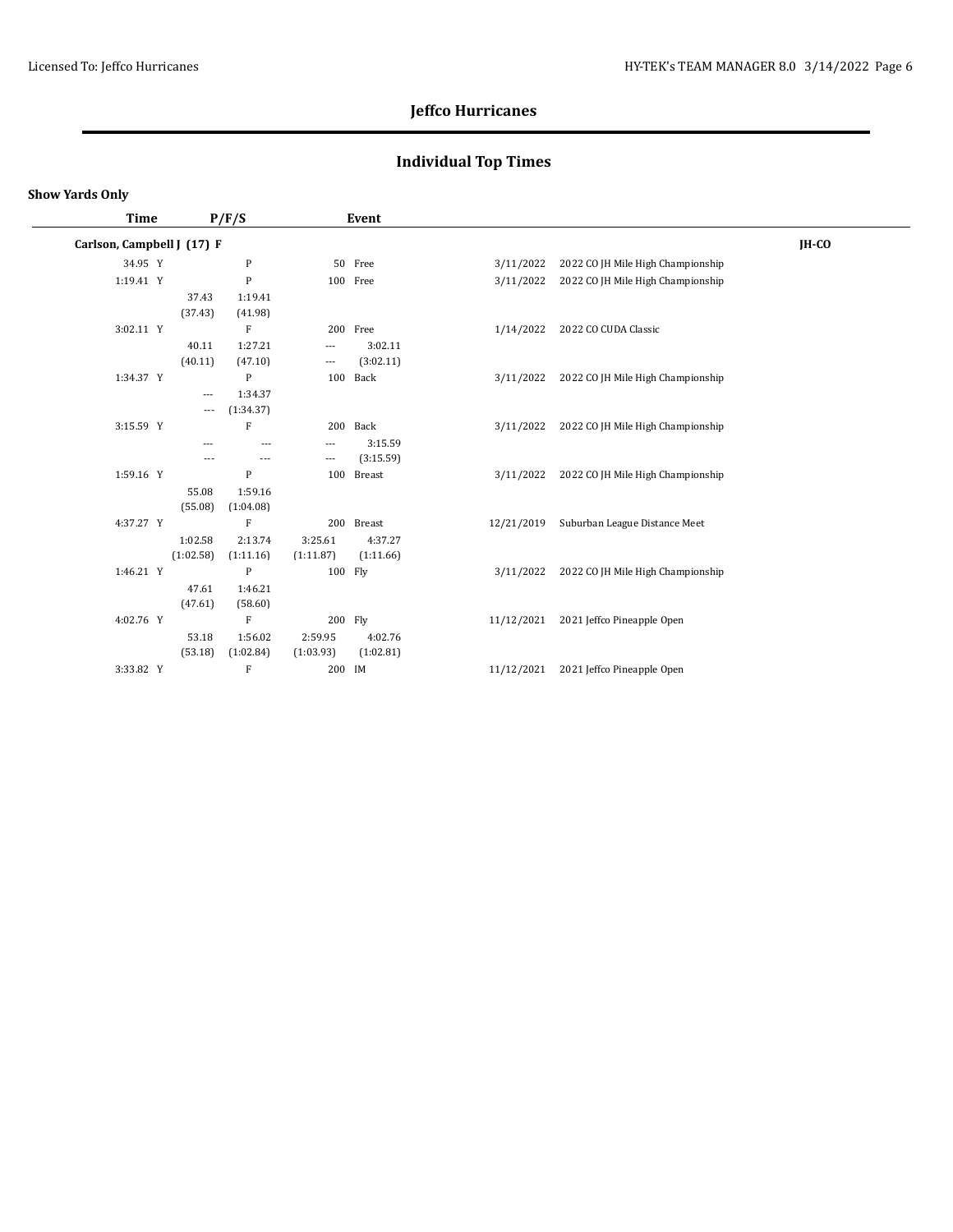## **Individual Top Times**

| Time                   |         | P/F/S                    |           | Event      |            |                                             |       |
|------------------------|---------|--------------------------|-----------|------------|------------|---------------------------------------------|-------|
| Carter, Amber V (15) F |         |                          |           |            |            |                                             | IH-CO |
| 31.70 Y                |         | $\rm F$                  |           | 50 Free    | 2/11/2022  | February Finale                             |       |
| 1:10.73 Y              |         | $\, {\bf P}$             |           | 100 Free   | 3/11/2022  | 2022 CO JH Mile High Championship           |       |
| 2:44.20 Y              |         | $\mathbf F$              |           | 200 Free   | 2/11/2022  | February Finale                             |       |
|                        | 36.89   | 1:18.22                  | 2:01.74   | 2:44.20    |            |                                             |       |
|                        | (36.89) | (41.33)                  | (43.52)   | (42.46)    |            |                                             |       |
| 1:22.35 Y              |         | F                        |           | 100 Back   | 3/11/2022  | 2022 CO JH Mile High Championship           |       |
|                        | 40.38   | 1:22.35                  |           |            |            |                                             |       |
|                        | (40.38) | (41.97)                  |           |            |            |                                             |       |
| 2:58.61 Y              |         | $\mathbf F$              |           | 200 Back   | 2/11/2022  | February Finale                             |       |
|                        | 42.57   | 1:27.88                  | 2:13.87   | 2:58.61    |            |                                             |       |
|                        | (42.57) | (45.31)                  | (45.99)   | (44.74)    |            |                                             |       |
| 1:42.01 Y              |         | P                        |           | 100 Breast |            | 3/11/2022 2022 CO JH Mile High Championship |       |
|                        | 47.95   | 1:42.01                  |           |            |            |                                             |       |
|                        | (47.95) | (54.06)                  |           |            |            |                                             |       |
| 3:38.13 Y              |         | P                        |           | 200 Breast | 12/17/2021 | 2021 Holiday Showdown                       |       |
|                        | 50.13   | 1:46.12                  | 2:42.39   | 3:38.13    |            |                                             |       |
|                        | (50.13) | (55.99)                  | (56.27)   | (55.74)    |            |                                             |       |
| 1:30.65 Y              |         | F                        | 100 Fly   |            |            | 3/11/2022 2022 CO JH Mile High Championship |       |
|                        | 42.86   | 1:30.65                  |           |            |            |                                             |       |
|                        | (42.86) | (47.79)                  |           |            |            |                                             |       |
| 3:23.33 Y              |         | F                        | 200 Fly   |            | 2/11/2022  | February Finale                             |       |
|                        | 43.17   | $\cdots$                 | 2:29.75   | 3:23.33    |            |                                             |       |
|                        | (43.17) | $\hspace{0.05cm} \ldots$ | (2:29.75) | (53.58)    |            |                                             |       |
| 3:07.99 Y              |         | P                        | 200 IM    |            | 12/17/2021 | 2021 Holiday Showdown                       |       |
|                        | 42.00   | 1:26.22                  | 2:24.73   | 3:07.99    |            |                                             |       |
|                        | (42.00) | (44.22)                  | (58.51)   | (43.26)    |            |                                             |       |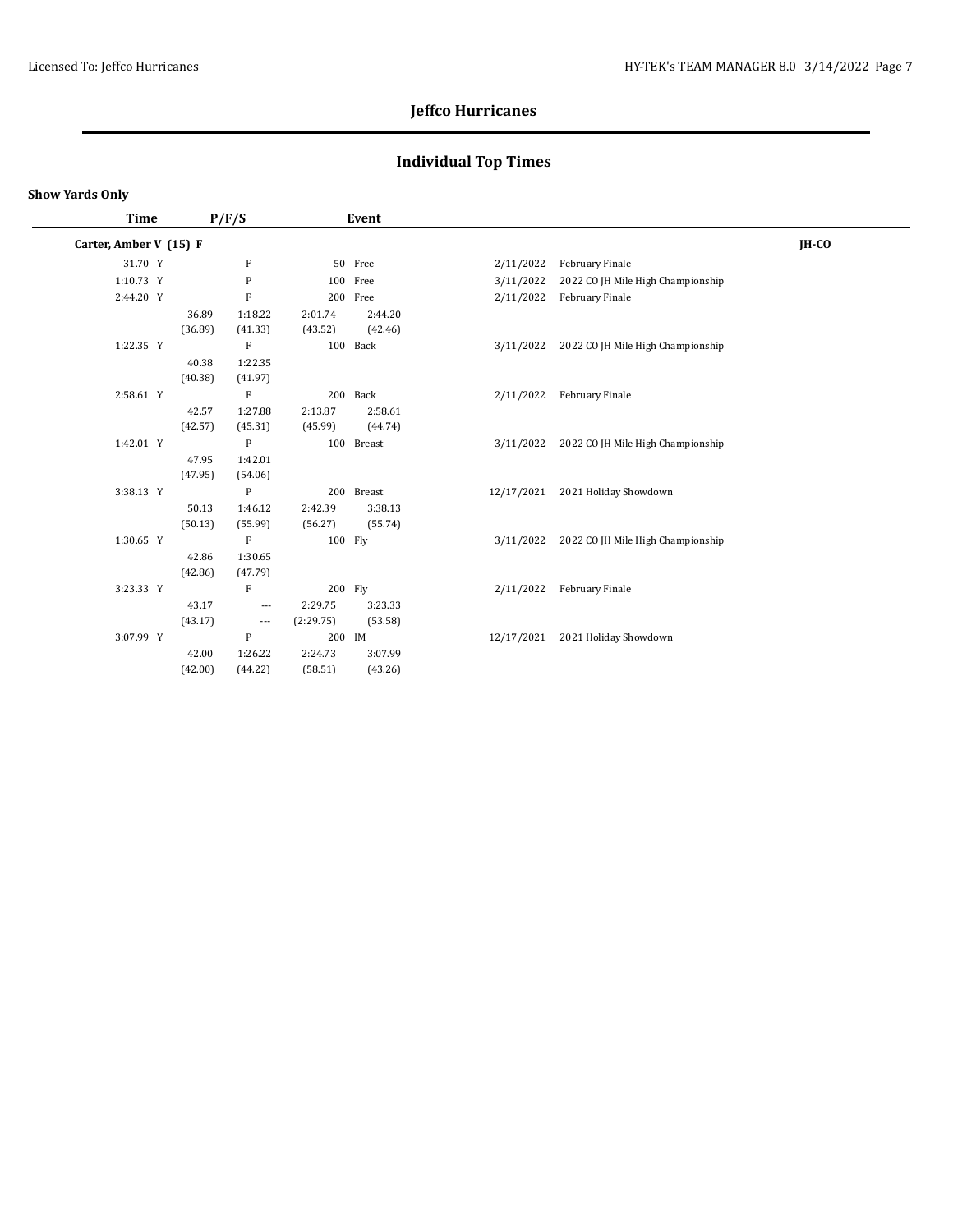## **Individual Top Times**

| <b>Show Yards Only</b> |                       |           |                                          |
|------------------------|-----------------------|-----------|------------------------------------------|
| <b>Time</b>            | P/F/S                 | Event     |                                          |
| Catura, Zenna M (10) F |                       |           | $IH-CO$                                  |
| 51.84 Y                | P                     | 50 Free   | 12/17/2021<br>2021 Holiday Showdown      |
| 1:56.03 Y              | P                     | 100 Free  | 12/17/2021<br>2021 Holiday Showdown      |
|                        | 1:56.03<br>$---$      |           |                                          |
|                        | (1:56.03)<br>$\cdots$ |           |                                          |
| 55.45 Y                | P                     | 50 Back   | 12/17/2021<br>2021 Holiday Showdown      |
| 56.43 Y                | P                     | 50 Breast | 12/17/2021<br>2021 Holiday Showdown      |
| 1:04.06 Y              | F                     | 50 Fly    | 11/12/2021<br>2021 Jeffco Pineapple Open |
|                        |                       |           |                                          |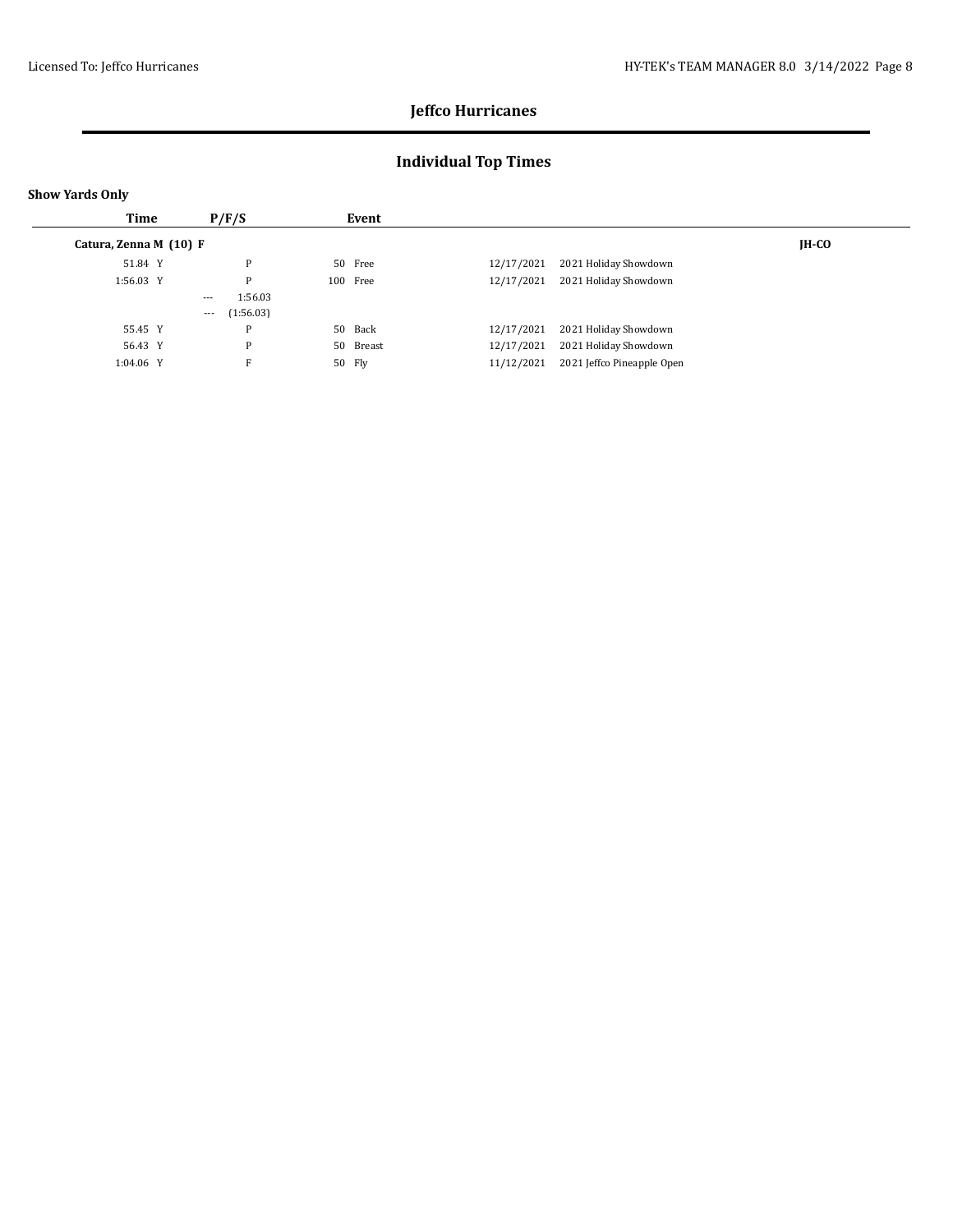## **Individual Top Times**

| Time      |       |                                                                     |          | Event     |                                                    |                                                                                                      |         |
|-----------|-------|---------------------------------------------------------------------|----------|-----------|----------------------------------------------------|------------------------------------------------------------------------------------------------------|---------|
|           |       |                                                                     |          |           |                                                    |                                                                                                      | $IH-CO$ |
| 40.33 Y   |       | F                                                                   |          | Free      |                                                    | February Finale                                                                                      |         |
| 1:35.73 Y |       | F                                                                   |          |           |                                                    | February Finale                                                                                      |         |
|           | 45.66 | 1:35.73                                                             |          |           |                                                    |                                                                                                      |         |
|           |       | (50.07)                                                             |          |           |                                                    |                                                                                                      |         |
| 3:37.64 Y |       | F                                                                   |          | Free      |                                                    | February Finale                                                                                      |         |
|           | 51.96 | 1:48.77                                                             | $\cdots$ | 3:37.64   |                                                    |                                                                                                      |         |
|           |       | (56.81)                                                             | $\cdots$ | (3:37.64) |                                                    |                                                                                                      |         |
| 50.14 Y   |       | F                                                                   | 50       | Back      |                                                    | February Finale                                                                                      |         |
| 1:52.45 Y |       | F                                                                   |          | Back      |                                                    | February Finale                                                                                      |         |
|           | 54.41 | 1:52.45                                                             |          |           |                                                    |                                                                                                      |         |
|           |       | (58.04)                                                             |          |           |                                                    |                                                                                                      |         |
| 57.97 Y   |       | F                                                                   |          | Breast    |                                                    | February Finale                                                                                      |         |
| 1:03.70 Y |       | F                                                                   |          | Fly       |                                                    | 2022 CO JH Mile High Championship                                                                    |         |
| 1:57.05 Y |       | F                                                                   |          |           |                                                    | 2022 CO JH Mile High Championship                                                                    |         |
|           | 59.60 | 1:57.05                                                             |          |           |                                                    |                                                                                                      |         |
|           |       | (57.45)                                                             |          |           |                                                    |                                                                                                      |         |
|           |       | Chandler, Maci J (10) F<br>(45.66)<br>(51.96)<br>(54.41)<br>(59.60) | P/F/S    |           | 50<br>100 Free<br>200<br>100<br>50<br>50<br>100 IM | 2/11/2022<br>2/11/2022<br>2/11/2022<br>2/11/2022<br>2/11/2022<br>2/11/2022<br>3/11/2022<br>3/11/2022 |         |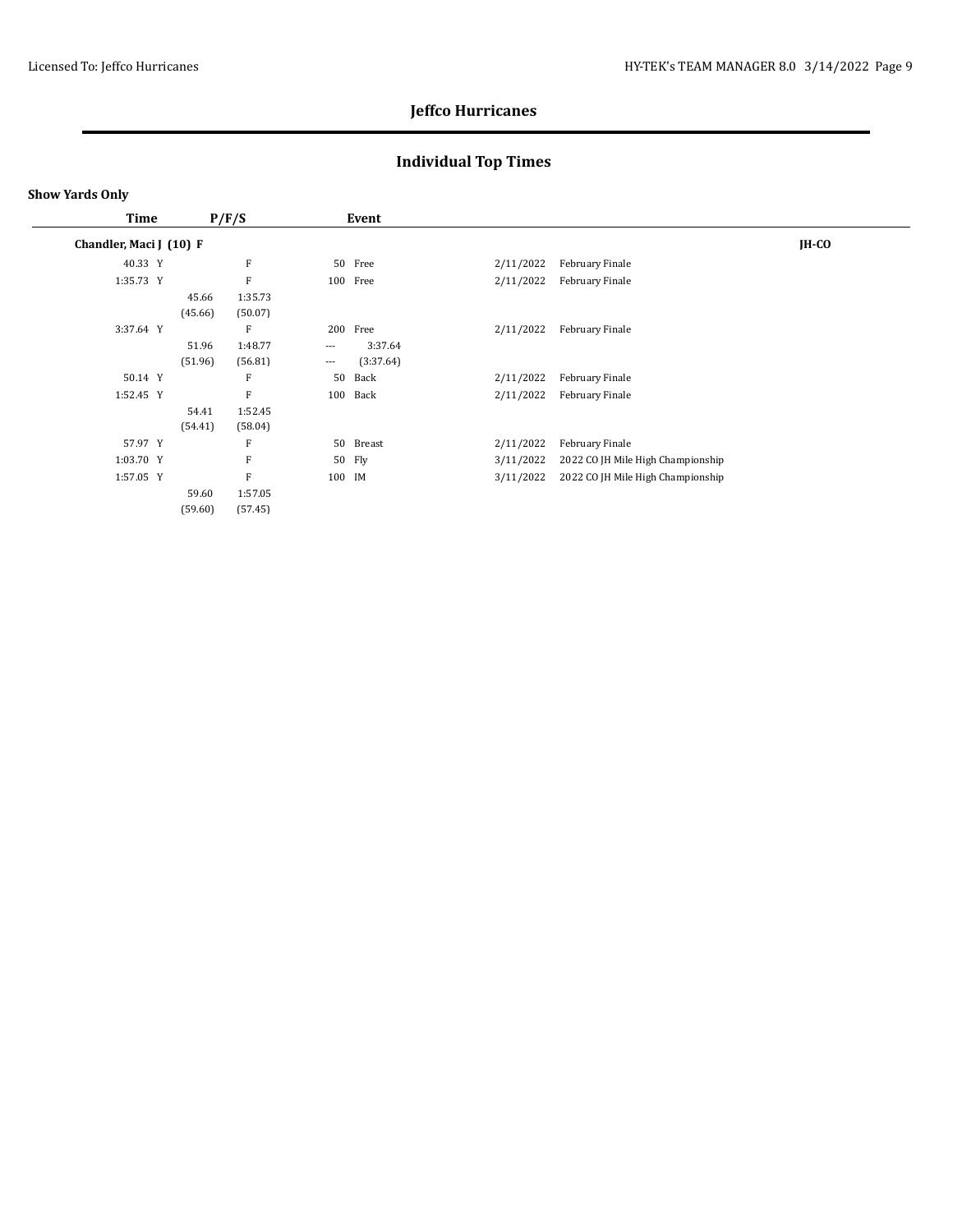## **Individual Top Times**

| <b>Time</b>              |                     | P/F/S                       |                    | Event      |          |            |                      |                                                   |       |
|--------------------------|---------------------|-----------------------------|--------------------|------------|----------|------------|----------------------|---------------------------------------------------|-------|
| Coleman, Emilie A (15) F |                     |                             |                    |            |          |            |                      |                                                   | IH-CO |
| 12.37 Y                  |                     | F                           |                    | 25 Free    |          | 5/1/2021   |                      | SL Jeffco Freestyle Frenzy                        |       |
| 25.85 Y                  |                     | P                           |                    | 50 Free    |          | 12/2/2021  |                      | 2021 Gulf Southern Sr. Champs Invite              |       |
| 55.75 Y                  |                     | ${\bf P}$                   |                    | 100 Free   |          | 12/2/2021  |                      | 2021 Gulf Southern Sr. Champs Invite              |       |
|                          |                     | 26.87<br>55.75              |                    |            |          |            |                      |                                                   |       |
|                          | (26.87)             | (28.88)                     |                    |            |          |            |                      |                                                   |       |
| 2:01.42 Y L              |                     | F                           |                    | 200 Free   |          | 3/3/2022   |                      | 2022 PV SC Senior Championships                   |       |
|                          |                     | 28.24<br>58.89              | 1:30.37            |            |          |            |                      |                                                   |       |
|                          | (28.24)             | (30.65)                     | (31.48)            |            |          |            |                      |                                                   |       |
| 5:32.60 Y                |                     | $\mathbf F$                 |                    | 500 Free   |          | 1/14/2022  |                      | 2022 CO CUDA Classic                              |       |
|                          |                     | 30.26<br>1:03.37            | 1:37.32            | 2:11.39    | 2:45.02  | 3:18.99    | 3:52.92              | 4:26.88                                           |       |
|                          | (30.26)             | (33.11)                     | (33.95)            | (34.07)    | (33.63)  | (33.97)    | (33.93)              | (33.96)                                           |       |
|                          | 5:00.22             | 5:32.60                     |                    |            |          |            |                      |                                                   |       |
|                          | (33.34)             | (32.38)                     |                    |            |          |            |                      |                                                   |       |
| 11:31.39 Y               |                     | $\mathbf F$                 | 1000 Free          |            |          | 11/12/2021 |                      | 2021 Jeffco Pineapple Open                        |       |
| 20:41.80 Y               |                     | $\mathbf F$                 | 1650 Free          |            |          | 12/21/2019 |                      | Suburban League Distance Meet                     |       |
|                          |                     | 32.23<br>1:08.23            | 1:45.64            | 2:22.97    | 2:59.69  | 3:37.24    | 4:15.45              | 4:53.86                                           |       |
|                          | (32.23)             | (36.00)                     | (37.41)            | (37.33)    | (36.72)  | (37.55)    | (38.21)              | (38.41)                                           |       |
|                          | 5:31.27             | 6:09.90                     | 6:48.66            | 7:26.56    | 8:04.48  | 8:42.51    | 9:20.70              | 9:58.89                                           |       |
|                          | (37.41)             | (38.63)                     | (38.76)            | (37.90)    | (37.92)  | (38.03)    | (38.19)              | (38.19)                                           |       |
|                          | 10:36.73            | 11:14.68                    | 11:53.46           | 12:31.57   | 13:09.33 | 13:47.98   | 14:26.07             | 15:04.04                                          |       |
|                          | (37.84)             | (37.95)                     | (38.78)            | (38.11)    | (37.76)  | (38.65)    | (38.09)              | (37.97)                                           |       |
|                          | 15:42.13            | 16:20.09                    | 16:57.96           | 17:36.17   | 18:14.38 | 18:52.90   | 19:31.17             | 20:07.89                                          |       |
|                          | (38.09)             | (37.96)                     | (37.87)            | (38.21)    | (38.21)  | (38.52)    | (38.27)              | (36.72)                                           |       |
|                          | 20:41.80<br>(33.91) |                             |                    |            |          |            |                      |                                                   |       |
|                          |                     |                             |                    |            |          |            |                      |                                                   |       |
| 1:05.79 Y                |                     | F                           |                    | 100 Back   |          | 1/14/2022  | 2022 CO CUDA Classic |                                                   |       |
|                          | (31.81)             | 1:05.79<br>31.81<br>(33.98) |                    |            |          |            |                      |                                                   |       |
| 2:18.29 Y                |                     | $\, {\bf P}$                |                    | 200 Back   |          | 12/2/2021  |                      | 2021 Gulf Southern Sr. Champs Invite              |       |
|                          |                     | 32.76<br>1:07.97            |                    | 2:18.29    |          |            |                      |                                                   |       |
|                          | (32.76)             | (35.21)                     | 1:43.60<br>(35.63) | (34.69)    |          |            |                      |                                                   |       |
| 1:07.00 Y                |                     | $\mathbf F$                 |                    | 100 Breast |          |            |                      | 2/11/2022 2022 CO OB CHSAA 3A State Championships |       |
|                          |                     | 1:07.00<br>31.96            |                    |            |          |            |                      |                                                   |       |
|                          | (31.96)             | (35.04)                     |                    |            |          |            |                      |                                                   |       |
| 2:23.89 Y                |                     | $\mathbf F$                 |                    | 200 Breast |          |            |                      | 12/2/2021 2021 Gulf Southern Sr. Champs Invite    |       |
|                          |                     | 32.99<br>1:08.92            | 1:45.79            | 2:23.89    |          |            |                      |                                                   |       |
|                          | (32.99)             | (35.93)                     | (36.87)            | (38.10)    |          |            |                      |                                                   |       |
| 1:04.16 Y                |                     | F                           |                    | 100 Fly    |          |            |                      | 4/23/2021 2021 CO CSI 13-14 Spring Invitational   |       |
|                          |                     | 29.76<br>1:04.16            |                    |            |          |            |                      |                                                   |       |
|                          | (29.76)             | (34.40)                     |                    |            |          |            |                      |                                                   |       |
| 2:22.98 Y                |                     | F                           |                    | 200 Fly    |          | 1/14/2022  | 2022 CO CUDA Classic |                                                   |       |
|                          |                     | 31.11<br>1:06.64            | 1:44.17            | 2:22.98    |          |            |                      |                                                   |       |
|                          | (31.11)             | (35.53)                     | (37.53)            | (38.81)    |          |            |                      |                                                   |       |
| 2:11.42 Y                |                     | $\mathbf F$                 | 200 IM             |            |          | 12/2/2021  |                      | 2021 Gulf Southern Sr. Champs Invite              |       |
|                          |                     | 29.34<br>1:02.92            | 1:40.05            | 2:11.42    |          |            |                      |                                                   |       |
|                          | (29.34)             | (33.58)                     | (37.13)            | (31.37)    |          |            |                      |                                                   |       |
| 4:40.70 Y                |                     | $\mathbf F$                 | 400 IM             |            |          | 12/2/2021  |                      | 2021 Gulf Southern Sr. Champs Invite              |       |
|                          |                     | 30.21<br>1:05.16            | 1:42.34            | 2:18.95    | 2:56.40  | 3:35.61    | 4:09.33              | 4:40.70                                           |       |
|                          | (30.21)             | (34.95)                     | (37.18)            | (36.61)    | (37.45)  | (39.21)    | (33.72)              | (31.37)                                           |       |
|                          |                     |                             |                    |            |          |            |                      |                                                   |       |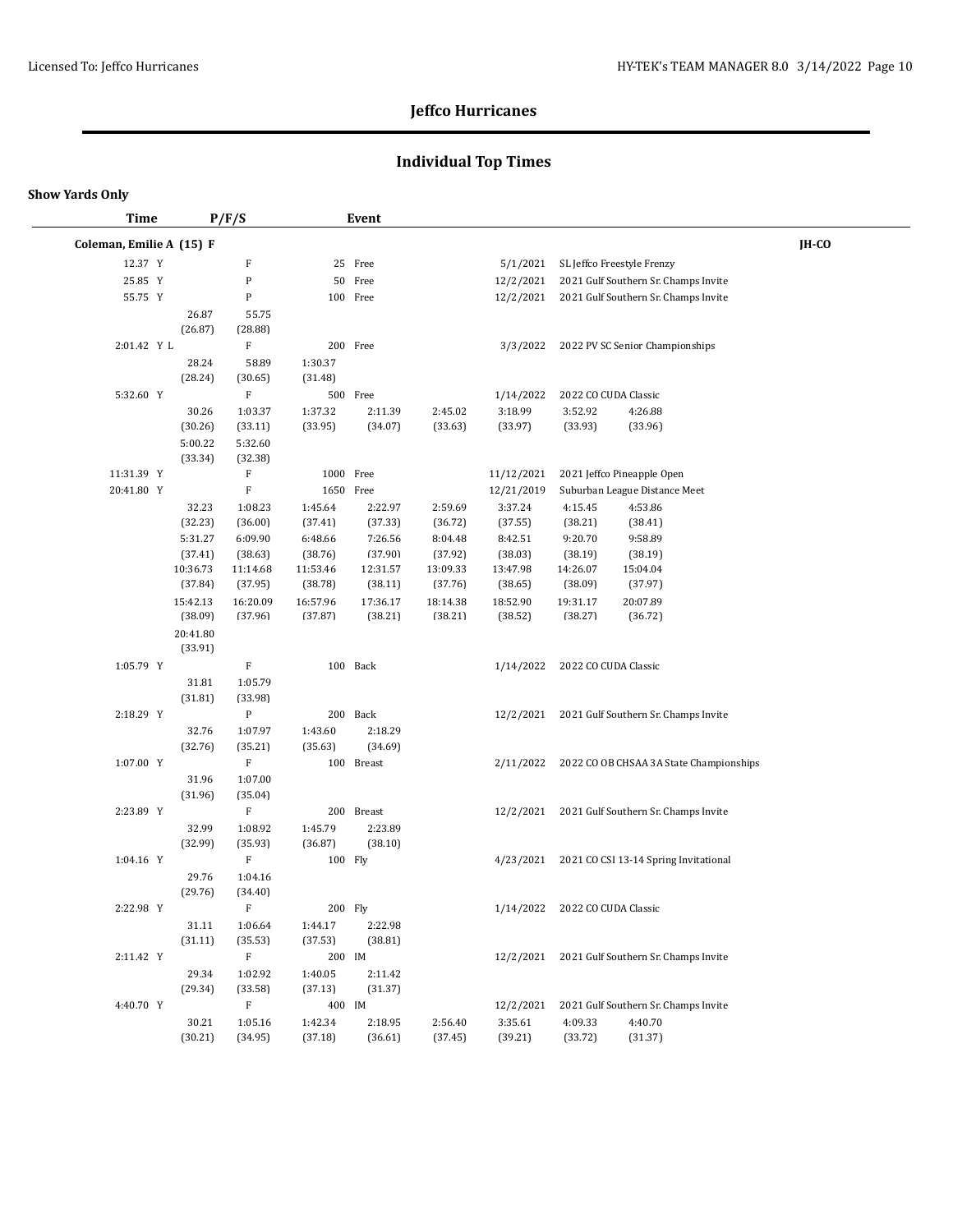## **Individual Top Times**

#### **Show Yards Only**

| <b>Time</b>              |          | P/F/S                     |                          | Event      |           |            |                                |       |
|--------------------------|----------|---------------------------|--------------------------|------------|-----------|------------|--------------------------------|-------|
| Collins, Finley G (12) F |          |                           |                          |            |           |            |                                | IH-CO |
| 14.38 Y                  |          | F                         |                          | 25 Free    |           | 5/1/2021   | SL Jeffco Freestyle Frenzy     |       |
| 32.17 Y                  |          | $\mathbf F$               |                          | 50 Free    |           | 11/12/2021 | 2021 Jeffco Pineapple Open     |       |
| 1:12.33 Y                |          | $\mathbf F$               |                          | 100 Free   |           | 11/12/2021 | 2021 Jeffco Pineapple Open     |       |
|                          | 33.85    | 1:12.33                   |                          |            |           |            |                                |       |
|                          | (33.85)  | (38.48)                   |                          |            |           |            |                                |       |
| 2:49.17 Y                |          | $\rm F$                   |                          | 200 Free   |           | 5/1/2021   | SL Jeffco Freestyle Frenzy     |       |
|                          | 38.93    | 1:22.79                   | 2:06.11                  | ---        | 2:49.17   |            |                                |       |
|                          | (38.93)  | (43.86)                   | (43.32)                  | ---        | (2:49.17) |            |                                |       |
| 7:44.24 Y                |          | $\boldsymbol{\mathrm{F}}$ |                          | 500 Free   |           | 11/12/2021 | 2021 Jeffco Pineapple Open     |       |
| 36.46 Y                  |          | $\mathbf F$               | 50                       | Back       |           | 10/15/2021 | PPA Harvest Heats              |       |
| 1:27.67 Y                |          | ${\bf F}$                 |                          | 100 Back   |           | 10/17/2020 | SL JH vs HRA Dual Meet         |       |
|                          | ---      | 1:27.67                   |                          |            |           |            |                                |       |
|                          | $\cdots$ | (1:27.67)                 |                          |            |           |            |                                |       |
| 41.28 Y                  |          | $\mathbf F$               |                          | 50 Breast  |           | 10/15/2021 | PPA Harvest Heats              |       |
| 1:27.19 Y                |          | $\mathbf F$               |                          | 100 Breast |           | 10/15/2021 | PPA Harvest Heats              |       |
|                          | 41.11    | 1:27.19                   |                          |            |           |            |                                |       |
|                          | (41.11)  | (46.08)                   |                          |            |           |            |                                |       |
| 3:41.98 Y                |          | $\mathbf F$               |                          | 200 Breast |           | 12/7/2018  | 2018 FAST Mid-Season SC Finale |       |
|                          | 49.73    | 1:48.30                   | $\overline{\phantom{a}}$ | 3:41.98    |           |            |                                |       |
|                          | (49.73)  | (58.57)                   | $\overline{\phantom{a}}$ | (3:41.98)  |           |            |                                |       |
| 37.60 Y                  |          | F                         | 50                       | Fly        |           | 11/12/2021 | 2021 Jeffco Pineapple Open     |       |
| 1:32.79 Y                |          | $\rm F$                   | 100 Fly                  |            |           | 11/12/2021 | 2021 Jeffco Pineapple Open     |       |
|                          | 43.01    | 1:32.79                   |                          |            |           |            |                                |       |
|                          | (43.01)  | (49.78)                   |                          |            |           |            |                                |       |
| 1:21.30 Y                |          | $\rm F$                   | 100 IM                   |            |           | 11/12/2021 | 2021 Jeffco Pineapple Open     |       |
|                          | 39.06    | 1:21.30                   |                          |            |           |            |                                |       |
|                          | (39.06)  | (42.24)                   |                          |            |           |            |                                |       |
| 2:53.98 Y                |          | $\rm F$                   | 200 IM                   |            |           | 3/19/2021  | SL March Meet                  |       |
|                          | 39.89    | 1:25.16                   | 2:14.11                  | 2:53.98    |           |            |                                |       |
|                          | (39.89)  | (45.27)                   | (48.95)                  | (39.87)    |           |            |                                |       |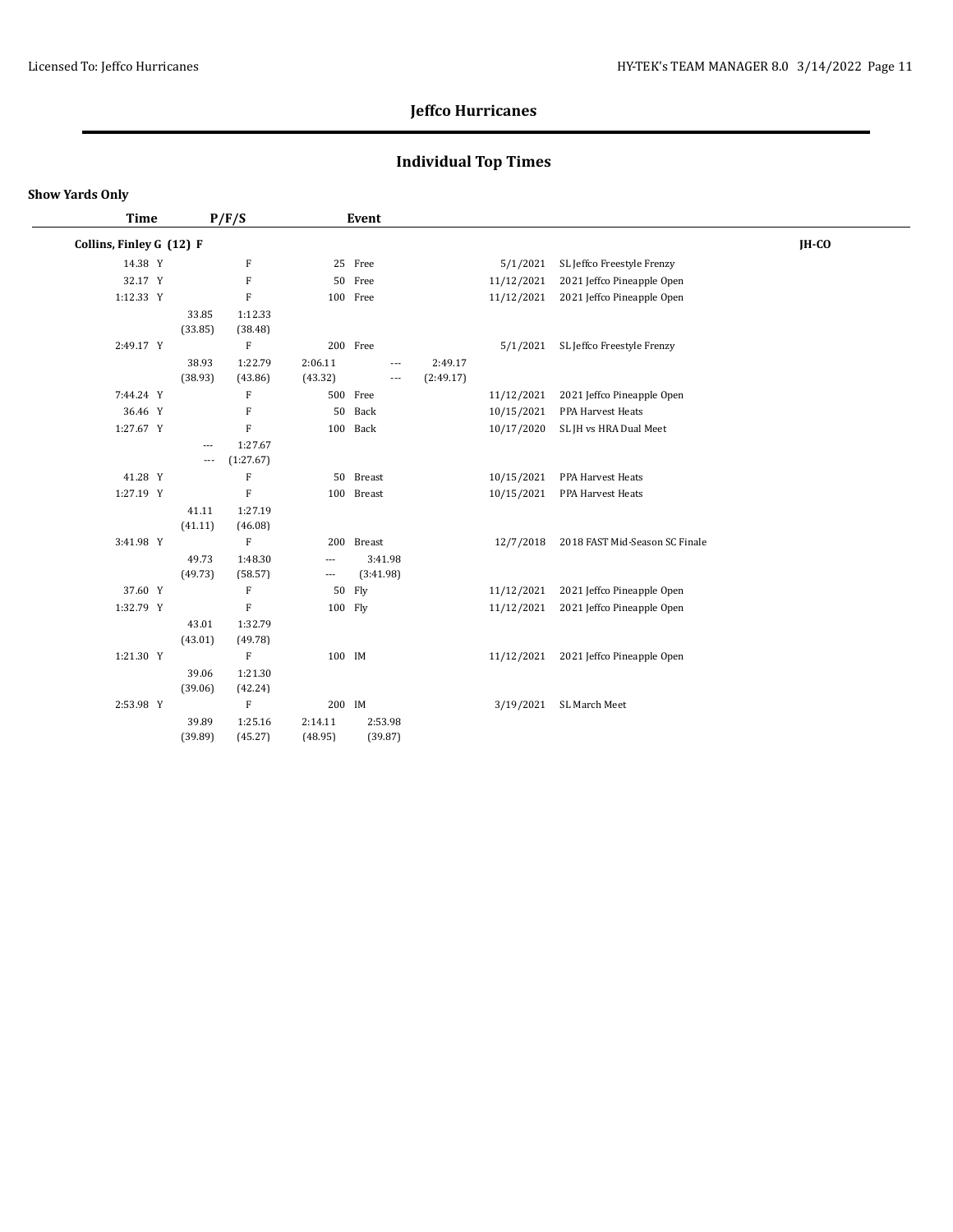## **Individual Top Times**

| <b>Time</b>          |         | P/F/S                     |           | Event          |           |                          |                               |       |
|----------------------|---------|---------------------------|-----------|----------------|-----------|--------------------------|-------------------------------|-------|
| Cook, Jaxon T (11) M |         |                           |           |                |           |                          |                               | IH-CO |
| 16.52 Y              |         | $\rm F$                   |           | 25 Free        |           | 5/1/2021                 | SL Jeffco Freestyle Frenzy    |       |
| 38.13 Y              |         | $\rm F$                   | 50        | Free           |           | 2/11/2022                | February Finale               |       |
| 1:24.35 Y            |         | $\mathbf{P}$              |           | 100 Free       |           | 12/17/2021               | 2021 Holiday Showdown         |       |
|                      | 39.94   | 1:24.35                   |           |                |           |                          |                               |       |
|                      | (39.94) | (44.41)                   |           |                |           |                          |                               |       |
| 3:23.18 Y            |         | $\rm F$                   |           | 200 Free       |           | 5/1/2021                 | SL Jeffco Freestyle Frenzy    |       |
|                      | 43.31   | $\overline{\phantom{a}}$  | 1:37.00   | $\overline{a}$ | 2:31.85   | $\overline{\phantom{a}}$ | 3:23.18                       |       |
|                      | (43.31) | $\overline{\phantom{a}}$  | (1:37.00) | $---$          | (2:31.85) | ---                      | (3:23.18)                     |       |
| 22.18 Y              |         | $\boldsymbol{\mathrm{F}}$ |           | 25 Back        |           | 3/9/2019                 | 2019, CO. Jeffco Bronze State |       |
| 39.63 Y              |         | P                         | 50        | Back           |           | 12/17/2021               | 2021 Holiday Showdown         |       |
| 1:34.13 Y            |         | $\rm F$                   |           | 100 Back       |           | 2/11/2022                | February Finale               |       |
|                      | 44.10   | 1:34.13                   |           |                |           |                          |                               |       |
|                      | (44.10) | (50.03)                   |           |                |           |                          |                               |       |
| 24.16 Y              |         | $\boldsymbol{\mathrm{F}}$ |           | 25 Breast      |           | 3/9/2019                 | 2019, CO. Jeffco Bronze State |       |
| 43.88 Y              |         | P                         | 50        | Breast         |           | 12/17/2021               | 2021 Holiday Showdown         |       |
| 1:34.70 Y            |         | $\mathbf{P}$              |           | 100 Breast     |           | 12/17/2021               | 2021 Holiday Showdown         |       |
|                      | 44.49   | 1:34.70                   |           |                |           |                          |                               |       |
|                      | (44.49) | (50.21)                   |           |                |           |                          |                               |       |
| 3:37.41 Y            |         | $\mathbf{F}$              |           | 200 Breast     |           | 2/11/2022                | February Finale               |       |
|                      | 48.21   | 1:42.63                   | 2:42.29   | 3:37.41        |           |                          |                               |       |
|                      | (48.21) | (54.42)                   | (59.66)   | (55.12)        |           |                          |                               |       |
| 23.31 Y              |         | F                         | 25        | Fly            |           | 4/13/2019                | 10-U Grand Prix 4             |       |
| 42.34 Y              |         | P                         | 50        | Fly            |           | 12/17/2021               | 2021 Holiday Showdown         |       |
| 1:47.04 Y            |         | $\rm F$                   | 100 Fly   |                |           | 11/12/2021               | 2021 Jeffco Pineapple Open    |       |
|                      | 46.58   | 1:47.04                   |           |                |           |                          |                               |       |
|                      | (46.58) | (1:00.46)                 |           |                |           |                          |                               |       |
| 1:37.09 Y            |         | $\mathbf F$               | 100 IM    |                |           | 11/12/2021               | 2021 Jeffco Pineapple Open    |       |
|                      | 45.18   | 1:37.09                   |           |                |           |                          |                               |       |
|                      | (45.18) | (51.91)                   |           |                |           |                          |                               |       |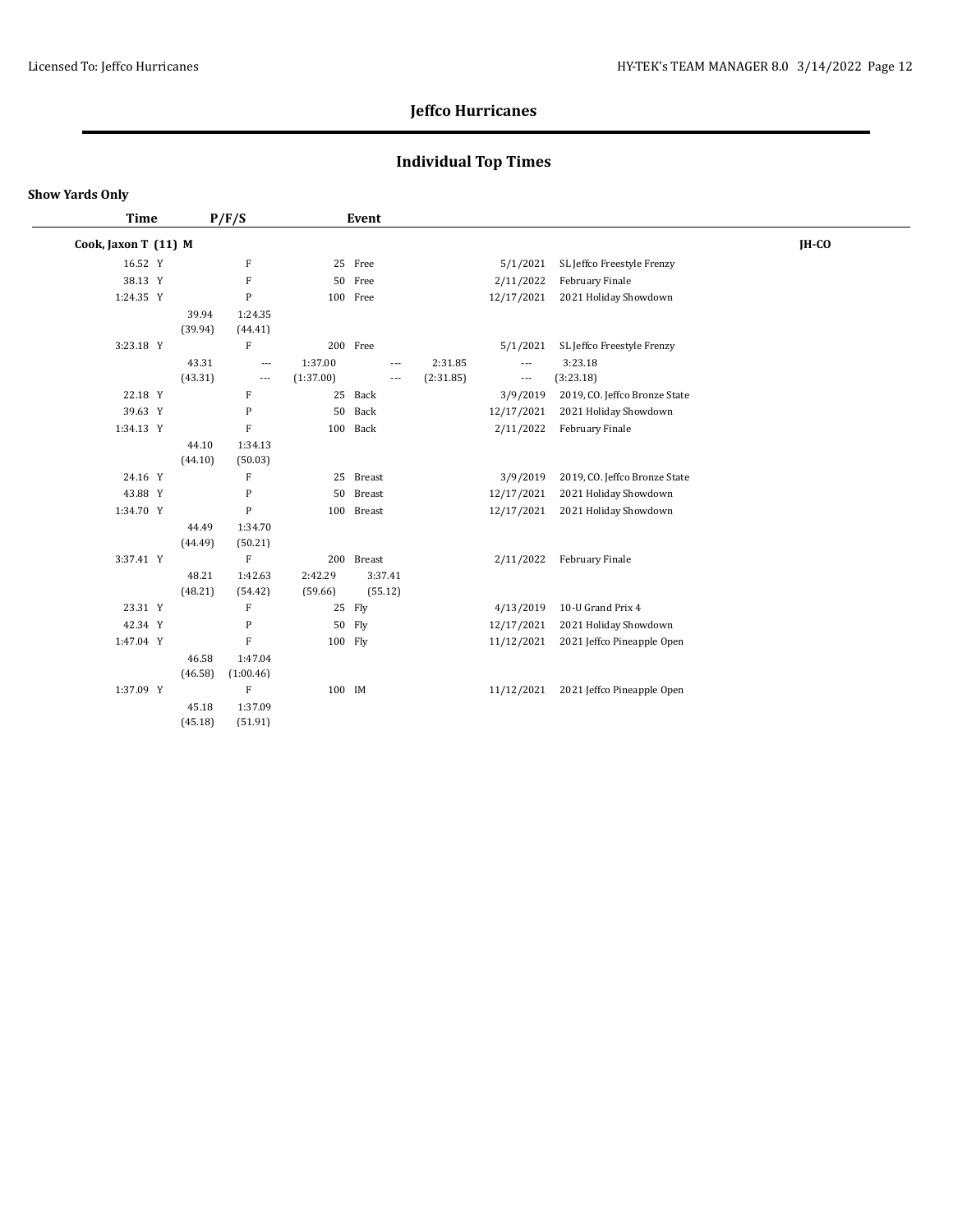## **Individual Top Times**

| <b>Time</b>        |                  | P/F/S                     |                          | Event              |            |                                               |       |
|--------------------|------------------|---------------------------|--------------------------|--------------------|------------|-----------------------------------------------|-------|
| Cook, Max D (13) M |                  |                           |                          |                    |            |                                               | IH-CO |
| 14.76 Y            |                  | F                         |                          | 25 Free            | 5/1/2021   | SL Jeffco Freestyle Frenzy                    |       |
| 30.72 Y            |                  | P                         |                          | 50 Free            | 12/17/2021 | 2021 Holiday Showdown                         |       |
| 1:10.07 Y          |                  | ${\bf P}$                 |                          | 100 Free           | 12/17/2021 | 2021 Holiday Showdown                         |       |
|                    | 33.73            | 1:10.07                   |                          |                    |            |                                               |       |
|                    | (33.73)          | (36.34)                   |                          |                    |            |                                               |       |
| 2:37.38 Y          |                  | $\, {\bf P}$              |                          | 200 Free           | 12/17/2021 | 2021 Holiday Showdown                         |       |
|                    | 35.72            | 1:15.96                   | 1:59.05                  | 2:37.38            |            |                                               |       |
|                    | (35.72)          | (40.24)                   | (43.09)                  | (38.33)            |            |                                               |       |
| 26.14 Y            |                  | F                         |                          | 25 Back            | 3/11/2017  | 2017, CO. Jeffco Bronze Cup                   |       |
| 47.29 Y            |                  | F                         | 50                       | Back               | 5/5/2019   | 2019, SLQ May 5th Evergreen Jeffco Hurricanes |       |
| 1:31.66 Y          |                  | ${\bf F}$                 |                          | 100 Back           | 11/12/2021 | 2021 Jeffco Pineapple Open                    |       |
|                    | 43.77            | 1:31.66                   |                          |                    |            |                                               |       |
|                    | (43.77)          | (47.89)                   |                          |                    |            |                                               |       |
| 28.90 Y            |                  | F                         |                          | 25 Breast          | 4/15/2017  | 10&U Series Bonus                             |       |
| 45.19 Y            |                  | F                         | 50                       | <b>Breast</b>      | 3/19/2021  | SL March Meet                                 |       |
| 1:27.44 Y          |                  | P                         |                          | 100 Breast         | 12/17/2021 | 2021 Holiday Showdown                         |       |
|                    | 41.64            | 1:27.44                   |                          |                    |            |                                               |       |
|                    | (41.64)          | (45.80)                   |                          |                    |            |                                               |       |
| 3:15.53 Y          |                  | $\boldsymbol{\mathrm{F}}$ |                          | 200 Breast         | 11/12/2021 | 2021 Jeffco Pineapple Open                    |       |
|                    | 45.48<br>(45.48) | 1:34.75<br>(49.27)        | 2:25.30<br>(50.55)       | 3:15.53<br>(50.23) |            |                                               |       |
| 28.28 Y            |                  | F                         |                          | 25 Fly             | 4/15/2017  | 10&U Series Bonus                             |       |
| 55.79 Y            |                  | F                         |                          | 50 Fly             | 5/5/2019   | 2019, SLQ May 5th Evergreen Jeffco Hurricanes |       |
| 1:34.26 Y          |                  | ${\bf F}$                 | 100 Fly                  |                    | 11/12/2021 | 2021 Jeffco Pineapple Open                    |       |
|                    | 43.81            | 1:34.26                   |                          |                    |            |                                               |       |
|                    | (43.81)          | (50.45)                   |                          |                    |            |                                               |       |
| 3:34.90 Y          |                  | $\rm F$                   | 200 Fly                  |                    | 11/12/2021 | 2021 Jeffco Pineapple Open                    |       |
|                    | 46.54            | 1:40.27                   | 2:36.55                  | 3:34.90            |            |                                               |       |
|                    | (46.54)          | (53.73)                   | (56.28)                  | (58.35)            |            |                                               |       |
| 1:44.22 Y          |                  | F                         | 100 IM                   |                    | 4/13/2019  | 10-U Grand Prix 4                             |       |
| 2:59.69 Y          |                  | ${\bf P}$                 | 200 IM                   |                    | 12/17/2021 | 2021 Holiday Showdown                         |       |
|                    | 3:52.18          | ---                       | $\overline{\phantom{a}}$ | 2:59.69            |            |                                               |       |
|                    | (3:52.18)        | $\overline{a}$            | $\overline{\phantom{a}}$ | (2:59.69)          |            |                                               |       |
|                    |                  |                           |                          |                    |            |                                               |       |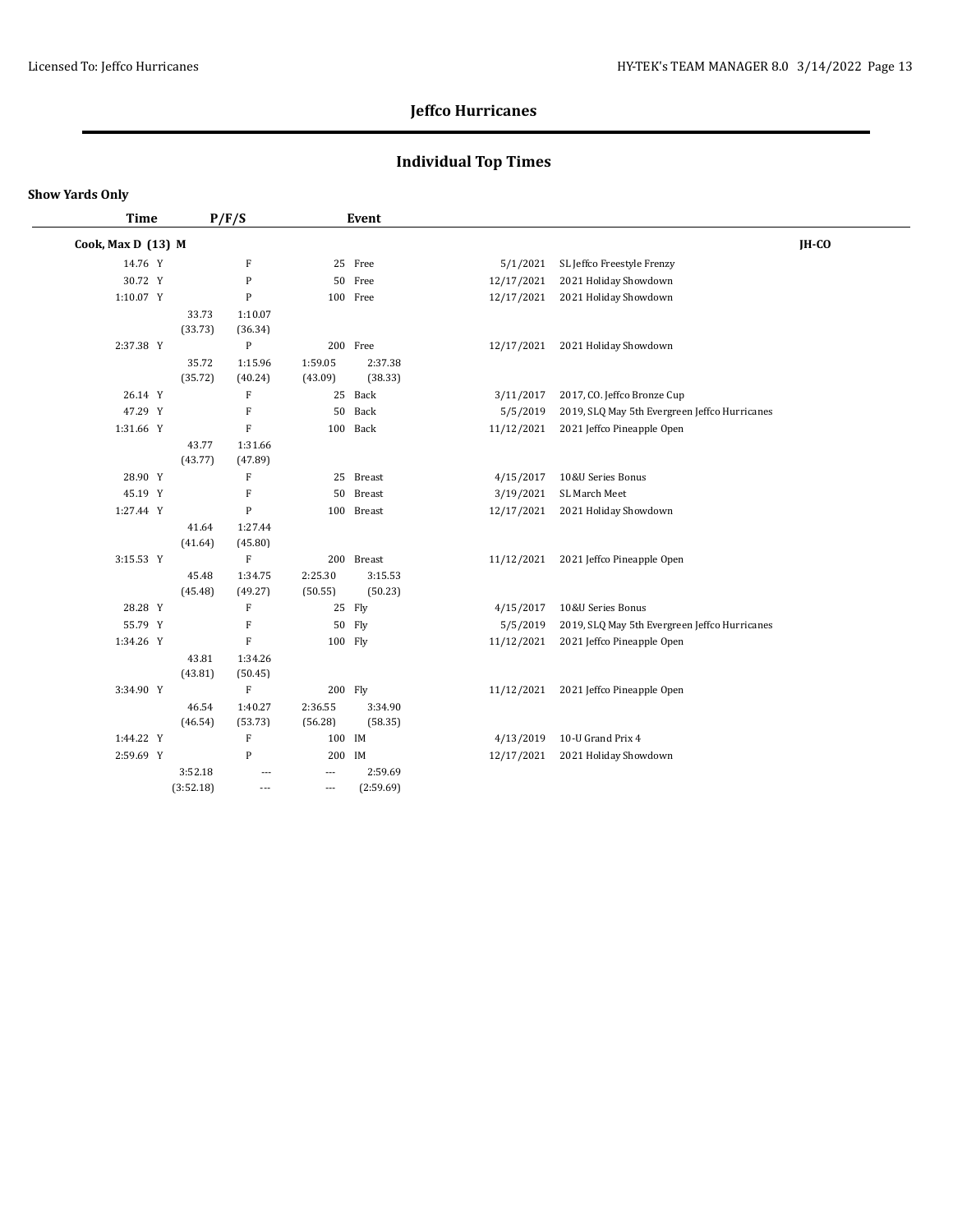## **Individual Top Times**

| <b>Time</b>          |  |           | P/F/S     |          | Event         |            |                                   |         |
|----------------------|--|-----------|-----------|----------|---------------|------------|-----------------------------------|---------|
| Cook, Violet S (8) F |  |           |           |          |               |            |                                   | $IH-CO$ |
| 19.04 Y              |  |           | F         |          | 25 Free       | 3/11/2022  | 2022 CO JH Mile High Championship |         |
| 43.83 Y              |  |           | F         | 50       | Free          | 3/11/2022  | 2022 CO JH Mile High Championship |         |
| 1:43.31 Y            |  |           | F         |          | 100 Free      | 2/11/2022  | February Finale                   |         |
|                      |  | 47.51     | 1:43.31   |          |               |            |                                   |         |
|                      |  | (47.51)   | (55.80)   |          |               |            |                                   |         |
| 3:51.18 Y            |  |           | F         |          | 200 Free      | 2/11/2022  | February Finale                   |         |
|                      |  | $---$     | $---$     | $\cdots$ | 3:51.18       |            |                                   |         |
|                      |  | $---$     | $- - -$   | $\cdots$ | (3:51.18)     |            |                                   |         |
| 22.28 Y              |  |           | F         | 25       | Back          | 3/11/2022  | 2022 CO JH Mile High Championship |         |
| 50.99 Y              |  |           | F         | 50       | Back          | 3/11/2022  | 2022 CO JH Mile High Championship |         |
| 2:02.51 Y            |  |           | P         | 100      | Back          | 12/17/2021 | 2021 Holiday Showdown             |         |
|                      |  | 59.38     | 2:02.51   |          |               |            |                                   |         |
|                      |  | (59.38)   | (1:03.13) |          |               |            |                                   |         |
| 26.19 Y              |  |           | F         | 25       | Breast        | 3/11/2022  | 2022 CO JH Mile High Championship |         |
| 1:01.51 Y            |  |           | F         | 50       | <b>Breast</b> | 3/11/2022  | 2022 CO JH Mile High Championship |         |
| 2:17.59 Y            |  |           | F         | 100      | Breast        | 2/11/2022  | February Finale                   |         |
|                      |  | 1:03.94   | 2:17.59   |          |               |            |                                   |         |
|                      |  | (1:03.94) | (1:13.65) |          |               |            |                                   |         |
| 22.61 Y              |  |           | F         |          | 25 Fly        | 3/11/2022  | 2022 CO JH Mile High Championship |         |
| 1:02.22 Y            |  |           | F         |          | 50 Fly        | 2/11/2022  | February Finale                   |         |
| 1:59.83 Y            |  |           | F         | 100 IM   |               | 3/11/2022  | 2022 CO JH Mile High Championship |         |
|                      |  | 58.17     | 1:59.83   |          |               |            |                                   |         |
|                      |  | (58.17)   | (1:01.66) |          |               |            |                                   |         |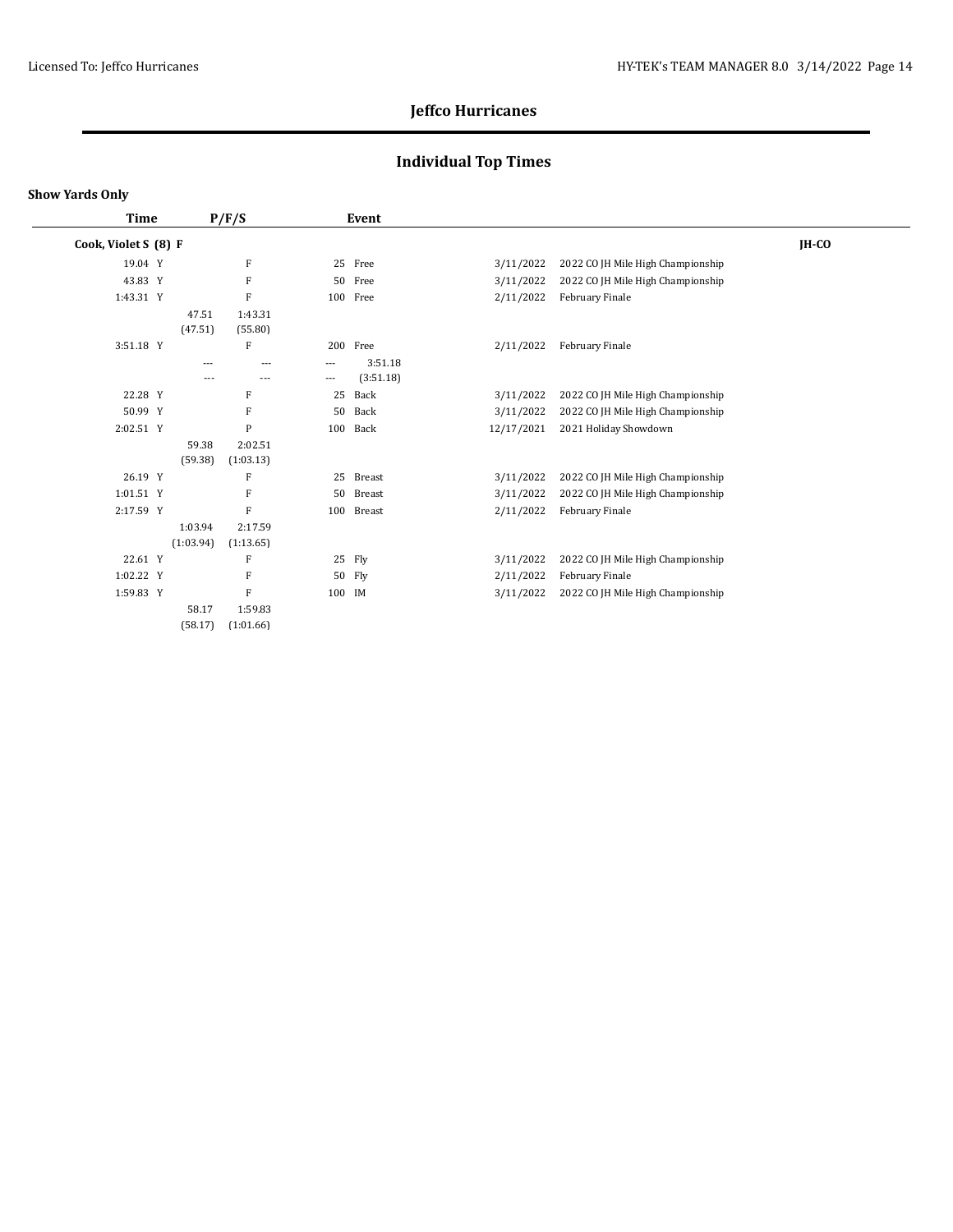## **Individual Top Times**

| <b>Time</b>               | P/F/S                    |                           | Event   |            |            |                                             |       |
|---------------------------|--------------------------|---------------------------|---------|------------|------------|---------------------------------------------|-------|
| DaRonco, Lochlan J (14) M |                          |                           |         |            |            |                                             | IH-CO |
| 36.72 Y                   |                          | $\boldsymbol{\mathrm{F}}$ |         | 50 Free    | 2/1/2020   | 2020, CO. SuperBowl                         |       |
| 1:15.36 Y                 |                          | $\mathbf F$               |         | 100 Free   | 10/15/2021 | PPA Harvest Heats                           |       |
|                           | 35.93                    | 1:15.36                   |         |            |            |                                             |       |
|                           | (35.93)                  | (39.43)                   |         |            |            |                                             |       |
| 2:44.82 Y                 |                          | F                         |         | 200 Free   | 10/15/2021 | PPA Harvest Heats                           |       |
|                           | 36.78                    | 1:20.47                   | 2:02.41 | 2:44.82    |            |                                             |       |
|                           | (36.78)                  | (43.69)                   | (41.94) | (42.41)    |            |                                             |       |
| 44.22 Y                   |                          | $\boldsymbol{\mathrm{F}}$ |         | 50 Back    | 2/1/2020   | 2020, CO. SuperBowl                         |       |
| 1:18.28 Y                 |                          | $\mathbf F$               |         | 100 Back   | 3/11/2022  | 2022 CO JH Mile High Championship           |       |
|                           | 38.01                    | 1:18.28                   |         |            |            |                                             |       |
|                           | (38.01)                  | (40.27)                   |         |            |            |                                             |       |
| 2:52.28 Y                 |                          | ${\bf P}$                 |         | 200 Back   | 3/11/2022  | 2022 CO JH Mile High Championship           |       |
|                           | 40.07                    | 1:23.94                   | 2:09.43 | 2:52.28    |            |                                             |       |
|                           | (40.07)                  | (43.87)                   | (45.49) | (42.85)    |            |                                             |       |
| 47.32 Y                   |                          | F                         |         | 50 Breast  | 2/1/2020   | 2020, CO. SuperBowl                         |       |
| 1:33.17 Y                 |                          | ${\bf P}$                 |         | 100 Breast | 3/11/2022  | 2022 CO JH Mile High Championship           |       |
|                           | 44.44                    | 1:33.17                   |         |            |            |                                             |       |
|                           | (44.44)                  | (48.73)                   |         |            |            |                                             |       |
| 3:17.98 Y                 |                          | $\mathbf F$               |         | 200 Breast |            | 3/11/2022 2022 CO JH Mile High Championship |       |
|                           | 45.36                    | 1:35.70                   | 2:26.40 | 3:17.98    |            |                                             |       |
|                           | (45.36)                  | (50.34)                   | (50.70) | (51.58)    |            |                                             |       |
| 1:31.82 Y                 |                          | $\mathbf{P}$              | 100 Fly |            | 3/11/2022  | 2022 CO JH Mile High Championship           |       |
|                           | $\overline{\phantom{a}}$ | 1:31.82                   |         |            |            |                                             |       |
|                           | $\cdots$                 | (1:31.82)                 |         |            |            |                                             |       |
| 1:33.71 Y                 |                          | ${\bf F}$                 | 100 IM  |            | 2/1/2020   | 2020, CO. SuperBowl                         |       |
|                           | 44.82                    | 1:33.71                   |         |            |            |                                             |       |
|                           | (44.82)                  | (48.89)                   |         |            |            |                                             |       |
| 3:00.47 Y                 |                          | ${\bf P}$                 | 200 IM  |            | 3/11/2022  | 2022 CO JH Mile High Championship           |       |
|                           | 42.77                    | 1:25.64                   | 2:19.20 | 3:00.47    |            |                                             |       |
|                           | (42.77)                  | (42.87)                   | (53.56) | (41.27)    |            |                                             |       |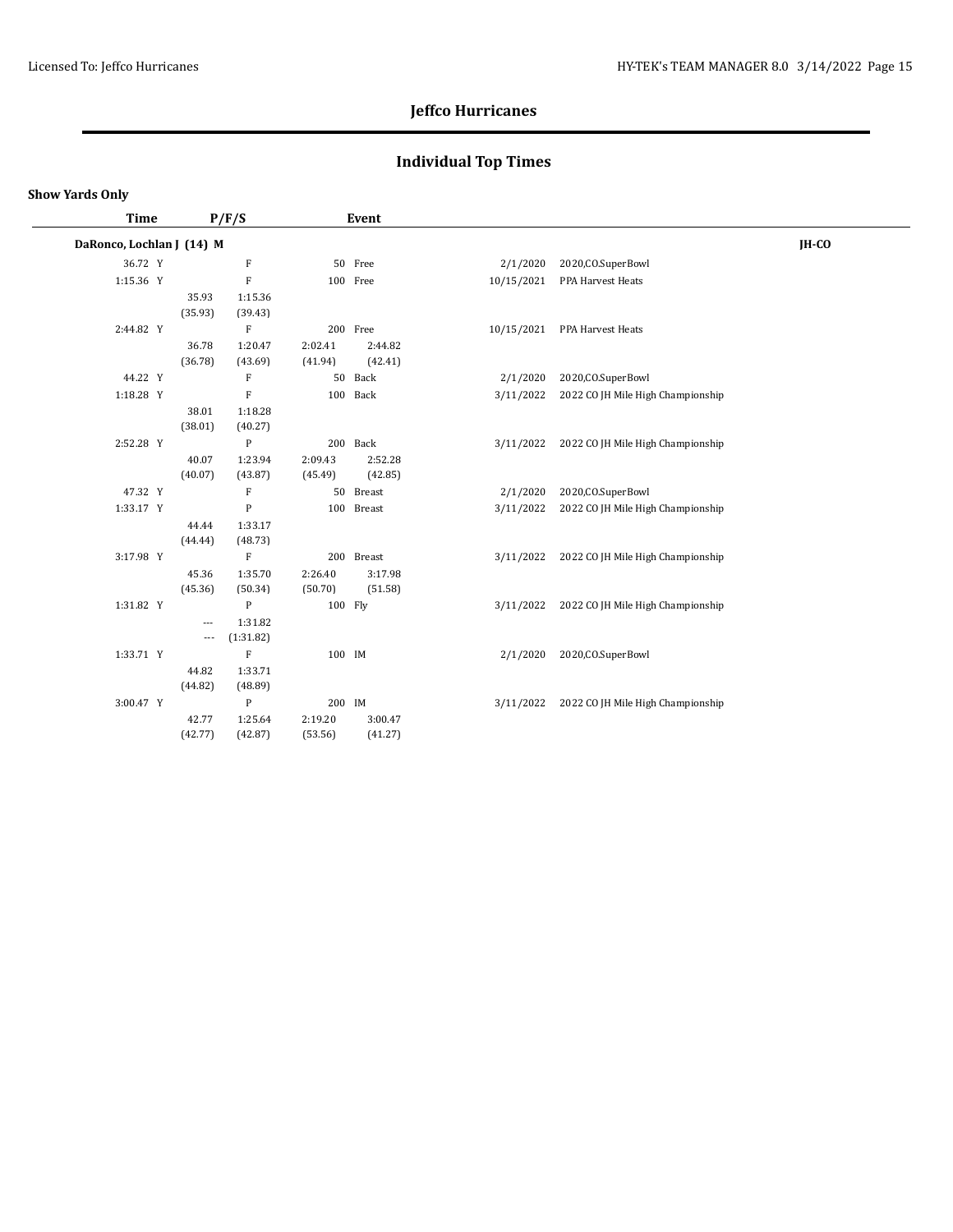## **Individual Top Times**

| Time                     |                  | P/F/S                                |         | Event             |         |            |                        |                                           |         |
|--------------------------|------------------|--------------------------------------|---------|-------------------|---------|------------|------------------------|-------------------------------------------|---------|
| De Jager, Lisca C (17) F |                  |                                      |         |                   |         |            |                        |                                           | $IH-CO$ |
| 28.16 Y                  |                  | $\rm F$                              |         | 50 Free           |         | 1/14/2022  | 2022 CO CUDA Classic   |                                           |         |
| 1:00.40 Y                |                  | ${\bf P}$                            |         | 100 Free          |         | 2/11/2022  |                        | 2022 CO OB CHSAA 3A State Championships   |         |
|                          | 29.19            | 1:00.40                              |         |                   |         |            |                        |                                           |         |
|                          | (29.19)          | (31.21)                              |         |                   |         |            |                        |                                           |         |
| 2:16.04 Y                |                  | $\mathbf F$                          |         | 200 Free          |         | 1/14/2022  | 2022 CO CUDA Classic   |                                           |         |
|                          | 31.16            | 1:06.36                              | 1:41.46 | 2:16.04           |         |            |                        |                                           |         |
|                          | (31.16)          | (35.20)                              | (35.10) | (34.58)           |         |            |                        |                                           |         |
| 7:05.48 Y                |                  | $\, {\bf P}$                         |         | 500 Free          |         | 1/17/2020  |                        | 2020 CO OB Jeffco Invite                  |         |
|                          | 35.84            | 1:19.05                              | 2:03.09 | 2:47.50           | 3:31.86 | 4:15.56    | 5:01.04                | 5:45.66                                   |         |
|                          | (35.84)          | (43.21)                              | (44.04) | (44.41)           | (44.36) | (43.70)    | (45.48)                | (44.62)                                   |         |
|                          | 6:26.29          | 7:05.48                              |         |                   |         |            |                        |                                           |         |
|                          | (40.63)          | (39.19)                              |         |                   |         |            |                        |                                           |         |
| 47.22 Y                  |                  | F                                    |         | 50 Back           |         | 2/4/2017   | 2017, CO. SuperBowl    |                                           |         |
| 1:13.15 Y                |                  | $\mathbf F$                          |         | 100 Back          |         | 1/14/2022  | 2022 CO CUDA Classic   |                                           |         |
|                          | 35.73            | 1:13.15                              |         |                   |         |            |                        |                                           |         |
|                          | (35.73)          | (37.42)                              |         |                   |         |            |                        |                                           |         |
| 2:35.24 Y                |                  | $\rm F$                              |         | 200 Back          |         | 12/17/2021 |                        | 2021 Holiday Showdown                     |         |
|                          | 37.17            | 1:16.68                              | 1:56.73 | 2:35.24           |         |            |                        |                                           |         |
|                          | (37.17)          | (39.51)                              | (40.05) | (38.51)           |         |            |                        |                                           |         |
| 41.94 Y                  |                  | $\boldsymbol{\mathrm{F}}$            |         | 50 Breast         |         | 2/3/2018   | 2018, CO. SuperBowl    |                                           |         |
| 1:14.46 Y                |                  | ${\sf P}$                            |         | 100 Breast        |         | 2/11/2022  |                        | 2022 CO OB CHSAA 3A State Championships   |         |
|                          | 35.21            | 1:14.46                              |         |                   |         |            |                        |                                           |         |
|                          | (35.21)          | (39.25)                              |         |                   |         |            |                        |                                           |         |
| 2:41.35 Y                |                  | $\mathbf F$                          |         | 200 Breast        |         |            |                        | 2/18/2022 2022 CO AP Colorado Senior Meet |         |
|                          | 36.71            | 1:17.85                              | 1:59.47 | 2:41.35           |         |            |                        |                                           |         |
| 43.90 Y                  | (36.71)          | (41.14)<br>$\boldsymbol{\mathrm{F}}$ | (41.62) | (41.88)<br>50 Fly |         | 11/3/2017  | 2017 Pineapple Open    |                                           |         |
| 1:30.41 Y                |                  | $\mathbf F$                          | 100 Fly |                   |         | 3/9/2019   |                        | 2019, CO. Jeffco Bronze State             |         |
|                          |                  |                                      |         |                   |         |            |                        |                                           |         |
|                          | 41.55<br>(41.55) | 1:30.41<br>(48.86)                   |         |                   |         |            |                        |                                           |         |
| 3:35.60 Y                |                  | $\mathbf F$                          | 200 Fly |                   |         | 11/9/2018  | 2018 Pineapple Open    |                                           |         |
|                          | 16.29            | 1:40.80                              | 2:37.86 | 3:35.60           |         |            |                        |                                           |         |
|                          | (16.29)          | (1:24.51)                            | (57.06) | (57.74)           |         |            |                        |                                           |         |
| 1:29.19 Y                |                  | F                                    | 100 IM  |                   |         | 11/3/2017  | 2017 Pineapple Open    |                                           |         |
|                          | 40.70            | 1:29.19                              |         |                   |         |            |                        |                                           |         |
|                          | (40.70)          | (48.49)                              |         |                   |         |            |                        |                                           |         |
| 2:35.98 Y                |                  | $\mathbf{P}$                         | 200 IM  |                   |         | 12/17/2021 |                        | 2021 Holiday Showdown                     |         |
|                          | 36.12            | 1:15.93                              | 1:59.12 | 2:35.98           |         |            |                        |                                           |         |
|                          | (36.12)          | (39.81)                              | (43.19) | (36.86)           |         |            |                        |                                           |         |
| 6:30.30 Y                |                  | $\mathbf F$                          | 400 IM  |                   |         | 10/26/2019 | 400 IM / 500 Free Meet |                                           |         |
|                          | 39.83            | 1:33.02                              | 2:22.17 | 3:11.23           | 4:02.91 | 4:57.61    | 5:44.31                | 6:30.30                                   |         |
|                          | (39.83)          | (53.19)                              | (49.15) | (49.06)           | (51.68) | (54.70)    | (46.70)                | (45.99)                                   |         |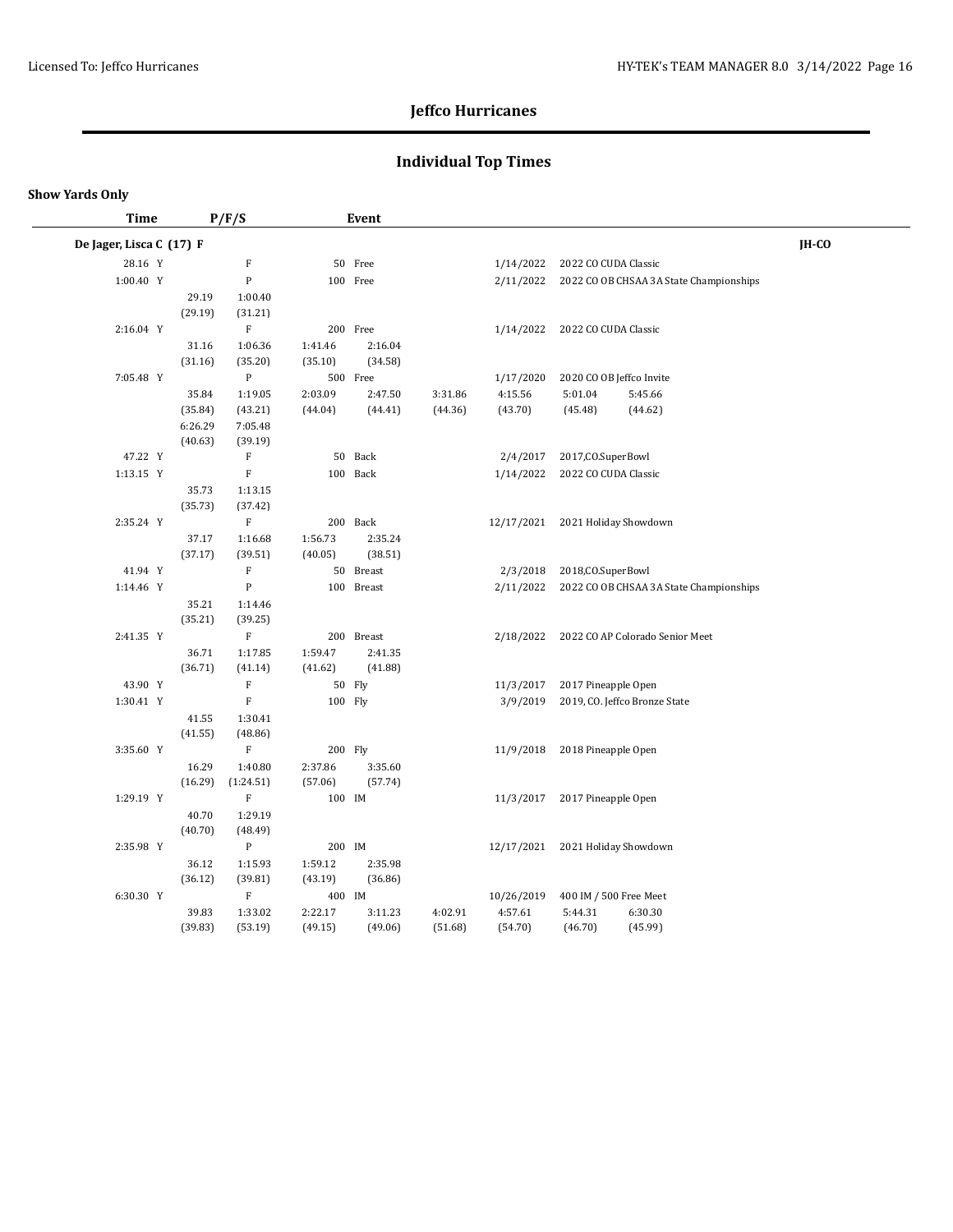## **Individual Top Times**

| <b>Time</b>               |                  | P/F/S              |                    | Event              |         |                                  |                           |                                           |              |
|---------------------------|------------------|--------------------|--------------------|--------------------|---------|----------------------------------|---------------------------|-------------------------------------------|--------------|
| De Jager, Zander J (14) M |                  |                    |                    |                    |         |                                  |                           |                                           | <b>IH-CO</b> |
| 25.15 Y                   |                  | ${\bf P}$          |                    | 50 Free            |         | 2/25/2022                        |                           | 2022 CO CSI SC Age Group Championships    |              |
| 55.04 Y                   |                  | ${\bf F}$          |                    | 100 Free           |         | 2/11/2022                        | February Finale           |                                           |              |
|                           | 26.09            | 55.04              |                    |                    |         |                                  |                           |                                           |              |
|                           | (26.09)          | (28.95)            |                    |                    |         |                                  |                           |                                           |              |
| 1:58.34 Y                 |                  | F                  |                    | 200 Free           |         |                                  | 2/11/2022 February Finale |                                           |              |
|                           | 26.28            | 56.10              | 1:27.47            | 1:58.34            |         |                                  |                           |                                           |              |
|                           | (26.28)          | (29.82)            | (31.37)            | (30.87)            |         |                                  |                           |                                           |              |
| 5:33.79 Y                 |                  | $\rm F$            |                    | 500 Free           |         | 2/11/2022                        | February Finale           |                                           |              |
|                           | 29.40            | 1:03.02            | 1:37.14            | 2:11.38            | 2:46.43 | 3:21.02                          | 3:55.32                   | 4:29.06                                   |              |
|                           | (29.40)          | (33.62)            | (34.12)            | (34.24)            | (35.05) | (34.59)                          | (34.30)                   | (33.74)                                   |              |
|                           | 5:02.80          | 5:33.79            |                    |                    |         |                                  |                           |                                           |              |
|                           | (33.74)          | (30.99)            |                    |                    |         |                                  |                           |                                           |              |
| 35.48 Y                   |                  | F                  |                    | 50 Back            |         | 12/13/2019                       |                           | 2019 FAST Mid-Season SC Finale            |              |
|                           | 17.72            | 35.48              |                    |                    |         |                                  |                           |                                           |              |
|                           | (17.72)          | (17.76)            |                    |                    |         |                                  |                           |                                           |              |
| 1:02.59 Y                 |                  | $\mathbf F$        |                    | 100 Back           |         | 2/11/2022                        | February Finale           |                                           |              |
|                           | 30.26            | 1:02.59            |                    |                    |         |                                  |                           |                                           |              |
|                           | (30.26)          | (32.33)            |                    |                    |         |                                  |                           |                                           |              |
| 2:16.84 Y                 |                  | $\mathbf F$        |                    | 200 Back           |         | 1/14/2022                        | 2022 CO CUDA Classic      |                                           |              |
|                           | 32.52<br>(32.52) | 1:07.29<br>(34.77) | 1:42.81<br>(35.52) | 2:16.84<br>(34.03) |         |                                  |                           |                                           |              |
| 39.51 Y                   |                  | $\mathbf F$        |                    | 50 Breast          |         | 2/1/2020                         | 2020, CO. SuperBowl       |                                           |              |
| 1:16.51 Y                 |                  | ${\bf P}$          |                    | 100 Breast         |         | 12/17/2021                       |                           | 2021 Holiday Showdown                     |              |
|                           | 35.94            | 1:16.51            |                    |                    |         |                                  |                           |                                           |              |
|                           | (35.94)          | (40.57)            |                    |                    |         |                                  |                           |                                           |              |
| 2:48.11 Y                 |                  | ${\bf P}$          |                    | 200 Breast         |         | 12/17/2021 2021 Holiday Showdown |                           |                                           |              |
|                           | 36.97            | 1:20.01            | 2:05.23            | 2:48.11            |         |                                  |                           |                                           |              |
|                           | (36.97)          | (43.04)            | (45.22)            | (42.88)            |         |                                  |                           |                                           |              |
| 42.77 Y                   |                  | ${\bf F}$          |                    | 50 Fly             |         | 9/28/2019                        |                           | 2019, CO. Jeffco Hurricane September Open |              |
| 1:19.31 Y                 |                  | $\mathbf F$        | 100 Fly            |                    |         | 11/12/2021                       |                           | 2021 Jeffco Pineapple Open                |              |
|                           | 34.65            | 1:19.31            |                    |                    |         |                                  |                           |                                           |              |
|                           | (34.65)          | (44.66)            |                    |                    |         |                                  |                           |                                           |              |
| 3:03.75 Y                 |                  | $\mathbf F$        |                    | 200 Fly            |         |                                  |                           | 11/12/2021 2021 Jeffco Pineapple Open     |              |
|                           | 36.30            | 1:24.40            | 2:14.73            | 3:03.75            |         |                                  |                           |                                           |              |
|                           | (36.30)          | (48.10)            | (50.33)            | (49.02)            |         |                                  |                           |                                           |              |
| 1:14.95 Y                 |                  | $\mathbf F$        | 100 IM             |                    |         | 2/14/2020                        | Jeffco February Finale    |                                           |              |
|                           | 35.39            | 1:14.95            |                    |                    |         |                                  |                           |                                           |              |
|                           | (35.39)          | (39.56)            |                    |                    |         |                                  |                           |                                           |              |
| 2:28.84 Y                 |                  | ${\bf P}$          | 200 IM             |                    |         | 12/17/2021 2021 Holiday Showdown |                           |                                           |              |
|                           | 32.11            | 1:09.74            | 1:56.01            | 2:28.84            |         |                                  |                           |                                           |              |
|                           | (32.11)          | (37.63)            | (46.27)            | (32.83)            |         |                                  |                           |                                           |              |
| 6:02.08 Y                 |                  | $\mathbf F$        | 400 IM             |                    |         | 2/14/2020                        | Jeffco February Finale    |                                           |              |
|                           | 40.90            | 1:32.03            | 2:18.87            | 3:04.06            | 3:53.85 | 4:45.38                          | 5:23.81                   | 6:02.08                                   |              |
|                           | (40.90)          | (51.13)            | (46.84)            | (45.19)            | (49.79) | (51.53)                          | (38.43)                   | (38.27)                                   |              |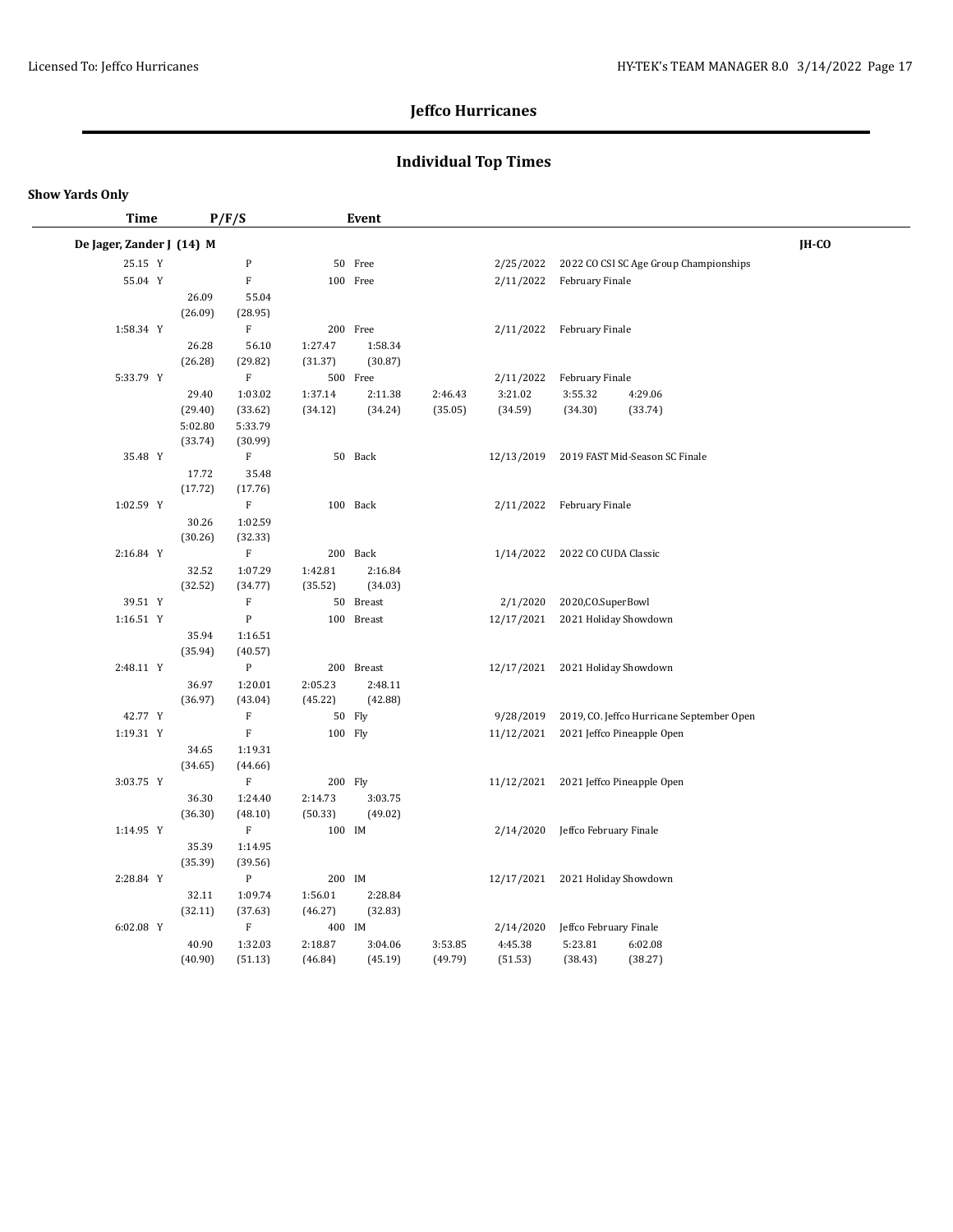## **Individual Top Times**

| <b>Time</b>            |                          | P/F/S                     |                           | Event          |                                     |                                     |                                     |                                                   |       |
|------------------------|--------------------------|---------------------------|---------------------------|----------------|-------------------------------------|-------------------------------------|-------------------------------------|---------------------------------------------------|-------|
| Dove, Miranda C (16) F |                          |                           |                           |                |                                     |                                     |                                     |                                                   | IH-CO |
| 13.47 Y                |                          | F                         |                           | 25 Free        |                                     | 5/1/2021                            |                                     | SL Jeffco Freestyle Frenzy                        |       |
| 27.75 Y                |                          | $\boldsymbol{\mathrm{F}}$ |                           | 50 Free        |                                     | 3/19/2021                           | SL March Meet                       |                                                   |       |
| 1:00.05 Y              |                          | ${\bf P}$                 |                           | 100 Free       |                                     | 3/11/2022                           |                                     | 2022 CO JH Mile High Championship                 |       |
|                        | 28.94                    | 1:00.05                   |                           |                |                                     |                                     |                                     |                                                   |       |
|                        | (28.94)                  | (31.11)                   |                           |                |                                     |                                     |                                     |                                                   |       |
| 2:16.79 Y              |                          | ${\bf P}$                 |                           | 200 Free       |                                     | 12/2/2021                           |                                     | 2021 Gulf Southern Sr. Champs Invite              |       |
|                        | 31.24                    | 1:05.71                   | 1:41.18                   | 2:16.79        |                                     |                                     |                                     |                                                   |       |
|                        | (31.24)                  | (34.47)                   | (35.47)                   | (35.61)        |                                     |                                     |                                     |                                                   |       |
| 6:04.18 Y              |                          | $\mathbf F$               |                           | 500 Free       |                                     | 3/19/2021                           | SL March Meet                       |                                                   |       |
|                        | 32.82                    | 1:08.96                   | 1:45.45                   | 2:22.51        | 2:59.23                             | 3:36.46                             | 4:14.21                             | 4:50.97                                           |       |
|                        | (32.82)                  | (36.14)                   | (36.49)                   | (37.06)        | (36.72)                             | (37.23)                             | (37.75)                             | (36.76)                                           |       |
|                        | 5:27.74                  | 6:04.18                   |                           |                |                                     |                                     |                                     |                                                   |       |
|                        | (36.77)                  | (36.44)                   |                           |                |                                     |                                     |                                     |                                                   |       |
| 12:54.06 Y             |                          | F                         | 1000 Free                 |                |                                     | 5/1/2021                            |                                     | SL Jeffco Freestyle Frenzy                        |       |
|                        | 34.93                    | 1:14.01                   | 1:53.36                   | 2:33.16        | 3:12.87                             | 3:53.79                             | 4:32.56                             | 5:12.83                                           |       |
|                        | (34.93)                  | (39.08)                   | (39.35)                   | (39.80)        | (39.71)                             | (40.92)                             | (38.77)                             | (40.27)                                           |       |
|                        | 5:52.53                  | 6:31.43                   | 7:11.03                   | 7:50.64        | 8:29.24                             | 9:08.01                             | 9:47.14                             | 10:25.04                                          |       |
|                        | (39.70)                  | (38.90)                   | (39.60)                   | (39.61)<br>--- | (38.60)<br>$\overline{\phantom{a}}$ | (38.77)<br>$\overline{\phantom{a}}$ | (39.13)<br>$\overline{\phantom{a}}$ | (37.90)<br>---                                    |       |
|                        | 11:03.14<br>(38.10)      | 11:41.14<br>(38.00)       | 12:18.47<br>(37.33)       | ---            | $\overline{a}$                      | $\overline{a}$                      | $\overline{a}$                      | ---                                               |       |
|                        | ---                      | $\overline{a}$            | $\overline{a}$            | $\overline{a}$ | $\overline{a}$                      | ---                                 | $\overline{a}$                      | ---                                               |       |
|                        | $\overline{\phantom{a}}$ | $\overline{\phantom{a}}$  | $\qquad \qquad -\qquad -$ | $\overline{a}$ | ---                                 | ---                                 | $\overline{a}$                      | $\overline{a}$                                    |       |
|                        | 12:54.06                 |                           |                           |                |                                     |                                     |                                     |                                                   |       |
|                        | (12:54.06)               |                           |                           |                |                                     |                                     |                                     |                                                   |       |
| 23:42.95 Y             |                          | $\mathbf F$               | 1650 Free                 |                |                                     | 12/15/2018                          |                                     | Suburban League Distance Meet                     |       |
|                        | 36.06                    | 1:18.25                   | 2:01.34                   | 2:45.21        | 3:27.88                             | 4:11.79                             | 4:53.07                             | 5:36.63                                           |       |
|                        | (36.06)                  | (42.19)                   | (43.09)                   | (43.87)        | (42.67)                             | (43.91)                             | (41.28)                             | (43.56)                                           |       |
|                        | 6:21.70                  | 7:05.26                   | 7:48.36                   | 8:32.35        | 9:15.85                             | 10:00.95                            | 10:45.57                            | 11:29.37                                          |       |
|                        | (45.07)                  | (43.56)                   | (43.10)                   | (43.99)        | (43.50)                             | (45.10)                             | (44.62)                             | (43.80)                                           |       |
|                        | 12:12.61                 | 12:57.11                  | 13:42.01                  | 14:24.45       | 15:07.14                            | 15:50.72                            | 16:35.17                            | 17:19.26                                          |       |
|                        | (43.24)                  | (44.50)                   | (44.90)                   | (42.44)        | (42.69)                             | (43.58)                             | (44.45)                             | (44.09)                                           |       |
|                        | 18:02.95                 | 18:46.84                  | 19:29.74                  | 20:14.47       | 20:56.85                            | 21:39.25                            | 22:21.87                            | 23:02.32                                          |       |
|                        | (43.69)                  | (43.89)                   | (42.90)                   | (44.73)        | (42.38)                             | (42.40)                             | (42.62)                             | (40.45)                                           |       |
|                        | 23:42.95<br>(40.63)      |                           |                           |                |                                     |                                     |                                     |                                                   |       |
|                        |                          |                           |                           |                |                                     |                                     |                                     |                                                   |       |
| 1:08.44 Y              |                          | ${\bf P}$                 |                           | 100 Back       |                                     | 12/2/2021                           |                                     | 2021 Gulf Southern Sr. Champs Invite              |       |
|                        | 33.07<br>(33.07)         | 1:08.44<br>(35.37)        |                           |                |                                     |                                     |                                     |                                                   |       |
| 2:24.10 Y              |                          | ${\bf P}$                 |                           | 200 Back       |                                     | 12/2/2021                           |                                     | 2021 Gulf Southern Sr. Champs Invite              |       |
|                        | 33.26                    | 1:09.27                   | 1:46.74                   | 2:24.10        |                                     |                                     |                                     |                                                   |       |
|                        | (33.26)                  | (36.01)                   | (37.47)                   | (37.36)        |                                     |                                     |                                     |                                                   |       |
| 1:11.07 Y              |                          | P                         |                           | 100 Breast     |                                     |                                     |                                     | 2/10/2022 2022 CO OB CHSAA 4A State Championships |       |
|                        | 33.34                    | 1:11.07                   |                           |                |                                     |                                     |                                     |                                                   |       |
|                        | (33.34)                  | (37.73)                   |                           |                |                                     |                                     |                                     |                                                   |       |
| 2:40.85 Y              |                          | $\mathbf F$               |                           | 200 Breast     |                                     |                                     | 11/8/2019 Pineapple Open            |                                                   |       |
|                        | 37.26                    | 1:18.48                   | 2:00.25                   | 2:40.85        |                                     |                                     |                                     |                                                   |       |
|                        | (37.26)                  | (41.22)                   | (41.77)                   | (40.60)        |                                     |                                     |                                     |                                                   |       |
| 1:09.88 Y              |                          | F                         | 100 Fly                   |                |                                     |                                     | 1/14/2022 2022 CO CUDA Classic      |                                                   |       |
|                        | 32.00                    | 1:09.88                   |                           |                |                                     |                                     |                                     |                                                   |       |
|                        | (32.00)                  | (37.88)                   |                           |                |                                     |                                     |                                     |                                                   |       |
| 2:55.10 Y              |                          | $\rm F$                   | 200 Fly                   |                |                                     |                                     | 11/8/2019 Pineapple Open            |                                                   |       |
|                        | 37.09                    | 1:20.00                   | 2:07.61                   | 2:55.10        |                                     |                                     |                                     |                                                   |       |
|                        | (37.09)                  | (42.91)                   | (47.61)                   | (47.49)        |                                     |                                     |                                     |                                                   |       |
| 2:25.98 Y              |                          | ${\bf P}$                 | 200 IM                    |                |                                     |                                     |                                     | 12/2/2021 2021 Gulf Southern Sr. Champs Invite    |       |
|                        | 31.88<br>(31.88)         | 1:08.44                   | 1:50.64<br>(42.20)        | 2:25.98        |                                     |                                     |                                     |                                                   |       |
|                        |                          | (36.56)                   |                           | (35.34)        |                                     |                                     |                                     |                                                   |       |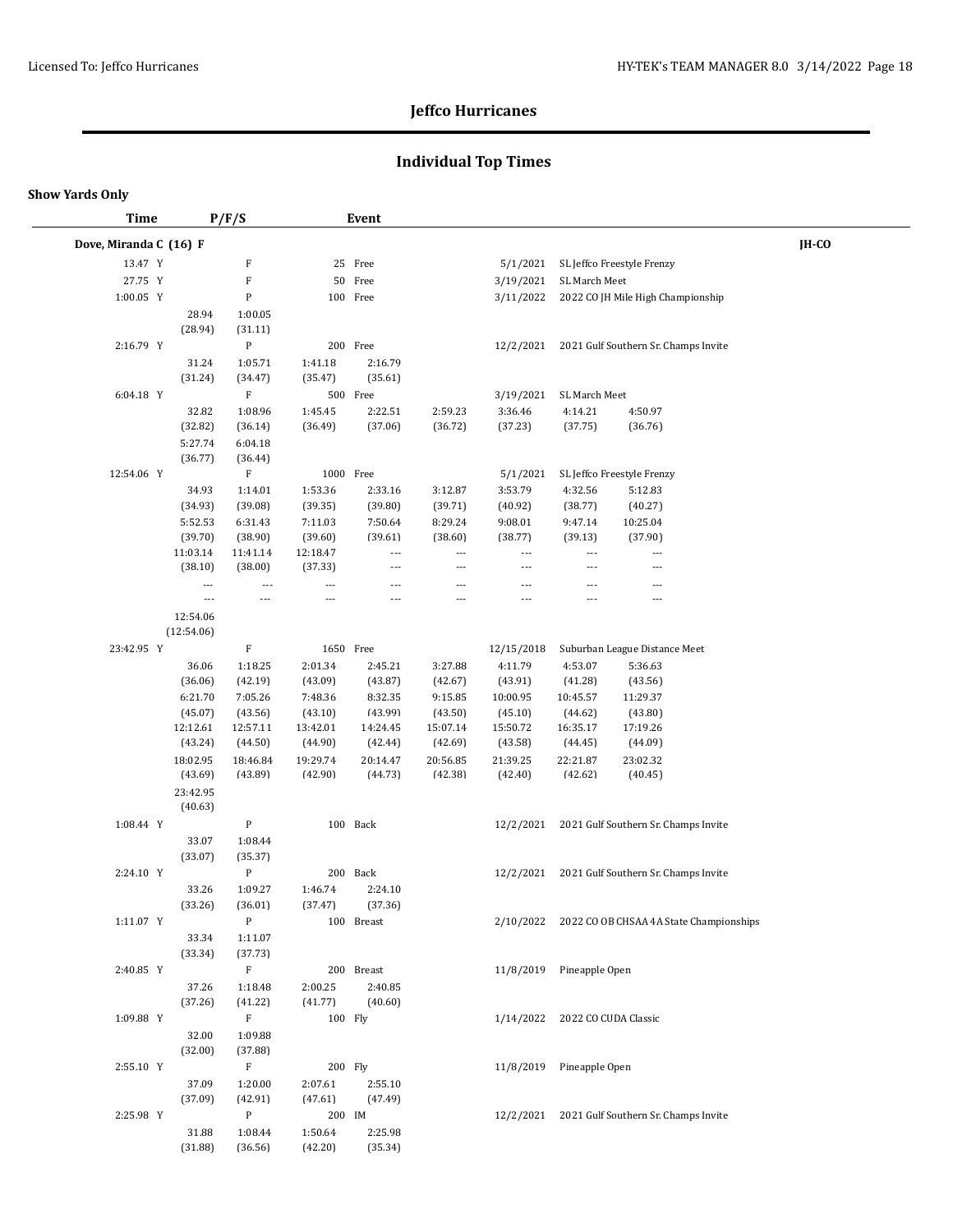## **Individual Top Times**

| <b>Show Yards Only</b> |                  |                    |                    |                    |                    |                    |                     |                    |       |
|------------------------|------------------|--------------------|--------------------|--------------------|--------------------|--------------------|---------------------|--------------------|-------|
| Time                   |                  | P/F/S              |                    | Event              |                    |                    |                     |                    |       |
| Dove, Miranda C (16) F |                  |                    |                    |                    |                    |                    |                     |                    | IH-CO |
| 5:36.79 Y              |                  |                    | 400 IM             |                    |                    | 2/20/2021          | SL JH vs GTS vs FST |                    |       |
|                        | 35.46<br>(35.46) | 1:17.68<br>(42.22) | 2:01.28<br>(43.60) | 2:44.10<br>(42.82) | 3:29.06<br>(44.96) | 4:15.76<br>(46.70) | 4:57.59<br>(41.83)  | 5:36.79<br>(39.20) |       |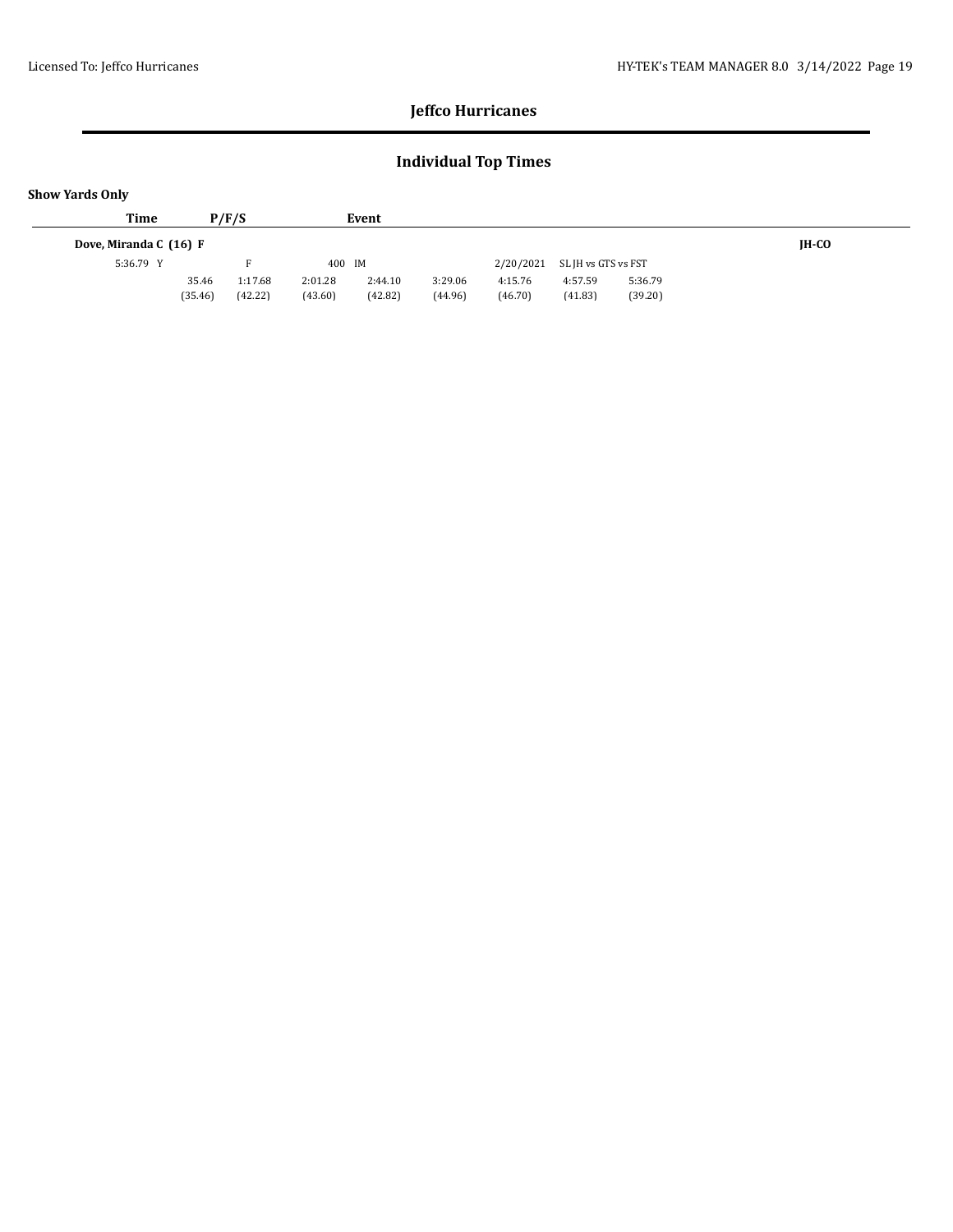## **Individual Top Times**

| <b>Time</b> |                                                                                         |                                                                                                                                                         |                                                                                                                                                                                                                                             |                                                                           |                                                                                                                                                                                                                       |            |                        |                                                                               |                                                                                                                                                                                                                                                                                                                                                    |  |
|-------------|-----------------------------------------------------------------------------------------|---------------------------------------------------------------------------------------------------------------------------------------------------------|---------------------------------------------------------------------------------------------------------------------------------------------------------------------------------------------------------------------------------------------|---------------------------------------------------------------------------|-----------------------------------------------------------------------------------------------------------------------------------------------------------------------------------------------------------------------|------------|------------------------|-------------------------------------------------------------------------------|----------------------------------------------------------------------------------------------------------------------------------------------------------------------------------------------------------------------------------------------------------------------------------------------------------------------------------------------------|--|
|             |                                                                                         |                                                                                                                                                         |                                                                                                                                                                                                                                             |                                                                           |                                                                                                                                                                                                                       |            |                        |                                                                               | IH-CO                                                                                                                                                                                                                                                                                                                                              |  |
| 26.91 Y     |                                                                                         | F                                                                                                                                                       |                                                                                                                                                                                                                                             |                                                                           |                                                                                                                                                                                                                       |            |                        |                                                                               |                                                                                                                                                                                                                                                                                                                                                    |  |
| 59.81 Y     |                                                                                         | ${\bf P}$                                                                                                                                               |                                                                                                                                                                                                                                             |                                                                           |                                                                                                                                                                                                                       |            |                        |                                                                               |                                                                                                                                                                                                                                                                                                                                                    |  |
|             | 28.43                                                                                   | 59.81                                                                                                                                                   |                                                                                                                                                                                                                                             |                                                                           |                                                                                                                                                                                                                       |            |                        |                                                                               |                                                                                                                                                                                                                                                                                                                                                    |  |
|             | (28.43)                                                                                 | (31.38)                                                                                                                                                 |                                                                                                                                                                                                                                             |                                                                           |                                                                                                                                                                                                                       |            |                        |                                                                               |                                                                                                                                                                                                                                                                                                                                                    |  |
| 2:14.05 Y   |                                                                                         | ${\bf P}$                                                                                                                                               |                                                                                                                                                                                                                                             |                                                                           |                                                                                                                                                                                                                       |            |                        |                                                                               |                                                                                                                                                                                                                                                                                                                                                    |  |
|             | 30.37                                                                                   | 1:03.86                                                                                                                                                 | 1:39.29                                                                                                                                                                                                                                     | 2:14.05                                                                   |                                                                                                                                                                                                                       |            |                        |                                                                               |                                                                                                                                                                                                                                                                                                                                                    |  |
|             | (30.37)                                                                                 | (33.49)                                                                                                                                                 | (35.43)                                                                                                                                                                                                                                     | (34.76)                                                                   |                                                                                                                                                                                                                       |            |                        |                                                                               |                                                                                                                                                                                                                                                                                                                                                    |  |
| 6:13.80 Y   |                                                                                         | $\mathbf{F}$                                                                                                                                            |                                                                                                                                                                                                                                             |                                                                           |                                                                                                                                                                                                                       | 12/17/2021 |                        |                                                                               |                                                                                                                                                                                                                                                                                                                                                    |  |
|             | 32.59                                                                                   | 1:08.87                                                                                                                                                 | 1:45.96                                                                                                                                                                                                                                     | 2:23.58                                                                   | 3:01.58                                                                                                                                                                                                               | 3:39.88    | 4:19.13                | 4:58.92                                                                       |                                                                                                                                                                                                                                                                                                                                                    |  |
|             | (32.59)                                                                                 | (36.28)                                                                                                                                                 | (37.09)                                                                                                                                                                                                                                     | (37.62)                                                                   | (38.00)                                                                                                                                                                                                               | (38.30)    | (39.25)                | (39.79)                                                                       |                                                                                                                                                                                                                                                                                                                                                    |  |
|             | 5:38.75                                                                                 | 6:13.80                                                                                                                                                 |                                                                                                                                                                                                                                             |                                                                           |                                                                                                                                                                                                                       |            |                        |                                                                               |                                                                                                                                                                                                                                                                                                                                                    |  |
|             | (39.83)                                                                                 | (35.05)                                                                                                                                                 |                                                                                                                                                                                                                                             |                                                                           |                                                                                                                                                                                                                       |            |                        |                                                                               |                                                                                                                                                                                                                                                                                                                                                    |  |
|             |                                                                                         |                                                                                                                                                         |                                                                                                                                                                                                                                             |                                                                           |                                                                                                                                                                                                                       |            |                        |                                                                               |                                                                                                                                                                                                                                                                                                                                                    |  |
|             |                                                                                         |                                                                                                                                                         |                                                                                                                                                                                                                                             |                                                                           |                                                                                                                                                                                                                       |            |                        |                                                                               |                                                                                                                                                                                                                                                                                                                                                    |  |
|             |                                                                                         |                                                                                                                                                         |                                                                                                                                                                                                                                             |                                                                           |                                                                                                                                                                                                                       |            |                        |                                                                               |                                                                                                                                                                                                                                                                                                                                                    |  |
|             |                                                                                         |                                                                                                                                                         |                                                                                                                                                                                                                                             |                                                                           |                                                                                                                                                                                                                       |            |                        |                                                                               |                                                                                                                                                                                                                                                                                                                                                    |  |
|             |                                                                                         |                                                                                                                                                         |                                                                                                                                                                                                                                             |                                                                           |                                                                                                                                                                                                                       |            |                        |                                                                               |                                                                                                                                                                                                                                                                                                                                                    |  |
|             |                                                                                         |                                                                                                                                                         |                                                                                                                                                                                                                                             |                                                                           |                                                                                                                                                                                                                       |            |                        |                                                                               |                                                                                                                                                                                                                                                                                                                                                    |  |
|             |                                                                                         |                                                                                                                                                         |                                                                                                                                                                                                                                             |                                                                           |                                                                                                                                                                                                                       |            |                        |                                                                               |                                                                                                                                                                                                                                                                                                                                                    |  |
|             |                                                                                         |                                                                                                                                                         |                                                                                                                                                                                                                                             |                                                                           |                                                                                                                                                                                                                       |            |                        |                                                                               |                                                                                                                                                                                                                                                                                                                                                    |  |
|             |                                                                                         |                                                                                                                                                         |                                                                                                                                                                                                                                             |                                                                           |                                                                                                                                                                                                                       |            |                        |                                                                               |                                                                                                                                                                                                                                                                                                                                                    |  |
|             |                                                                                         |                                                                                                                                                         |                                                                                                                                                                                                                                             |                                                                           |                                                                                                                                                                                                                       |            |                        |                                                                               |                                                                                                                                                                                                                                                                                                                                                    |  |
|             |                                                                                         |                                                                                                                                                         |                                                                                                                                                                                                                                             |                                                                           |                                                                                                                                                                                                                       |            |                        |                                                                               |                                                                                                                                                                                                                                                                                                                                                    |  |
|             |                                                                                         |                                                                                                                                                         |                                                                                                                                                                                                                                             |                                                                           |                                                                                                                                                                                                                       |            |                        |                                                                               |                                                                                                                                                                                                                                                                                                                                                    |  |
|             |                                                                                         |                                                                                                                                                         |                                                                                                                                                                                                                                             |                                                                           |                                                                                                                                                                                                                       |            |                        |                                                                               |                                                                                                                                                                                                                                                                                                                                                    |  |
|             |                                                                                         |                                                                                                                                                         |                                                                                                                                                                                                                                             |                                                                           |                                                                                                                                                                                                                       |            |                        |                                                                               |                                                                                                                                                                                                                                                                                                                                                    |  |
|             |                                                                                         |                                                                                                                                                         |                                                                                                                                                                                                                                             |                                                                           |                                                                                                                                                                                                                       |            |                        |                                                                               |                                                                                                                                                                                                                                                                                                                                                    |  |
|             |                                                                                         |                                                                                                                                                         |                                                                                                                                                                                                                                             |                                                                           |                                                                                                                                                                                                                       |            |                        |                                                                               |                                                                                                                                                                                                                                                                                                                                                    |  |
|             |                                                                                         |                                                                                                                                                         |                                                                                                                                                                                                                                             |                                                                           |                                                                                                                                                                                                                       |            |                        |                                                                               |                                                                                                                                                                                                                                                                                                                                                    |  |
|             |                                                                                         |                                                                                                                                                         |                                                                                                                                                                                                                                             |                                                                           |                                                                                                                                                                                                                       |            |                        |                                                                               |                                                                                                                                                                                                                                                                                                                                                    |  |
|             |                                                                                         |                                                                                                                                                         |                                                                                                                                                                                                                                             |                                                                           |                                                                                                                                                                                                                       |            |                        |                                                                               |                                                                                                                                                                                                                                                                                                                                                    |  |
|             | (35.00)                                                                                 | (38.87)                                                                                                                                                 | (47.46)                                                                                                                                                                                                                                     | (35.73)                                                                   |                                                                                                                                                                                                                       |            |                        |                                                                               |                                                                                                                                                                                                                                                                                                                                                    |  |
|             | 1:13.29 Y<br>2:36.88 Y<br>1:20.26 Y<br>2:58.64 Y<br>1:19.45 Y<br>3:16.89 Y<br>2:37.06 Y | Dykema, Holly H (14) F<br>35.18<br>(35.18)<br>36.54<br>(36.54)<br>37.72<br>(37.72)<br>39.31<br>(39.31)<br>35.82<br>(35.82)<br>39.28<br>(39.28)<br>35.00 | P/F/S<br>$\mathbf{F}$<br>1:13.29<br>(38.11)<br>$\rm F$<br>1:16.38<br>(39.84)<br>P<br>1:20.26<br>(42.54)<br>${\bf P}$<br>1:24.77<br>(45.46)<br>${\bf P}$<br>1:19.45<br>(43.63)<br>$_{\rm F}$<br>1:28.63<br>(49.35)<br>$\mathbf F$<br>1:13.87 | 1:56.91<br>(40.53)<br>2:11.16<br>(46.39)<br>2:22.49<br>(53.86)<br>2:01.33 | Event<br>50 Free<br>100 Free<br>200 Free<br>500 Free<br>100 Back<br>200 Back<br>2:36.88<br>(39.97)<br>100 Breast<br>200 Breast<br>2:58.64<br>(47.48)<br>100 Fly<br>200 Fly<br>3:16.89<br>(54.40)<br>200 IM<br>2:37.06 |            | 2/11/2022<br>3/11/2022 | 3/11/2022<br>12/17/2021<br>12/17/2021<br>3/11/2022<br>11/12/2021<br>1/14/2022 | 2022 CO JH Mile High Championship<br>2021 Holiday Showdown<br>2021 Holiday Showdown<br>2021 Holiday Showdown<br>February Finale<br>2022 CO JH Mile High Championship<br>3/11/2022 2022 CO JH Mile High Championship<br>12/17/2021 2021 Holiday Showdown<br>2022 CO JH Mile High Championship<br>2021 Jeffco Pineapple Open<br>2022 CO CUDA Classic |  |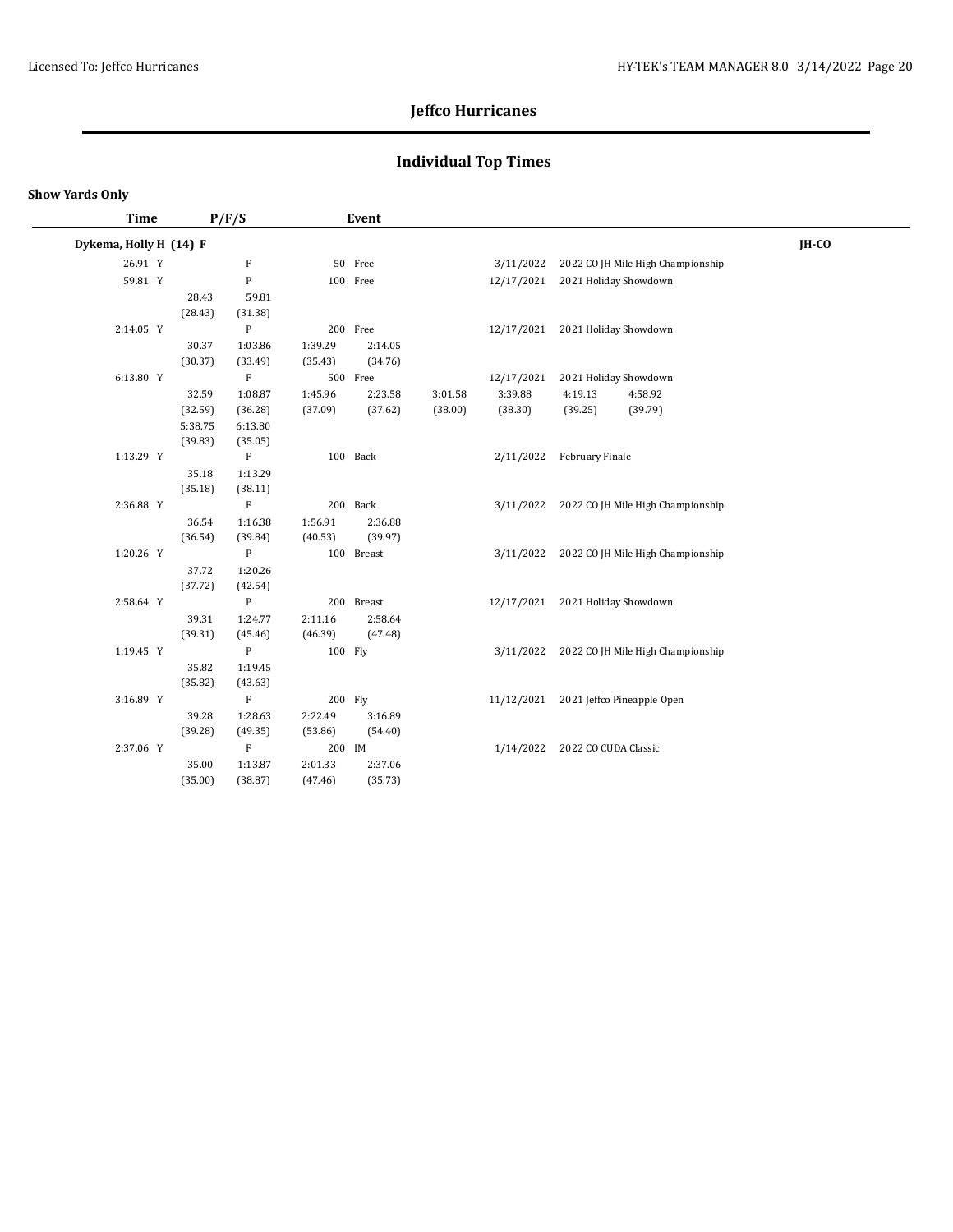## **Individual Top Times**

| <b>Time</b><br>P/F/S   |  |                      | Event                |                    |                    |            |                                   |         |
|------------------------|--|----------------------|----------------------|--------------------|--------------------|------------|-----------------------------------|---------|
| Fearing, Grey C (11) M |  |                      |                      |                    |                    |            |                                   | $IH-CO$ |
| 32.67 Y                |  |                      | $\mathbf{P}$         | 50                 | Free               | 3/11/2022  | 2022 CO JH Mile High Championship |         |
| 1:15.00 Y              |  |                      | F                    |                    | 100 Free           | 3/11/2022  | 2022 CO JH Mile High Championship |         |
|                        |  | 35.03<br>(35.03)     | 1:15.00<br>(39.97)   |                    |                    |            |                                   |         |
| 3:34.10 Y              |  |                      | F                    | 200                | Free               | 2/14/2020  | Jeffco February Finale            |         |
|                        |  | 48.31<br>(48.31)     | 1:44.73<br>(56.42)   | 2:44.03<br>(59.30) | 3:34.10<br>(50.07) |            |                                   |         |
| 38.63 Y L              |  |                      | F                    | 50                 | Back               | 3/11/2022  | 2022 CO JH Mile High Championship |         |
| 1:22.92 Y              |  |                      | F                    | 100                | Back               | 11/12/2021 | 2021 Jeffco Pineapple Open        |         |
|                        |  | $\cdots$<br>$\cdots$ | 1:22.92<br>(1:22.92) |                    |                    |            |                                   |         |
| 48.87 Y                |  |                      | $\mathbf{P}$         | 50                 | Breast             | 3/11/2022  | 2022 CO JH Mile High Championship |         |
| 38.05 Y                |  |                      | $\mathbf{P}$         | 50                 | Fly                | 3/11/2022  | 2022 CO JH Mile High Championship |         |
| 1:24.92 Y              |  |                      | P                    | 100                | IM                 | 3/11/2022  | 2022 CO JH Mile High Championship |         |
|                        |  | 39.36<br>(39.36)     | 1:24.92<br>(45.56)   |                    |                    |            |                                   |         |
| 3:11.11 Y              |  |                      | F                    | 200                | IM                 | 2/11/2022  | February Finale                   |         |
|                        |  | 42.03                | 1:28.84              | 2:30.77            | 3:11.11            |            |                                   |         |
|                        |  | (42.03)              | (46.81)              | (1:01.93)          | (40.34)            |            |                                   |         |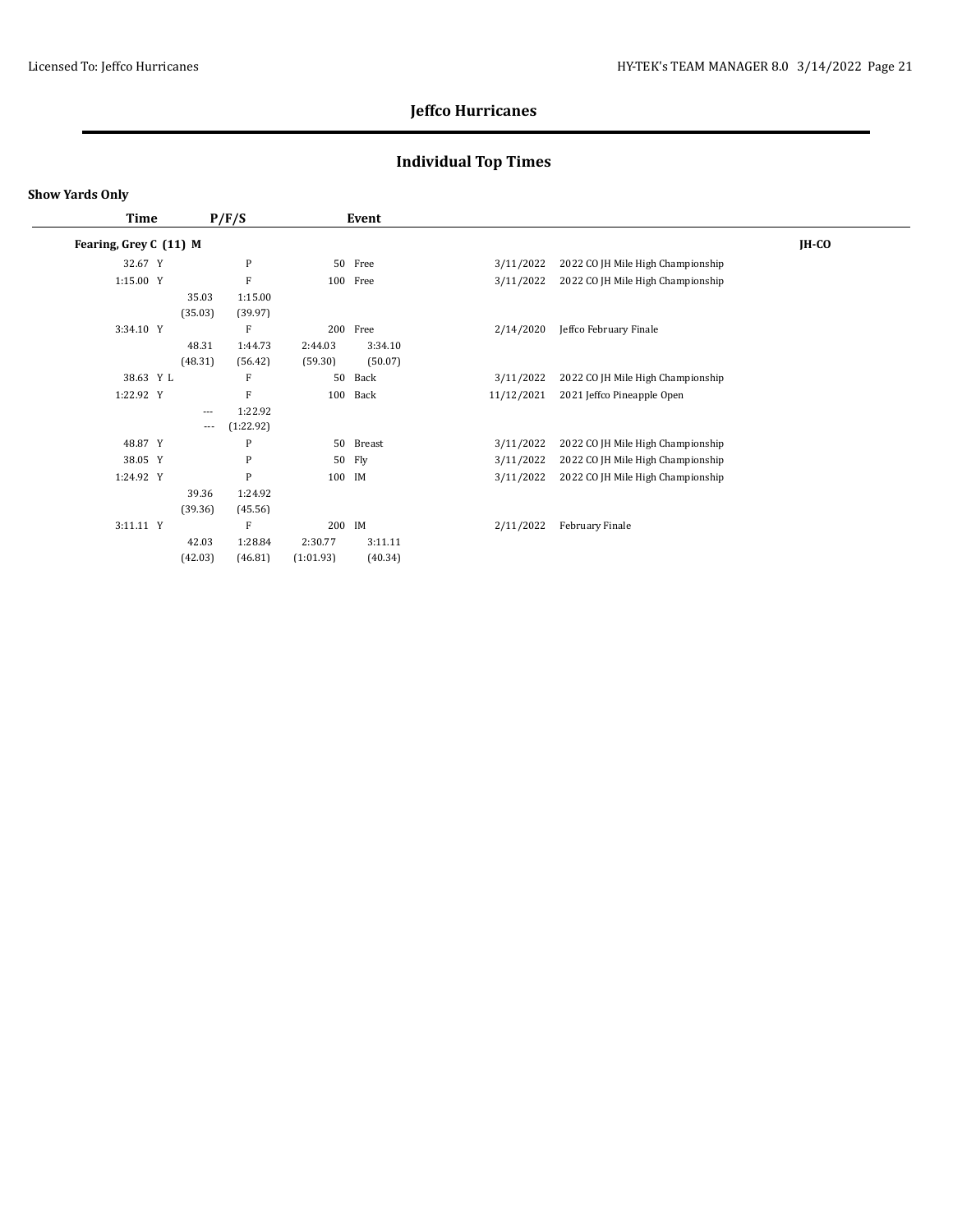## **Individual Top Times**

| <b>Time</b>               |           | P/F/S        |           | Event         |            |                                           |         |
|---------------------------|-----------|--------------|-----------|---------------|------------|-------------------------------------------|---------|
| Ferguson, Hailey A (11) F |           |              |           |               |            |                                           | $IH-CO$ |
| 19.71 Y                   |           | $\mathbf{F}$ | 25        | Free          | 5/1/2021   | SL Jeffco Freestyle Frenzy                |         |
| 39.16 Y                   |           | F            | 50        | Free          | 2/11/2022  | February Finale                           |         |
| 1:26.02 Y                 |           | P            | 100       | Free          | 3/11/2022  | 2022 CO JH Mile High Championship         |         |
| 3:22.93 Y                 |           | $\mathbf{F}$ | 200       | Free          | 1/14/2022  | 2022 CO CUDA Classic                      |         |
|                           | 44.15     | 1:37.87      | 2:31.48   | 3:22.93       |            |                                           |         |
|                           | (44.15)   | (53.72)      | (53.61)   | (51.45)       |            |                                           |         |
| 27.63 Y                   |           | F            | 25        | Back          | 9/28/2019  | 2019, CO. Jeffco Hurricane September Open |         |
| 48.69 Y                   |           | F            | 50        | Back          | 2/11/2022  | February Finale                           |         |
| 1:45.36 Y                 |           | F            | 100       | Back          | 2/11/2022  | February Finale                           |         |
|                           | 51.91     | 1:45.36      |           |               |            |                                           |         |
|                           | (51.91)   | (53.45)      |           |               |            |                                           |         |
| 28.95 Y                   |           | ${\bf F}$    | 25        | Breast        | 3/19/2021  | SL March Meet                             |         |
| 49.83 Y                   |           | P            | 50        | <b>Breast</b> | 12/17/2021 | 2021 Holiday Showdown                     |         |
| 1:45.91 Y                 |           | P            | 100       | Breast        | 3/11/2022  | 2022 CO JH Mile High Championship         |         |
|                           | 49.81     | 1:45.91      |           |               |            |                                           |         |
|                           | (49.81)   | (56.10)      |           |               |            |                                           |         |
| 28.97 Y                   |           | F            | 25        | Fly           | 3/19/2021  | SL March Meet                             |         |
| 51.49 Y                   |           | F            | 50        | Fly           | 1/14/2022  | 2022 CO CUDA Classic                      |         |
| 2:11.45 Y                 |           | F            | 100 Fly   |               | 11/12/2021 | 2021 Jeffco Pineapple Open                |         |
|                           | 1:00.55   | 2:11.45      |           |               |            |                                           |         |
|                           | (1:00.55) | (1:10.90)    |           |               |            |                                           |         |
| 1:37.87 Y                 |           | F            | 100 IM    |               | 2/11/2022  | February Finale                           |         |
|                           | 48.55     | 1:37.87      |           |               |            |                                           |         |
|                           | (48.55)   | (49.32)      |           |               |            |                                           |         |
| 3:44.88 Y                 |           | $\mathbf{P}$ | 200 IM    |               | 12/17/2021 | 2021 Holiday Showdown                     |         |
|                           | 56.60     | 1:52.28      | 2:53.96   | 3:44.88       |            |                                           |         |
|                           | (56.60)   | (55.68)      | (1:01.68) | (50.92)       |            |                                           |         |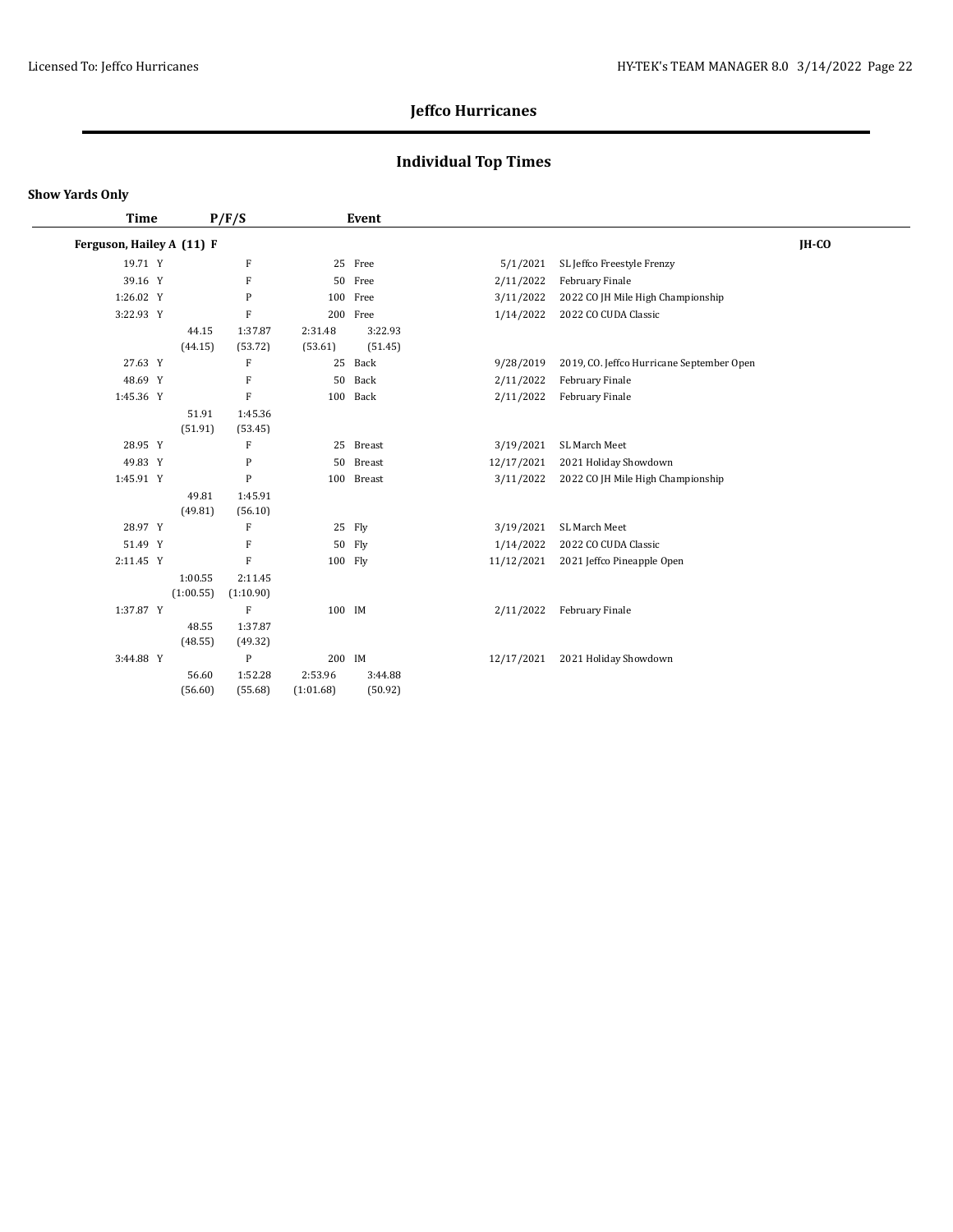## **Individual Top Times**

| <b>Time</b>            |                     | P/F/S                     |                     | Event              |                    |                    |                                           |       |
|------------------------|---------------------|---------------------------|---------------------|--------------------|--------------------|--------------------|-------------------------------------------|-------|
| Fisher, Aspen J (16) F |                     |                           |                     |                    |                    |                    |                                           | IH-CO |
| 12.63 Y                |                     | F                         |                     | 25 Free            |                    | 5/1/2021           | SL Jeffco Freestyle Frenzy                |       |
| 26.77 Y L              |                     | $\boldsymbol{\mathrm{F}}$ | 50                  | Free               |                    | 12/2/2021          | 2021 Gulf Southern Sr. Champs Invite      |       |
| 57.39 Y                |                     | P                         |                     | 100 Free           |                    | 3/11/2022          | 2022 CO JH Mile High Championship         |       |
|                        | 27.47               | 57.39                     |                     |                    |                    |                    |                                           |       |
|                        | (27.47)             | (29.92)                   |                     |                    |                    |                    |                                           |       |
| 57.39 Y                |                     | $\rm F$                   |                     | 100 Free           |                    | 3/11/2022          | 2022 CO JH Mile High Championship         |       |
|                        | 27.31               | 57.39                     |                     |                    |                    |                    |                                           |       |
|                        | (27.31)             | (30.08)                   |                     |                    |                    |                    |                                           |       |
| 2:03.52 Y              |                     | $\rm F$                   |                     | 200 Free           |                    | 3/11/2022          | 2022 CO JH Mile High Championship         |       |
|                        | 28.40               | 59.08                     | 1:30.92             | 2:03.52            |                    |                    |                                           |       |
|                        | (28.40)             | (30.68)<br>$\mathbf F$    | (31.84)             | (32.60)            |                    |                    |                                           |       |
| 5:30.75 Y              |                     |                           |                     | 500 Free           |                    | 2/11/2022          | 2022 CO OB CHSAA 3A State Championships   |       |
|                        | 30.84<br>(30.84)    | 1:03.48<br>(32.64)        | 1:36.32<br>(32.84)  | 2:09.82<br>(33.50) | 2:43.58<br>(33.76) | 3:17.14<br>(33.56) | 3:51.09<br>4:24.85<br>(33.95)<br>(33.76)  |       |
|                        | 4:58.14             | 5:30.75                   |                     |                    |                    |                    |                                           |       |
|                        | (33.29)             | (32.61)                   |                     |                    |                    |                    |                                           |       |
| 11:36.66 Y             |                     | $\mathbf F$               | 1000 Free           |                    |                    | 11/12/2021         | 2021 Jeffco Pineapple Open                |       |
| 21:10.78 Y             |                     | $\rm F$                   | 1650 Free           |                    |                    | 2/14/2020          | Jeffco February Finale                    |       |
|                        | 34.68               | 1:12.62                   | 1:52.10             | 2:31.69            | 3:11.29            | 3:51.25            | 4:31.18<br>5:10.58                        |       |
|                        | (34.68)             | (37.94)                   | (39.48)             | (39.59)            | (39.60)            | (39.96)            | (39.93)<br>(39.40)                        |       |
|                        | 5:49.78             | 6:29.24                   | 7:09.36             | 7:48.06            | 8:26.90            | 9:06.35            | 9:45.12<br>10:24.11                       |       |
|                        | (39.20)             | (39.46)                   | (40.12)             | (38.70)            | (38.84)            | (39.45)            | (38.77)<br>(38.99)                        |       |
|                        | 11:02.94            | 11:41.56                  | 12:20.41            | 12:58.34           | 13:36.08           | 14:15.36           | 15:32.52<br>14:53.91                      |       |
|                        | (38.83)             | (38.62)                   | (38.85)             | (37.93)            | (37.74)            | (39.28)            | (38.55)<br>(38.61)                        |       |
|                        | 16:11.33<br>(38.81) | 16:49.94                  | 17:28.75<br>(38.81) | 18:07.22           | 18:45.15           | 19:22.70           | 19:58.99<br>20:34.98                      |       |
|                        | 21:10.78            | (38.61)                   |                     | (38.47)            | (37.93)            | (37.55)            | (36.29)<br>(35.99)                        |       |
|                        | (35.80)             |                           |                     |                    |                    |                    |                                           |       |
| 38.06 Y                |                     | F                         | 50                  | Back               |                    | 9/29/2018          | 2018, CO. Jeffco Hurricane September Open |       |
| 1:06.62 Y              |                     | $\rm F$                   |                     | 100 Back           |                    | 3/19/2021          | SL March Meet                             |       |
|                        | 32.18               | 1:06.62                   |                     |                    |                    |                    |                                           |       |
|                        | (32.18)             | (34.44)                   |                     |                    |                    |                    |                                           |       |
| 2:19.61 Y              |                     | P                         |                     | 200 Back           |                    | 12/2/2021          | 2021 Gulf Southern Sr. Champs Invite      |       |
|                        | 34.02               | 1:09.23                   | 1:44.55             | 2:19.61            |                    |                    |                                           |       |
|                        | (34.02)             | (35.21)                   | (35.32)             | (35.06)            |                    |                    |                                           |       |
| 41.89 Y                |                     | ${\bf F}$                 |                     | 50 Breast          |                    | 11/9/2018          | 2018 Pineapple Open                       |       |
| 1:12.27 Y              |                     | ${\bf P}$                 |                     | 100 Breast         |                    | 3/11/2022          | 2022 CO JH Mile High Championship         |       |
|                        | 34.24               | 1:12.27                   |                     |                    |                    |                    |                                           |       |
|                        | (34.24)             | (38.03)                   |                     |                    |                    |                    |                                           |       |
| 2:38.66 Y              |                     | ${\bf P}$                 |                     | 200 Breast         |                    | 12/2/2021          | 2021 Gulf Southern Sr. Champs Invite      |       |
|                        | 36.54<br>(36.54)    | 1:16.60<br>(40.06)        | 1:57.54<br>(40.94)  | 2:38.66<br>(41.12) |                    |                    |                                           |       |
| 43.97 Y                |                     | $\mathbf F$               |                     | 50 Fly             |                    | 9/29/2018          | 2018, CO. Jeffco Hurricane September Open |       |
| 1:13.09 Y              |                     | $\mathbf F$               | 100 Fly             |                    |                    | 11/12/2021         | 2021 Jeffco Pineapple Open                |       |
|                        | 34.57               | 1:13.09                   |                     |                    |                    |                    |                                           |       |
|                        | (34.57)             | (38.52)                   |                     |                    |                    |                    |                                           |       |
| 3:26.38 Y              |                     | $\mathbf F$               | 200 Fly             |                    |                    | 11/8/2019          | Pineapple Open                            |       |
|                        | 43.20               | 1:36.26                   | 2:30.20             | 3:26.38            |                    |                    |                                           |       |
|                        | (43.20)             | (53.06)                   | (53.94)             | (56.18)            |                    |                    |                                           |       |
| 1:32.32 Y              |                     | $\mathbf F$               | 100 IM              |                    |                    | 2/3/2018           | 2018, CO. SuperBowl                       |       |
|                        | 45.85               | 1:32.32                   |                     |                    |                    |                    |                                           |       |
|                        | (45.85)             | (46.47)                   |                     |                    |                    |                    |                                           |       |
| 2:17.29 Y              |                     | $\, {\bf P}$              | 200 IM              |                    |                    | 2/11/2022          | 2022 CO OB CHSAA 3A State Championships   |       |
|                        | 30.18               | 1:04.07                   | 1:44.07             | 2:17.29            |                    |                    |                                           |       |
|                        | (30.18)             | (33.89)                   | (40.00)             | (33.22)            |                    |                    |                                           |       |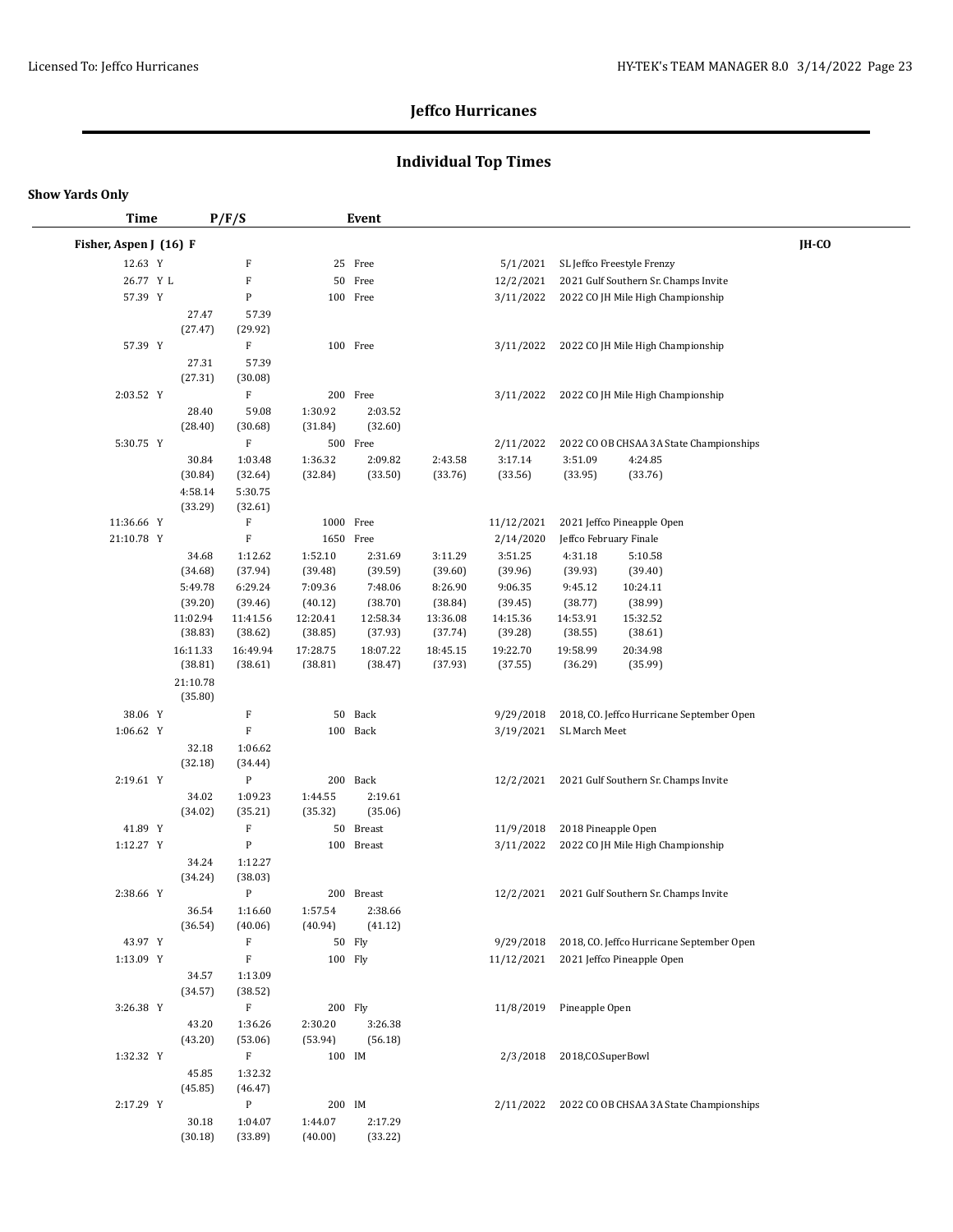## **Individual Top Times**

| P/F/S                                  | Event                                    |                                          |                                          |              |
|----------------------------------------|------------------------------------------|------------------------------------------|------------------------------------------|--------------|
|                                        |                                          |                                          |                                          | <b>IH-CO</b> |
| D                                      | 400 IM                                   | 12/2/2021                                | 2021 Gulf Southern Sr. Champs Invite     |              |
| 1:13.68<br>34.18<br>(34.18)<br>(39.50) | 2:26.99<br>1:50.08<br>(36.91)<br>(36.40) | 3:10.95<br>3:55.60<br>(43.96)<br>(44.65) | 4:29.97<br>5:02.83<br>(34.37)<br>(32.86) |              |
|                                        |                                          |                                          |                                          |              |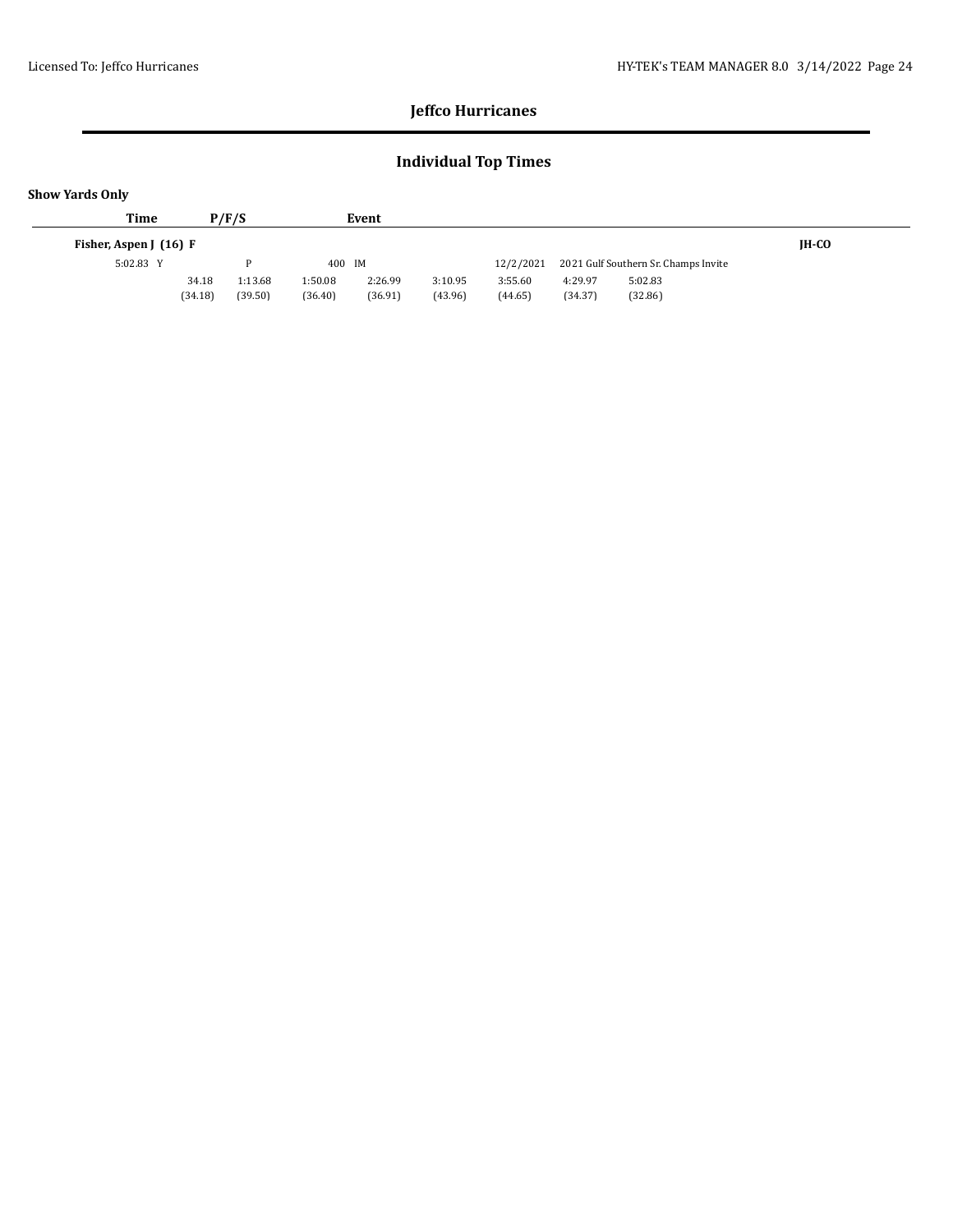## **Individual Top Times**

#### **Show Yards Only**

| Time                   |           | P/F/S        |                   | Event      |         |            |                      |                                   |         |  |
|------------------------|-----------|--------------|-------------------|------------|---------|------------|----------------------|-----------------------------------|---------|--|
| Fisher, Chris R (14) M |           |              |                   |            |         |            |                      |                                   | $IH-CO$ |  |
| 16.51 Y                |           | F            |                   | 25 Free    |         | 5/1/2021   |                      | SL Jeffco Freestyle Frenzy        |         |  |
| 30.40 Y                |           | $\mathbf F$  |                   | 50 Free    |         | 3/11/2022  |                      | 2022 CO JH Mile High Championship |         |  |
| 1:05.73 Y              |           | $\mathbf F$  |                   | 100 Free   |         | 3/11/2022  |                      | 2022 CO JH Mile High Championship |         |  |
|                        | 31.09     | 1:05.73      |                   |            |         |            |                      |                                   |         |  |
|                        | (31.09)   | (34.64)      |                   |            |         |            |                      |                                   |         |  |
| 2:56.70 Y              |           | $\mathbf F$  |                   | 200 Free   |         | 1/14/2022  | 2022 CO CUDA Classic |                                   |         |  |
|                        | 38.94     | 1:23.99      | 2:10.60           | 2:56.70    |         |            |                      |                                   |         |  |
|                        | (38.94)   | (45.05)      | (46.61)           | (46.10)    |         |            |                      |                                   |         |  |
| 8:04.96 Y              |           | $\rm F$      |                   | 500 Free   |         | 12/17/2021 |                      | 2021 Holiday Showdown             |         |  |
|                        | 39.79     | 1:27.52      | 2:15.95           | 3:06.23    | 3:56.57 | 4:46.78    | 5:36.23              | 6:27.02                           |         |  |
|                        | (39.79)   | (47.73)      | (48.43)           | (50.28)    | (50.34) | (50.21)    | (49.45)              | (50.79)                           |         |  |
|                        | 7:17.51   | 8:04.96      |                   |            |         |            |                      |                                   |         |  |
|                        | (50.49)   | (47.45)      |                   |            |         |            |                      |                                   |         |  |
| 1:17.29 Y              |           | $\mathbf F$  |                   | 100 Back   |         | 1/14/2022  | 2022 CO CUDA Classic |                                   |         |  |
|                        | 37.34     | 1:17.29      |                   |            |         |            |                      |                                   |         |  |
|                        | (37.34)   | (39.95)      |                   |            |         |            |                      |                                   |         |  |
| 2:41.33 Y              |           | $\rm F$      |                   | 200 Back   |         | 3/11/2022  |                      | 2022 CO JH Mile High Championship |         |  |
|                        | 36.34     | 1:16.94      | 1:59.43           | 2:41.33    |         |            |                      |                                   |         |  |
|                        | (36.34)   | (40.60)      | (42.49)           | (41.90)    |         |            |                      |                                   |         |  |
| 1:33.16 Y              |           | ${\bf P}$    |                   | 100 Breast |         | 3/11/2022  |                      | 2022 CO JH Mile High Championship |         |  |
|                        | 43.68     | 1:33.16      |                   |            |         |            |                      |                                   |         |  |
|                        | (43.68)   | (49.48)      |                   |            |         |            |                      |                                   |         |  |
| 3:26.15 Y              |           | $\mathbf{P}$ |                   | 200 Breast |         | 12/17/2021 |                      | 2021 Holiday Showdown             |         |  |
|                        | 48.01     | 1:40.44      | 2:33.82           | 3:26.15    |         |            |                      |                                   |         |  |
|                        | (48.01)   | (52.43)      | (53.38)           | (52.33)    |         |            |                      |                                   |         |  |
| 1:34.40 Y              |           | ${\bf F}$    | 100 Fly           |            |         | 1/14/2022  | 2022 CO CUDA Classic |                                   |         |  |
|                        | 42.23     | 1:34.40      |                   |            |         |            |                      |                                   |         |  |
|                        | (42.23)   | (52.17)      |                   |            |         |            |                      |                                   |         |  |
| 2:58.90 Y              |           | $\rm F$      | 200 IM            |            |         | 1/14/2022  | 2022 CO CUDA Classic |                                   |         |  |
|                        | 1:27.26   | 2:20.30      | ---               | 2:58.90    |         |            |                      |                                   |         |  |
|                        | (1:27.26) | (53.04)      | $\qquad \qquad -$ | (2:58.90)  |         |            |                      |                                   |         |  |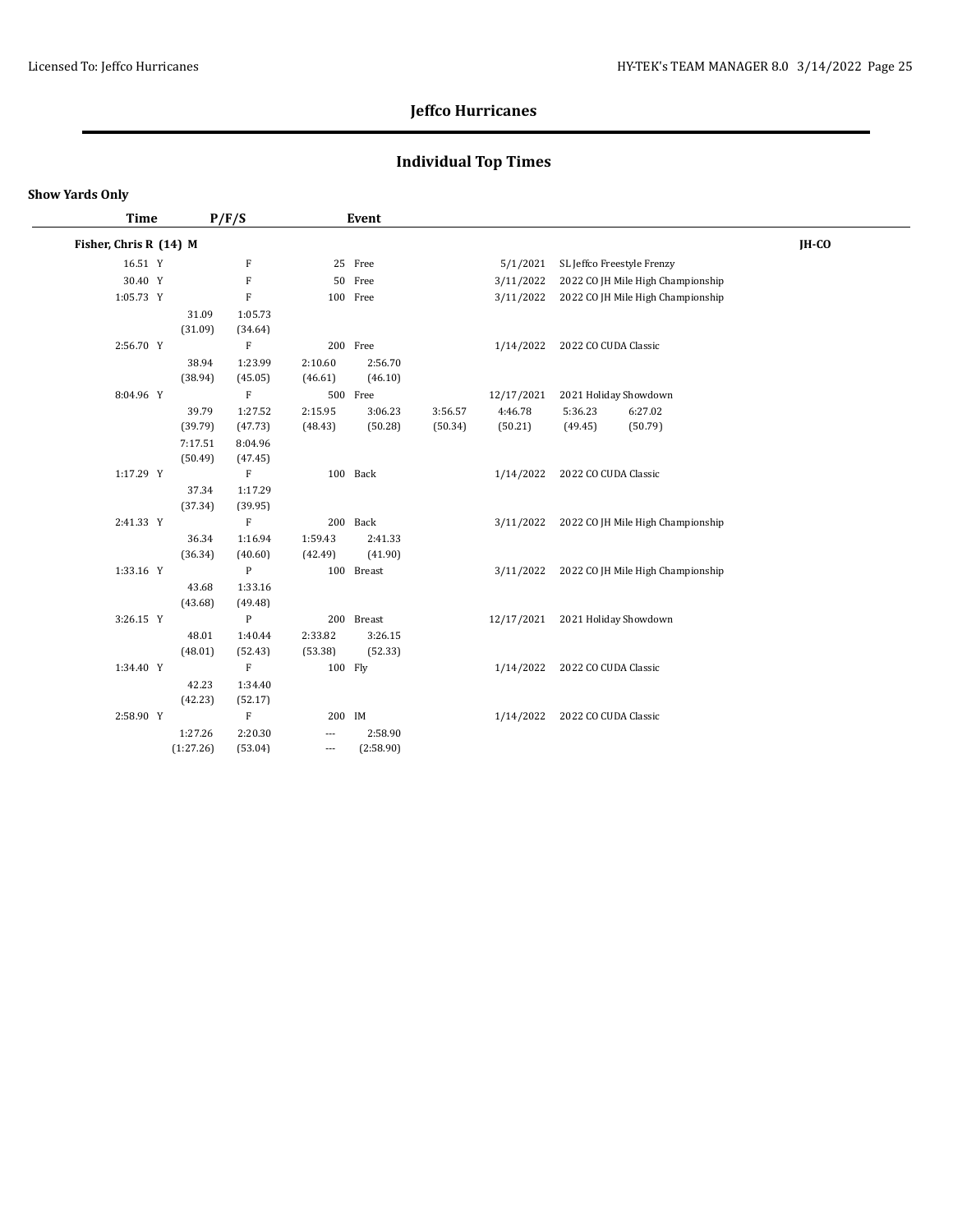## **Individual Top Times**

| <b>Time</b>        |                          | P/F/S                     | Event    |                          |           |            |                                   |         |  |
|--------------------|--------------------------|---------------------------|----------|--------------------------|-----------|------------|-----------------------------------|---------|--|
| Fry, Layla A (9) F |                          |                           |          |                          |           |            |                                   | $IH-CO$ |  |
| 21.42 Y            |                          | $\boldsymbol{\mathrm{F}}$ |          | 25 Free                  |           | 3/19/2021  | SL March Meet                     |         |  |
| 39.05 Y            |                          | ${\bf P}$                 | 50       | Free                     |           | 12/17/2021 | 2021 Holiday Showdown             |         |  |
| 1:29.29 Y          |                          | F                         |          | 100 Free                 |           | 3/11/2022  | 2022 CO JH Mile High Championship |         |  |
|                    | ---                      | 1:29.29                   |          |                          |           |            |                                   |         |  |
|                    | $\overline{\phantom{a}}$ | (1:29.29)                 |          |                          |           |            |                                   |         |  |
| 3:30.92 Y          |                          | $\mathbf F$               |          | 200 Free                 |           | 1/14/2022  | 2022 CO CUDA Classic              |         |  |
|                    | 51.22                    | 1:47.19                   | 2:42.73  | $\overline{a}$           | 3:30.92   |            |                                   |         |  |
|                    | (51.22)                  | (55.97)                   | (55.54)  | $\overline{\phantom{a}}$ | (3:30.92) |            |                                   |         |  |
| 27.48 Y            |                          | $\mathbf F$               | 25       | Back                     |           | 9/26/2020  | Jeffco Sept 2020 Invite           |         |  |
| 46.10 Y            |                          | $\mathbf F$               | 50       | Back                     |           | 3/11/2022  | 2022 CO JH Mile High Championship |         |  |
| 1:45.69 Y          |                          | $\rm F$                   |          | 100 Back                 |           | 11/12/2021 | 2021 Jeffco Pineapple Open        |         |  |
|                    | 52.65                    | 1:45.69                   |          |                          |           |            |                                   |         |  |
|                    | (52.65)                  | (53.04)                   |          |                          |           |            |                                   |         |  |
| 30.06 Y            |                          | $\boldsymbol{\mathrm{F}}$ |          | 25 Breast                |           | 1/30/2021  | SL Jeffco vs Hurricanes Dual Meet |         |  |
| 52.03 Y            |                          | P                         | 50       | <b>Breast</b>            |           | 12/17/2021 | 2021 Holiday Showdown             |         |  |
| 1:56.29 Y          |                          | $\rm F$                   |          | 100 Breast               |           | 1/14/2022  | 2022 CO CUDA Classic              |         |  |
|                    | 58.08                    | 1:56.29                   |          |                          |           |            |                                   |         |  |
|                    | (58.08)                  | (58.21)                   |          |                          |           |            |                                   |         |  |
| 24.97 Y            |                          | $\boldsymbol{\mathrm{F}}$ |          | 25 Fly                   |           | 1/30/2021  | SL Jeffco vs Hurricanes Dual Meet |         |  |
| 47.16 Y            |                          | $\mathbf F$               |          | 50 Fly                   |           | 3/11/2022  | 2022 CO JH Mile High Championship |         |  |
| 1:51.16 Y          |                          | $\rm F$                   | 100 Fly  |                          |           | 12/17/2021 | 2021 Holiday Showdown             |         |  |
|                    | 51.76                    | 1:51.16                   |          |                          |           |            |                                   |         |  |
|                    | (51.76)                  | (59.40)                   |          |                          |           |            |                                   |         |  |
| 1:40.16 Y          |                          | $\rm F$                   | 100 IM   |                          |           | 3/11/2022  | 2022 CO JH Mile High Championship |         |  |
|                    | 47.31                    | 1:40.16                   |          |                          |           |            |                                   |         |  |
|                    | (47.31)                  | (52.85)                   |          |                          |           |            |                                   |         |  |
| 3:43.19 Y          |                          | ${\bf P}$                 | 200 IM   |                          |           | 12/17/2021 | 2021 Holiday Showdown             |         |  |
|                    | 56.66                    | 2:54.78                   | $\cdots$ | 3:43.19                  |           |            |                                   |         |  |
|                    | (56.66)                  | (1:58.12)                 | ---      | (3:43.19)                |           |            |                                   |         |  |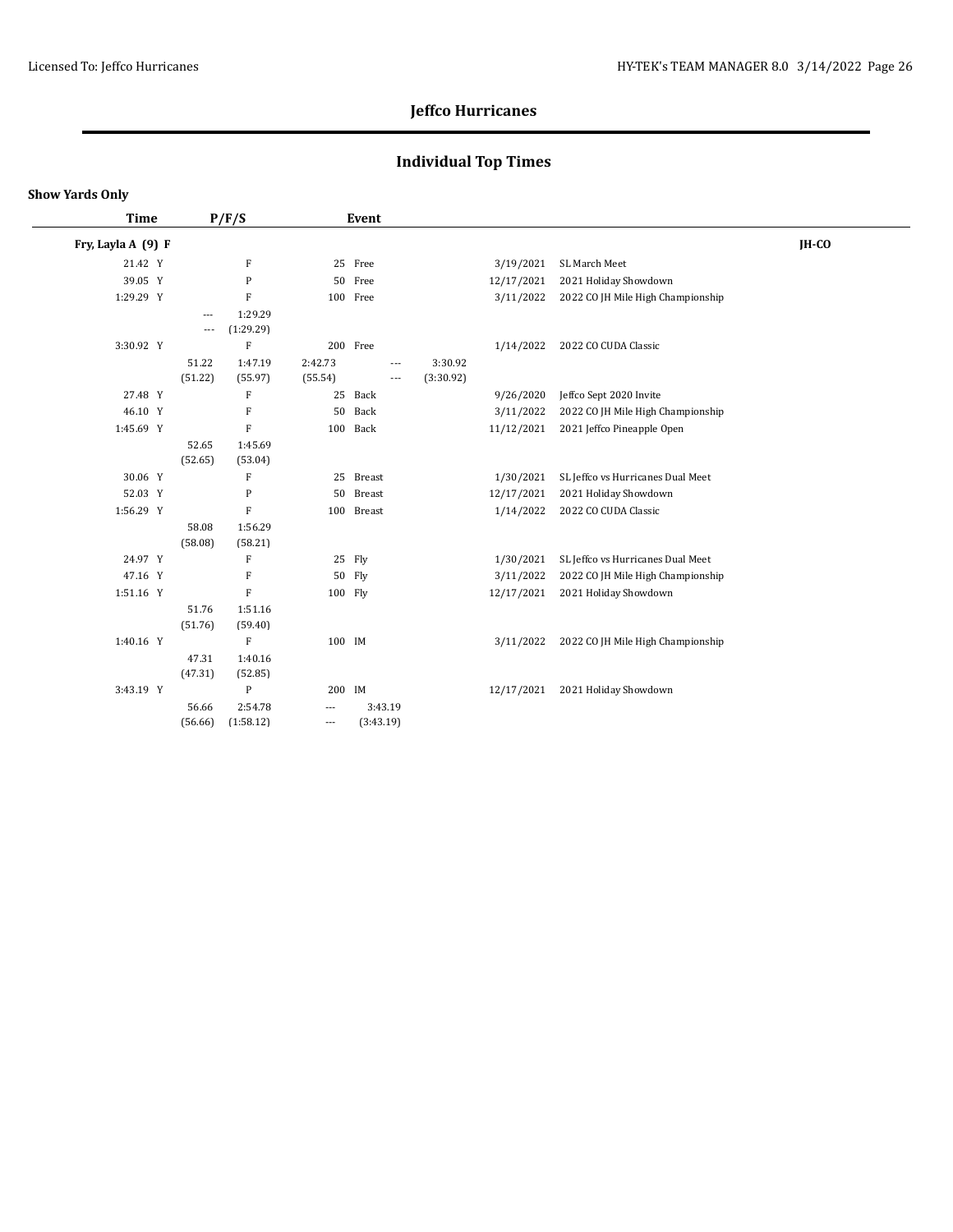## **Individual Top Times**

| <b>Time</b>          |           | P/F/S     |        | Event    |            |                                   |         |
|----------------------|-----------|-----------|--------|----------|------------|-----------------------------------|---------|
| Garin, Clara J (8) F |           |           |        |          |            |                                   | $IH-CO$ |
| 21.90 Y              |           | F         | 25     | Free     | 3/11/2022  | 2022 CO JH Mile High Championship |         |
| 52.11 Y              |           | F         | 50     | Free     | 3/11/2022  | 2022 CO JH Mile High Championship |         |
| 2:13.85 Y            |           | F         |        | 100 Free | 1/14/2022  | 2022 CO CUDA Classic              |         |
|                      | $---$     | 2:13.85   |        |          |            |                                   |         |
|                      | $\cdots$  | (2:13.85) |        |          |            |                                   |         |
| 22.39 Y              |           | F         | 25     | Back     | 3/11/2022  | 2022 CO JH Mile High Championship |         |
| 49.61 Y              |           | F         | 50     | Back     | 3/11/2022  | 2022 CO JH Mile High Championship |         |
| 2:16.19 Y            |           | F         |        | 100 Back | 11/12/2021 | 2021 Jeffco Pineapple Open        |         |
|                      | 1:04.27   | 2:16.19   |        |          |            |                                   |         |
|                      | (1:04.27) | (1:11.92) |        |          |            |                                   |         |
| 34.07 Y              |           | F         | 25     | Breast   | 3/11/2022  | 2022 CO JH Mile High Championship |         |
| 1:14.97 Y            |           | F         | 50     | Breast   | 3/11/2022  | 2022 CO JH Mile High Championship |         |
| 28.59 Y              |           | F         | 25     | Fly      | 3/11/2022  | 2022 CO JH Mile High Championship |         |
| 2:12.87 Y            |           | F         | 100 IM |          | 3/11/2022  | 2022 CO JH Mile High Championship |         |
|                      | $\cdots$  | 2:12.87   |        |          |            |                                   |         |
|                      | $---$     | (2:12.87) |        |          |            |                                   |         |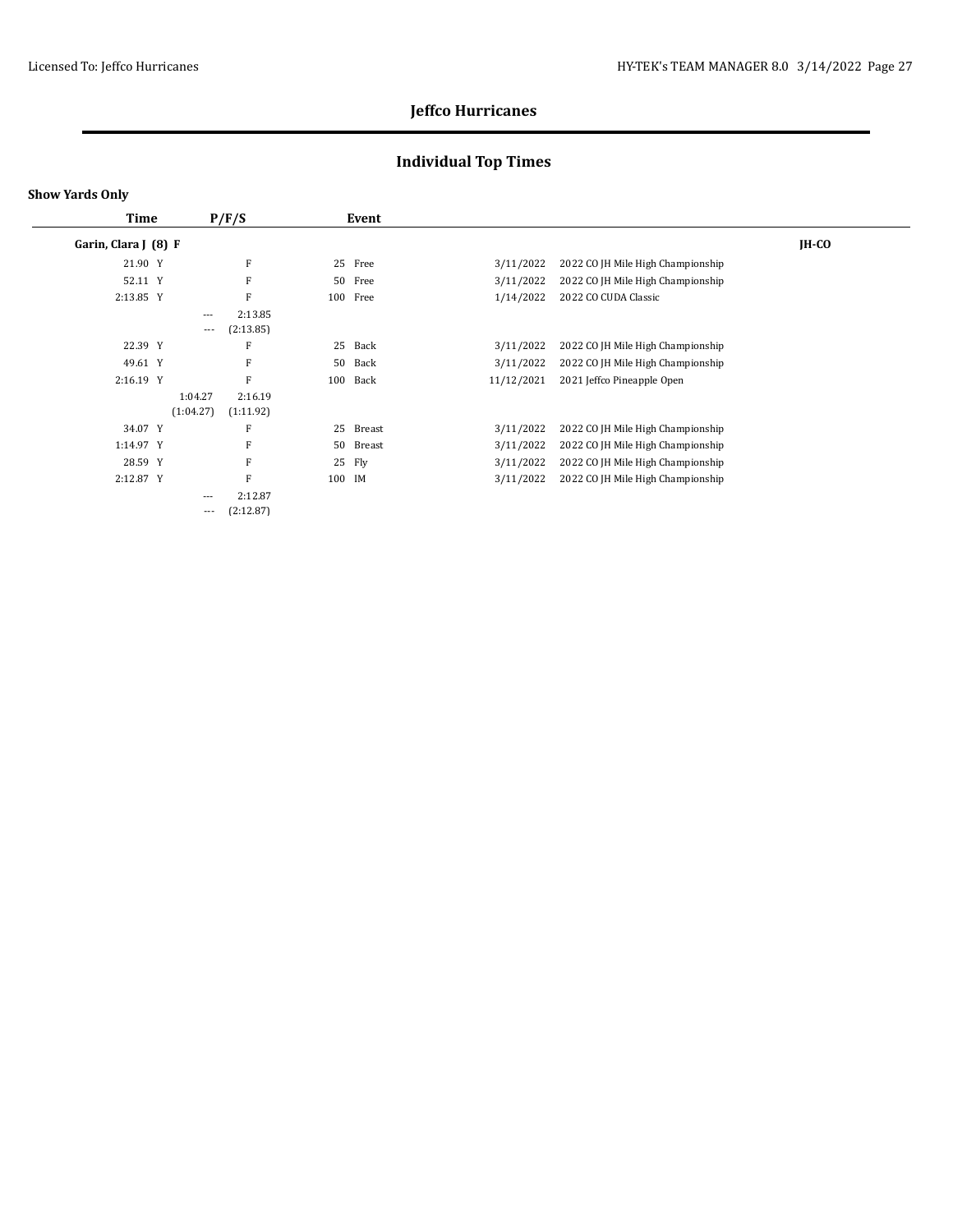## **Individual Top Times**

|  | Show Yards Only |  |
|--|-----------------|--|
|--|-----------------|--|

| <b>Time</b>          | P/F/S                   |                           |         | Event      |         |            |                      |                                   |       |  |
|----------------------|-------------------------|---------------------------|---------|------------|---------|------------|----------------------|-----------------------------------|-------|--|
| Garin, Evie R (13) F |                         |                           |         |            |         |            |                      |                                   | IH-CO |  |
| 31.08 Y              |                         | ${\bf P}$                 |         | 50 Free    |         | 3/11/2022  |                      | 2022 CO JH Mile High Championship |       |  |
| 1:07.71 Y            |                         | ${\bf P}$                 |         | 100 Free   |         | 3/11/2022  |                      | 2022 CO JH Mile High Championship |       |  |
| 2:38.41 Y            |                         | $\mathbf P$               |         | 200 Free   |         | 3/11/2022  |                      | 2022 CO JH Mile High Championship |       |  |
|                      | 35.11                   | 1:15.84                   | 1:57.17 | 2:38.41    |         |            |                      |                                   |       |  |
|                      | (35.11)                 | (40.73)                   | (41.33) | (41.24)    |         |            |                      |                                   |       |  |
| 7:28.04 Y            |                         | $\boldsymbol{\mathrm{F}}$ |         | 500 Free   |         | 10/15/2021 | PPA Harvest Heats    |                                   |       |  |
|                      | 38.28                   | 1:21.80                   | 2:07.68 | 2:53.08    | 3:39.86 | 4:24.95    | 5:11.64              | 5:57.90                           |       |  |
|                      | (38.28)                 | (43.52)                   | (45.88) | (45.40)    | (46.78) | (45.09)    | (46.69)              | (46.26)                           |       |  |
|                      | 6:44.47                 | 7:28.04                   |         |            |         |            |                      |                                   |       |  |
|                      | (46.57)                 | (43.57)                   |         |            |         |            |                      |                                   |       |  |
| 39.71 Y              |                         | ${\bf F}$                 | 50      | Back       |         | 3/19/2021  | SL March Meet        |                                   |       |  |
| 1:20.03 Y            |                         | ${\bf F}$                 | 100     | Back       |         | 1/14/2022  | 2022 CO CUDA Classic |                                   |       |  |
|                      | $\overline{a}$<br>$---$ | 1:20.03<br>(1:20.03)      |         |            |         |            |                      |                                   |       |  |
| 2:50.91 Y            |                         | $\rm F$                   |         | 200 Back   |         | 1/14/2022  | 2022 CO CUDA Classic |                                   |       |  |
|                      | 39.00                   | 1:21.65                   | 2:06.94 | 2:50.91    |         |            |                      |                                   |       |  |
|                      | (39.00)                 | (42.65)                   | (45.29) | (43.97)    |         |            |                      |                                   |       |  |
| 43.88 Y              |                         | ${\bf F}$                 | 50      | Breast     |         | 10/15/2021 | PPA Harvest Heats    |                                   |       |  |
| 1:27.60 Y            |                         | $\mathbf F$               |         | 100 Breast |         | 3/11/2022  |                      | 2022 CO JH Mile High Championship |       |  |
|                      | 42.45                   | 1:27.60                   |         |            |         |            |                      |                                   |       |  |
|                      | (42.45)                 | (45.15)                   |         |            |         |            |                      |                                   |       |  |
| 3:18.86 Y            |                         | $\mathbf F$               |         | 200 Breast |         | 2/11/2022  | February Finale      |                                   |       |  |
|                      | 44.89                   | 1:35.82                   | 2:27.51 | 3:18.86    |         |            |                      |                                   |       |  |
|                      | (44.89)                 | (50.93)                   | (51.69) | (51.35)    |         |            |                      |                                   |       |  |
| 53.84 Y              |                         | $\rm F$                   |         | 50 Fly     |         | 1/17/2020  | 2020 CO CUDA Classic |                                   |       |  |
| 1:31.59 Y            |                         | $\mathbf F$               | 100 Fly |            |         | 3/11/2022  |                      | 2022 CO JH Mile High Championship |       |  |
|                      | 42.97                   | 1:31.59                   |         |            |         |            |                      |                                   |       |  |
|                      | (42.97)                 | (48.62)                   |         |            |         |            |                      |                                   |       |  |
| 3:40.40 Y            |                         | $\mathbf F$               | 200 Fly |            |         | 11/12/2021 |                      | 2021 Jeffco Pineapple Open        |       |  |
|                      | 49.56                   | 1:44.89                   | 2:42.07 | 3:40.40    |         |            |                      |                                   |       |  |
| 1:25.86 Y            | (49.56)                 | (55.33)                   | (57.18) | (58.33)    |         |            |                      |                                   |       |  |
|                      |                         | ${\bf F}$                 | 100 IM  |            |         | 10/15/2021 | PPA Harvest Heats    |                                   |       |  |
|                      | 40.21<br>(40.21)        | 1:25.86<br>(45.65)        |         |            |         |            |                      |                                   |       |  |
| 2:57.94 Y            |                         | $\mathbf F$               | 200 IM  |            |         | 1/14/2022  | 2022 CO CUDA Classic |                                   |       |  |
|                      | 43.22                   | 1:26.52                   | 2:17.01 | 2:57.94    |         |            |                      |                                   |       |  |
|                      | (43.22)                 | (43.30)                   | (50.49) | (40.93)    |         |            |                      |                                   |       |  |
|                      |                         |                           |         |            |         |            |                      |                                   |       |  |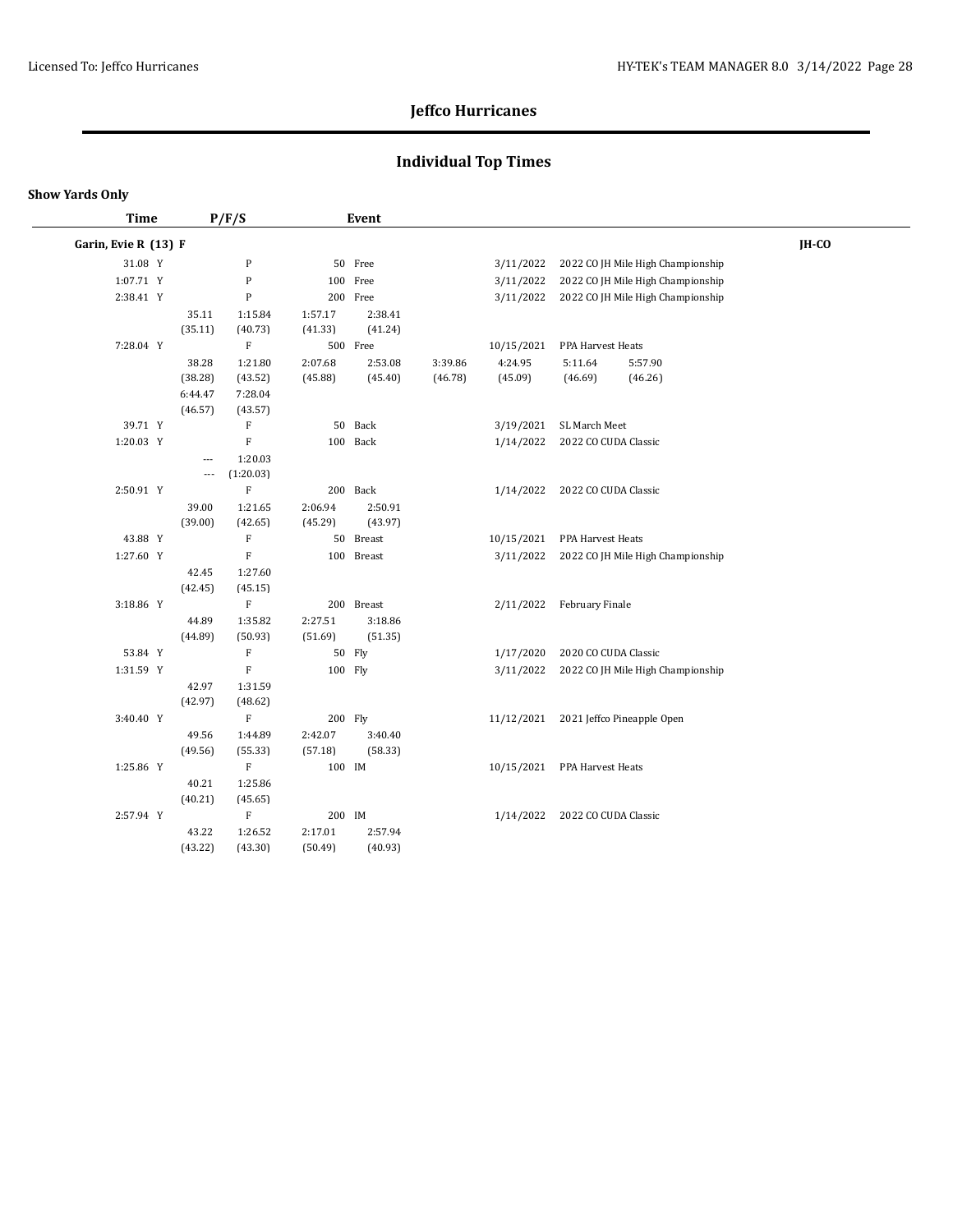## **Individual Top Times**

#### **Show Yards Only**

 $\overline{\phantom{0}}$ 

| <b>Time</b>         | P/F/S     |                          | Event     |            |            |                                        |       |
|---------------------|-----------|--------------------------|-----------|------------|------------|----------------------------------------|-------|
| Garin, Gus J (10) M |           |                          |           |            |            |                                        | IH-CO |
| 26.16 Y             |           | F                        |           | 25 Free    | 1/17/2020  | 2020 CO CUDA Classic                   |       |
| 35.99 Y L           |           | ${\bf F}$                |           | 50 Free    | 3/11/2022  | 2022 CO JH Mile High Championship      |       |
| 1:23.23 Y           |           | $\rm F$                  |           | 100 Free   | 3/11/2022  | 2022 CO JH Mile High Championship      |       |
|                     | $---$     | 1:23.23                  |           |            |            |                                        |       |
|                     | $\cdots$  | (1:23.23)                |           |            |            |                                        |       |
| 3:20.47 Y           |           | F                        |           | 200 Free   | 11/12/2021 | 2021 Jeffco Pineapple Open             |       |
|                     | 43.59     | 1:36.26                  | 2:30.97   | 3:20.47    |            |                                        |       |
|                     | (43.59)   | (52.67)                  | (54.71)   | (49.50)    |            |                                        |       |
| 25.79 Y             |           | F                        |           | 25 Back    | 1/17/2020  | 2020 CO CUDA Classic                   |       |
| 41.59 Y             |           | F                        | 50        | Back       | 3/11/2022  | 2022 CO JH Mile High Championship      |       |
| 1:26.36 Y           |           | $\rm F$                  |           | 100 Back   | 2/25/2022  | 2022 CO CSI SC Age Group Championships |       |
|                     | 42.02     | 1:26.36                  |           |            |            |                                        |       |
|                     | (42.02)   | (44.34)                  |           |            |            |                                        |       |
| 22.92 Y             |           | F                        |           | 25 Breast  | 3/19/2021  | SL March Meet                          |       |
| 47.48 Y             |           | F                        | 50        | Breast     | 1/14/2022  | 2022 CO CUDA Classic                   |       |
| 1:43.40 Y           |           | $\mathbf F$              |           | 100 Breast | 1/14/2022  | 2022 CO CUDA Classic                   |       |
|                     | 49.69     | 1:43.40                  |           |            |            |                                        |       |
|                     | (49.69)   | (53.71)                  |           |            |            |                                        |       |
| 22.34 Y             |           | F                        |           | 25 Fly     | 3/19/2021  | SL March Meet                          |       |
| 41.12 Y             |           | ${\bf F}$                |           | 50 Fly     | 3/11/2022  | 2022 CO JH Mile High Championship      |       |
| 1:56.34 Y           |           | $\rm F$                  |           | 100 Fly    | 11/12/2021 | 2021 Jeffco Pineapple Open             |       |
|                     | 51.45     | 1:56.34                  |           |            |            |                                        |       |
|                     | (51.45)   | (1:04.89)                |           |            |            |                                        |       |
| 1:25.27 Y           |           | $\rm F$                  | 100 IM    |            | 2/25/2022  | 2022 CO CSI SC Age Group Championships |       |
|                     | 40.51     | 1:25.27                  |           |            |            |                                        |       |
|                     | (40.51)   | (44.76)                  |           |            |            |                                        |       |
| 3:37.35 Y           |           | $\rm F$                  |           | 200 IM     | 10/15/2021 | PPA Harvest Heats                      |       |
|                     | 1:49.02   | ---                      | 2:46.06   | 3:37.35    |            |                                        |       |
|                     | (1:49.02) | $\overline{\phantom{a}}$ | (2:46.06) | (51.29)    |            |                                        |       |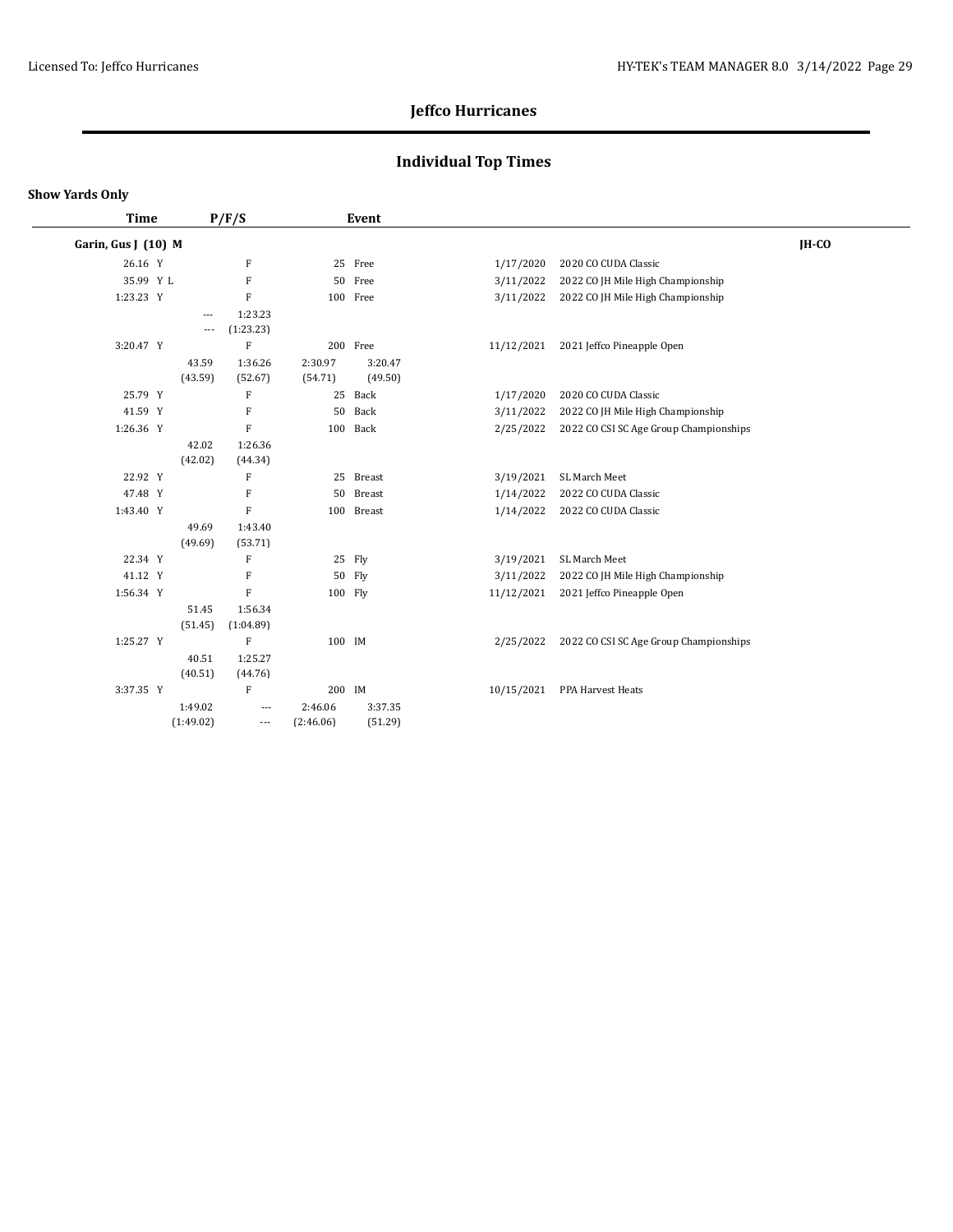## **Individual Top Times**

#### **Show Yards Only**

 $\overline{\phantom{a}}$ 

| Time                  |                  | P/F/S              |         | Event         |         |            |                      |                                           |       |
|-----------------------|------------------|--------------------|---------|---------------|---------|------------|----------------------|-------------------------------------------|-------|
| Giesing, Ian D (13) M |                  |                    |         |               |         |            |                      |                                           | IH-CO |
| 13.67 Y               |                  | ${\bf F}$          |         | 25 Free       |         | 5/1/2021   |                      | SL Jeffco Freestyle Frenzy                |       |
| 28.03 Y               |                  | $\mathbf F$        |         | 50 Free       |         | 3/11/2022  |                      | 2022 CO JH Mile High Championship         |       |
| 1:00.17 Y             |                  | $\mathbf F$        |         | 100 Free      |         | 2/11/2022  | February Finale      |                                           |       |
|                       | 28.95            | 1:00.17            |         |               |         |            |                      |                                           |       |
|                       | (28.95)          | (31.22)            |         |               |         |            |                      |                                           |       |
| 2:19.51 Y             |                  | $\rm F$            |         | 200 Free      |         | 1/14/2022  | 2022 CO CUDA Classic |                                           |       |
|                       | 31.95            | 1:07.92            | 1:43.90 | 2:19.51       |         |            |                      |                                           |       |
|                       | (31.95)          | (35.97)            | (35.98) | (35.61)       |         |            |                      |                                           |       |
| 6:18.58 Y             |                  | $\rm F$            |         | 500 Free      |         | 12/17/2021 |                      | 2021 Holiday Showdown                     |       |
|                       | 33.82            | 1:11.35            | 1:49.74 | 2:28.52       | 3:07.52 | 3:46.90    | 4:25.63              | 5:03.72                                   |       |
|                       | (33.82)          | (37.53)            | (38.39) | (38.78)       | (39.00) | (39.38)    | (38.73)              | (38.09)                                   |       |
|                       | 5:42.57          | 6:18.58            |         |               |         |            |                      |                                           |       |
|                       | (38.85)          | (36.01)            |         |               |         |            |                      |                                           |       |
| 30.39 Y               |                  | F                  | 25      | Back          |         | 9/30/2017  |                      | 2017, CO. Jeffco Hurricane September Open |       |
| 37.65 Y               |                  | $\mathbf F$        | 50      | Back          |         | 3/19/2021  | SL March Meet        |                                           |       |
| 1:11.68 Y             |                  | $\mathbf F$        |         | 100 Back      |         | 2/11/2022  | February Finale      |                                           |       |
|                       | 35.74            | 1:11.68            |         |               |         |            |                      |                                           |       |
|                       | (35.74)          | (35.94)            |         |               |         |            |                      |                                           |       |
| 2:42.50 Y             |                  | $\rm F$            |         | 200 Back      |         | 2/11/2022  | February Finale      |                                           |       |
|                       | 38.53            | 1:19.68            | 2:01.12 | 2:42.50       |         |            |                      |                                           |       |
|                       | (38.53)          | (41.15)            | (41.44) | (41.38)       |         |            |                      |                                           |       |
| 29.02 Y               |                  | $\mathbf F$        |         | 25 Breast     |         | 9/30/2017  |                      | 2017, CO. Jeffco Hurricane September Open |       |
| 40.79 Y               |                  | $\mathbf F$        | 50      | <b>Breast</b> |         | 11/12/2021 |                      | 2021 Jeffco Pineapple Open                |       |
| 1:18.94 Y             |                  | $\mathbf F$        |         | 100 Breast    |         | 2/11/2022  | February Finale      |                                           |       |
|                       | 37.82<br>(37.82) | 1:18.94<br>(41.12) |         |               |         |            |                      |                                           |       |
| 2:48.04 Y             |                  | ${\bf P}$          |         | 200 Breast    |         | 3/11/2022  |                      | 2022 CO JH Mile High Championship         |       |
|                       | 38.07            | 1:20.92            | 2:04.75 | 2:48.04       |         |            |                      |                                           |       |
|                       | (38.07)          | (42.85)            | (43.83) | (43.29)       |         |            |                      |                                           |       |
| 25.66 Y               |                  | $\mathbf F$        |         | 25 Fly        |         | 1/13/2018  |                      | 10&U Grand Prix Series #3                 |       |
| 36.04 Y               |                  | $\mathbf F$        |         | 50 Fly        |         | 10/15/2021 | PPA Harvest Heats    |                                           |       |
| 1:12.42 Y             |                  | $\mathbf F$        | 100 Fly |               |         | 3/11/2022  |                      | 2022 CO JH Mile High Championship         |       |
|                       | 34.10            | 1:12.42            |         |               |         |            |                      |                                           |       |
|                       | (34.10)          | (38.32)            |         |               |         |            |                      |                                           |       |
| 2:53.98 Y             |                  | $\rm F$            | 200 Fly |               |         | 1/14/2022  | 2022 CO CUDA Classic |                                           |       |
|                       | 36.94            | 1:21.67            | 2:08.04 | 2:53.98       |         |            |                      |                                           |       |
|                       | (36.94)          | (44.73)            | (46.37) | (45.94)       |         |            |                      |                                           |       |
| 1:17.66 Y             |                  | $\rm F$            | 100 IM  |               |         |            |                      | 11/12/2021 2021 Jeffco Pineapple Open     |       |
|                       | 37.32            | 1:17.66            |         |               |         |            |                      |                                           |       |
|                       | (37.32)          | (40.34)            |         |               |         |            |                      |                                           |       |
| 2:34.25 Y             |                  | $\rm F$            | 200 IM  |               |         | 2/11/2022  | February Finale      |                                           |       |
|                       | 35.29            | 1:16.25            | 2:00.46 | 2:34.25       |         |            |                      |                                           |       |
|                       | (35.29)          | (40.96)            | (44.21) | (33.79)       |         |            |                      |                                           |       |
| 5:30.04 Y             |                  | $\rm F$            | 400 IM  |               |         | 2/11/2022  | February Finale      |                                           |       |
|                       | 36.20            | 1:20.96            | 2:04.16 | 2:47.24       | 3:32.09 | 4:18.58    | 4:53.97              | 5:30.04                                   |       |
|                       | (36.20)          | (44.76)            | (43.20) | (43.08)       | (44.85) | (46.49)    | (35.39)              | (36.07)                                   |       |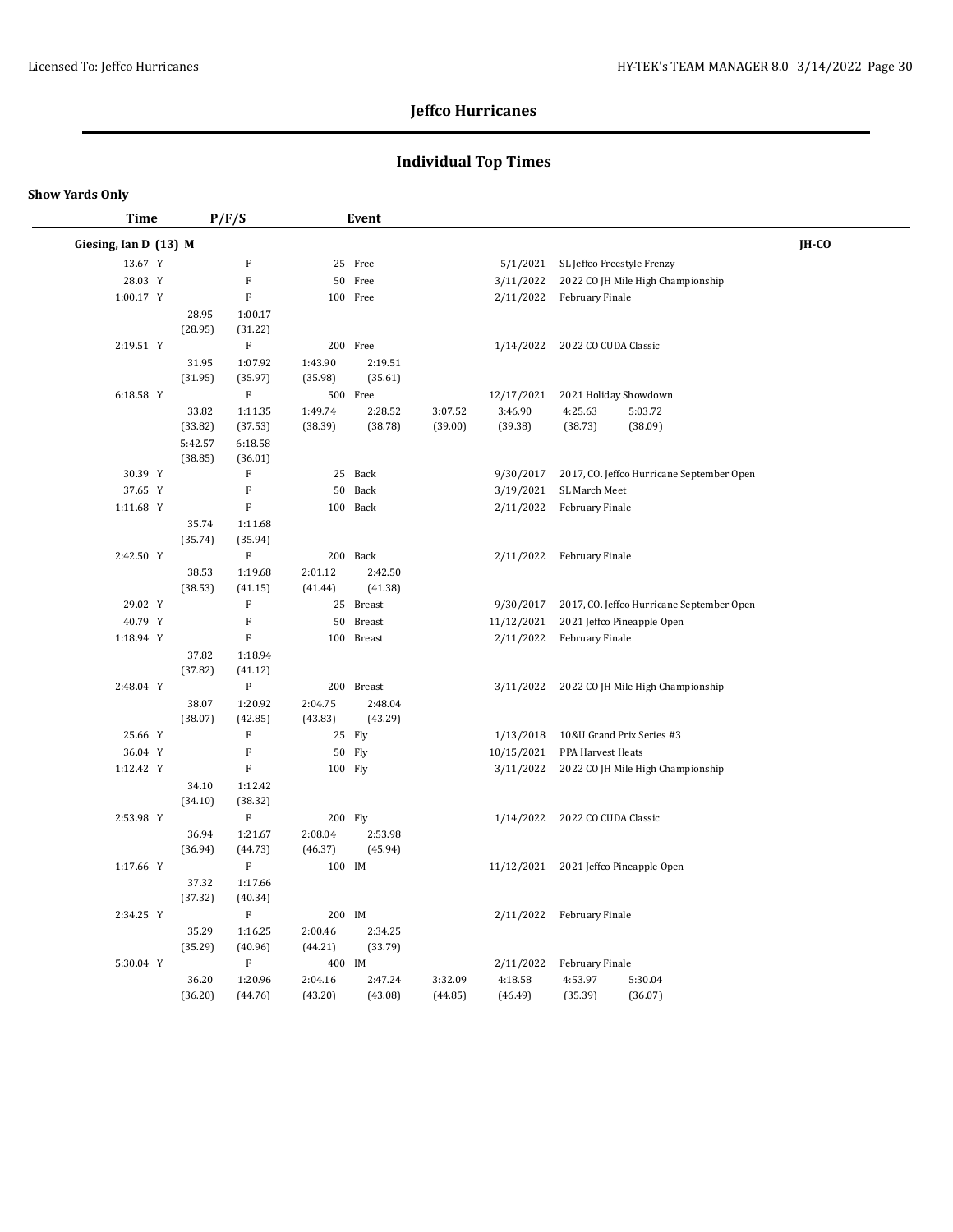## **Individual Top Times**

| Time                     | P/F/S                        |                      |                      | Event     |            |                                   |              |
|--------------------------|------------------------------|----------------------|----------------------|-----------|------------|-----------------------------------|--------------|
| Gonzales, Arriet R (9) F |                              |                      |                      |           |            |                                   | <b>IH-CO</b> |
| 59.60 Y                  |                              | F                    |                      | 50 Free   | 2/11/2022  | February Finale                   |              |
| 2:20.67 Y                |                              | F                    |                      | 100 Free  | 3/11/2022  | 2022 CO JH Mile High Championship |              |
|                          | $---$<br>$\qquad \qquad - -$ | 2:20.67<br>(2:20.67) |                      |           |            |                                   |              |
| 5:11.18 Y                |                              | $\mathbf{F}$         |                      | 200 Free  | 2/11/2022  | February Finale                   |              |
|                          | 1:10.55                      | 2:31.95              | $\ldots$ .           | 5:11.18   |            |                                   |              |
|                          | (1:10.55)                    | (1:21.40)            | $\scriptstyle\cdots$ | (5:11.18) |            |                                   |              |
| 1:01.09 Y                |                              | F                    | 50                   | Back      | 2/11/2022  | February Finale                   |              |
| 2:12.78 Y                |                              | F                    |                      | 100 Back  | 3/11/2022  | 2022 CO JH Mile High Championship |              |
|                          | 1:05.43                      | 2:12.78              |                      |           |            |                                   |              |
|                          | (1:05.43)                    | (1:07.35)            |                      |           |            |                                   |              |
| 2:55.51 Y                |                              | F                    | 100 IM               |           | 11/12/2021 | 2021 Jeffco Pineapple Open        |              |
|                          | 1:23.47                      | 2:55.51              |                      |           |            |                                   |              |
|                          | (1:23.47)                    | (1:32.04)            |                      |           |            |                                   |              |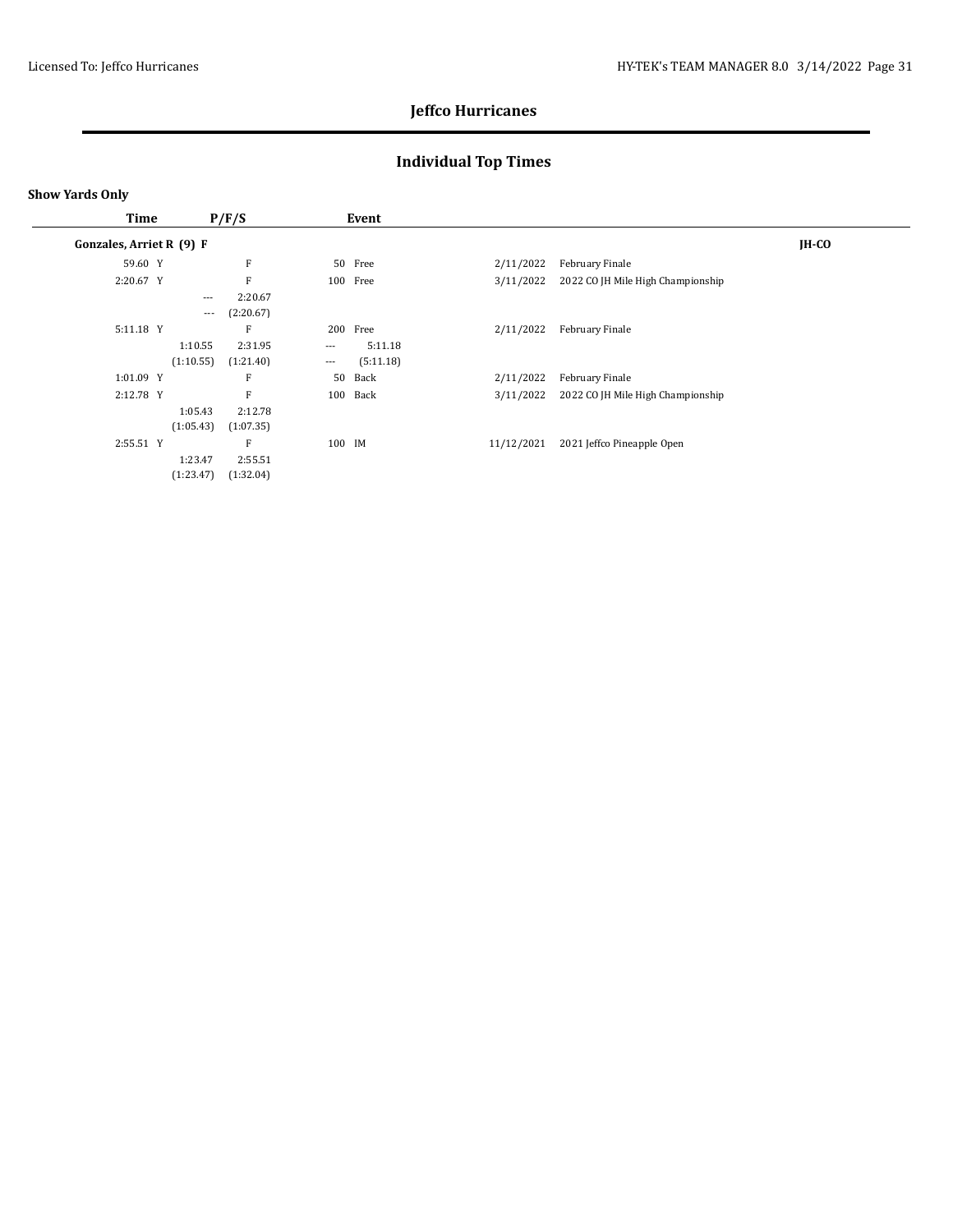## **Individual Top Times**

| Time                  | P/F/S   |         | Event     |           |            |                                           |              |
|-----------------------|---------|---------|-----------|-----------|------------|-------------------------------------------|--------------|
| Griggs, Jack T (13) M |         |         |           |           |            |                                           | <b>IH-CO</b> |
| 1:41.92 Y             |         | F       |           | 100 Free  | 10/15/2021 | PPA Harvest Heats                         |              |
|                       | 45.24   | 1:41.92 |           |           |            |                                           |              |
|                       | (45.24) | (56.68) |           |           |            |                                           |              |
| 3:42.76 Y             |         | F       | 200       | Free      | 10/15/2021 | PPA Harvest Heats                         |              |
|                       | 45.68   | 1:40.86 | 2:45.26   | 3:42.76   |            |                                           |              |
|                       | (45.68) | (55.18) | (1:04.40) | (57.50)   |            |                                           |              |
| 51.47 Y               |         | F       | 50        | Back      | 9/25/2021  | 2021, CO. Jeffco Hurricane September Open |              |
| 1:40.20 Y             |         | F       | 100       | Back      | 11/12/2021 | 2021 Jeffco Pineapple Open                |              |
|                       | 48.26   | 1:40.20 |           |           |            |                                           |              |
|                       | (48.26) | (51.94) |           |           |            |                                           |              |
| 56.07 Y               |         | F       |           | 50 Breast | 9/25/2021  | 2021, CO. Jeffco Hurricane September Open |              |
| 1:51.98 Y             |         | F       | 100       | Breast    | 11/12/2021 | 2021 Jeffco Pineapple Open                |              |
|                       | 53.95   | 1:51.98 |           |           |            |                                           |              |
|                       | (53.95) | (58.03) |           |           |            |                                           |              |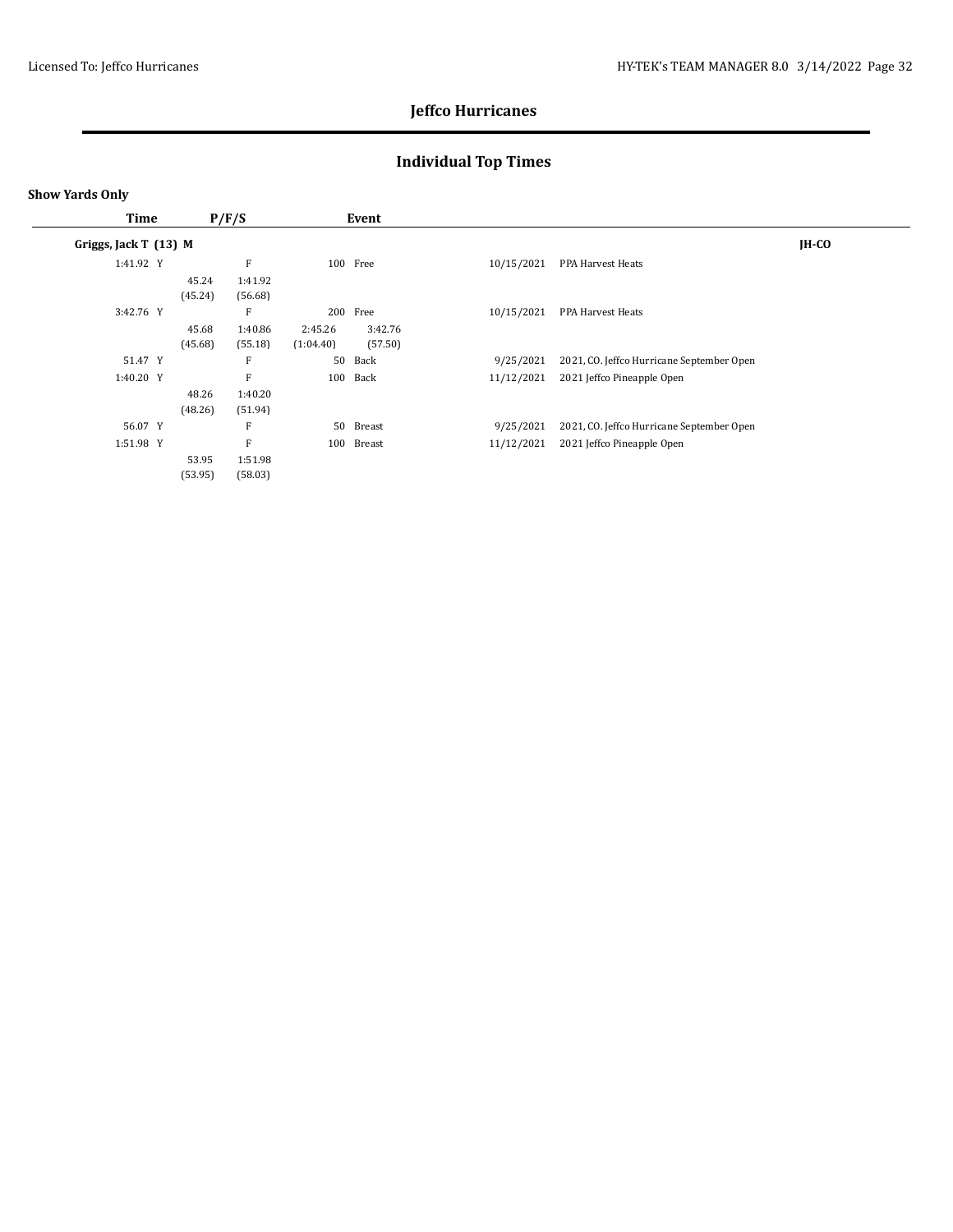## **Individual Top Times**

| Time                   | P/F/S   |              |         | Event      |            |                                   |       |
|------------------------|---------|--------------|---------|------------|------------|-----------------------------------|-------|
| Guyton, Tyler W (14) M |         |              |         |            |            |                                   | IH-CO |
| 27.16 Y                |         | $\, {\bf p}$ |         | 50 Free    | 3/11/2022  | 2022 CO JH Mile High Championship |       |
| 1:01.69 Y              |         | ${\bf F}$    |         | 100 Free   | 3/11/2022  | 2022 CO JH Mile High Championship |       |
|                        | 30.06   | 1:01.69      |         |            |            |                                   |       |
|                        | (30.06) | (31.63)      |         |            |            |                                   |       |
| 2:23.90 Y              |         | $\mathbf{P}$ |         | 200 Free   | 12/17/2021 | 2021 Holiday Showdown             |       |
|                        | 32.06   | 1:07.95      | 1:46.32 | 2:23.90    |            |                                   |       |
|                        | (32.06) | (35.89)      | (38.37) | (37.58)    |            |                                   |       |
| 1:18.16 Y              |         | F            |         | 100 Back   | 10/15/2021 | PPA Harvest Heats                 |       |
|                        | 37.85   | 1:18.16      |         |            |            |                                   |       |
|                        | (37.85) | (40.31)      |         |            |            |                                   |       |
| 2:50.45 Y              |         | F            |         | 200 Back   | 10/15/2021 | PPA Harvest Heats                 |       |
|                        | 39.12   | 1:23.55      | 2:09.24 | 2:50.45    |            |                                   |       |
|                        | (39.12) | (44.43)      | (45.69) | (41.21)    |            |                                   |       |
| 1:23.50 Y              |         | $\mathbf{P}$ |         | 100 Breast | 12/17/2021 | 2021 Holiday Showdown             |       |
|                        | 39.12   | 1:23.50      |         |            |            |                                   |       |
|                        | (39.12) | (44.38)      |         |            |            |                                   |       |
| 3:08.89 Y              |         | F            |         | 200 Breast | 12/17/2021 | 2021 Holiday Showdown             |       |
|                        | 41.44   | 1:29.89      | 2:21.37 | 3:08.89    |            |                                   |       |
|                        | (41.44) | (48.45)      | (51.48) | (47.52)    |            |                                   |       |
| 1:15.83 Y              |         | $\mathbf{P}$ | 100 Fly |            | 3/11/2022  | 2022 CO JH Mile High Championship |       |
|                        | 34.55   | 1:15.83      |         |            |            |                                   |       |
|                        | (34.55) | (41.28)      |         |            |            |                                   |       |
| 2:39.05 Y              |         | $\rm F$      | 200 IM  |            | 3/11/2022  | 2022 CO JH Mile High Championship |       |
|                        | 32.86   | 1:14.04      | 2:01.75 | 2:39.05    |            |                                   |       |
|                        | (32.86) | (41.18)      | (47.71) | (37.30)    |            |                                   |       |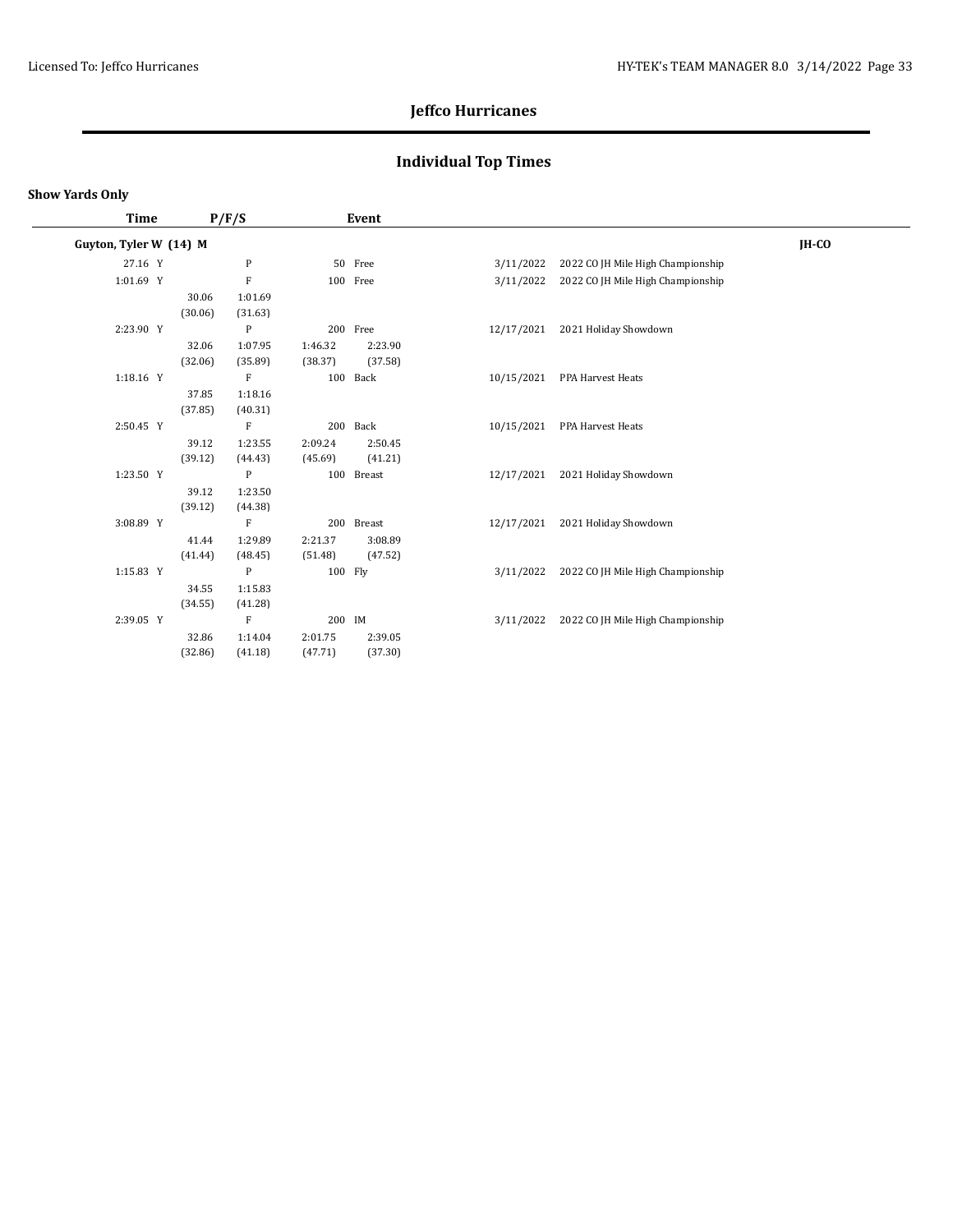## **Individual Top Times**

#### **Show Yards Only**

| Time                   |                    | P/F/S              |                    | Event              |         |           |                                             |       |
|------------------------|--------------------|--------------------|--------------------|--------------------|---------|-----------|---------------------------------------------|-------|
| Harris, Maddi J (12) F |                    |                    |                    |                    |         |           |                                             | IH-CO |
| 14.72 Y                |                    | $\rm F$            |                    | 25 Free            |         | 5/1/2021  | SL Jeffco Freestyle Frenzy                  |       |
| 30.44 Y                |                    | $\mathbf F$        |                    | 50 Free            |         | 2/11/2022 | February Finale                             |       |
| 1:10.67 Y              |                    | $\rm F$            |                    | 100 Free           |         | 2/11/2022 | February Finale                             |       |
|                        | 33.84<br>(33.84)   | 1:10.67<br>(36.83) |                    |                    |         |           |                                             |       |
| 2:37.78 Y              |                    | $\rm F$            |                    | 200 Free           |         | 2/11/2022 | February Finale                             |       |
|                        | 35.30<br>(35.30)   | 1:15.66<br>(40.36) | 1:57.64<br>(41.98) | 2:37.78<br>(40.14) |         |           |                                             |       |
| 7:13.12 Y              |                    | $\rm F$            |                    | 500 Free           |         | 2/11/2022 | February Finale                             |       |
|                        | 37.07              | 1:19.20            | 2:02.28            | 2:46.80            | 3:30.70 | 5:00.22   | 5:45.26<br>---                              |       |
|                        | (37.07)            | (42.13)            | (43.08)            | (44.52)            | (43.90) | (1:29.52) | (5:45.26)<br>---                            |       |
|                        | 6:29.67<br>(44.41) | 7:13.12<br>(43.45) |                    |                    |         |           |                                             |       |
| 35.16 Y                |                    | F                  |                    | 50 Back            |         | 3/11/2022 | 2022 CO JH Mile High Championship           |       |
| 1:22.02 Y              |                    | $\rm F$            |                    | 100 Back           |         | 1/14/2022 | 2022 CO CUDA Classic                        |       |
|                        | 40.38<br>(40.38)   | 1:22.02<br>(41.64) |                    |                    |         |           |                                             |       |
| 45.43 Y                |                    | $\mathbf F$        |                    | 50 Breast          |         | 1/14/2022 | 2022 CO CUDA Classic                        |       |
| 1:35.39 Y              |                    | $\rm F$            |                    | 100 Breast         |         | 3/11/2022 | 2022 CO JH Mile High Championship           |       |
|                        | 46.43<br>(46.43)   | 1:35.39<br>(48.96) |                    |                    |         |           |                                             |       |
| 3:30.11 Y              |                    | $\mathbf F$        |                    | 200 Breast         |         | 2/11/2022 | February Finale                             |       |
|                        | 49.40<br>(49.40)   | 1:43.14<br>(53.74) | 2:37.91<br>(54.77) | 3:30.11<br>(52.20) |         |           |                                             |       |
| 31.16 Y                |                    | $\mathbf F$        |                    | 50 Fly             |         | 3/11/2022 | 2022 CO JH Mile High Championship           |       |
| 1:21.83 Y              |                    | $\rm F$            | 100 Fly            |                    |         | 1/14/2022 | 2022 CO CUDA Classic                        |       |
|                        | 37.22<br>(37.22)   | 1:21.83<br>(44.61) |                    |                    |         |           |                                             |       |
| 1:17.31 Y              |                    | $\rm F$            | 100 IM             |                    |         |           | 3/11/2022 2022 CO JH Mile High Championship |       |
|                        | 35.66<br>(35.66)   | 1:17.31<br>(41.65) |                    |                    |         |           |                                             |       |
| 2:47.50 Y              |                    | $\rm F$            | 200 IM             |                    |         | 3/11/2022 | 2022 CO JH Mile High Championship           |       |
|                        | 34.53<br>(34.53)   | 1:16.87<br>(42.34) | 2:08.57<br>(51.70) | 2:47.50<br>(38.93) |         |           |                                             |       |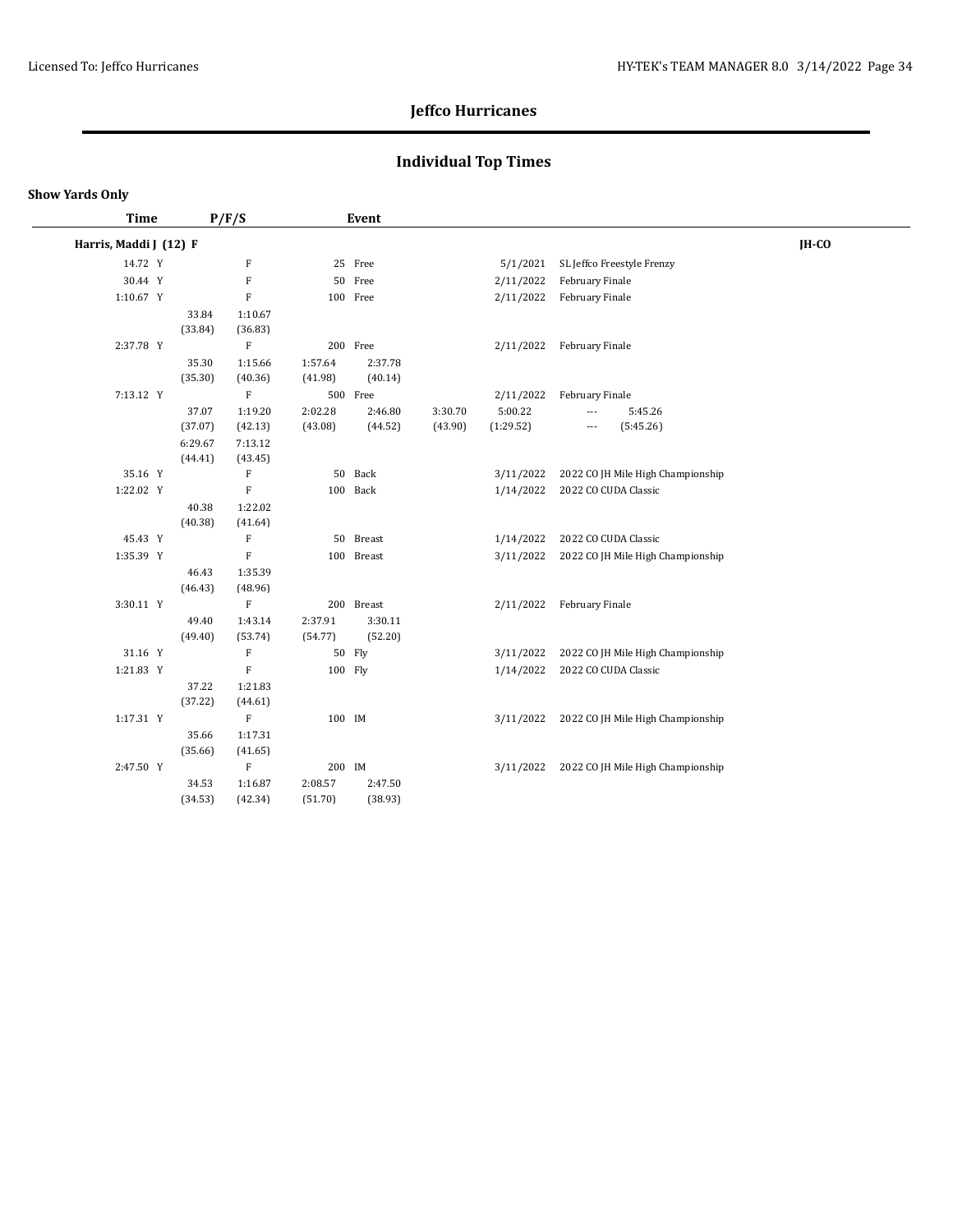## **Individual Top Times**

| <b>Time</b>        |                          | P/F/S                     |                    | Event                    |                          |                          |                           |                                             |       |  |
|--------------------|--------------------------|---------------------------|--------------------|--------------------------|--------------------------|--------------------------|---------------------------|---------------------------------------------|-------|--|
| Head, Ben C (14) M |                          |                           |                    |                          |                          |                          |                           |                                             | IH-CO |  |
| 12.45 Y            |                          | F                         |                    | 25 Free                  |                          | 5/1/2021                 |                           | SL Jeffco Freestyle Frenzy                  |       |  |
| 26.60 Y            |                          | $\mathbf F$               |                    | 50 Free                  |                          | 3/11/2022                |                           | 2022 CO JH Mile High Championship           |       |  |
| 56.23 Y            |                          | P                         |                    | 100 Free                 |                          | 3/11/2022                |                           | 2022 CO JH Mile High Championship           |       |  |
|                    | 26.98                    | 56.23                     |                    |                          |                          |                          |                           |                                             |       |  |
|                    | (26.98)                  | (29.25)                   |                    |                          |                          |                          |                           |                                             |       |  |
| 2:06.03 Y          |                          | $\mathbf F$               |                    | 200 Free                 |                          | 3/11/2022                |                           | 2022 CO JH Mile High Championship           |       |  |
|                    | 28.66                    | 1:00.36                   | 1:33.23            | 2:06.03                  |                          |                          |                           |                                             |       |  |
|                    | (28.66)                  | (31.70)                   | (32.87)            | (32.80)                  |                          |                          |                           |                                             |       |  |
| 5:51.38 Y          |                          | $\mathbf F$               |                    | 500 Free                 |                          | 2/11/2022                | February Finale           |                                             |       |  |
|                    | 30.85                    | 1:04.41                   | 1:39.63            | 2:14.93                  | 2:51.33                  | 3:27.83                  | 4:04.24                   | 4:40.69                                     |       |  |
|                    | (30.85)                  | (33.56)                   | (35.22)            | (35.30)                  | (36.40)                  | (36.50)                  | (36.41)                   | (36.45)                                     |       |  |
|                    | 5:16.77                  | 5:51.38                   |                    |                          |                          |                          |                           |                                             |       |  |
| 13:50.07 Y         | (36.08)                  | (34.61)<br>$\mathbf F$    | 1000 Free          |                          |                          | 5/1/2021                 |                           | SL Jeffco Freestyle Frenzy                  |       |  |
|                    | 32.96                    | 1:12.69                   | 1:54.16            | 2:37.05                  | 3:19.16                  | 4:01.23                  | 4.43.89                   | 5:26.44                                     |       |  |
|                    | (32.96)                  | (39.73)                   | (41.47)            | (42.89)                  | (42.11)                  | (42.07)                  | (42.66)                   | (42.55)                                     |       |  |
|                    | 6:08.72                  | 6:50.92                   | 7:32.86            | 8:15.60                  | 8:58.27                  | 9:40.92                  | 10:22.91                  | 11:04.88                                    |       |  |
|                    | (42.28)                  | (42.20)                   | (41.94)            | (42.74)                  | (42.67)                  | (42.65)                  | (41.99)                   | (41.97)                                     |       |  |
|                    | 11:46.95                 | 12:29.26                  | 13:11.14           | $\overline{\phantom{a}}$ | $\overline{\phantom{a}}$ | $---$                    | $\cdots$                  | $\overline{\phantom{a}}$                    |       |  |
|                    | (42.07)                  | (42.31)                   | (41.88)            | $\overline{\phantom{a}}$ | $---$                    | $\overline{\phantom{a}}$ | ---                       | $---$                                       |       |  |
|                    | $\overline{\phantom{a}}$ | $\overline{\phantom{a}}$  | ---                | $---$                    | $\overline{a}$           | ---                      | ---                       | ---                                         |       |  |
|                    | ---                      | $\overline{\phantom{a}}$  | ---                |                          | ---                      | ---                      |                           | ---                                         |       |  |
|                    | 13:50.07                 |                           |                    |                          |                          |                          |                           |                                             |       |  |
|                    | (13:50.07)               |                           |                    |                          |                          |                          |                           |                                             |       |  |
| 27.45 Y            |                          | F                         |                    | 25 Back                  |                          | 2/6/2016                 | 2016, CO. SuperBowl       |                                             |       |  |
| 37.33 Y            |                          | $\mathbf F$               |                    | 50 Back                  |                          | 2/1/2020                 | 2020, CO. SuperBowl       |                                             |       |  |
| 1:07.89 Y          |                          | $\mathbf F$               |                    | 100 Back                 |                          | 1/14/2022                | 2022 CO CUDA Classic      |                                             |       |  |
|                    | 32.97                    | 1:07.89                   |                    |                          |                          |                          |                           |                                             |       |  |
| 2:27.11 Y          | (32.97)                  | (34.92)<br>P              |                    | 200 Back                 |                          | 12/17/2021               |                           | 2021 Holiday Showdown                       |       |  |
|                    | 34.64                    | 1:11.63                   | 1:49.87            | 2:27.11                  |                          |                          |                           |                                             |       |  |
|                    | (34.64)                  | (36.99)                   | (38.24)            | (37.24)                  |                          |                          |                           |                                             |       |  |
| 45.13 Y            |                          | $\mathbf F$               |                    | 50 Breast                |                          | 2/1/2020                 | 2020, CO. SuperBowl       |                                             |       |  |
| 1:19.47 Y          |                          | ${\bf P}$                 |                    | 100 Breast               |                          | 3/11/2022                |                           | 2022 CO JH Mile High Championship           |       |  |
|                    | 36.64                    | 1:19.47                   |                    |                          |                          |                          |                           |                                             |       |  |
|                    | (36.64)                  | (42.83)                   |                    |                          |                          |                          |                           |                                             |       |  |
| 2:55.84 Y          |                          | $\, {\bf P}$              |                    | 200 Breast               |                          | 12/17/2021               |                           | 2021 Holiday Showdown                       |       |  |
|                    | 38.27                    | 1:22.32                   | 2:08.64            | 2:55.84                  |                          |                          |                           |                                             |       |  |
|                    | (38.27)                  | (44.05)                   | (46.32)            | (47.20)                  |                          |                          |                           |                                             |       |  |
| 34.89 Y            |                          | $\boldsymbol{\mathrm{F}}$ |                    | 25 Fly                   |                          | 2/6/2016                 | 2016, CO. SuperBowl       |                                             |       |  |
| 36.59 Y            |                          | F                         |                    | 50 Fly                   |                          |                          | 11/8/2019 Pineapple Open  |                                             |       |  |
| 1:03.64 Y          |                          | $\mathbf F$               | 100 Fly            |                          |                          |                          | 2/11/2022 February Finale |                                             |       |  |
|                    | 30.50                    | 1:03.64                   |                    |                          |                          |                          |                           |                                             |       |  |
|                    | (30.50)                  | (33.14)                   |                    |                          |                          |                          |                           |                                             |       |  |
| 2:53.89 Y          |                          | $\rm F$                   | 200 Fly            |                          |                          |                          |                           | 11/12/2021 2021 Jeffco Pineapple Open       |       |  |
|                    | 35.86<br>(35.86)         | 1:18.93                   | 2:06.51<br>(47.58) | 2:53.89<br>(47.38)       |                          |                          |                           |                                             |       |  |
| 1:21.76 Y          |                          | (43.07)<br>$\mathbf F$    | 100 IM             |                          |                          | 2/1/2020                 | 2020, CO. SuperBowl       |                                             |       |  |
|                    | 37.43                    | 1:21.76                   |                    |                          |                          |                          |                           |                                             |       |  |
|                    | (37.43)                  | (44.33)                   |                    |                          |                          |                          |                           |                                             |       |  |
| 2:23.32 Y          |                          | $\mathbf F$               | 200 IM             |                          |                          |                          |                           | 3/11/2022 2022 CO JH Mile High Championship |       |  |
|                    | 29.50                    | 1:07.03                   | 1:49.43            | 2:23.32                  |                          |                          |                           |                                             |       |  |
|                    | (29.50)                  | (37.53)                   | (42.40)            | (33.89)                  |                          |                          |                           |                                             |       |  |
| 5:20.92 Y          |                          | $\mathbf F$               | 400 IM             |                          |                          | 1/14/2022                | 2022 CO CUDA Classic      |                                             |       |  |
|                    | 33.02                    | 1:12.56                   | 1:52.01            | 2:31.72                  | 3:19.16                  | 4:07.48                  | 4:45.43                   | 5:20.92                                     |       |  |
|                    | (33.02)                  | (39.54)                   | (39.45)            | (39.71)                  | (47.44)                  | (48.32)                  | (37.95)                   | (35.49)                                     |       |  |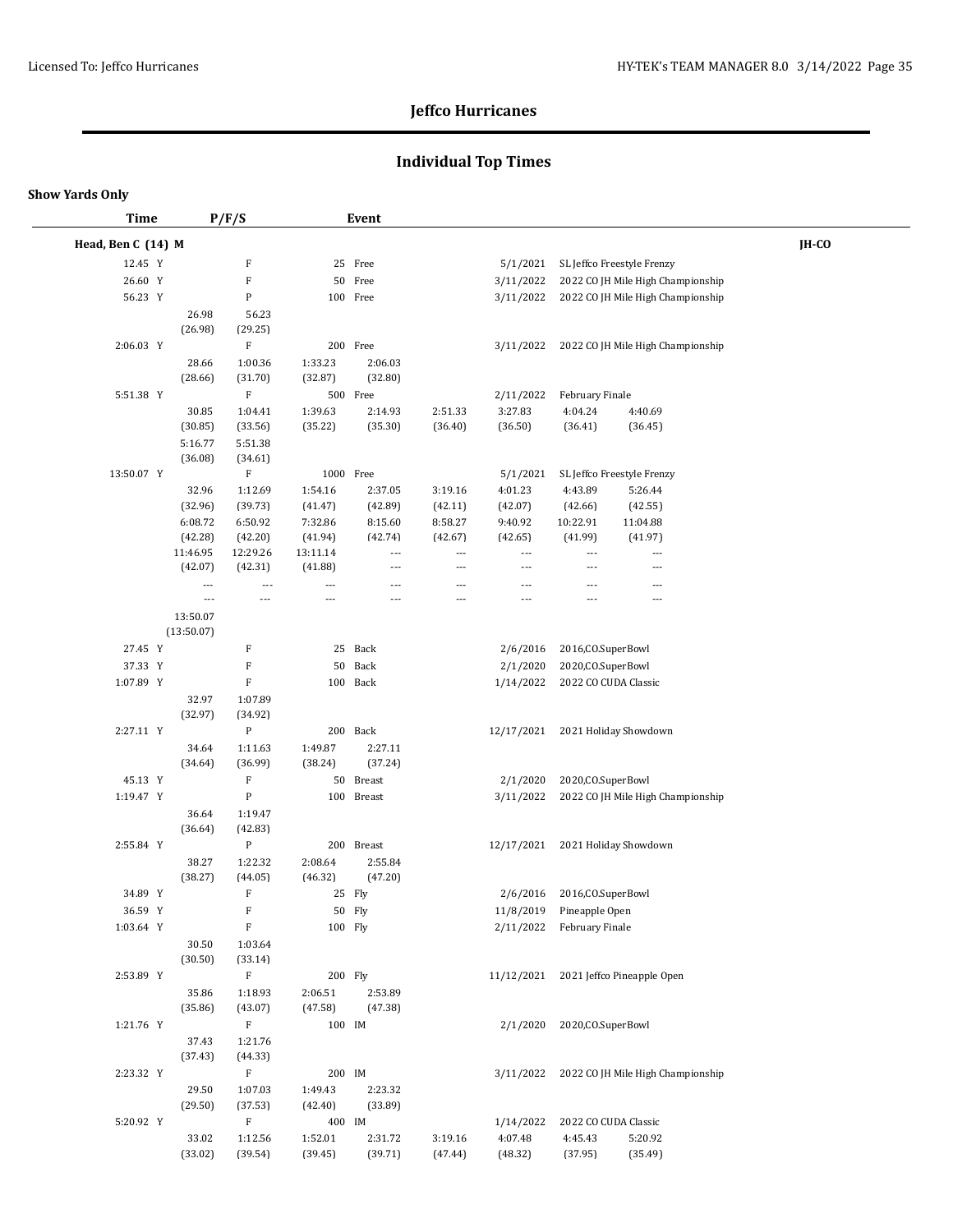## **Individual Top Times**

|  | <b>Show Yards Only</b> |  |
|--|------------------------|--|
|--|------------------------|--|

| Time                    |           | P/F/S   |        | Event     |            |                            |              |
|-------------------------|-----------|---------|--------|-----------|------------|----------------------------|--------------|
| Hotopp, Linnea R (12) F |           |         |        |           |            |                            | <b>IH-CO</b> |
| 1:52.62 Y               |           | F       |        | 100 Free  | 10/15/2021 | PPA Harvest Heats          |              |
|                         | 1:52.98   | 1:52.62 |        |           |            |                            |              |
|                         | (1:52.98) | (36)    |        |           |            |                            |              |
| $1:05.45$ Y             |           | п       |        | 50 Breast | 11/12/2021 | 2021 Jeffco Pineapple Open |              |
| 52.64 Y                 |           | F       |        | 50 Fly    | 11/12/2021 | 2021 Jeffco Pineapple Open |              |
| 2:08.13 Y               |           | F       | 100 IM |           | 10/15/2021 | PPA Harvest Heats          |              |
|                         | 2:08.34   | 2:08.13 |        |           |            |                            |              |
|                         | (2:08.34) | (.21)   |        |           |            |                            |              |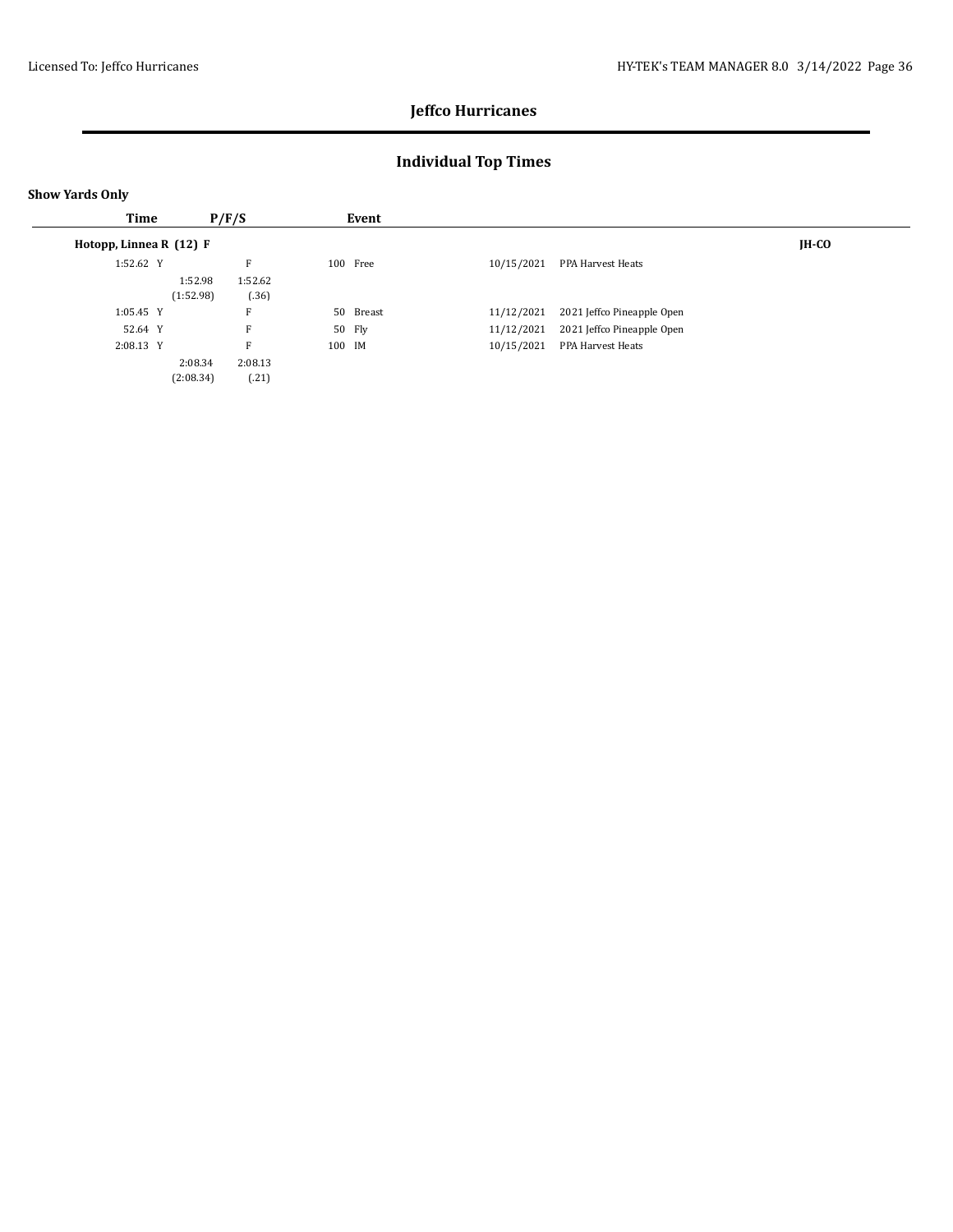## **Individual Top Times**

#### **Show Yards Only**

 $\overline{\phantom{a}}$ 

| Time                       |         | P/F/S                     |         | Event      |           |                                        |       |
|----------------------------|---------|---------------------------|---------|------------|-----------|----------------------------------------|-------|
| Hunnewell, Paxton I (10) M |         |                           |         |            |           |                                        | IH-CO |
| 18.23 Y                    |         | $\boldsymbol{\mathrm{F}}$ |         | 25 Free    | 5/1/2021  | SL Jeffco Freestyle Frenzy             |       |
| 33.53 Y                    |         | F                         |         | 50 Free    | 2/11/2022 | February Finale                        |       |
| 1:14.41 Y                  |         | $\mathbf F$               |         | 100 Free   | 2/25/2022 | 2022 CO CSI SC Age Group Championships |       |
|                            | 35.73   | 1:14.41                   |         |            |           |                                        |       |
|                            | (35.73) | (38.68)                   |         |            |           |                                        |       |
| 2:47.38 Y                  |         | F                         |         | 200 Free   | 3/11/2022 | 2022 CO JH Mile High Championship      |       |
|                            | 37.21   | 1:20.40                   | 2:06.32 | 2:47.38    |           |                                        |       |
|                            | (37.21) | (43.19)                   | (45.92) | (41.06)    |           |                                        |       |
| 40.10 Y                    |         | F                         | 50      | Back       | 3/4/2022  | 2022 CO CSI14&U Silver State           |       |
| 1:27.50 Y                  |         | F                         |         | 100 Back   | 3/4/2022  | 2022 CO CSI14&U Silver State           |       |
|                            | 42.64   | 1:27.50                   |         |            |           |                                        |       |
|                            | (42.64) | (44.86)                   |         |            |           |                                        |       |
| 28.99 Y                    |         | F                         |         | 25 Breast  | 3/19/2021 | SL March Meet                          |       |
| 46.97 Y                    |         | F                         |         | 50 Breast  | 2/11/2022 | February Finale                        |       |
| 1:44.46 Y                  |         | $\mathbf F$               |         | 100 Breast | 2/11/2022 | February Finale                        |       |
|                            | 50.17   | 1:44.46                   |         |            |           |                                        |       |
|                            | (50.17) | (54.29)                   |         |            |           |                                        |       |
| 29.85 Y                    |         | F                         |         | 25 Fly     | 3/19/2021 | SL March Meet                          |       |
| 43.67 Y                    |         | F                         |         | 50 Fly     | 3/11/2022 | 2022 CO JH Mile High Championship      |       |
| 1:54.85 Y                  |         | $\rm F$                   | 100 Fly |            | 3/11/2022 | 2022 CO JH Mile High Championship      |       |
|                            | 52.78   | 1:54.85                   |         |            |           |                                        |       |
|                            | (52.78) | (1:02.07)                 |         |            |           |                                        |       |
| 1:27.37 Y                  |         | F                         | 100 IM  |            | 2/11/2022 | February Finale                        |       |
|                            | 41.34   | 1:27.37                   |         |            |           |                                        |       |
|                            | (41.34) | (46.03)                   |         |            |           |                                        |       |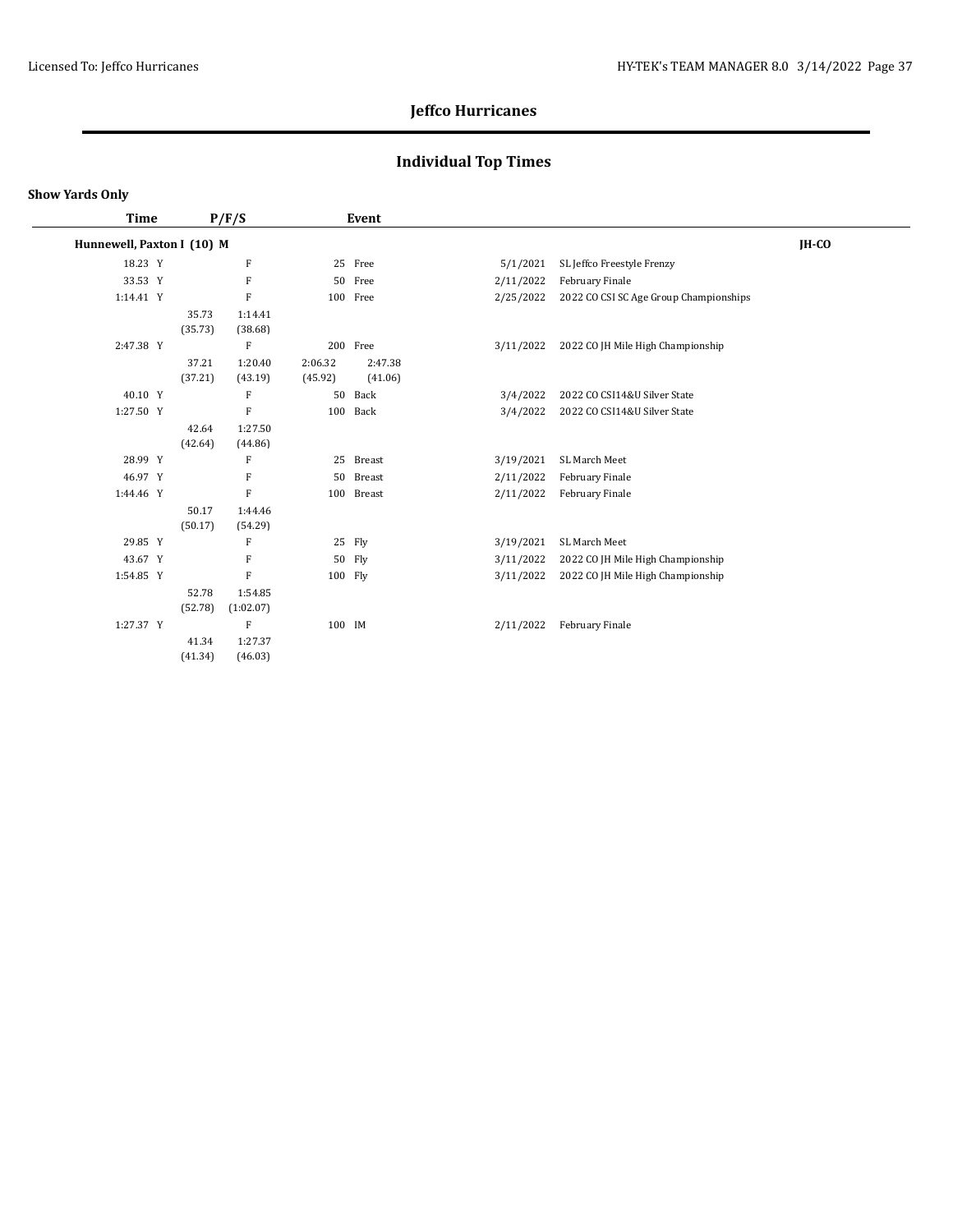## **Individual Top Times**

| Time                    |                          | P/F/S                     |                    | Event              |                    |            |                            |                                           |       |
|-------------------------|--------------------------|---------------------------|--------------------|--------------------|--------------------|------------|----------------------------|-------------------------------------------|-------|
| Hyslop, Hayden G (16) F |                          |                           |                    |                    |                    |            |                            |                                           | IH-CO |
| 12.94 Y                 |                          | $\boldsymbol{\mathrm{F}}$ |                    | 25 Free            |                    | 5/1/2021   | SL Jeffco Freestyle Frenzy |                                           |       |
| 27.17 Y                 |                          | ${\bf P}$                 |                    | 50 Free            |                    | 3/11/2022  |                            | 2022 CO JH Mile High Championship         |       |
| 59.42 Y                 |                          | ${\bf P}$                 |                    | 100 Free           |                    | 3/11/2022  |                            | 2022 CO JH Mile High Championship         |       |
|                         | 28.49                    | 59.42                     |                    |                    |                    |            |                            |                                           |       |
|                         | (28.49)                  | (30.93)                   |                    |                    |                    |            |                            |                                           |       |
| 2:08.92 Y               |                          | P                         |                    | 200 Free           |                    | 2/11/2022  |                            | 2022 CO OB CHSAA 3A State Championships   |       |
|                         | 29.76                    | 1:02.22                   | 1:36.04            | 2:08.92            |                    |            |                            |                                           |       |
|                         | (29.76)                  | (32.46)                   | (33.82)            | (32.88)            |                    |            |                            |                                           |       |
| 5:50.72 Y               |                          | ${\bf P}$                 |                    | 500 Free           |                    | 2/11/2022  |                            | 2022 CO OB CHSAA 3A State Championships   |       |
|                         | 30.87                    | 1:04.92                   | 1:40.14            | 2:15.71            | 2:51.95            | 3:27.96    | 4:04.39                    | 4:40.49                                   |       |
|                         | (30.87)                  | (34.05)                   | (35.22)            | (35.57)            | (36.24)            | (36.01)    | (36.43)                    | (36.10)                                   |       |
|                         | 5:16.47                  | 5:50.72                   |                    |                    |                    |            |                            |                                           |       |
|                         | (35.98)                  | (34.25)                   |                    |                    |                    |            |                            |                                           |       |
| 42.28 Y                 |                          | $\mathbf F$               | 50                 | Back               |                    | 9/29/2018  |                            | 2018, CO. Jeffco Hurricane September Open |       |
| 1:08.69 Y               |                          | $\mathbf F$               |                    | 100 Back           |                    | 1/14/2022  | 2022 CO CUDA Classic       |                                           |       |
|                         | ---                      | 1:08.69                   |                    |                    |                    |            |                            |                                           |       |
|                         | $\overline{\phantom{a}}$ | (1:08.69)                 |                    |                    |                    |            |                            |                                           |       |
| 2:29.14 Y               |                          | P                         |                    | 200 Back           |                    | 12/17/2021 | 2021 Holiday Showdown      |                                           |       |
|                         | 35.14                    | 1:12.27                   | 1:51.11            | 2:29.14            |                    |            |                            |                                           |       |
|                         | (35.14)                  | (37.13)                   | (38.84)            | (38.03)            |                    |            |                            |                                           |       |
| 47.84 Y                 |                          | $\mathbf F$               |                    | 50 Breast          |                    | 9/29/2018  |                            | 2018, CO. Jeffco Hurricane September Open |       |
| 1:18.41 Y               |                          | $\mathbf F$               |                    | 100 Breast         |                    | 3/11/2022  |                            | 2022 CO JH Mile High Championship         |       |
|                         | 37.41                    | 1:18.41                   |                    |                    |                    |            |                            |                                           |       |
|                         | (37.41)                  | (41.00)                   |                    |                    |                    |            |                            |                                           |       |
| 2:49.59 Y               |                          | $\mathbf F$               |                    | 200 Breast         |                    | 1/30/2021  |                            | SL Jeffco vs Hurricanes Dual Meet         |       |
|                         | 39.02                    | 1:23.07                   | 2:05.91            | 2:49.59            |                    |            |                            |                                           |       |
|                         | (39.02)                  | (44.05)                   | (42.84)            | (43.68)            |                    |            |                            |                                           |       |
| 49.20 Y                 |                          | $\mathbf F$               |                    | 50 Fly             |                    | 9/29/2018  |                            | 2018, CO. Jeffco Hurricane September Open |       |
| 1:09.09 Y               |                          | $\mathbf F$               | 100 Fly            |                    |                    | 3/11/2022  |                            | 2022 CO JH Mile High Championship         |       |
|                         | 32.48                    | 1:09.09                   |                    |                    |                    |            |                            |                                           |       |
|                         | (32.48)                  | (36.61)                   |                    |                    |                    |            |                            |                                           |       |
| 2:59.87 Y               |                          | $\rm F$                   | 200 Fly            |                    |                    | 10/15/2021 | PPA Harvest Heats          |                                           |       |
|                         | 35.48                    | 1:17.90                   | 2:06.37            | 2:59.87            |                    |            |                            |                                           |       |
|                         | (35.48)                  | (42.42)                   | (48.47)            | (53.50)            |                    |            |                            |                                           |       |
| 2:27.00 Y               |                          | ${\bf P}$                 | 200 IM             |                    |                    | 3/11/2022  |                            | 2022 CO JH Mile High Championship         |       |
|                         | 31.88                    | 1:09.00                   | 1:52.38            | 2:27.00            |                    |            |                            |                                           |       |
|                         | (31.88)                  | (37.12)<br>$\mathbf F$    | (43.38)            | (34.62)            |                    |            |                            |                                           |       |
| 5:11.57 Y               |                          |                           | 400 IM             |                    |                    | 12/17/2021 | 2021 Holiday Showdown      |                                           |       |
|                         | 32.74<br>(32.74)         | 1:11.03<br>(38.29)        | 1:50.48<br>(39.45) | 2:31.13<br>(40.65) | 3:14.75<br>(43.62) | 3:58.94    | 4:36.47<br>(37.53)         | 5:11.57<br>(35.10)                        |       |
|                         |                          |                           |                    |                    |                    | (44.19)    |                            |                                           |       |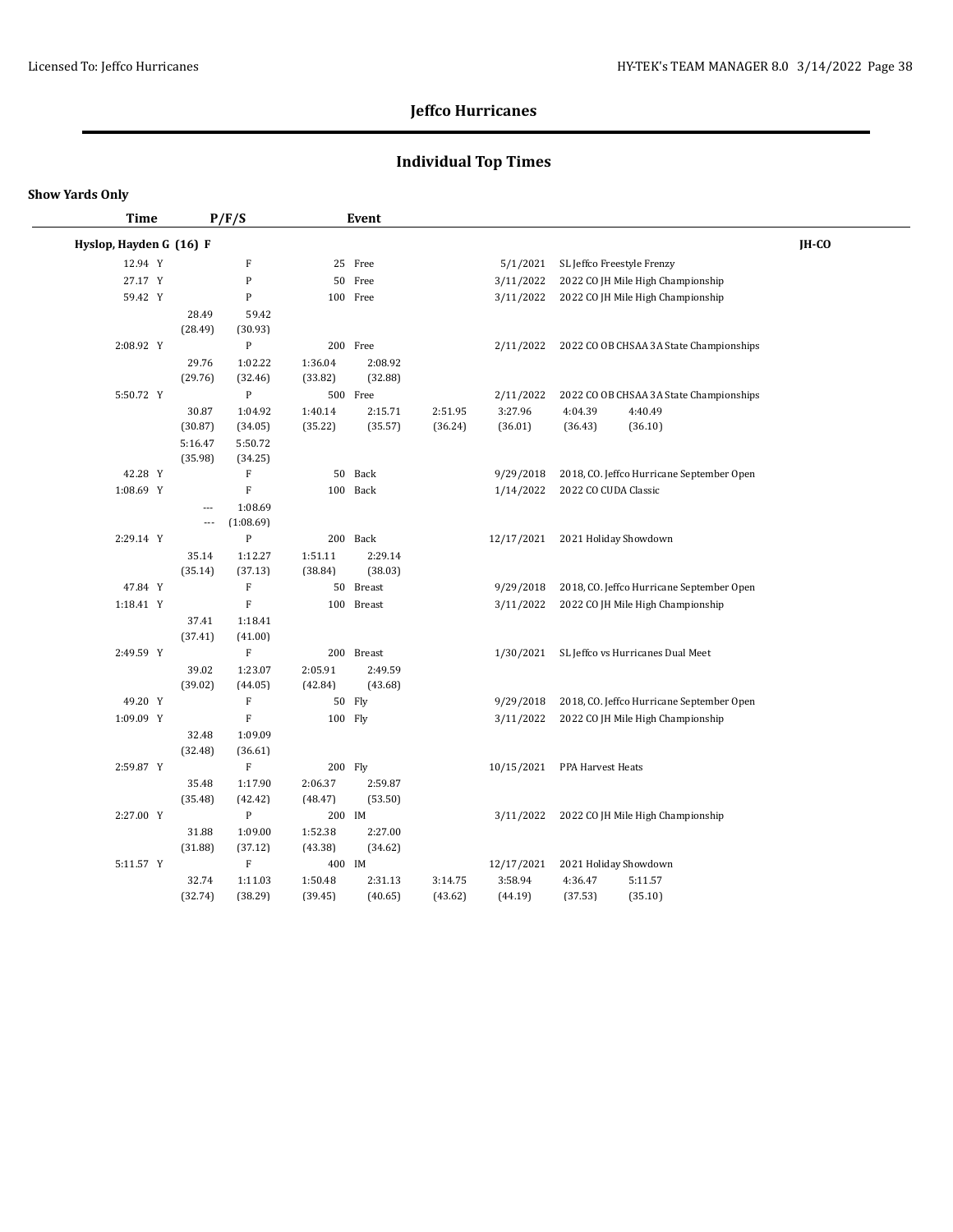## **Individual Top Times**

| Time                  |                    | P/F/S                     |                    | Event              |         |            |                                |                                             |       |  |
|-----------------------|--------------------|---------------------------|--------------------|--------------------|---------|------------|--------------------------------|---------------------------------------------|-------|--|
| Hyslop, Maya K (13) F |                    |                           |                    |                    |         |            |                                |                                             | IH-CO |  |
| 13.74 Y               |                    | $\mathbf F$               |                    | 25 Free            |         | 5/1/2021   | SL Jeffco Freestyle Frenzy     |                                             |       |  |
| 29.86 Y               |                    | $\mathbf F$               |                    | 50 Free            |         | 1/14/2022  | 2022 CO CUDA Classic           |                                             |       |  |
| 1:05.41 Y             |                    | ${\bf P}$                 |                    | 100 Free           |         |            |                                | 3/11/2022 2022 CO JH Mile High Championship |       |  |
|                       | 31.10              | 1:05.41                   |                    |                    |         |            |                                |                                             |       |  |
|                       | (31.10)            | (34.31)                   |                    |                    |         |            |                                |                                             |       |  |
| 2:28.01 Y             |                    | $\mathbf F$               |                    | 200 Free           |         | 3/11/2022  |                                | 2022 CO JH Mile High Championship           |       |  |
|                       | 33.06              | 1:11.25                   | 1:49.97            | 2:28.01            |         |            |                                |                                             |       |  |
|                       | (33.06)            | (38.19)                   | (38.72)            | (38.04)            |         |            |                                |                                             |       |  |
| 6:46.26 Y             |                    | $\rm F$                   |                    | 500 Free           |         | 12/17/2021 | 2021 Holiday Showdown          |                                             |       |  |
|                       | 35.88              | 1:17.52                   | 2:00.09            | 2:42.07            | 3:23.21 | 4:04.63    | 4:46.83                        | 5:28.90                                     |       |  |
|                       | (35.88)            | (41.64)                   | (42.57)            | (41.98)            | (41.14) | (41.42)    | (42.20)                        | (42.07)                                     |       |  |
|                       | 6:09.65<br>(40.75) | 6:46.26<br>(36.61)        |                    |                    |         |            |                                |                                             |       |  |
| 34.38 Y               |                    | $\boldsymbol{\mathrm{F}}$ |                    | 50 Back            |         | 1/30/2021  |                                | SL Jeffco vs Hurricanes Dual Meet           |       |  |
| 1:10.91 Y             |                    | $\rm F$                   |                    | 100 Back           |         | 1/14/2022  | 2022 CO CUDA Classic           |                                             |       |  |
|                       | 35.18              | 1:10.91                   |                    |                    |         |            |                                |                                             |       |  |
|                       | (35.18)            | (35.73)                   |                    |                    |         |            |                                |                                             |       |  |
| 1:10.91 Y             |                    | F                         |                    | 100 Back           |         | 2/11/2022  | February Finale                |                                             |       |  |
|                       | 34.76              | 1:10.91                   |                    |                    |         |            |                                |                                             |       |  |
|                       | (34.76)            | (36.15)                   |                    |                    |         |            |                                |                                             |       |  |
| 2:33.36 Y             |                    | $\rm F$                   |                    | 200 Back           |         |            | 1/14/2022 2022 CO CUDA Classic |                                             |       |  |
|                       | 36.10              | 1:15.61                   | 1:55.06            | 2:33.36            |         |            |                                |                                             |       |  |
|                       | (36.10)            | (39.51)                   | (39.45)            | (38.30)            |         |            |                                |                                             |       |  |
| 43.48 Y               |                    | ${\bf F}$                 |                    | 50 Breast          |         |            | 2/20/2021 SL JH vs GTS vs FST  |                                             |       |  |
| 1:26.98 Y             |                    | $\rm F$                   |                    | 100 Breast         |         | 3/11/2022  |                                | 2022 CO JH Mile High Championship           |       |  |
|                       | 41.12              | 1:26.98                   |                    |                    |         |            |                                |                                             |       |  |
|                       | (41.12)            | (45.86)                   |                    |                    |         |            |                                |                                             |       |  |
| 3:17.25 Y             |                    | $\mathbf F$               |                    | 200 Breast         |         |            |                                | 11/12/2021 2021 Jeffco Pineapple Open       |       |  |
|                       | 44.79<br>(44.79)   | 1:37.05<br>(52.26)        | 2:28.02<br>(50.97) | 3:17.25<br>(49.23) |         |            |                                |                                             |       |  |
| 36.81 Y               |                    | ${\bf F}$                 |                    | 50 Fly             |         | 2/20/2021  | SL JH vs GTS vs FST            |                                             |       |  |
| 36.81 Y               |                    | $\mathbf F$               |                    | 50 Fly             |         | 3/19/2021  | SL March Meet                  |                                             |       |  |
| 1:13.47 Y             |                    | ${\bf P}$                 | 100 Fly            |                    |         | 3/11/2022  |                                | 2022 CO JH Mile High Championship           |       |  |
|                       | 33.96              | 1:13.47                   |                    |                    |         |            |                                |                                             |       |  |
|                       | (33.96)            | (39.51)                   |                    |                    |         |            |                                |                                             |       |  |
| 2:55.10 Y             |                    | $\rm F$                   | 200 Fly            |                    |         |            | 10/15/2021 PPA Harvest Heats   |                                             |       |  |
|                       | 38.75              | 1:21.97                   | 2:09.30            | 2:55.10            |         |            |                                |                                             |       |  |
|                       | (38.75)            | (43.22)                   | (47.33)            | (45.80)            |         |            |                                |                                             |       |  |
| 1:19.86 Y             |                    | F                         | 100 IM             |                    |         | 3/19/2021  | SL March Meet                  |                                             |       |  |
|                       | 37.34              | 1:19.86                   |                    |                    |         |            |                                |                                             |       |  |
|                       | (37.34)            | (42.52)                   |                    |                    |         |            |                                |                                             |       |  |
| 2:43.03 Y             |                    | $\mathbf F$               | 200 IM             |                    |         | 1/14/2022  | 2022 CO CUDA Classic           |                                             |       |  |
|                       | 34.95              | 1:15.33                   | 2:04.53            | 2:43.03            |         |            |                                |                                             |       |  |
|                       | (34.95)            | (40.38)                   | (49.20)            | (38.50)            |         |            |                                |                                             |       |  |
| 5:57.73 Y             |                    | $\mathbf F$               | 400 IM             |                    |         | 12/17/2021 | 2021 Holiday Showdown          |                                             |       |  |
|                       | 36.88              | 1:23.09                   | 2:06.10            | 2:49.26            | 3:40.83 | 4:35.34    | 5:17.10                        | 5:57.73                                     |       |  |
|                       | (36.88)            | (46.21)                   | (43.01)            | (43.16)            | (51.57) | (54.51)    | (41.76)                        | (40.63)                                     |       |  |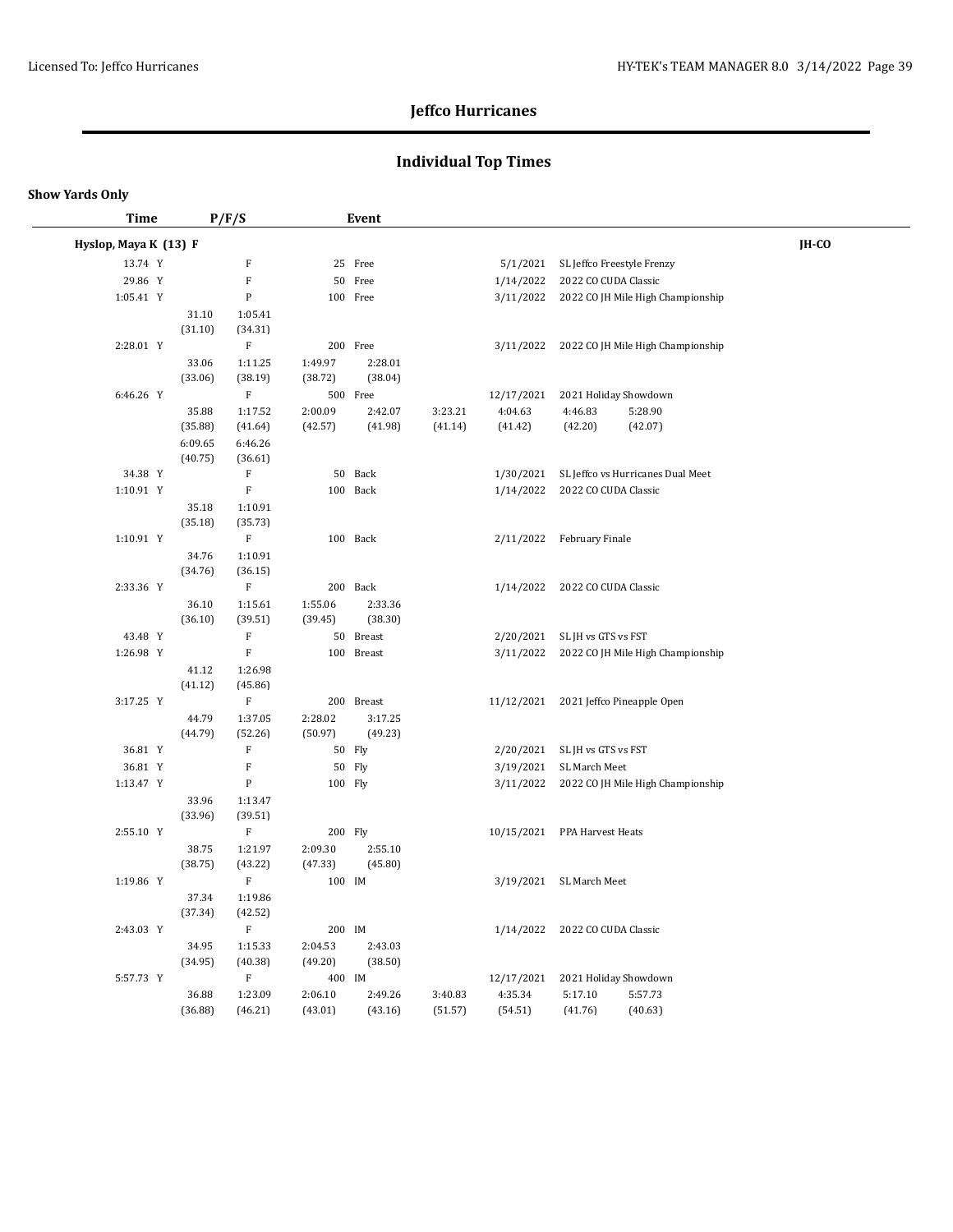## **Individual Top Times**

#### **Show Yards Only**

 $\overline{\phantom{a}}$ 

| <b>Time</b>               |                    | P/F/S               |                     | Event               |                     |                     |                      |                                              |       |
|---------------------------|--------------------|---------------------|---------------------|---------------------|---------------------|---------------------|----------------------|----------------------------------------------|-------|
| Jacobson, Taylor M (17) F |                    |                     |                     |                     |                     |                     |                      |                                              | IH-CO |
| 12.21 Y                   |                    | $\rm F$             |                     | 25 Free             |                     | 5/1/2021            |                      | SL Jeffco Freestyle Frenzy                   |       |
| 25.41 Y                   |                    | $\rm F$             |                     | 50 Free             |                     | 3/11/2022           |                      | 2022 CO JH Mile High Championship            |       |
| 54.76 Y                   |                    | F                   |                     | 100 Free            |                     | 3/11/2022           |                      | 2022 CO JH Mile High Championship            |       |
|                           | 26.30              | 54.76               |                     |                     |                     |                     |                      |                                              |       |
|                           | (26.30)            | (28.46)             |                     |                     |                     |                     |                      |                                              |       |
| 1:56.63 Y                 |                    | ${\bf P}$           |                     | 200 Free            |                     | 3/3/2022            |                      | 2022 PV SC Senior Championships              |       |
|                           | 27.07              | 56.30               | 1:26.33             | 1:56.63             |                     |                     |                      |                                              |       |
|                           | (27.07)            | (29.23)             | (30.03)             | (30.30)             |                     |                     |                      |                                              |       |
| 5:15.93 Y                 |                    | ${\bf P}$           |                     | 500 Free            |                     | 12/2/2021           |                      | 2021 Gulf Southern Sr. Champs Invite         |       |
|                           | 28.81              | 1:00.35             | 1:32.42             | 2:04.64             | 2:36.81             | 3:08.99             | 3:40.69              | 4:12.52                                      |       |
|                           | (28.81)            | (31.54)             | (32.07)             | (32.22)             | (32.17)             | (32.18)             | (31.70)              | (31.83)                                      |       |
|                           | 4:44.45            | 5:15.93             |                     |                     |                     |                     |                      |                                              |       |
|                           | (31.93)            | (31.48)             |                     |                     |                     |                     |                      |                                              |       |
| 11:03.58 Y                |                    | $\rm F$             | 1000 Free           |                     |                     | 11/12/2021          |                      | 2021 Jeffco Pineapple Open                   |       |
| 18:25.40 Y                |                    | $\rm F$             | 1650 Free           |                     |                     | 12/2/2021           |                      | 2021 Gulf Southern Sr. Champs Invite         |       |
|                           | 30.09              | 1:02.92             | 1:36.29             | 2:10.08             | 2:44.00             | 3:18.03             | 3:51.89              | 4:26.16                                      |       |
|                           | (30.09)            | (32.83)             | (33.37)             | (33.79)             | (33.92)             | (34.03)             | (33.86)              | (34.27)                                      |       |
|                           | 5:00.30            | 5:34.30             | 6:08.02             | 6:42.01             | 7:16.13             | 7:49.81             | 8:23.74              | 8:57.62                                      |       |
|                           | (34.14)            | (34.00)             | (33.72)             | (33.99)             | (34.12)             | (33.68)             | (33.93)              | (33.88)                                      |       |
|                           | 9:31.50<br>(33.88) | 10:05.09<br>(33.59) | 10:38.77<br>(33.68) | 11:12.23<br>(33.46) | 11:45.53<br>(33.30) | 12:19.13<br>(33.60) | 12:52.46<br>(33.33)  | 13:25.84<br>(33.38)                          |       |
|                           | 13:59.29           | 14:32.83            | 15:06.27            | 15:39.84            | 16:13.42            | 16:46.78            | 17:19.75             | 17:52.89                                     |       |
|                           | (33.45)            | (33.54)             | (33.44)             | (33.57)             | (33.58)             | (33.36)             | (32.97)              | (33.14)                                      |       |
|                           | 18:25.40           |                     |                     |                     |                     |                     |                      |                                              |       |
|                           | (32.51)            |                     |                     |                     |                     |                     |                      |                                              |       |
| 21.13 Y                   |                    | F                   | 25                  | Back                |                     | 2/2/2013            | 2013, CO. SuperBowl  |                                              |       |
| 32.23 Y                   |                    | F                   | 50                  | Back                |                     | 3/3/2017            |                      | CO Short Course 14 & Under Silver State Meet |       |
| 1:05.03 Y                 |                    | $\mathbf F$         |                     | 100 Back            |                     | 1/14/2022           | 2022 CO CUDA Classic |                                              |       |
|                           | 31.31              | 1:05.03             |                     |                     |                     |                     |                      |                                              |       |
|                           | (31.31)            | (33.72)             |                     |                     |                     |                     |                      |                                              |       |
| 2:18.89 Y                 |                    | $\rm F$             |                     | 200 Back            |                     | 1/14/2022           | 2022 CO CUDA Classic |                                              |       |
|                           | 32.80              | 1:07.53             | 1:43.30             | 2:18.89             |                     |                     |                      |                                              |       |
|                           | (32.80)            | (34.73)             | (35.77)             | (35.59)             |                     |                     |                      |                                              |       |
| 27.55 Y                   |                    | F                   | 25                  | Breast              |                     | 2/2/2013            | 2013, CO. SuperBowl  |                                              |       |
| 36.12 Y                   |                    | F                   | 50                  | <b>Breast</b>       |                     | 3/3/2017            |                      | CO Short Course 14 & Under Silver State Meet |       |
| 1:13.87 Y                 |                    | P                   |                     | 100 Breast          |                     | 3/11/2022           |                      | 2022 CO JH Mile High Championship            |       |
|                           | 35.20              | 1:13.87             |                     |                     |                     |                     |                      |                                              |       |
| 2:36.47 Y                 | (35.20)            | (38.67)<br>$\rm F$  |                     | 200 Breast          |                     | 3/11/2022           |                      | 2022 CO JH Mile High Championship            |       |
|                           | 35.57              | 1:15.12             | 1:55.44             | 2:36.47             |                     |                     |                      |                                              |       |
|                           | (35.57)            | (39.55)             | (40.32)             | (41.03)             |                     |                     |                      |                                              |       |
| 18.89 Y                   |                    | F                   |                     | 25 Fly              |                     | 2/2/2013            | 2013, CO. SuperBowl  |                                              |       |
| 29.54 Y                   |                    | ${\bf P}$           |                     | 50 Fly              |                     | 2/24/2017           |                      | 2017 CO CSI SC Age Group Championships       |       |
| 59.38 Y                   |                    | $\mathbf F$         | 100 Fly             |                     |                     | 2/3/2022            |                      | 2022 CO OB Jeffco 4A & 5A Leagues            |       |
|                           | 28.04              | 59.38               |                     |                     |                     |                     |                      |                                              |       |
|                           | (28.04)            | (31.34)             |                     |                     |                     |                     |                      |                                              |       |
| 2:11.84 Y                 |                    | $\rm F$             | 200 Fly             |                     |                     | 3/25/2021           |                      | 2021 Speedo Swimvitational of the Universe   |       |
|                           | 29.23              | 1:02.68             | 1:37.02             | 2:11.84             |                     |                     |                      |                                              |       |
|                           | (29.23)            | (33.45)             | (34.34)             | (34.82)             |                     |                     |                      |                                              |       |
| $1:10.01$ Y               |                    | F                   | 100 IM              |                     |                     | 2/4/2017            | 2017, CO. SuperBowl  |                                              |       |
| 2:16.93 Y                 |                    | $\mathbf F$         | 200                 | IM                  |                     | 11/12/2021          |                      | 2021 Jeffco Pineapple Open                   |       |
| 4:40.08 Y                 |                    | $\mathbf F$         | 400 IM              |                     |                     | 12/2/2021           |                      | 2021 Gulf Southern Sr. Champs Invite         |       |
|                           | 30.04              | 1:04.42             | 1:40.28             | 2:16.30             | 2:57.12             | 3:38.01             | 4:09.78              | 4:40.08                                      |       |
|                           | (30.04)            | (34.38)             | (35.86)             | (36.02)             | (40.82)             | (40.89)             | (31.77)              | (30.30)                                      |       |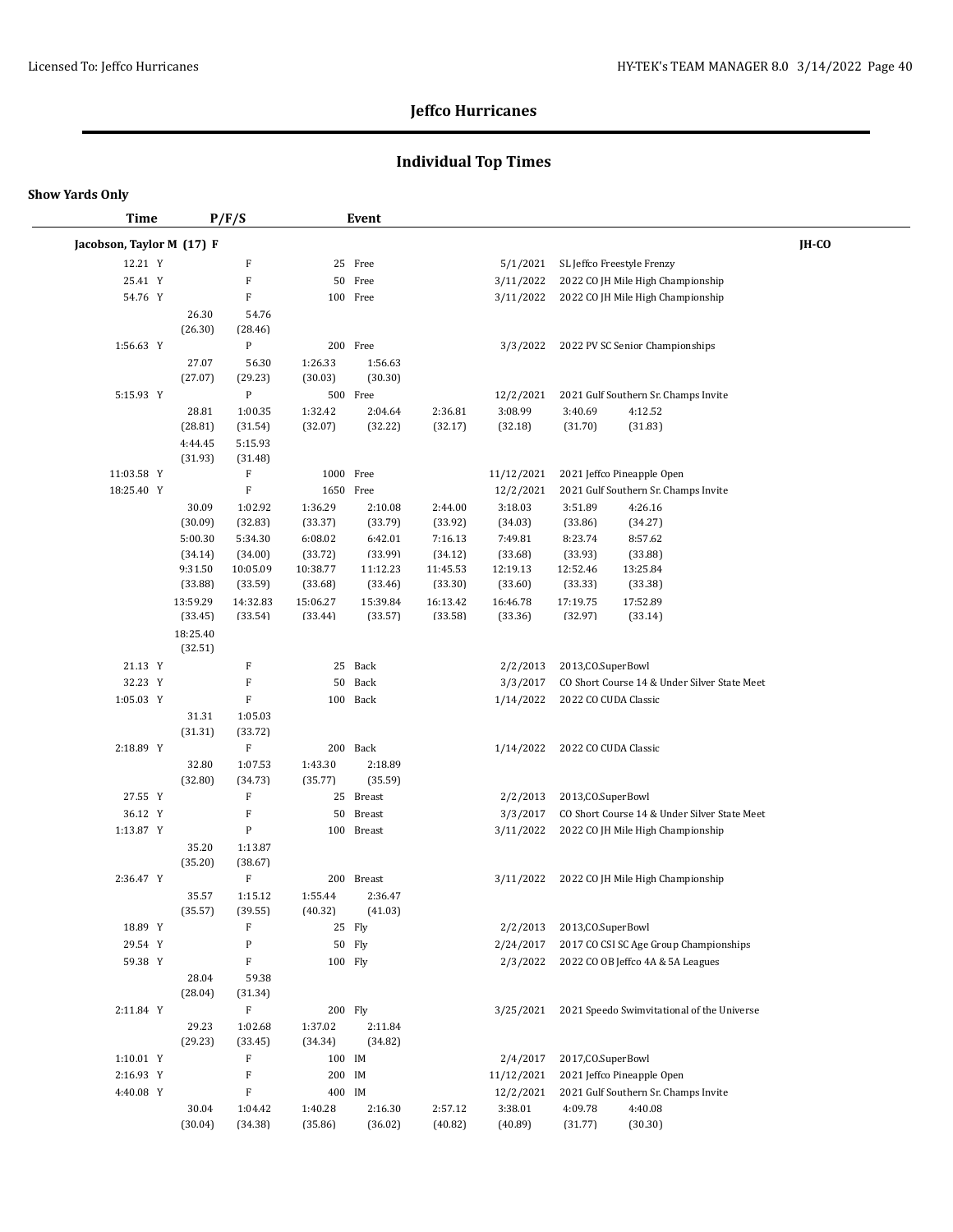## **Individual Top Times**

| Time                   |         | P/F/S   |          | Event         |            |                                   |         |
|------------------------|---------|---------|----------|---------------|------------|-----------------------------------|---------|
| Jewell, Silas M (11) M |         |         |          |               |            |                                   | $IH-CO$ |
| 38.50 Y                |         | F       |          | 50 Free       | 1/14/2022  | 2022 CO CUDA Classic              |         |
| 1:21.26 Y              |         | P       |          | 100 Free      | 3/11/2022  | 2022 CO JH Mile High Championship |         |
|                        | 39.23   | 1:21.26 |          |               |            |                                   |         |
|                        | (39.23) | (42.03) |          |               |            |                                   |         |
| 3:21.41 Y              |         | F       |          | 200 Free      | 11/12/2021 | 2021 Jeffco Pineapple Open        |         |
|                        | 45.72   | 1:37.08 | $\cdots$ | 3:21.41       |            |                                   |         |
|                        | (45.72) | (51.36) | $\cdots$ | (3:21.41)     |            |                                   |         |
| 42.75 Y                |         | P       | 50       | Back          | 3/11/2022  | 2022 CO JH Mile High Championship |         |
| 1:38.75 Y              |         | F       | 100      | Back          | 2/11/2022  | February Finale                   |         |
|                        | 49.56   | 1:38.75 |          |               |            |                                   |         |
|                        | (49.56) | (49.19) |          |               |            |                                   |         |
| 46.36 Y                |         | F       | 50       | <b>Breast</b> | 3/11/2022  | 2022 CO JH Mile High Championship |         |
| 1:37.15 Y              |         | P       | 100      | Breast        | 3/11/2022  | 2022 CO JH Mile High Championship |         |
|                        | 48.21   | 1:37.15 |          |               |            |                                   |         |
|                        | (48.21) | (48.94) |          |               |            |                                   |         |
| 46.51 Y                |         | F       |          | 50 Fly        | 2/11/2022  | February Finale                   |         |
| 1:28.98 Y              |         | F       | 100 IM   |               | 3/11/2022  | 2022 CO JH Mile High Championship |         |
|                        | 44.84   | 1:28.98 |          |               |            |                                   |         |
|                        | (44.84) | (44.14) |          |               |            |                                   |         |
| 3:39.69 Y              |         | F       | 200 IM   |               | 11/12/2021 | 2021 Jeffco Pineapple Open        |         |
|                        | 57.03   | 1:56.29 | 2:54.08  | 3:39.69       |            |                                   |         |
|                        | (57.03) | (59.26) | (57.79)  | (45.61)       |            |                                   |         |
|                        |         |         |          |               |            |                                   |         |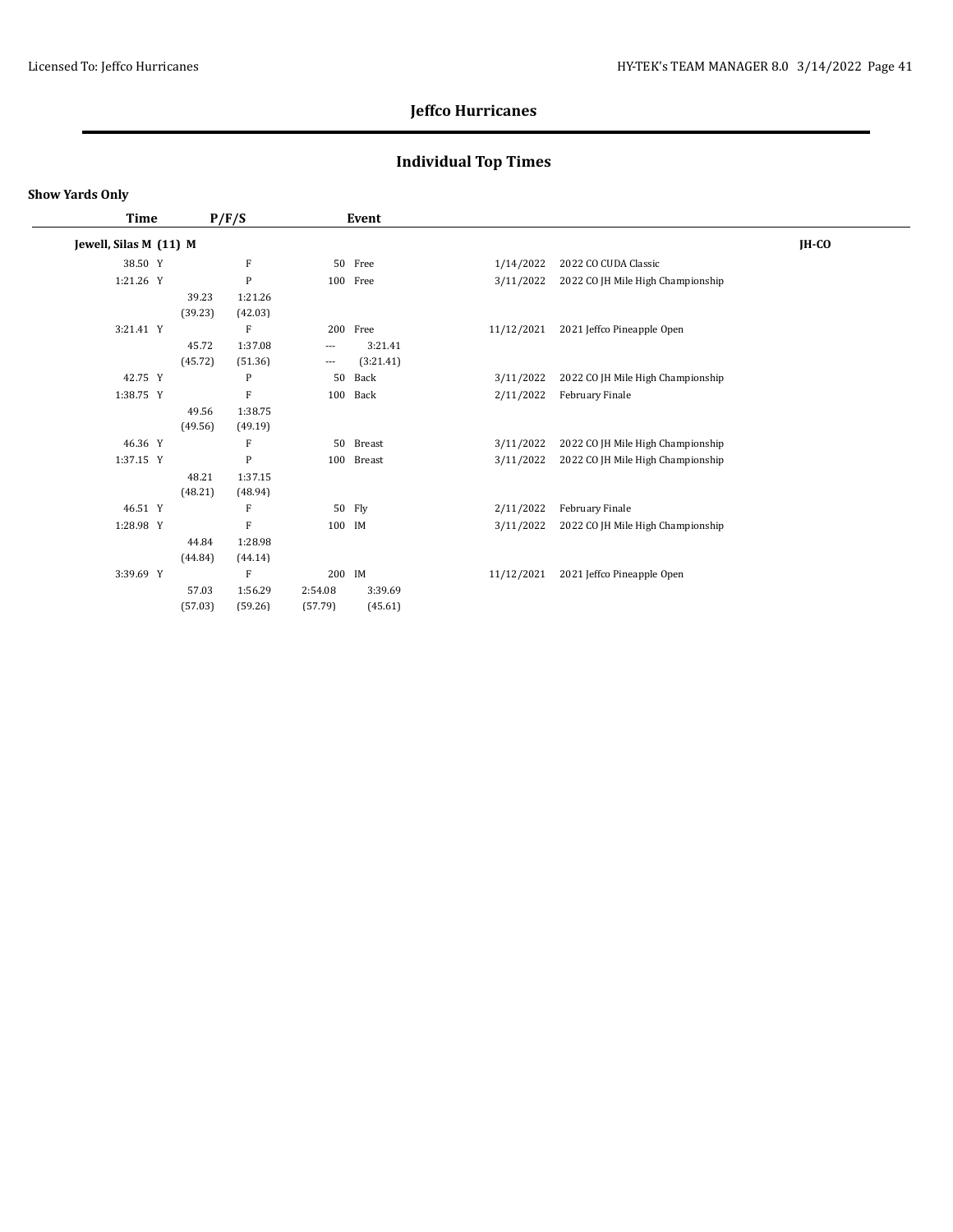## **Individual Top Times**

| <b>Time</b>         |                          | P/F/S                     |                    | Event              |         |            |                       |                                        |       |  |
|---------------------|--------------------------|---------------------------|--------------------|--------------------|---------|------------|-----------------------|----------------------------------------|-------|--|
| Ley, Isaac A (12) M |                          |                           |                    |                    |         |            |                       |                                        | IH-CO |  |
| 28.40 Y             |                          | $\boldsymbol{\mathrm{F}}$ |                    | 50 Free            |         | 11/12/2021 |                       | 2021 Jeffco Pineapple Open             |       |  |
| 1:00.77 Y           |                          | ${\bf P}$                 |                    | 100 Free           |         | 2/25/2022  |                       | 2022 CO CSI SC Age Group Championships |       |  |
|                     | $\overline{\phantom{a}}$ | 1:00.77                   |                    |                    |         |            |                       |                                        |       |  |
|                     | $\overline{\phantom{a}}$ | (1:00.77)                 |                    |                    |         |            |                       |                                        |       |  |
| 2:14.11 Y           |                          | ${\bf P}$                 |                    | 200 Free           |         | 2/25/2022  |                       | 2022 CO CSI SC Age Group Championships |       |  |
|                     | 30.37                    | 1:03.91                   | 1:39.20            | 2:14.11            |         |            |                       |                                        |       |  |
|                     | (30.37)                  | (33.54)                   | (35.29)            | (34.91)            |         |            |                       |                                        |       |  |
| 6:17.19 Y           |                          | $\mathbf F$               |                    | 500 Free           |         | 3/11/2022  |                       | 2022 CO JH Mile High Championship      |       |  |
|                     | 32.20                    | 1:08.46                   | 1:45.83            | 2:24.38            | 3:02.71 | 3:42.09    | 4:21.80               | 5:01.14                                |       |  |
|                     | (32.20)                  | (36.26)                   | (37.37)            | (38.55)            | (38.33) | (39.38)    | (39.71)               | (39.34)                                |       |  |
|                     | 5:40.59                  | 6:17.19                   |                    |                    |         |            |                       |                                        |       |  |
|                     | (39.45)                  | (36.60)                   |                    |                    |         |            |                       |                                        |       |  |
| 33.02 Y             |                          | $\mathbf{P}$              |                    | 50 Back            |         | 3/11/2022  |                       | 2022 CO JH Mile High Championship      |       |  |
| 1:18.00 Y           |                          | $\mathbf F$               |                    | 100 Back           |         | 11/12/2021 |                       | 2021 Jeffco Pineapple Open             |       |  |
|                     | 36.89                    | 1:18.00                   |                    |                    |         |            |                       |                                        |       |  |
|                     | (36.89)                  | (41.11)                   |                    |                    |         |            |                       |                                        |       |  |
| 38.22 Y             |                          | $\, {\bf P}$              |                    | 50 Breast          |         | 12/17/2021 | 2021 Holiday Showdown |                                        |       |  |
| 1:19.53 Y           |                          | $\boldsymbol{\mathrm{F}}$ |                    | 100 Breast         |         | 3/11/2022  |                       | 2022 CO JH Mile High Championship      |       |  |
|                     | 38.60                    | 1:19.53                   |                    |                    |         |            |                       |                                        |       |  |
|                     | (38.60)                  | (40.93)<br>$\mathbf F$    |                    | 200 Breast         |         |            |                       |                                        |       |  |
| 2:54.35 Y           |                          |                           |                    |                    |         | 2/25/2022  |                       | 2022 CO CSI SC Age Group Championships |       |  |
|                     | 41.38<br>(41.38)         | 1:25.09<br>(43.71)        | 2:10.33<br>(45.24) | 2:54.35<br>(44.02) |         |            |                       |                                        |       |  |
| 30.71 Y             |                          | $\boldsymbol{\mathrm{F}}$ |                    | 50 Fly             |         | 3/11/2022  |                       | 2022 CO JH Mile High Championship      |       |  |
| 1:20.57 Y           |                          | $\mathbf F$               | 100 Fly            |                    |         | 11/12/2021 |                       | 2021 Jeffco Pineapple Open             |       |  |
|                     | 36.15                    | 1:20.57                   |                    |                    |         |            |                       |                                        |       |  |
|                     | (36.15)                  | (44.42)                   |                    |                    |         |            |                       |                                        |       |  |
| 1:13.78 Y           |                          | $\mathbf F$               | 100 IM             |                    |         | 2/11/2022  | February Finale       |                                        |       |  |
|                     | 35.03                    | 1:13.78                   |                    |                    |         |            |                       |                                        |       |  |
|                     | (35.03)                  | (38.75)                   |                    |                    |         |            |                       |                                        |       |  |
| 2:34.66 Y           |                          | $\mathbf F$               | 200 IM             |                    |         | 3/11/2022  |                       | 2022 CO JH Mile High Championship      |       |  |
|                     | 35.02                    | 1:13.99                   | 2:00.23            | 2:34.66            |         |            |                       |                                        |       |  |
|                     | (35.02)                  | (38.97)                   | (46.24)            | (34.43)            |         |            |                       |                                        |       |  |
| 5:31.98 Y           |                          | $\mathbf F$               | 400 IM             |                    |         | 2/25/2022  |                       | 2022 CO CSI SC Age Group Championships |       |  |
|                     | 37.10                    | 1:22.13                   | 2:04.37            | 2:47.44            | 3:33.76 | 4:21.46    | 4:56.71               | ---                                    |       |  |
|                     | (37.10)                  | (45.03)                   | (42.24)            | (43.07)            | (46.32) | (47.70)    | (35.25)               | ---                                    |       |  |
|                     | 5:31.98                  |                           |                    |                    |         |            |                       |                                        |       |  |
|                     | (5:31.98)                |                           |                    |                    |         |            |                       |                                        |       |  |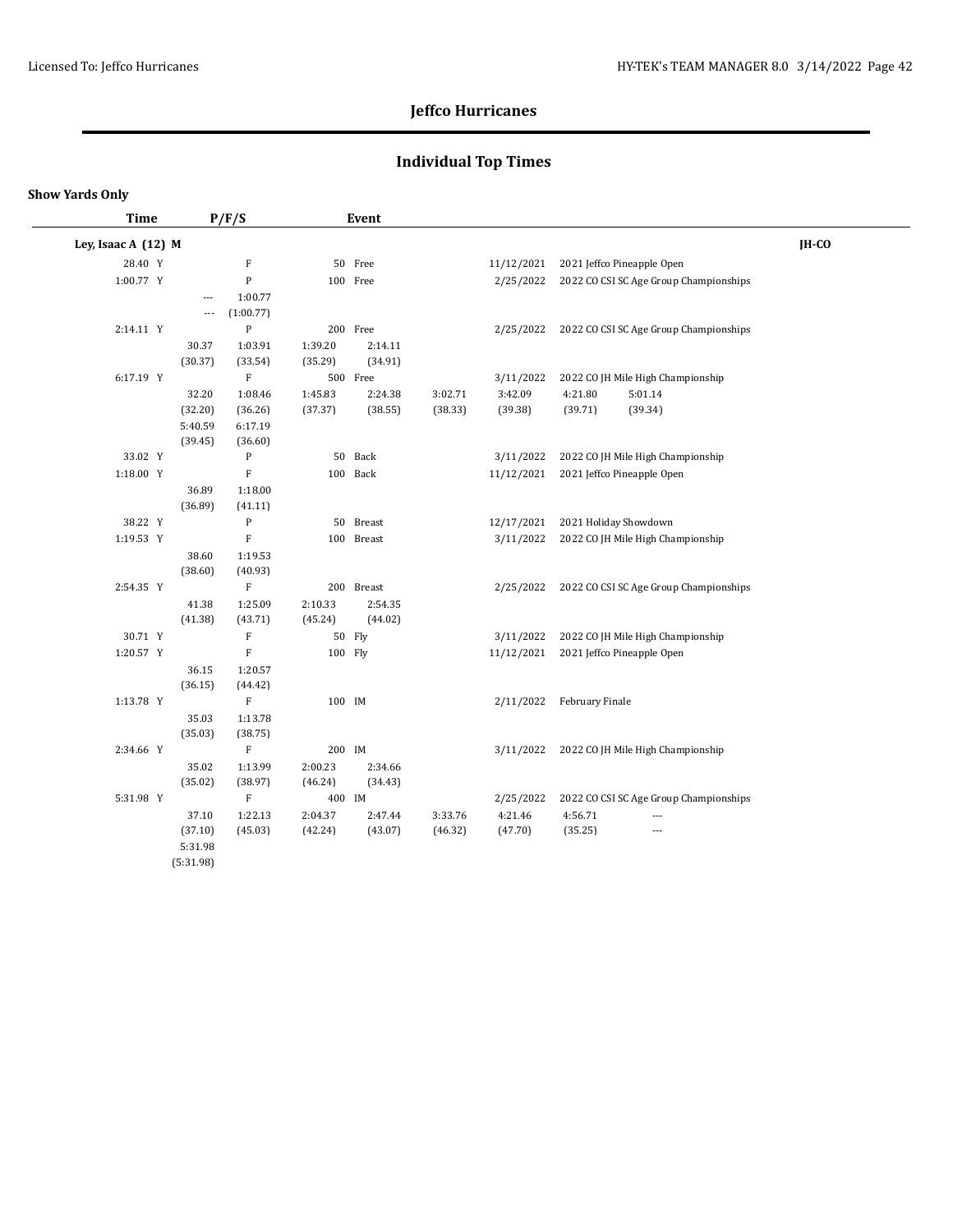## **Individual Top Times**

#### **Show Yards Only**

 $\overline{\phantom{0}}$ 

| <b>Time</b>            |         | P/F/S                     |           | Event      |            |                                           |              |
|------------------------|---------|---------------------------|-----------|------------|------------|-------------------------------------------|--------------|
| Ley, Isabella C (10) F |         |                           |           |            |            |                                           | <b>IH-CO</b> |
| 18.51 Y                |         | $\boldsymbol{\mathrm{F}}$ |           | 25 Free    | 10/26/2019 | 10&U Grand Prix #1                        |              |
| 33.41 Y                |         | ${\bf F}$                 |           | 50 Free    | 2/25/2022  | 2022 CO CSI SC Age Group Championships    |              |
| 1:13.55 Y              |         | $\mathbf F$               |           | 100 Free   | 2/25/2022  | 2022 CO CSI SC Age Group Championships    |              |
|                        | 35.30   | 1:13.55                   |           |            |            |                                           |              |
|                        | (35.30) | (38.25)                   |           |            |            |                                           |              |
| 2:46.23 Y              |         | $\boldsymbol{\mathrm{F}}$ |           | 200 Free   | 3/11/2022  | 2022 CO JH Mile High Championship         |              |
|                        | 36.77   | 1:19.33                   | 2:03.43   | 2:46.23    |            |                                           |              |
|                        | (36.77) | (42.56)                   | (44.10)   | (42.80)    |            |                                           |              |
| 21.80 Y                |         | F                         |           | 25 Back    | 2/1/2020   | 2020, CO. SuperBowl                       |              |
| 38.56 Y                |         | $\mathbf F$               |           | 50 Back    | 2/25/2022  | 2022 CO CSI SC Age Group Championships    |              |
| 1:22.41 Y              |         | $\rm F$                   |           | 100 Back   | 12/17/2021 | 2021 Holiday Showdown                     |              |
|                        | 40.13   | 1:22.41                   |           |            |            |                                           |              |
|                        | (40.13) | (42.28)                   |           |            |            |                                           |              |
| 27.43 Y                |         | F                         |           | 25 Breast  | 10/26/2019 | 10&U Grand Prix #1                        |              |
| 43.97 Y                |         | $\mathbf F$               |           | 50 Breast  | 2/25/2022  | 2022 CO CSI SC Age Group Championships    |              |
| 1:36.21 Y              |         | $\rm F$                   |           | 100 Breast | 3/11/2022  | 2022 CO JH Mile High Championship         |              |
|                        | 46.18   | 1:36.21                   |           |            |            |                                           |              |
|                        | (46.18) | (50.03)                   |           |            |            |                                           |              |
| 22.58 Y                |         | $\boldsymbol{\mathrm{F}}$ |           | 25 Fly     | 9/28/2019  | 2019, CO. Jeffco Hurricane September Open |              |
| 38.98 Y                |         | $\mathbf F$               |           | 50 Fly     | 3/11/2022  | 2022 CO JH Mile High Championship         |              |
| 1:49.27 Y              |         | $\mathbf F$               |           | 100 Fly    | 11/12/2021 | 2021 Jeffco Pineapple Open                |              |
|                        | 51.06   | 1:49.27                   |           |            |            |                                           |              |
|                        | (51.06) | (58.21)                   |           |            |            |                                           |              |
| 1:21.36 Y              |         | F                         | 100 IM    |            | 2/25/2022  | 2022 CO CSI SC Age Group Championships    |              |
|                        | 38.57   | 1:21.36                   |           |            |            |                                           |              |
|                        | (38.57) | (42.79)                   |           |            |            |                                           |              |
| 3:07.17 Y              |         | $\boldsymbol{\mathrm{F}}$ | 200 IM    |            | 2/11/2022  | February Finale                           |              |
|                        | ---     | $\cdots$                  | 2:22.85   | 3:07.17    |            |                                           |              |
|                        | $---$   | ---                       | (2:22.85) | (44.32)    |            |                                           |              |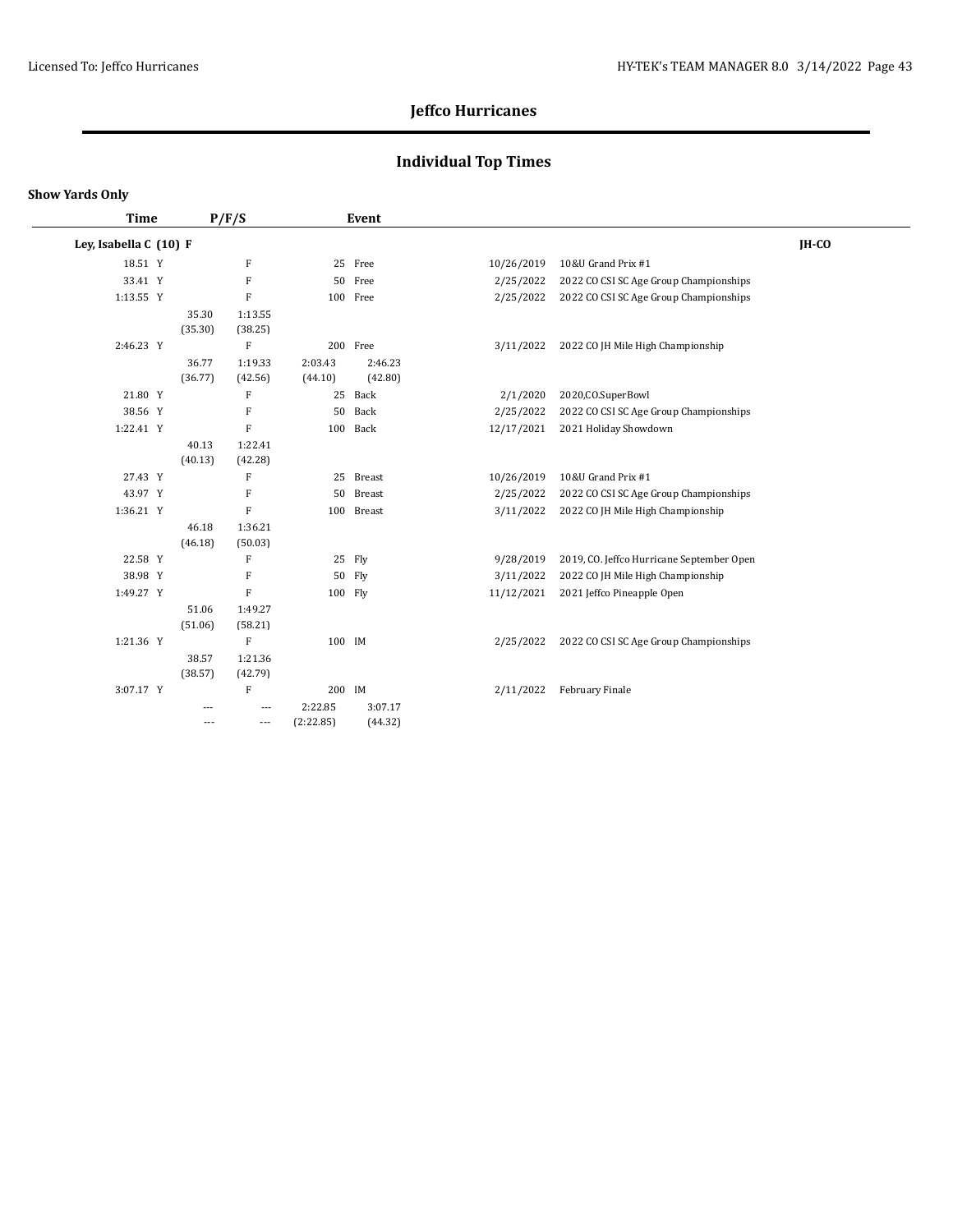## **Individual Top Times**

| Time                |              |       |           |                                                                                                   |                                   |         |
|---------------------|--------------|-------|-----------|---------------------------------------------------------------------------------------------------|-----------------------------------|---------|
| Ley, Miriam A (8) F |              |       |           |                                                                                                   |                                   | $IH-CO$ |
| 21.50 Y             | F            |       | Free      | 9/26/2020                                                                                         | Jeffco Sept 2020 Invite           |         |
| 42.40 Y             | F            | 50    | Free      | 2/11/2022                                                                                         | February Finale                   |         |
| 1:40.12 Y           | F            |       |           | 2/11/2022                                                                                         | February Finale                   |         |
| $\cdots$            | 1:40.12      |       |           |                                                                                                   |                                   |         |
| $---$               | (1:40.12)    |       |           |                                                                                                   |                                   |         |
| 3:23.03 Y           | F            |       |           | 3/11/2022                                                                                         | 2022 CO JH Mile High Championship |         |
| 44.35               | 1:37.49      | $---$ | 3:23.03   |                                                                                                   |                                   |         |
| (44.35)             | (53.14)      | ---   | (3:23.03) |                                                                                                   |                                   |         |
| 24.81 Y             | F            | 25    | Back      | 9/26/2020                                                                                         | Jeffco Sept 2020 Invite           |         |
| 47.75 Y             | F            |       | Back      | 3/11/2022                                                                                         | 2022 CO JH Mile High Championship |         |
| 1:51.19 Y           | $\mathbf{P}$ |       |           | 12/17/2021                                                                                        | 2021 Holiday Showdown             |         |
| 53.43               | 1:51.19      |       |           |                                                                                                   |                                   |         |
| (53.43)             | (57.76)      |       |           |                                                                                                   |                                   |         |
| 24.28 Y             | F            | 25    | Breast    | 3/11/2022                                                                                         | 2022 CO JH Mile High Championship |         |
| 1:01.83 Y           | F            | 50    | Breast    | 11/12/2021                                                                                        | 2021 Jeffco Pineapple Open        |         |
| 2:10.25 Y           | F            |       |           | 2/11/2022                                                                                         | February Finale                   |         |
| 1:01.04             | 2:10.25      |       |           |                                                                                                   |                                   |         |
| (1:01.04)           | (1:09.21)    |       |           |                                                                                                   |                                   |         |
| 18.80 Y             | F            |       |           | 3/11/2022                                                                                         | 2022 CO JH Mile High Championship |         |
| 50.28 Y             | F            |       |           | 1/14/2022                                                                                         | 2022 CO CUDA Classic              |         |
| 1:41.70 Y           | F            |       |           | 3/11/2022                                                                                         | 2022 CO JH Mile High Championship |         |
| 46.24               | 1:41.70      |       |           |                                                                                                   |                                   |         |
| (46.24)             | (55.46)      |       |           |                                                                                                   |                                   |         |
|                     |              |       | P/F/S     | Event<br>25<br>100 Free<br>200 Free<br>50<br>100 Back<br>100 Breast<br>25 Fly<br>50 Fly<br>100 IM |                                   |         |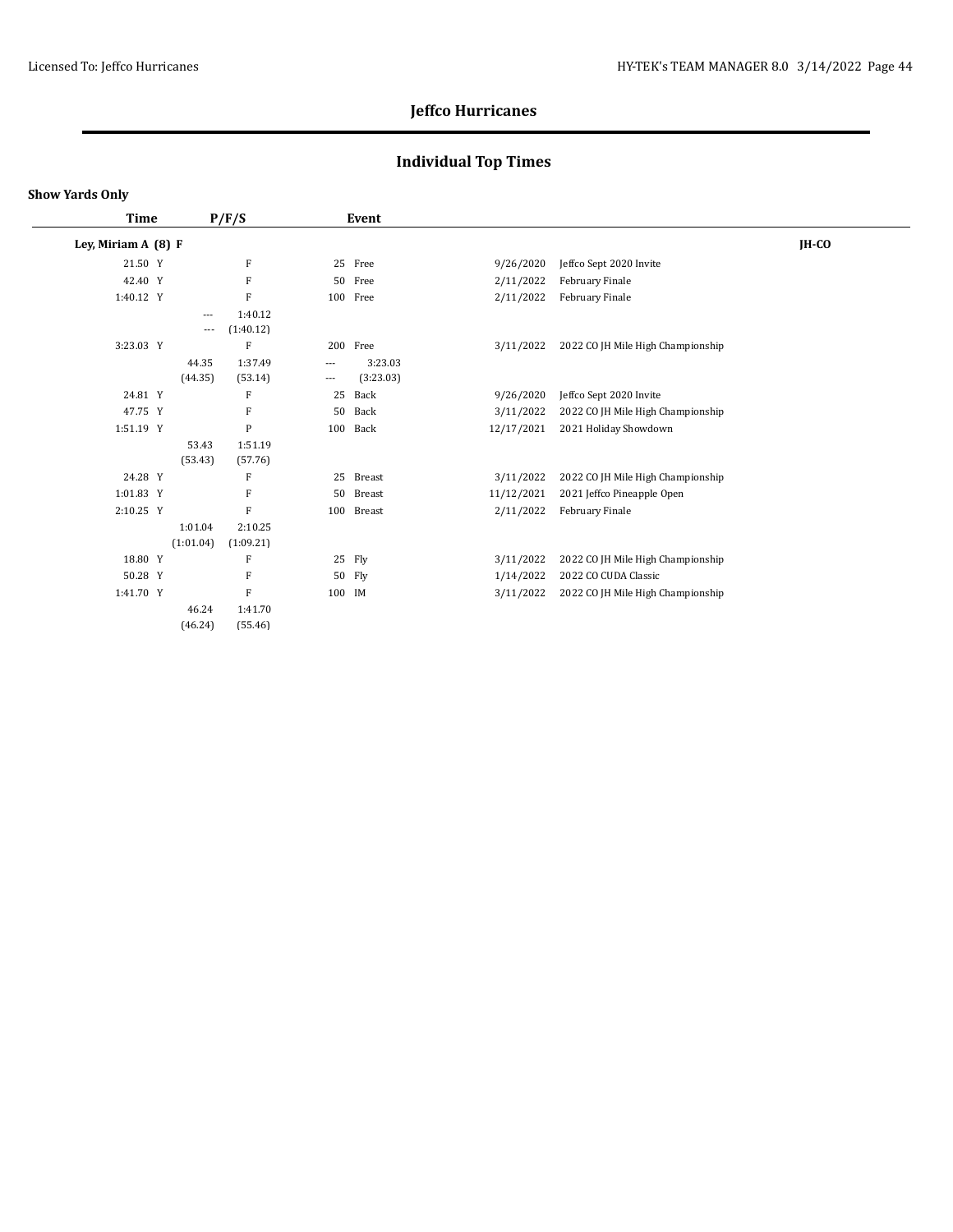## **Individual Top Times**

#### **Show Yards Only**

 $\overline{\phantom{0}}$ 

| <b>Time</b>          |                     | P/F/S                     |                     | Event               |                     |                     |                       |                                                   |              |
|----------------------|---------------------|---------------------------|---------------------|---------------------|---------------------|---------------------|-----------------------|---------------------------------------------------|--------------|
| Ley, Rachel M (17) F |                     |                           |                     |                     |                     |                     |                       |                                                   | <b>IH-CO</b> |
| 20.39 Y              |                     | F                         |                     | 25 Free             |                     | 2/2/2013            | 2013, CO. SuperBowl   |                                                   |              |
| 25.80 Y              |                     | $\mathbf F$               | 50                  | Free                |                     | 3/11/2022           |                       | 2022 CO JH Mile High Championship                 |              |
| 54.74 Y              |                     | $\boldsymbol{\mathrm{F}}$ |                     | 100 Free            |                     | 2/11/2022           |                       | 2022 CO OB CHSAA 3A State Championships           |              |
|                      | 26.35               | 54.74                     |                     |                     |                     |                     |                       |                                                   |              |
|                      | (26.35)             | (28.39)                   |                     |                     |                     |                     |                       |                                                   |              |
| 2:01.49 Y            |                     | ${\bf P}$                 |                     | 200 Free            |                     | 3/11/2022           |                       | 2022 CO JH Mile High Championship                 |              |
|                      | 27.99               | 59.32                     | 1:30.47             | 2:01.49             |                     |                     |                       |                                                   |              |
|                      | (27.99)             | (31.33)                   | (31.15)             | (31.02)             |                     |                     |                       |                                                   |              |
| 5:31.27 Y            |                     | $\mathbf F$               |                     | 500 Free            |                     | 3/11/2022           |                       | 2022 CO JH Mile High Championship                 |              |
|                      | 29.62               | 1:02.51                   | 1:36.17             | 2:10.18             | 2:44.11             | 3:18.22             | 3:52.11               | 4:25.51                                           |              |
|                      | (29.62)             | (32.89)                   | (33.66)             | (34.01)             | (33.93)             | (34.11)             | (33.89)               | (33.40)                                           |              |
|                      | 4:58.63             | 5:31.27                   |                     |                     |                     |                     |                       |                                                   |              |
|                      | (33.12)             | (32.64)                   |                     |                     |                     |                     |                       |                                                   |              |
| 11:48.79 Y           |                     | F                         | 1000 Free           |                     |                     | 11/12/2021          |                       | 2021 Jeffco Pineapple Open                        |              |
| 20:05.15 Y           |                     | $\mathbf F$               | 1650 Free           |                     |                     | 12/21/2019          |                       | Suburban League Distance Meet                     |              |
|                      | 31.76               | 1:07.80                   | 1:44.18             | 2:21.06             | 2:57.81             | 3:34.53             | 4:12.10               | 4:49.74                                           |              |
|                      | (31.76)             | (36.04)                   | (36.38)             | (36.88)             | (36.75)             | (36.72)             | (37.57)               | (37.64)                                           |              |
|                      | 5:26.35             | 6:03.17                   | 6:40.01             | 7:16.85             | 7:53.90             | 8:30.81             | 9:07.75               | 9:44.68                                           |              |
|                      | (36.61)<br>10:21.45 | (36.82)                   | (36.84)             | (36.84)             | (37.05)             | (36.91)             | (36.94)               | (36.93)                                           |              |
|                      | (36.77)             | 10:57.97<br>(36.52)       | 11:35.06<br>(37.09) | 12:11.89<br>(36.83) | 12:49.00<br>(37.11) | 13:26.32<br>(37.32) | 14:03.35<br>(37.03)   | 14:40.35<br>(37.00)                               |              |
|                      | 15:17.92            | 15:54.92                  | 16:31.82            | 17:08.67            | 17:44.81            | 18:20.87            | 18:56.58              | 19:31.86                                          |              |
|                      | (37.57)             | (37.00)                   | (36.90)             | (36.85)             | (36.14)             | (36.06)             | (35.71)               | (35.28)                                           |              |
|                      | 20:05.15<br>(33.29) |                           |                     |                     |                     |                     |                       |                                                   |              |
| 23.05 Y              |                     | $\mathbf F$               | 25                  | Back                |                     | 2/2/2013            | 2013, CO. SuperBowl   |                                                   |              |
| 42.96 Y              |                     | $\mathbf F$               | 50                  | Back                |                     | 1/31/2015           | 2015, CO. SuperBowl   |                                                   |              |
| 1:05.78 Y            |                     | $\mathbf F$               |                     | 100 Back            |                     | 1/14/2022           | 2022 CO CUDA Classic  |                                                   |              |
|                      | 32.71               | 1:05.78                   |                     |                     |                     |                     |                       |                                                   |              |
|                      | (32.71)             | (33.07)                   |                     |                     |                     |                     |                       |                                                   |              |
| 2:19.54 Y            |                     | ${\bf P}$                 |                     | 200 Back            |                     | 12/2/2021           |                       | 2021 Gulf Southern Sr. Champs Invite              |              |
|                      | 34.16               | 1:09.46                   | 1:44.90             | 2:19.54             |                     |                     |                       |                                                   |              |
|                      | (34.16)             | (35.30)                   | (35.44)             | (34.64)             |                     |                     |                       |                                                   |              |
| 29.35 Y              |                     | $\boldsymbol{\mathrm{F}}$ | 25                  | <b>Breast</b>       |                     | 10/19/2012          | 2012 MACS Fall Invite |                                                   |              |
| 47.81 Y              |                     | $\mathbf F$               | 50                  | Breast              |                     | 2/14/2015           |                       | 2-14-15 Jeffco February Meet                      |              |
| 1:07.44 Y            |                     | F                         |                     | 100 Breast          |                     | 3/11/2022           |                       | 2022 CO JH Mile High Championship                 |              |
|                      | 32.07<br>(32.07)    | 1:07.44<br>(35.37)        |                     |                     |                     |                     |                       |                                                   |              |
| 2:29.00 Y            |                     | $\boldsymbol{\mathrm{F}}$ |                     | 200 Breast          |                     | 3/11/2022           |                       | 2022 CO JH Mile High Championship                 |              |
|                      | 34.92               | 1:13.01                   | 1:51.57             | 2:29.00             |                     |                     |                       |                                                   |              |
|                      | (34.92)             | (38.09)                   | (38.56)             | (37.43)             |                     |                     |                       |                                                   |              |
| 24.14 Y              |                     | $\boldsymbol{\mathrm{F}}$ |                     | 25 Fly              |                     | 10/19/2012          | 2012 MACS Fall Invite |                                                   |              |
| 48.15 Y              |                     | $\boldsymbol{\mathrm{F}}$ |                     | 50 Fly              |                     | 1/31/2015           | 2015, CO. SuperBowl   |                                                   |              |
| 1:05.64 Y            |                     | $\boldsymbol{\mathrm{F}}$ | 100 Fly             |                     |                     | 10/15/2021          | PPA Harvest Heats     |                                                   |              |
|                      | 30.82               | 1:05.64                   |                     |                     |                     |                     |                       |                                                   |              |
|                      | (30.82)             | (34.82)                   |                     |                     |                     |                     |                       |                                                   |              |
| 2:24.81 Y            |                     | $\mathbf F$               | 200 Fly             |                     |                     | 1/14/2022           | 2022 CO CUDA Classic  |                                                   |              |
|                      | 31.43               | 1:07.85                   | 1:46.06             | 2:24.81             |                     |                     |                       |                                                   |              |
|                      | (31.43)             | (36.42)                   | (38.21)             | (38.75)             |                     |                     |                       |                                                   |              |
| 1:33.46 Y            |                     | $\mathbf F$               | 100 IM              |                     |                     | 1/31/2015           | 2015, CO. SuperBowl   |                                                   |              |
|                      | 47.24               | 1:33.46                   |                     |                     |                     |                     |                       |                                                   |              |
|                      | (47.24)             | (46.22)                   |                     |                     |                     |                     |                       |                                                   |              |
| 2:11.75 Y            |                     | $\mathbf F$               | 200 IM              |                     |                     |                     |                       | 2/11/2022 2022 CO OB CHSAA 3A State Championships |              |
|                      | 29.04               | 1:03.49                   | 1:40.61             | 2:11.75             |                     |                     |                       |                                                   |              |
|                      | (29.04)             | (34.45)                   | (37.12)             | (31.14)             |                     |                     |                       |                                                   |              |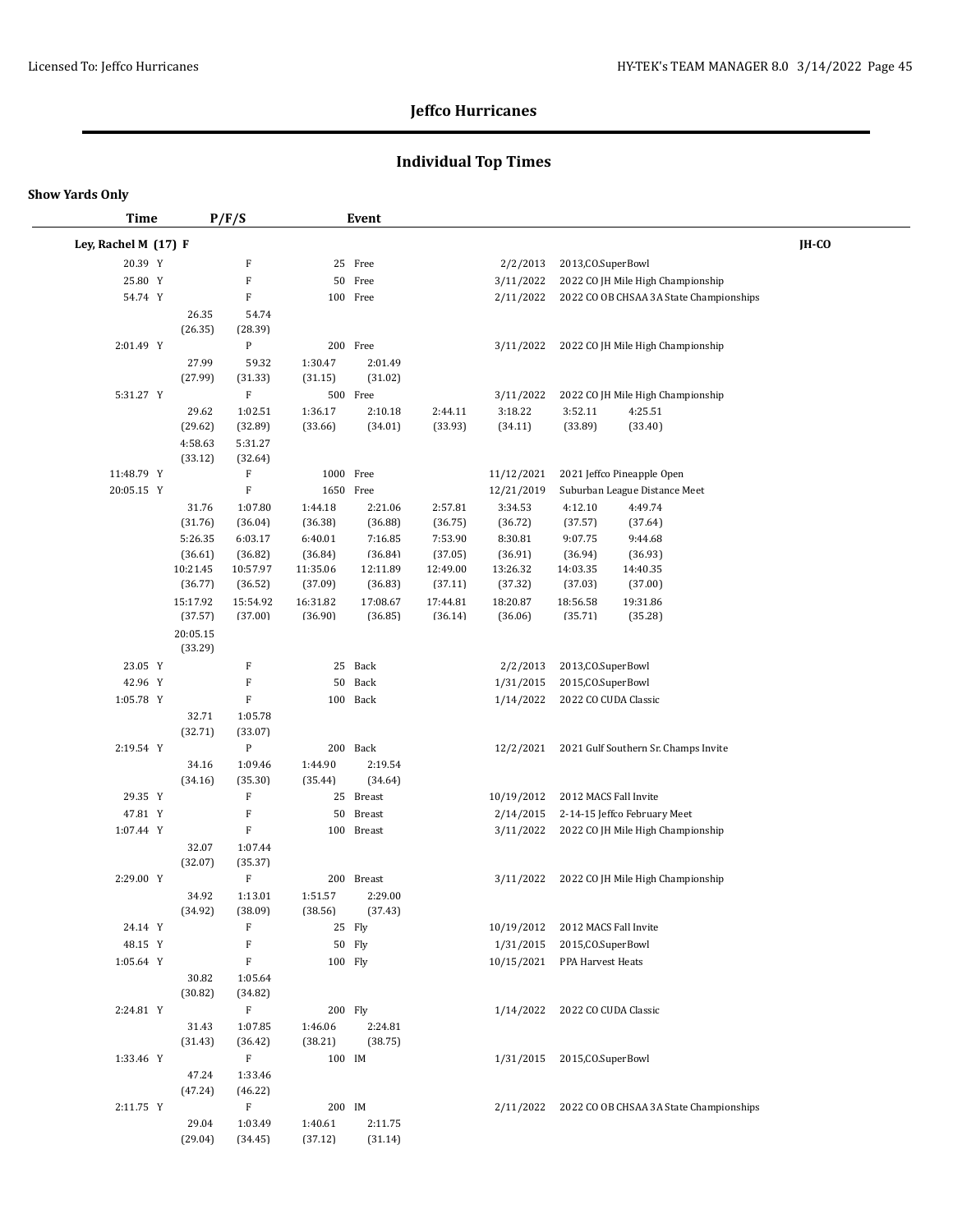## **Individual Top Times**

| <b>Show Yards Only</b> |                        |         |         |         |         |         |           |         |                                   |       |
|------------------------|------------------------|---------|---------|---------|---------|---------|-----------|---------|-----------------------------------|-------|
|                        | <b>Time</b>            |         | P/F/S   |         | Event   |         |           |         |                                   |       |
|                        | Ley, Rachel M $(17)$ F |         |         |         |         |         |           |         |                                   | IH-CO |
|                        | 4:50.41 Y              |         |         | 400 IM  |         |         | 3/11/2022 |         | 2022 CO JH Mile High Championship |       |
|                        |                        | 29.93   | 1:04.73 | 1:42.49 | 2:20.72 | 3:00.57 | 3:42.57   | 4:16.97 | 4:50.41                           |       |
|                        |                        | (29.93) | (34.80) | (37.76) | (38.23) | (39.85) | (42.00)   | (34.40) | (33.44)                           |       |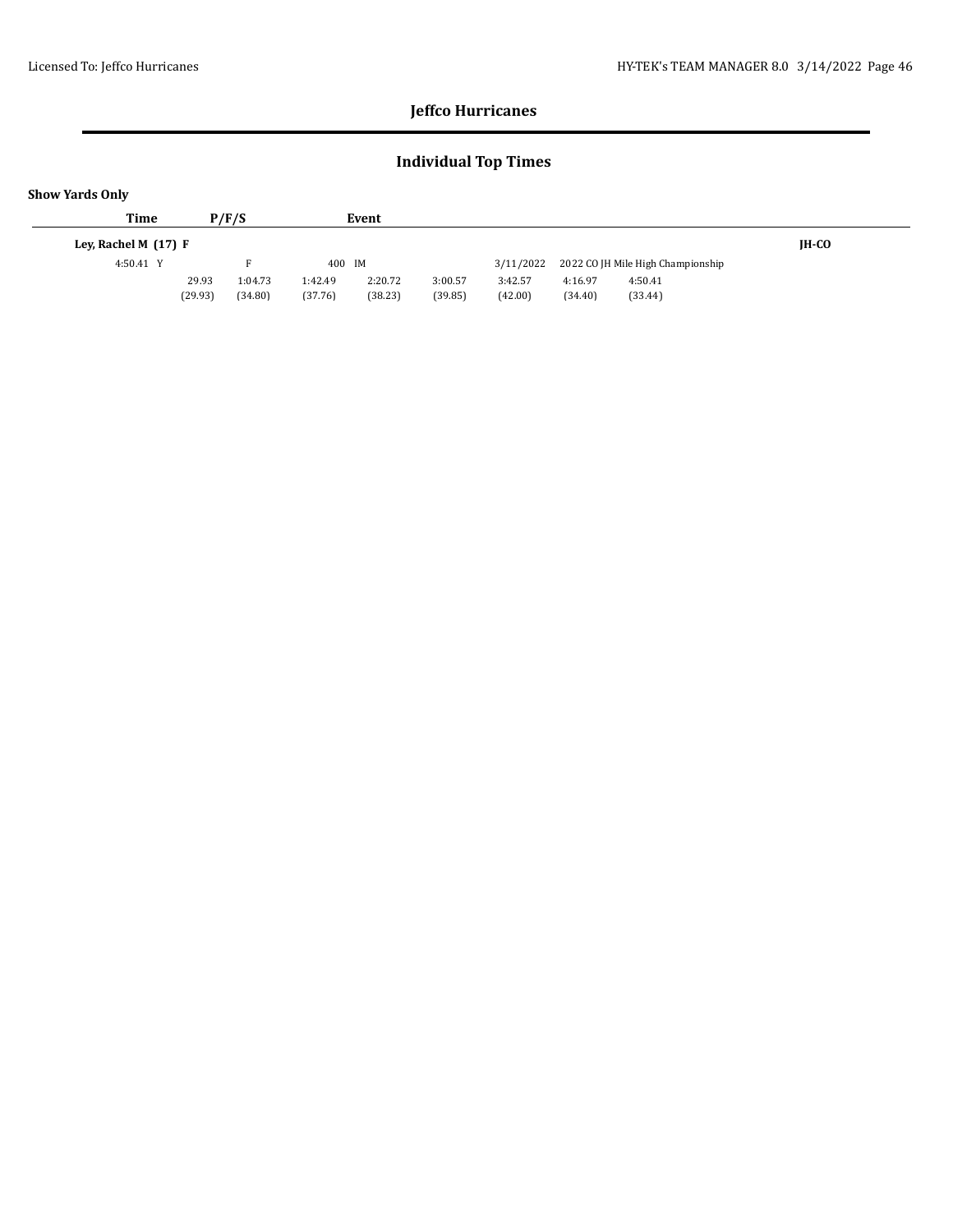## **Individual Top Times**

| <b>Time</b>           |                  | P/F/S              |                    | Event                    |                          |                                  |                      |                                               |       |
|-----------------------|------------------|--------------------|--------------------|--------------------------|--------------------------|----------------------------------|----------------------|-----------------------------------------------|-------|
| Linn, Austin M (18) M |                  |                    |                    |                          |                          |                                  |                      |                                               | IH-CO |
| 11.10 Y               |                  | F                  |                    | 25 Free                  |                          | 5/1/2021                         |                      | SL Jeffco Freestyle Frenzy                    |       |
| 23.51 Y               |                  | $\rm F$            |                    | 50 Free                  |                          | 2/11/2022                        | February Finale      |                                               |       |
| 49.63 Y               |                  | P                  |                    | 100 Free                 |                          | 3/3/2022                         |                      | 2022 PV SC Senior Championships               |       |
|                       | 23.99            | 49.63              |                    |                          |                          |                                  |                      |                                               |       |
|                       | (23.99)          | (25.64)            |                    |                          |                          |                                  |                      |                                               |       |
| 1:49.11 Y             |                  | $\mathbf{P}$       |                    | 200 Free                 |                          | 12/2/2021                        |                      | 2021 Gulf Southern Sr. Champs Invite          |       |
|                       | 25.40            | 52.59              | 1:20.62            | 1:49.11                  |                          |                                  |                      |                                               |       |
|                       | (25.40)          | (27.19)            | (28.03)            | (28.49)                  |                          |                                  |                      |                                               |       |
| 5:01.83 Y             |                  | F                  |                    | 500 Free                 |                          | 3/11/2022                        |                      | 2022 CO JH Mile High Championship             |       |
|                       | 26.75            | 56.51              | 1:27.27            | 1:58.35                  | 2:29.11                  | 2:59.88                          | 3:30.61              | 4:01.06                                       |       |
|                       | (26.75)          | (29.76)            | (30.76)            | (31.08)                  | (30.76)                  | (30.77)                          | (30.73)              | (30.45)                                       |       |
|                       | 4:31.95          | 5:01.83            |                    |                          |                          |                                  |                      |                                               |       |
|                       | (30.89)          | (29.88)            |                    |                          |                          |                                  |                      |                                               |       |
| 11:12.82 Y            |                  | $\mathbf{F}$       | 1000 Free          |                          |                          | 5/1/2021                         |                      | SL Jeffco Freestyle Frenzy                    |       |
|                       | 29.06<br>(29.06) | 1:02.12<br>(33.06) | 1:35.94<br>(33.82) | 2:10.23<br>(34.29)       | 2:45.00<br>(34.77)       | 3:19.17<br>(34.17)               | 3:52.97<br>(33.80)   | 4:27.12<br>(34.15)                            |       |
|                       | 5:01.42          | 5:34.92            | 6:08.14            | 6:41.85                  | 7:16.02                  | 7:50.02                          | 8:23.91              | 8:57.95                                       |       |
|                       | (34.30)          | (33.50)            | (33.22)            | (33.71)                  | (34.17)                  | (34.00)                          | (33.89)              | (34.04)                                       |       |
|                       | 9:32.01          | 10:06.16           | 10:40.33           | $\overline{\phantom{a}}$ | ---                      | $\overline{\phantom{a}}$         | ---                  | ---                                           |       |
|                       | (34.06)          | (34.15)            | (34.17)            | $\overline{\phantom{a}}$ | $\overline{\phantom{a}}$ | $---$                            | ---                  | ---                                           |       |
|                       | $---$            | ---                | ---                | $---$                    | ---                      | $\overline{a}$                   | $---$                | ---                                           |       |
|                       | $---$            | $\overline{a}$     | ---                | ---                      | ---                      | ---                              | $---$                | ---                                           |       |
|                       | 11:12.82         |                    |                    |                          |                          |                                  |                      |                                               |       |
|                       | (11:12.82)       |                    |                    |                          |                          |                                  |                      |                                               |       |
| 38.48 Y               |                  | F                  | 50                 | Back                     |                          | 5/1/2016                         |                      | 2016, SLQ May 1st Evergreen Jeffco Hurricanes |       |
| 58.55 Y               |                  | ${\bf P}$          |                    | 100 Back                 |                          | 3/11/2022                        |                      | 2022 CO JH Mile High Championship             |       |
|                       | 28.76            | 58.55              |                    |                          |                          |                                  |                      |                                               |       |
|                       | (28.76)          | (29.79)            |                    |                          |                          |                                  |                      |                                               |       |
| 2:05.09 Y             |                  | F                  |                    | 200 Back                 |                          | 1/14/2022                        | 2022 CO CUDA Classic |                                               |       |
|                       | 29.35<br>(29.35) | 1:01.20<br>(31.85) | 1:33.86<br>(32.66) | 2:05.09<br>(31.23)       |                          |                                  |                      |                                               |       |
| 37.75 Y               |                  | F                  |                    | 50 Breast                |                          | 9/24/2016                        |                      | 2016, CO. Jeffco Hurricane September Open     |       |
| 59.50 Y               |                  | ${\bf P}$          |                    | 100 Breast               |                          | 12/2/2021                        |                      | 2021 Gulf Southern Sr. Champs Invite          |       |
|                       | 28.31            | 59.50              |                    |                          |                          |                                  |                      |                                               |       |
|                       | (28.31)          | (31.19)            |                    |                          |                          |                                  |                      |                                               |       |
| 2:08.27 Y             |                  | $\mathbf F$        |                    | 200 Breast               |                          | 3/3/2022                         |                      | 2022 PV SC Senior Championships               |       |
|                       | 29.27            | 1:02.20            | 1:35.34            | 2:08.27                  |                          |                                  |                      |                                               |       |
|                       | (29.27)          | (32.93)            | (33.14)            | (32.93)                  |                          |                                  |                      |                                               |       |
| 35.72 Y               |                  | $\mathbf F$        |                    | 50 Fly                   |                          | 9/24/2016                        |                      | 2016, CO. Jeffco Hurricane September Open     |       |
| 57.31 Y               |                  | P                  | 100 Fly            |                          |                          | 3/11/2022                        |                      | 2022 CO JH Mile High Championship             |       |
|                       | 26.66            | 57.31              |                    |                          |                          |                                  |                      |                                               |       |
|                       | (26.66)          | (30.65)            |                    |                          |                          |                                  |                      |                                               |       |
| 2:09.32 Y             |                  | ${\bf P}$          | 200 Fly            |                          |                          |                                  |                      | 3/11/2022 2022 CO JH Mile High Championship   |       |
|                       | 27.60            | 1:00.19            | 1:34.26            | 2:09.32                  |                          |                                  |                      |                                               |       |
|                       | (27.60)          | (32.59)            | (34.07)            | (35.06)                  |                          |                                  |                      |                                               |       |
| 1:18.62 Y             |                  | $\mathbf F$        | 100 IM             |                          |                          | 10/14/2016 2016 MACS Fall Invite |                      |                                               |       |
|                       | 37.10            | 1:18.62            |                    |                          |                          |                                  |                      |                                               |       |
|                       | (37.10)          | (41.52)            |                    |                          |                          |                                  |                      |                                               |       |
| 1:59.63 Y             |                  | $\mathbf{P}$       | 200 IM             |                          |                          |                                  |                      | 3/3/2022 2022 PV SC Senior Championships      |       |
|                       | 26.51<br>(26.51) | 58.21<br>(31.70)   | 1:31.27<br>(33.06) | 1:59.63<br>(28.36)       |                          |                                  |                      |                                               |       |
| 4:25.42 Y             |                  | $\mathbf F$        | 400 IM             |                          |                          | 1/14/2022                        | 2022 CO CUDA Classic |                                               |       |
|                       | 27.34            | 59.13              | 1:34.93            | 2:10.87                  | 2:47.94                  | 3:25.12                          | 3:56.70              | 4:25.42                                       |       |
|                       | (27.34)          | (31.79)            | (35.80)            | (35.94)                  | (37.07)                  | (37.18)                          | (31.58)              | (28.72)                                       |       |
|                       |                  |                    |                    |                          |                          |                                  |                      |                                               |       |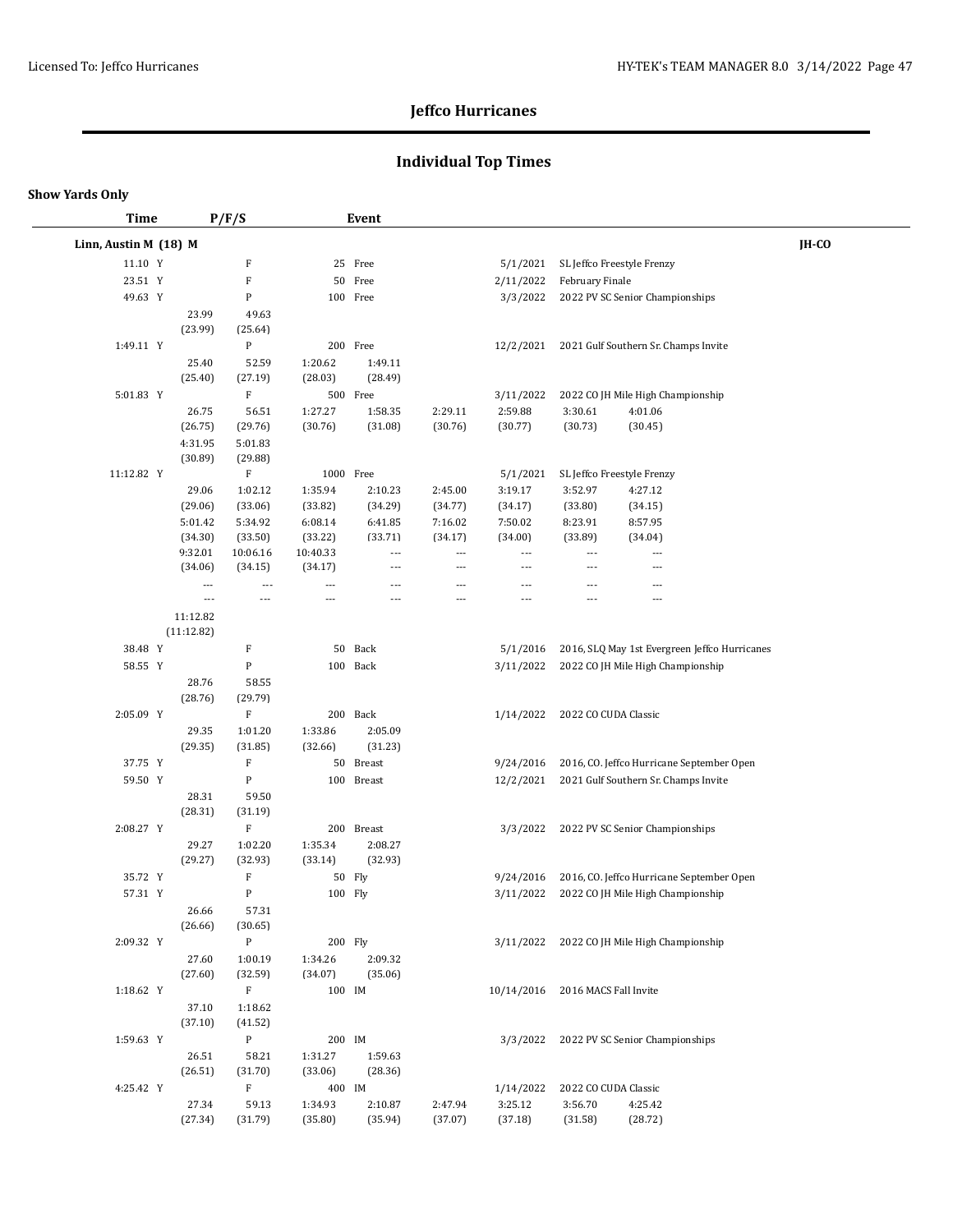## **Individual Top Times**

| <b>Time</b>             |          | P/F/S        |                   | Event      |            |                                   |              |
|-------------------------|----------|--------------|-------------------|------------|------------|-----------------------------------|--------------|
| Longmire, Emmy L (16) F |          |              |                   |            |            |                                   | <b>IH-CO</b> |
| 18.39 Y                 |          | F            |                   | 25 Free    | 5/1/2021   | SL Jeffco Freestyle Frenzy        |              |
| 39.42 Y                 |          | $\mathbf{P}$ | 50                | Free       | 3/11/2022  | 2022 CO JH Mile High Championship |              |
| 1:23.45 Y               |          | $\mathbf{P}$ |                   | 100 Free   | 3/11/2022  | 2022 CO JH Mile High Championship |              |
|                         | $\cdots$ | 1:23.45      |                   |            |            |                                   |              |
|                         | $\cdots$ | (1:23.45)    |                   |            |            |                                   |              |
| 3:25.72 Y               |          | F            | 200               | Free       | 11/12/2021 | 2021 Jeffco Pineapple Open        |              |
|                         | 42.56    | 1:33.48      | 2:30.93           | 3:25.72    |            |                                   |              |
|                         | (42.56)  | (50.92)      | (57.45)           | (54.79)    |            |                                   |              |
| 1:43.13 Y               |          | P            | 100               | Back       | 3/11/2022  | 2022 CO JH Mile High Championship |              |
|                         | 51.73    | 1:43.13      |                   |            |            |                                   |              |
|                         | (51.73)  | (51.40)      |                   |            |            |                                   |              |
| 1:44.08 Y               |          | $\mathbf{P}$ |                   | 100 Breast | 3/11/2022  | 2022 CO JH Mile High Championship |              |
|                         | 49.74    | 1:44.08      |                   |            |            |                                   |              |
|                         | (49.74)  | (54.34)      |                   |            |            |                                   |              |
| 3:53.26 Y               |          | F            | 200               | Breast     | 11/12/2021 | 2021 Jeffco Pineapple Open        |              |
|                         | 50.81    | 1:48.55      | 2:50.86           | 3:53.26    |            |                                   |              |
|                         | (50.81)  | (57.74)      | (1:02.31)         | (1:02.40)  |            |                                   |              |
| 3:53.26 Y               |          | $\mathbf{P}$ | 200               | Breast     | 3/11/2022  | 2022 CO JH Mile High Championship |              |
|                         | 52.67    | 1:51.59      | $\cdots$          | 3:53.26    |            |                                   |              |
|                         | (52.67)  | (58.92)      | $\qquad \qquad -$ | (3:53.26)  |            |                                   |              |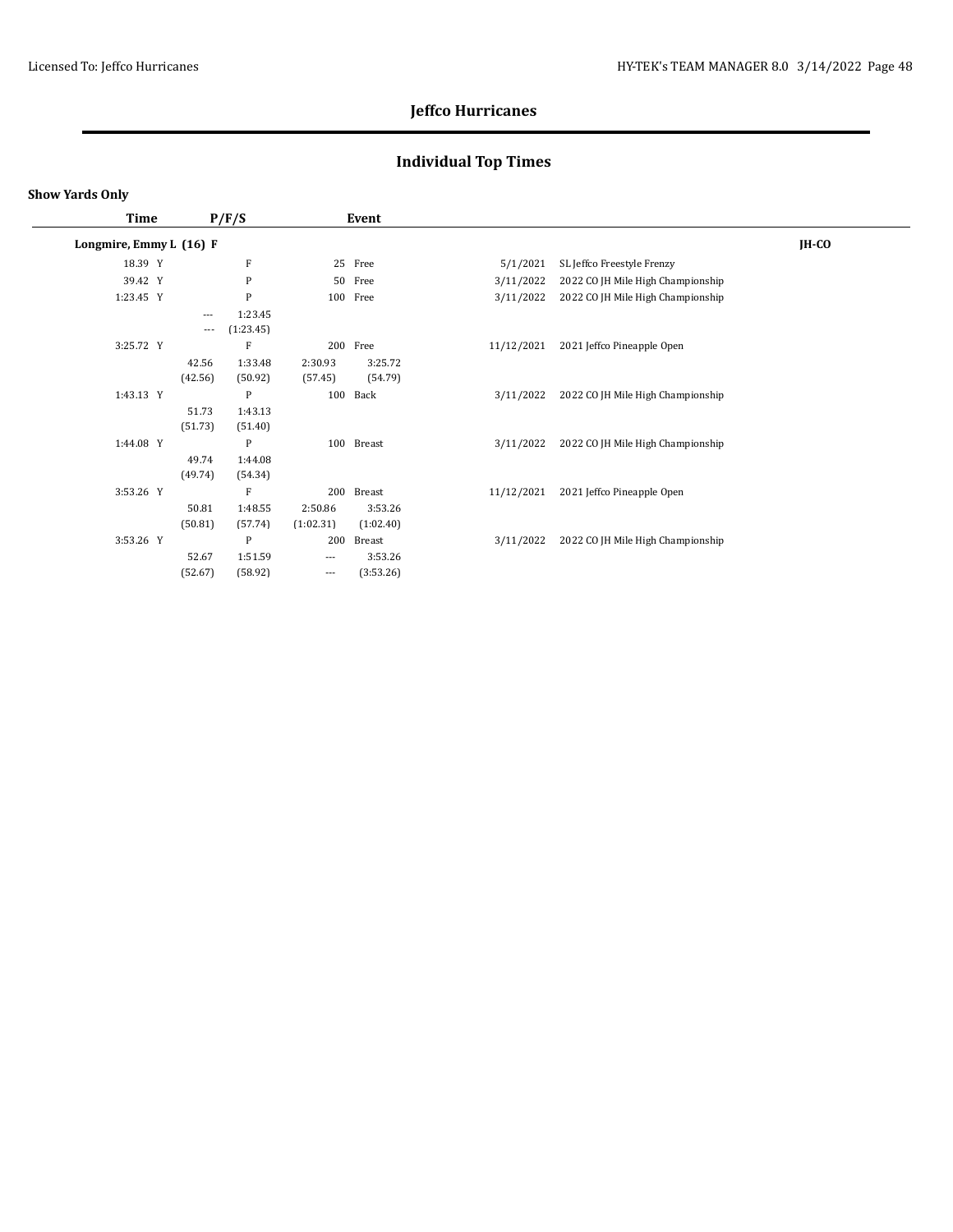## **Individual Top Times**

#### **Show Yards Only**

 $\overline{\phantom{a}}$ 

| <b>Time</b>               |         | P/F/S                     |           | Event      |            |                                   |         |
|---------------------------|---------|---------------------------|-----------|------------|------------|-----------------------------------|---------|
| Luedecke, Braden J (12) M |         |                           |           |            |            |                                   | $IH-CO$ |
| 16.49 Y                   |         | F                         |           | 25 Free    | 5/1/2021   | SL Jeffco Freestyle Frenzy        |         |
| 34.05 Y                   |         | $\rm F$                   |           | 50 Free    | 3/11/2022  | 2022 CO JH Mile High Championship |         |
| 1:18.34 Y                 |         | $\mathbf P$               |           | 100 Free   | 3/11/2022  | 2022 CO JH Mile High Championship |         |
|                           | 37.60   | 1:18.34                   |           |            |            |                                   |         |
|                           | (37.60) | (40.74)                   |           |            |            |                                   |         |
| 3:06.21 Y                 |         | F                         |           | 200 Free   | 1/14/2022  | 2022 CO CUDA Classic              |         |
|                           | 42.72   | 1:31.02                   | 2:20.20   | 3:06.21    |            |                                   |         |
|                           | (42.72) | (48.30)                   | (49.18)   | (46.01)    |            |                                   |         |
| 41.07 Y                   |         | F                         | 50        | Back       | 1/14/2022  | 2022 CO CUDA Classic              |         |
| 1:29.71 Y                 |         | $\mathbf{P}$              | 100       | Back       | 12/17/2021 | 2021 Holiday Showdown             |         |
|                           | 45.81   | 1:29.71                   |           |            |            |                                   |         |
|                           | (45.81) | (43.90)                   |           |            |            |                                   |         |
| 50.08 Y                   |         | $\boldsymbol{\mathrm{F}}$ |           | 50 Breast  | 1/14/2022  | 2022 CO CUDA Classic              |         |
| 1:48.36 Y                 |         | $\rm F$                   |           | 100 Breast | 11/12/2021 | 2021 Jeffco Pineapple Open        |         |
|                           | 52.64   | 1:48.36                   |           |            |            |                                   |         |
|                           | (52.64) | (55.72)                   |           |            |            |                                   |         |
| 41.34 Y                   |         | P                         |           | 50 Fly     | 12/17/2021 | 2021 Holiday Showdown             |         |
| 1:39.36 Y                 |         | $\mathbf{F}$              | 100 Fly   |            | 3/11/2022  | 2022 CO JH Mile High Championship |         |
|                           | 47.34   | 1:39.36                   |           |            |            |                                   |         |
|                           | (47.34) | (52.02)                   |           |            |            |                                   |         |
| 1:28.23 Y                 |         | $\mathbf{P}$              | 100 IM    |            | 3/11/2022  | 2022 CO JH Mile High Championship |         |
|                           | 41.36   | 1:28.23                   |           |            |            |                                   |         |
|                           | (41.36) | (46.87)                   |           |            |            |                                   |         |
| 3:22.76 Y                 |         | $\mathbf{P}$              | 200 IM    |            | 12/17/2021 | 2021 Holiday Showdown             |         |
|                           | 49.96   | 1:37.74                   | 2:40.33   | 3:22.76    |            |                                   |         |
|                           | (49.96) | (47.78)                   | (1:02.59) | (42.43)    |            |                                   |         |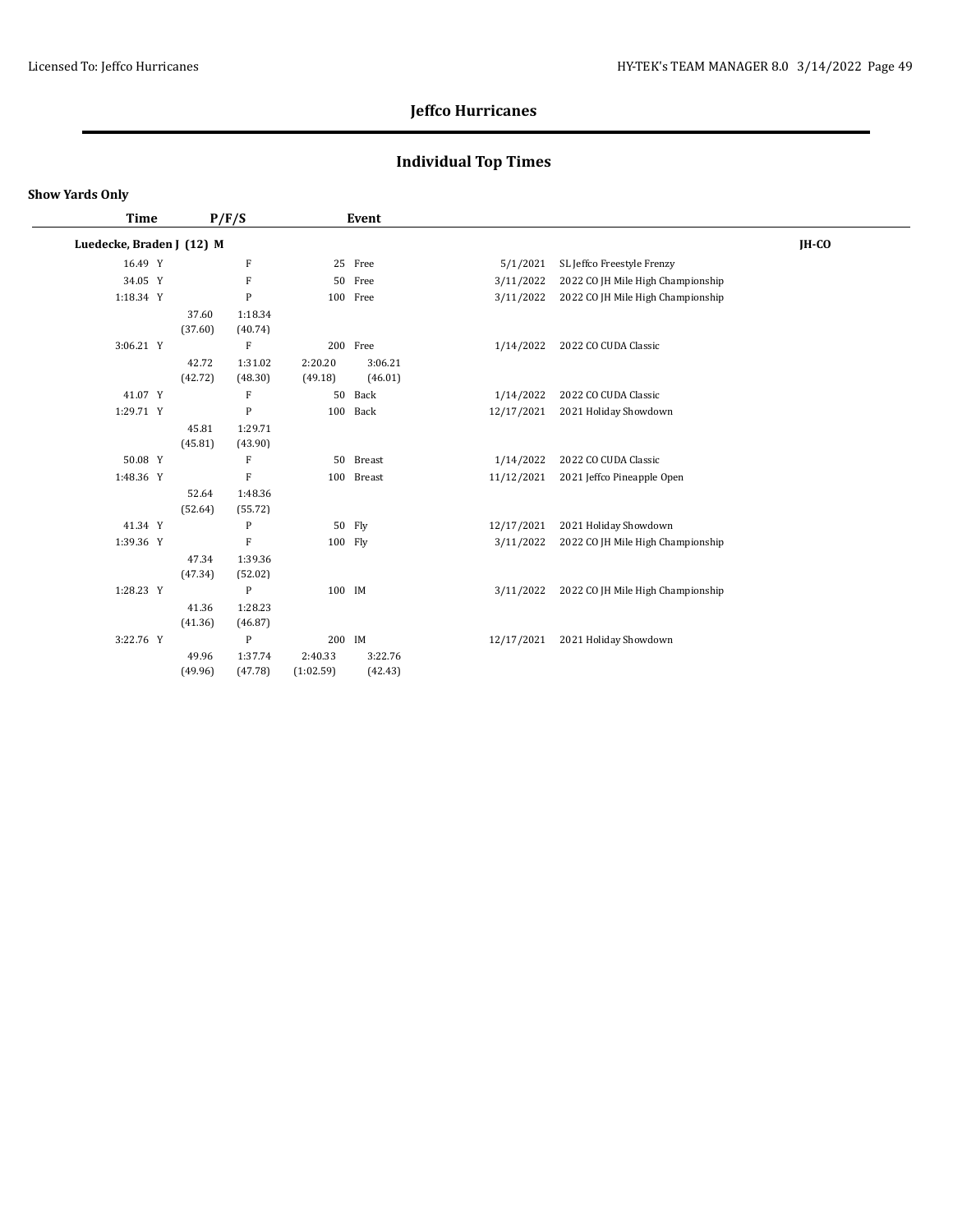## **Individual Top Times**

#### **Show Yards Only**

| <b>Time</b>              |           | P/F/S     |           | Event     |            |                                   |         |
|--------------------------|-----------|-----------|-----------|-----------|------------|-----------------------------------|---------|
| Lundquist, Kate P (10) F |           |           |           |           |            |                                   | $IH-CO$ |
| 58.65 Y                  |           | F         |           | 50 Free   | 3/11/2022  | 2022 CO JH Mile High Championship |         |
| 2:10.29 Y                |           | F         |           | 100 Free  | 2/11/2022  | February Finale                   |         |
|                          | 58.69     | 2:10.29   |           |           |            |                                   |         |
|                          | (58.69)   | (1:11.60) |           |           |            |                                   |         |
| 4:50.95 Y                |           | F         | 200       | Free      | 2/11/2022  | February Finale                   |         |
|                          | 1:02.79   | 2:24.20   | 3:39.28   | 4:50.95   |            |                                   |         |
|                          | (1:02.79) | (1:21.41) | (1:15.08) | (1:11.67) |            |                                   |         |
| 57.05 Y                  |           | P         | 50        | Back      | 12/17/2021 | 2021 Holiday Showdown             |         |
| 2:06.14 Y                |           | P         | 100       | Back      | 12/17/2021 | 2021 Holiday Showdown             |         |
|                          | 57.60     | 2:06.14   |           |           |            |                                   |         |
|                          | (57.60)   | (1:08.54) |           |           |            |                                   |         |
| 1:18.23 Y                |           | F         |           | 50 Breast | 3/11/2022  | 2022 CO JH Mile High Championship |         |
| 1:25.58 Y                |           | F         |           | 50 Fly    | 2/11/2022  | February Finale                   |         |
| 2:25.78 Y                |           | F         | 100 IM    |           | 3/11/2022  | 2022 CO JH Mile High Championship |         |
|                          | $\cdots$  | 2:25.78   |           |           |            |                                   |         |
|                          | $\cdots$  | (2:25.78) |           |           |            |                                   |         |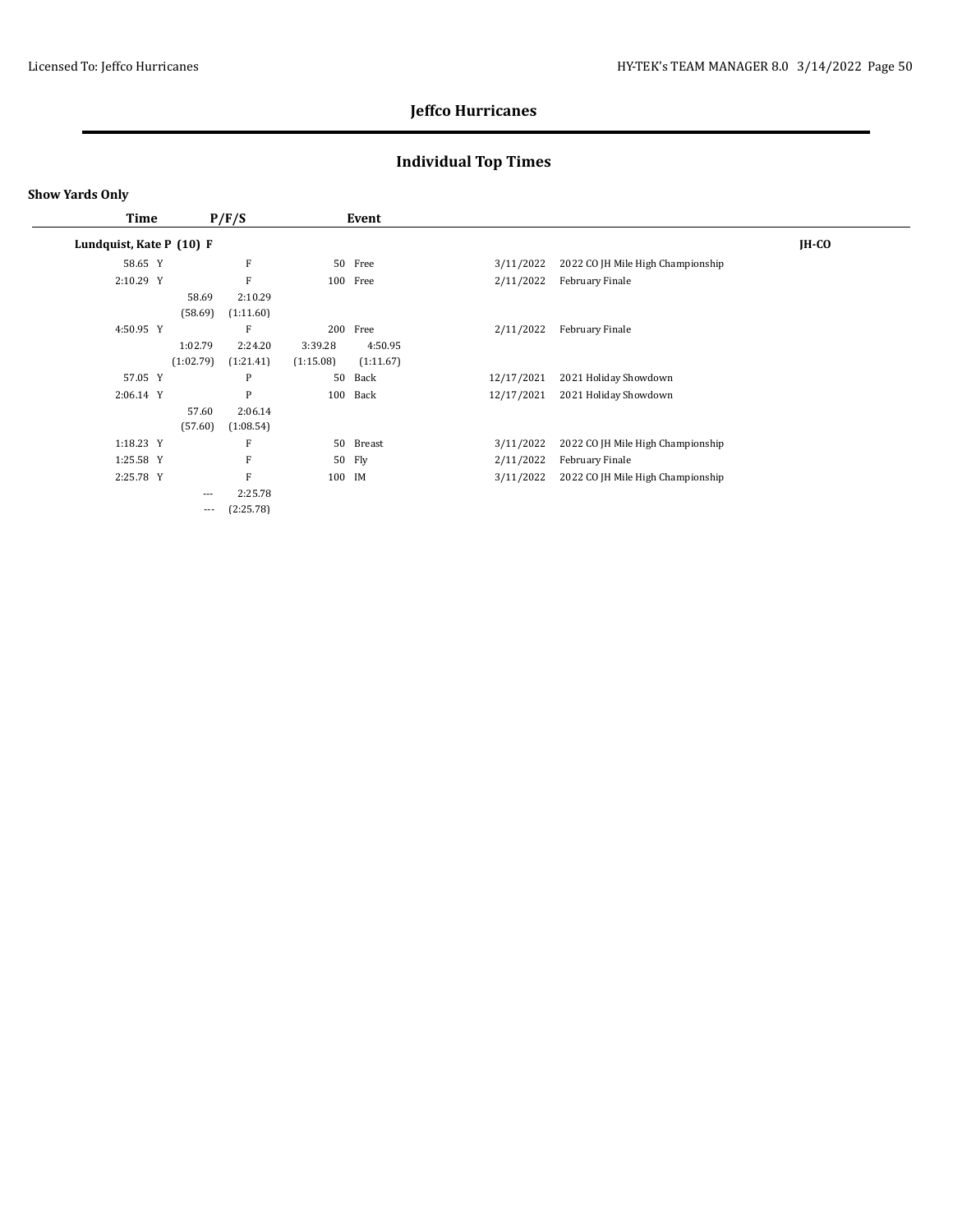## **Individual Top Times**

| Time                     |                  | P/F/S                |                      | Event                |            |                                           |         |
|--------------------------|------------------|----------------------|----------------------|----------------------|------------|-------------------------------------------|---------|
| Mackay, Malcolm P (10) M |                  |                      |                      |                      |            |                                           | $IH-CO$ |
| 29.21 Y                  |                  | F                    | 25                   | Free                 | 10/17/2020 | SL JH vs HRA Dual Meet                    |         |
| 46.36 Y                  |                  | F                    | 50                   | Free                 | 3/11/2022  | 2022 CO JH Mile High Championship         |         |
| 1:45.62 Y                |                  | $\mathbf{F}$         | 100                  | Free                 | 10/15/2021 | PPA Harvest Heats                         |         |
|                          | 48.48<br>(48.48) | 1:45.62<br>(57.14)   |                      |                      |            |                                           |         |
| 4:11.10 Y                |                  | F                    |                      | 200 Free             | 11/12/2021 | 2021 Jeffco Pineapple Open                |         |
|                          | 55.55<br>(55.55) | 2:00.88<br>(1:05.33) | 3:06.30<br>(1:05.42) | 4:11.10<br>(1:04.80) |            |                                           |         |
| 30.65 Y                  |                  | F                    | 25                   | Back                 | 9/28/2019  | 2019, CO. Jeffco Hurricane September Open |         |
| 52.86 Y                  |                  | F                    | 50                   | Back                 | 11/12/2021 | 2021 Jeffco Pineapple Open                |         |
| 52.86 Y                  |                  | F                    | 50                   | Back                 | 3/11/2022  | 2022 CO JH Mile High Championship         |         |
| 1:49.51 Y                |                  | F                    | 100                  | Back                 | 10/15/2021 | PPA Harvest Heats                         |         |
|                          | 51.35<br>(51.35) | 1:49.51<br>(58.16)   |                      |                      |            |                                           |         |
| 39.60 Y                  |                  | F                    | 25                   | Breast               | 10/17/2020 | SL JH vs HRA Dual Meet                    |         |
| 1:11.85 Y                |                  | F                    | 50                   | Breast               | 3/11/2022  | 2022 CO JH Mile High Championship         |         |
| 2:11.79 Y                |                  | $\mathbf{F}$         | 100                  | IM                   | 11/12/2021 | 2021 Jeffco Pineapple Open                |         |
|                          | 58.85<br>(58.85) | 2:11.79<br>(1:12.94) |                      |                      |            |                                           |         |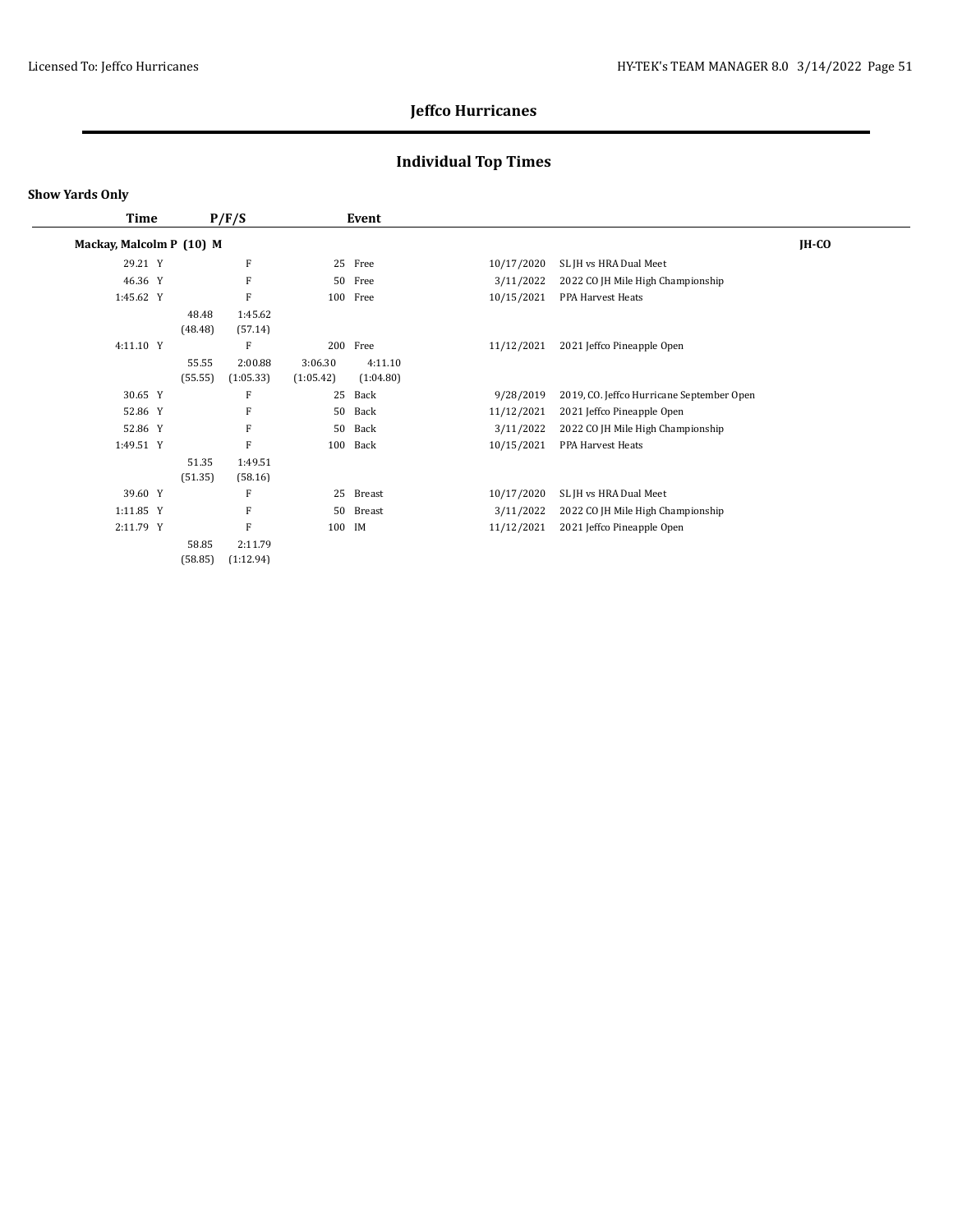## **Individual Top Times**

#### **Show Yards Only**

| Time                 |           | P/F/S     |           | Event         |          |           |           |                                   |              |
|----------------------|-----------|-----------|-----------|---------------|----------|-----------|-----------|-----------------------------------|--------------|
| Manley, Abby J (9) F |           |           |           |               |          |           |           |                                   | <b>IH-CO</b> |
| 44.46 Y              |           | F         | 50        | Free          |          |           | 3/11/2022 | 2022 CO JH Mile High Championship |              |
| 1:47.67 Y            |           | F         | 100       | Free          |          |           | 3/11/2022 | 2022 CO JH Mile High Championship |              |
|                      | 50.62     | 1:47.67   |           |               |          |           |           |                                   |              |
|                      | (50.62)   | (57.05)   |           |               |          |           |           |                                   |              |
| 3:51.98 Y            |           | F         | 200       | Free          |          |           | 1/14/2022 | 2022 CO CUDA Classic              |              |
|                      | 50.58     | 1:50.09   | 2:53.26   |               | $---$    | 3:51.98   |           |                                   |              |
|                      | (50.58)   | (59.51)   | (1:03.17) |               | $\cdots$ | (3:51.98) |           |                                   |              |
| 47.41 Y              |           | F         | 50        | Back          |          |           | 3/11/2022 | 2022 CO JH Mile High Championship |              |
| 1:50.71 Y            |           | F         | 100       | Back          |          |           | 3/11/2022 | 2022 CO JH Mile High Championship |              |
|                      | 53.70     | 1:50.71   |           |               |          |           |           |                                   |              |
|                      | (53.70)   | (57.01)   |           |               |          |           |           |                                   |              |
| 58.51 Y              |           | F         | 50        | Breast        |          |           | 3/11/2022 | 2022 CO JH Mile High Championship |              |
| 2:21.05 Y            |           | F         | 100       | <b>Breast</b> |          |           | 2/11/2022 | February Finale                   |              |
|                      | 1:06.40   | 2:21.05   |           |               |          |           |           |                                   |              |
|                      | (1:06.40) | (1:14.65) |           |               |          |           |           |                                   |              |
| 56.64 Y              |           | F         | 50        | Fly           |          |           | 3/11/2022 | 2022 CO JH Mile High Championship |              |
| 1:50.61 Y            |           | F         | 100       | IM            |          |           | 3/11/2022 | 2022 CO JH Mile High Championship |              |
|                      | 54.56     | 1:50.61   |           |               |          |           |           |                                   |              |
|                      | (54.56)   | (56.05)   |           |               |          |           |           |                                   |              |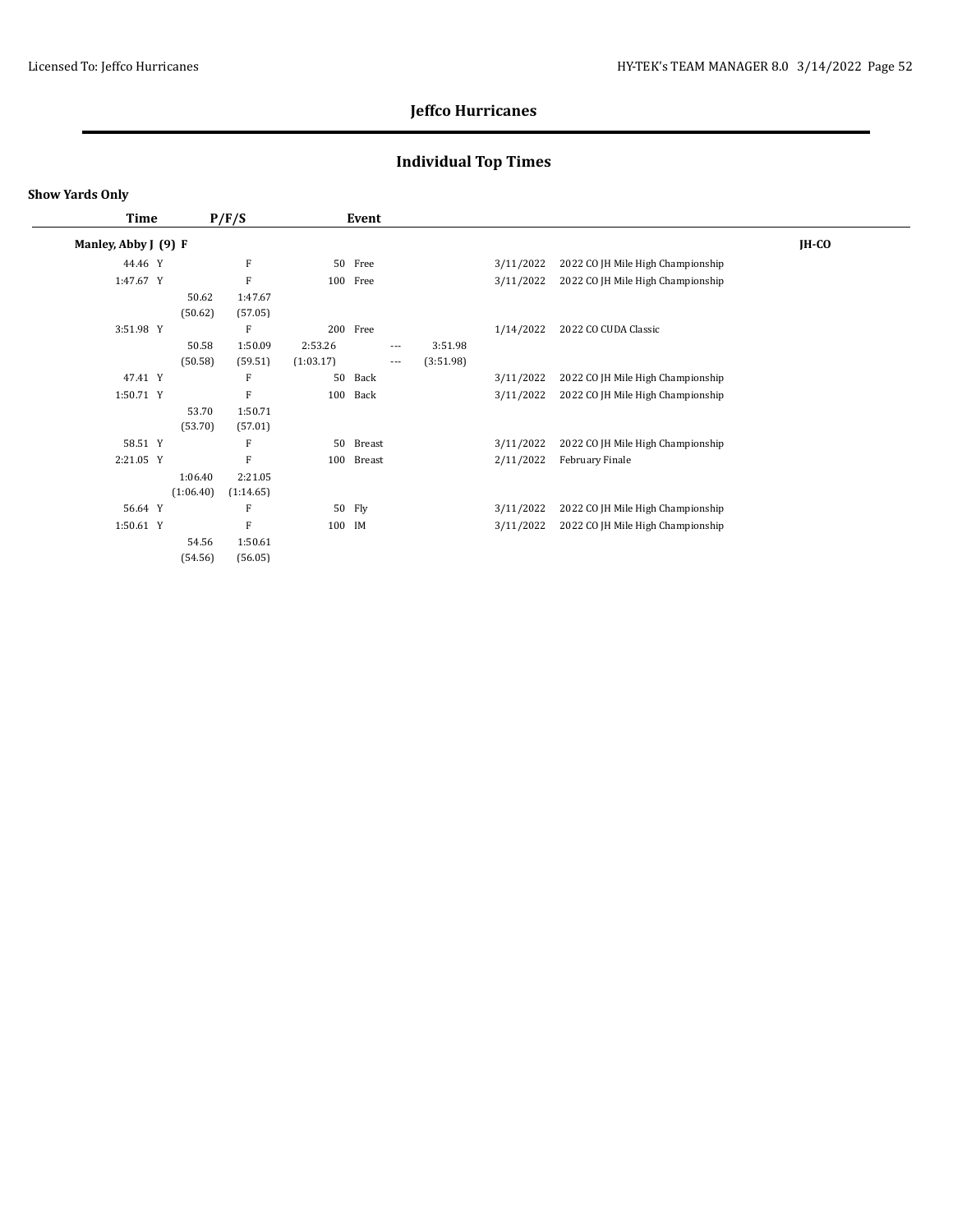## **Individual Top Times**

| Time                     |         | P/F/S                     | Event   |            |         |            |                            |                                                 |       |  |  |
|--------------------------|---------|---------------------------|---------|------------|---------|------------|----------------------------|-------------------------------------------------|-------|--|--|
| McLuskey, Ethan E (13) M |         |                           |         |            |         |            |                            |                                                 | IH-CO |  |  |
| 13.18 Y                  |         | $\boldsymbol{\mathrm{F}}$ |         | 25 Free    |         | 5/1/2021   | SL Jeffco Freestyle Frenzy |                                                 |       |  |  |
| 26.14 Y                  |         | $\mathbf F$               |         | 50 Free    |         | 3/11/2022  |                            | 2022 CO JH Mile High Championship               |       |  |  |
| 57.65 Y                  |         | $\boldsymbol{\mathrm{F}}$ |         | 100 Free   |         | 11/12/2021 |                            | 2021 Jeffco Pineapple Open                      |       |  |  |
|                          | 27.74   | 57.65                     |         |            |         |            |                            |                                                 |       |  |  |
|                          | (27.74) | (29.91)                   |         |            |         |            |                            |                                                 |       |  |  |
| 2:05.03 Y                |         | $\boldsymbol{\mathrm{F}}$ |         | 200 Free   |         | 2/11/2022  | February Finale            |                                                 |       |  |  |
|                          | 29.21   | 1:01.00                   | 1:33.83 | 2:05.03    |         |            |                            |                                                 |       |  |  |
|                          | (29.21) | (31.79)                   | (32.83) | (31.20)    |         |            |                            |                                                 |       |  |  |
| 5:58.43 Y                |         | ${\bf F}$                 |         | 500 Free   |         | 12/17/2021 | 2021 Holiday Showdown      |                                                 |       |  |  |
|                          | 31.57   | 1:06.11                   | 1:42.12 | 2:18.13    | 2:54.88 | 3:31.52    | 4:08.97                    | 4:46.40                                         |       |  |  |
|                          | (31.57) | (34.54)                   | (36.01) | (36.01)    | (36.75) | (36.64)    | (37.45)                    | (37.43)                                         |       |  |  |
|                          | 5:23.68 | 5:58.43                   |         |            |         |            |                            |                                                 |       |  |  |
|                          | (37.28) | (34.75)                   |         |            |         |            |                            |                                                 |       |  |  |
| 35.34 Y                  |         | $\boldsymbol{\mathrm{F}}$ |         | 50 Back    |         | 4/17/2021  |                            | 2021 CO CSI 11-12 Spring Invitational           |       |  |  |
| 1:08.02 Y                |         | $\mathbf F$               |         | 100 Back   |         | 11/12/2021 |                            | 2021 Jeffco Pineapple Open                      |       |  |  |
|                          | 33.31   | 1:08.02                   |         |            |         |            |                            |                                                 |       |  |  |
|                          | (33.31) | (34.71)                   |         |            |         |            |                            |                                                 |       |  |  |
| 2:25.11 Y                |         | $\mathbf F$               |         | 200 Back   |         | 11/12/2021 |                            | 2021 Jeffco Pineapple Open                      |       |  |  |
|                          | 34.94   | 1:12.36                   | 1:49.99 | 2:25.11    |         |            |                            |                                                 |       |  |  |
|                          | (34.94) | (37.42)                   | (37.63) | (35.12)    |         |            |                            |                                                 |       |  |  |
| 45.51 Y                  |         | $\mathbf F$               |         | 50 Breast  |         | 2/14/2020  | Jeffco February Finale     |                                                 |       |  |  |
| 1:18.72 Y                |         | $\mathbf F$               |         | 100 Breast |         | 1/14/2022  | 2022 CO CUDA Classic       |                                                 |       |  |  |
|                          | 37.78   | 1:18.72                   |         |            |         |            |                            |                                                 |       |  |  |
| 2:41.71 Y                | (37.78) | (40.94)<br>$\mathbf F$    |         | 200 Breast |         | 2/11/2022  | February Finale            |                                                 |       |  |  |
|                          | 36.26   | 1:17.63                   | 1:59.18 | 2:41.71    |         |            |                            |                                                 |       |  |  |
|                          | (36.26) | (41.37)                   | (41.55) | (42.53)    |         |            |                            |                                                 |       |  |  |
| 33.84 Y                  |         | $\mathbf F$               |         | 50 Fly     |         | 3/19/2021  | SL March Meet              |                                                 |       |  |  |
| 1:04.74 Y                |         | $\mathbf F$               | 100 Fly |            |         | 2/11/2022  | February Finale            |                                                 |       |  |  |
|                          | 29.75   | 1:04.74                   |         |            |         |            |                            |                                                 |       |  |  |
|                          | (29.75) | (34.99)                   |         |            |         |            |                            |                                                 |       |  |  |
| 2:42.13 Y                |         | $\mathbf F$               | 200 Fly |            |         | 3/11/2022  |                            | 2022 CO JH Mile High Championship               |       |  |  |
|                          | 35.47   | 1:16.55                   | 1:58.40 | 2:42.13    |         |            |                            |                                                 |       |  |  |
|                          | (35.47) | (41.08)                   | (41.85) | (43.73)    |         |            |                            |                                                 |       |  |  |
| 1:12.17 Y                |         | $\rm F$                   | 100 IM  |            |         |            |                            | 4/17/2021 2021 CO CSI 11-12 Spring Invitational |       |  |  |
|                          | 34.16   | 1:12.17                   |         |            |         |            |                            |                                                 |       |  |  |
|                          | (34.16) | (38.01)                   |         |            |         |            |                            |                                                 |       |  |  |
| 2:20.31 Y                |         | $\rm F$                   | 200 IM  |            |         | 2/11/2022  | February Finale            |                                                 |       |  |  |
|                          | 30.59   | 1:05.99                   | 1:48.79 | 2:20.31    |         |            |                            |                                                 |       |  |  |
|                          | (30.59) | (35.40)                   | (42.80) | (31.52)    |         |            |                            |                                                 |       |  |  |
| 5:06.31 Y                |         | $\rm F$                   | 400 IM  |            |         | 3/11/2022  |                            | 2022 CO JH Mile High Championship               |       |  |  |
|                          | 31.88   | 1:10.95                   | 1:50.51 | 2:28.60    | 3:12.04 | 3:57.08    | 4:32.18                    | 5:06.31                                         |       |  |  |
|                          | (31.88) | (39.07)                   | (39.56) | (38.09)    | (43.44) | (45.04)    | (35.10)                    | (34.13)                                         |       |  |  |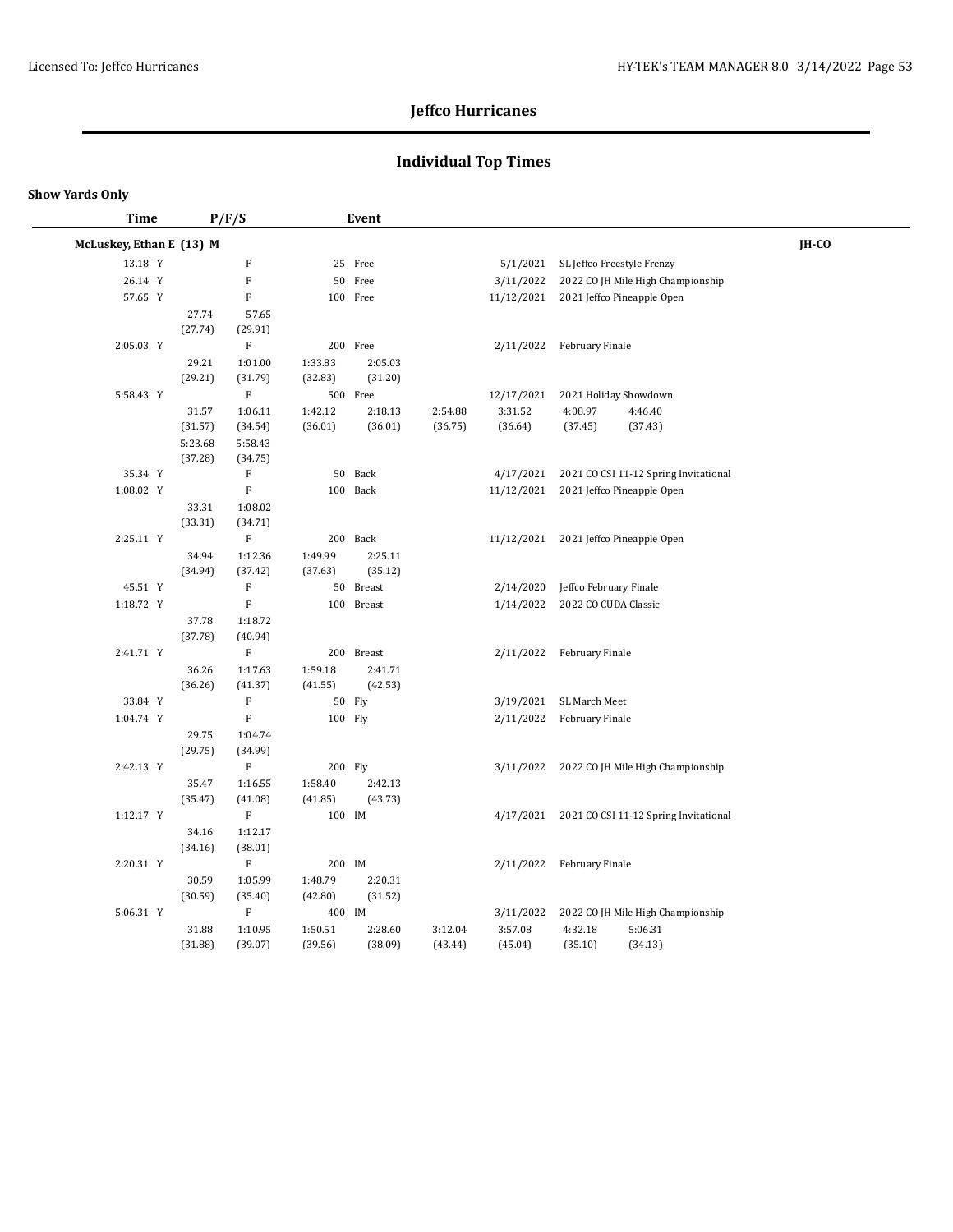## **Individual Top Times**

| <b>Time</b>             |                  | P/F/S                     |           | Event      |          |            |                       |                                               |       |
|-------------------------|------------------|---------------------------|-----------|------------|----------|------------|-----------------------|-----------------------------------------------|-------|
| Mcneely, Maryn A (17) F |                  |                           |           |            |          |            |                       |                                               | IH-CO |
| 20.34 Y                 |                  | F                         |           | 25 Free    |          | 11/17/2012 |                       | 2012 Sopris Deep Freeze Invitational          |       |
| 30.19 Y                 |                  | $\mathbf F$               |           | 50 Free    |          | 3/11/2022  |                       | 2022 CO JH Mile High Championship             |       |
| 1:04.80 Y               |                  | $\mathbf F$               |           | 100 Free   |          | 1/17/2020  | 2020 CO CUDA Classic  |                                               |       |
|                         | 31.46            | 1:04.80                   |           |            |          |            |                       |                                               |       |
|                         | (31.46)          | (33.34)                   |           |            |          |            |                       |                                               |       |
| 2:19.45 Y               |                  | $\mathbf F$               |           | 200 Free   |          | 3/11/2022  |                       | 2022 CO JH Mile High Championship             |       |
|                         | 32.87            | 1:08.86                   | 1:44.75   | 2:19.45    |          |            |                       |                                               |       |
|                         | (32.87)          | (35.99)                   | (35.89)   | (34.70)    |          |            |                       |                                               |       |
| 6:13.64 Y               |                  | $\mathbf F$               |           | 500 Free   |          | 3/11/2022  |                       | 2022 CO JH Mile High Championship             |       |
| 23:49.32 Y              |                  | $\mathbf F$               | 1650 Free |            |          | 12/16/2017 |                       | 2017 Suburban League Distance Meet            |       |
|                         | 37.72            | 1:19.08                   | 2:02.42   | 2:45.00    | 3:28.45  | 4:13.13    | 4:57.05               | 5:41.35                                       |       |
|                         | (37.72)          | (41.36)                   | (43.34)   | (42.58)    | (43.45)  | (44.68)    | (43.92)               | (44.30)                                       |       |
|                         | 6:26.56          | 7:11.24                   | 7:55.64   | 8:40.74    | 9:24.63  | 10:08.57   | 10:52.91              | 11:37.63                                      |       |
|                         | (45.21)          | (44.68)                   | (44.40)   | (45.10)    | (43.89)  | (43.94)    | (44.34)               | (44.72)                                       |       |
|                         | 12:21.66         | 13:04.94                  | 13:48.19  | 14:32.02   | 15:16.22 | 16:00.63   | 16:43.94              | 17:26.57                                      |       |
|                         | (44.03)          | (43.28)                   | (43.25)   | (43.83)    | (44.20)  | (44.41)    | (43.31)               | (42.63)                                       |       |
|                         | 18:08.55         | 18:52.33                  | 19:35.08  | 20:19.26   | 21:01.73 | 21:44.65   | 22:26.63              | 23:08.70                                      |       |
|                         | (41.98)          | (43.78)                   | (42.75)   | (44.18)    | (42.47)  | (42.92)    | (41.98)               | (42.07)                                       |       |
|                         | 23:49.32         |                           |           |            |          |            |                       |                                               |       |
|                         | (40.62)          |                           |           |            |          |            |                       |                                               |       |
| 24.78 Y                 |                  | $\mathbf F$               |           | 25 Back    |          | 1/5/2013   |                       | 2013 MACS Winter Invite                       |       |
| 40.21 Y                 |                  | $\mathbf F$               | 50        | Back       |          | 5/7/2017   |                       | 2017, SLQ May 7th Evergreen Jeffco Hurricanes |       |
| 1:15.47 Y               |                  | $\, {\bf p}$              |           | 100 Back   |          | 3/11/2022  |                       | 2022 CO JH Mile High Championship             |       |
|                         | 36.45            | 1:15.47                   |           |            |          |            |                       |                                               |       |
| 2:40.06 Y               | (36.45)          | (39.02)<br>$\, {\bf p}$   |           | 200 Back   |          | 3/11/2022  |                       |                                               |       |
|                         | 38.37            | 1:18.75                   | 1:59.75   | 2:40.06    |          |            |                       | 2022 CO JH Mile High Championship             |       |
|                         | (38.37)          | (40.38)                   | (41.00)   | (40.31)    |          |            |                       |                                               |       |
| 24.73 Y                 |                  | $\mathbf F$               |           | 25 Breast  |          | 9/29/2013  | 2013 Evergreen Invite |                                               |       |
| 41.52 Y                 |                  | $\mathbf F$               | 50        | Breast     |          | 2/4/2017   | 2017, CO. SuperBowl   |                                               |       |
| 1:20.40 Y               |                  | $\mathbf F$               |           | 100 Breast |          | 11/8/2019  | Pineapple Open        |                                               |       |
|                         | 38.21            | 1:20.40                   |           |            |          |            |                       |                                               |       |
|                         | (38.21)          | (42.19)                   |           |            |          |            |                       |                                               |       |
| 2:55.38 Y               |                  | $\mathbf F$               |           | 200 Breast |          | 1/17/2020  | 2020 CO CUDA Classic  |                                               |       |
|                         | 40.05            | 1:24.53                   | 2:10.31   | 2:55.38    |          |            |                       |                                               |       |
|                         | (40.05)          | (44.48)                   | (45.78)   | (45.07)    |          |            |                       |                                               |       |
| 25.86 Y                 |                  | $\mathbf F$               |           | 25 Fly     |          | 9/29/2013  | 2013 Evergreen Invite |                                               |       |
| 40.73 Y                 |                  | $\rm F$                   |           | 50 Fly     |          | 2/4/2017   | 2017, CO. SuperBowl   |                                               |       |
| 1:21.08 Y               |                  | $\boldsymbol{\mathrm{F}}$ | 100 Fly   |            |          | 11/8/2019  | Pineapple Open        |                                               |       |
| 3:16.82 Y               |                  | ${\bf F}$                 | 200 Fly   |            |          | 11/8/2019  | Pineapple Open        |                                               |       |
|                         | 41.94            | 1:31.09                   | 2:25.17   | 3:16.82    |          |            |                       |                                               |       |
|                         | (41.94)          | (49.15)                   | (54.08)   | (51.65)    |          |            |                       |                                               |       |
| 1:23.35 Y               |                  | $\mathbf F$               | 100 IM    |            |          |            |                       | 3/11/2017 2017, CO. Jeffco Bronze Cup         |       |
|                         | 39.27<br>(39.27) | 1:23.35<br>(44.08)        |           |            |          |            |                       |                                               |       |
| 2:37.55 Y               |                  | $\mathbf F$               | 200 IM    |            |          | 1/17/2020  | 2020 CO CUDA Classic  |                                               |       |
|                         | 35.65            | 1:17.16                   | 2:01.02   | 2:37.55    |          |            |                       |                                               |       |
|                         | (35.65)          | (41.51)                   | (43.86)   | (36.53)    |          |            |                       |                                               |       |
| 5:52.97 Y               |                  | F                         | 400 IM    |            |          | 12/13/2019 |                       | 2019 FAST Mid-Season SC Finale                |       |
|                         | 19.16            | 38.64                     | 1:01.87   | 1:25.59    | 1:49.57  | 2:11.36    | 2:34.12               | 2:55.54                                       |       |
|                         | (19.16)          | (19.48)                   | (23.23)   | (23.72)    | (23.98)  | (21.79)    | (22.76)               | (21.42)                                       |       |
|                         | 3:20.07          | 3:44.46                   | 4:08.90   | 4:34.62    | 4:54.02  | 5:13.82    | 5:33.95               | 5:52.97                                       |       |
|                         | (24.53)          | (24.39)                   | (24.44)   | (25.72)    | (19.40)  | (19.80)    | (20.13)               | (19.02)                                       |       |
|                         |                  |                           |           |            |          |            |                       |                                               |       |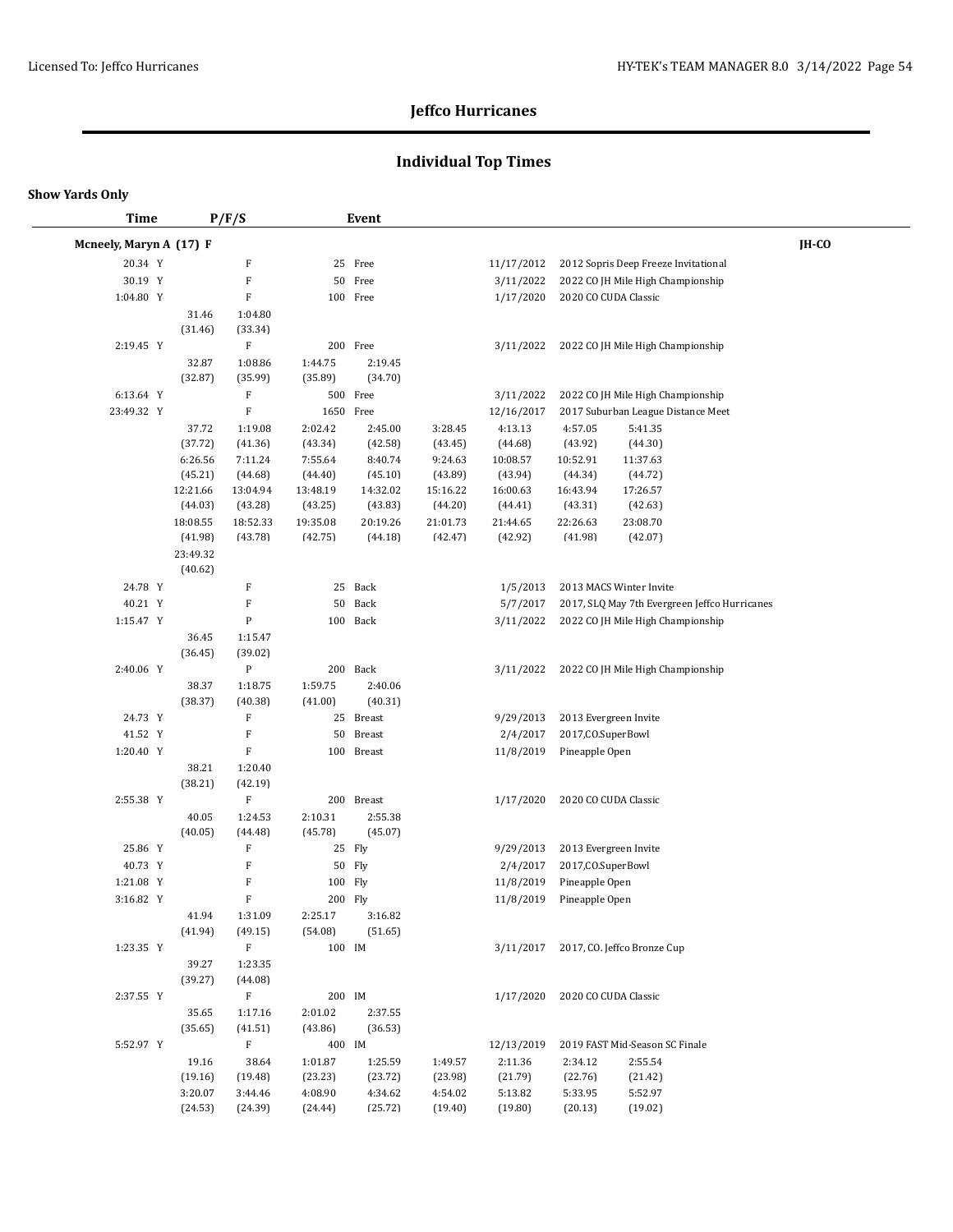## **Individual Top Times**

#### **Show Yards Only**

 $\overline{\phantom{0}}$ 

| Time                   |         | P/F/S        |           | Event      |            |                                           |       |
|------------------------|---------|--------------|-----------|------------|------------|-------------------------------------------|-------|
| Musser, Cavin D (11) M |         |              |           |            |            |                                           | IH-CO |
| 18.01 Y                |         | F            |           | 25 Free    | 3/19/2021  | SL March Meet                             |       |
| 36.77 Y                |         | F            |           | 50 Free    | 9/25/2021  | 2021, CO. Jeffco Hurricane September Open |       |
| 1:21.07 Y              |         | $\mathbf F$  |           | 100 Free   | 1/14/2022  | 2022 CO CUDA Classic                      |       |
|                        | 37.63   | 1:21.07      |           |            |            |                                           |       |
|                        | (37.63) | (43.44)      |           |            |            |                                           |       |
| 3:19.89 Y              |         | $\mathbf F$  |           | 200 Free   | 11/12/2021 | 2021 Jeffco Pineapple Open                |       |
|                        | 42.97   | 1:36.23      | 2:31.11   | 3:19.89    |            |                                           |       |
|                        | (42.97) | (53.26)      | (54.88)   | (48.78)    |            |                                           |       |
| 8:35.88 Y              |         | F            |           | 500 Free   | 11/12/2021 | 2021 Jeffco Pineapple Open                |       |
| 22.29 Y                |         | F            |           | 25 Back    | 3/19/2021  | SL March Meet                             |       |
| 46.63 Y                |         | F            |           | 50 Back    | 1/14/2022  | 2022 CO CUDA Classic                      |       |
| 1:51.96 Y              |         | $\mathbf F$  |           | 100 Back   | 11/12/2021 | 2021 Jeffco Pineapple Open                |       |
|                        | 52.81   | 1:51.96      |           |            |            |                                           |       |
|                        | (52.81) | (59.15)      |           |            |            |                                           |       |
| 51.12 Y                |         | F            |           | 50 Breast  | 1/14/2022  | 2022 CO CUDA Classic                      |       |
| 1:55.40 Y              |         | F            |           | 100 Breast | 11/12/2021 | 2021 Jeffco Pineapple Open                |       |
|                        | 55.91   | 1:55.40      |           |            |            |                                           |       |
|                        | (55.91) | (59.49)      |           |            |            |                                           |       |
| 4:03.05 Y              |         | $\mathbf{F}$ |           | 200 Breast | 2/11/2022  | February Finale                           |       |
|                        | 56.20   | 1:58.89      | 3:03.51   | 4:03.05    |            |                                           |       |
|                        | (56.20) | (1:02.69)    | (1:04.62) | (59.54)    |            |                                           |       |
| 44.39 Y                |         | F            |           | 50 Fly     | 1/14/2022  | 2022 CO CUDA Classic                      |       |
| 1:40.47 Y              |         | $\mathbf F$  | 100 IM    |            | 1/14/2022  | 2022 CO CUDA Classic                      |       |
|                        | 46.99   | 1:40.47      |           |            |            |                                           |       |
|                        | (46.99) | (53.48)      |           |            |            |                                           |       |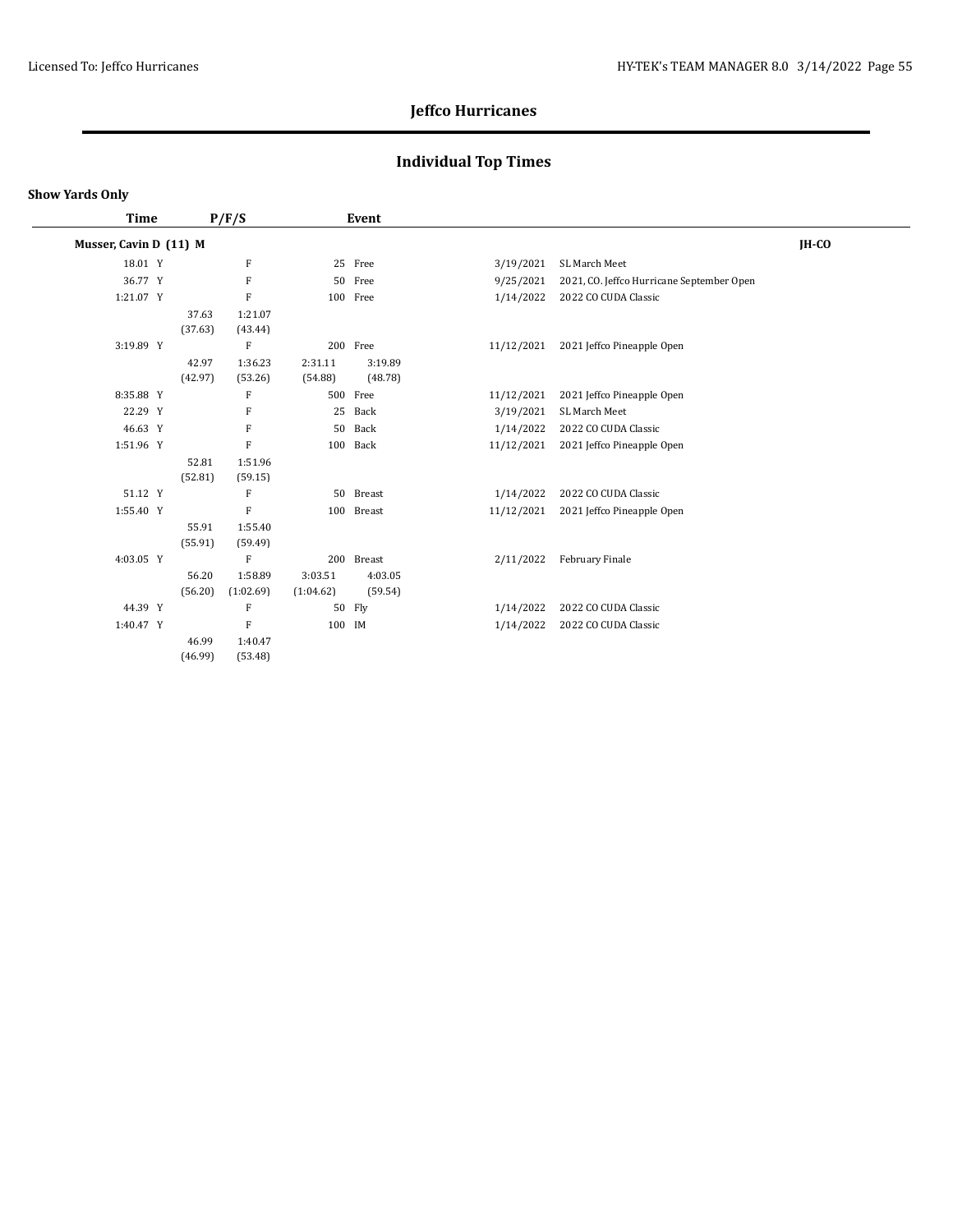## **Individual Top Times**

| Time                   |         | P/F/S        |                          | Event      |           |                           |                                   |       |
|------------------------|---------|--------------|--------------------------|------------|-----------|---------------------------|-----------------------------------|-------|
| Musser, Cohen W (13) M |         |              |                          |            |           |                           |                                   | IH-CO |
| 29.72 Y                |         | $\rm F$      |                          | 50 Free    | 1/14/2022 | 2022 CO CUDA Classic      |                                   |       |
| 1:08.70 Y              |         | F            |                          | 100 Free   | 3/11/2022 |                           | 2022 CO JH Mile High Championship |       |
|                        | 32.95   | 1:08.70      |                          |            |           |                           |                                   |       |
|                        | (32.95) | (35.75)      |                          |            |           |                           |                                   |       |
| 2:41.65 Y              |         | $\mathbf{P}$ |                          | 200 Free   | 3/11/2022 |                           | 2022 CO JH Mile High Championship |       |
|                        | 36.09   | 1:17.01      | 2:01.75                  | 2:41.65    |           |                           |                                   |       |
|                        | (36.09) | (40.92)      | (44.74)                  | (39.90)    |           |                           |                                   |       |
| 36.70 Y L              |         | ${\bf F}$    |                          | 50 Back    | 3/11/2022 |                           | 2022 CO JH Mile High Championship |       |
| 1:23.43 Y              |         | $\mathbf{F}$ |                          | 100 Back   | 1/14/2022 | 2022 CO CUDA Classic      |                                   |       |
|                        | $---$   | 1:23.43      |                          |            |           |                           |                                   |       |
|                        | $---$   | (1:23.43)    |                          |            |           |                           |                                   |       |
| 2:58.78 Y              |         | $\mathbf{F}$ |                          | 200 Back   |           | 2/11/2022 February Finale |                                   |       |
|                        | 42.29   | 1:27.36      | $\overline{\phantom{a}}$ | 2:58.78    |           |                           |                                   |       |
|                        | (42.29) | (45.07)      | $\hspace{0.05cm} \ldots$ | (2:58.78)  |           |                           |                                   |       |
| 53.02 Y                |         | ${\bf F}$    | 50                       | Breast     | 1/30/2021 |                           | SL Jeffco vs Hurricanes Dual Meet |       |
| 1:39.39 Y              |         | $\mathbf{F}$ |                          | 100 Breast | 2/11/2022 | February Finale           |                                   |       |
|                        | 47.24   | 1:39.39      |                          |            |           |                           |                                   |       |
|                        | (47.24) | (52.15)      |                          |            |           |                           |                                   |       |
| 3:32.05 Y              |         | $\mathbf{P}$ |                          | 200 Breast | 3/11/2022 |                           | 2022 CO JH Mile High Championship |       |
|                        | 48.44   | 1:42.43      | 2:37.69                  | 3:32.05    |           |                           |                                   |       |
|                        | (48.44) | (53.99)      | (55.26)                  | (54.36)    |           |                           |                                   |       |
| 42.54 Y                |         | ${\bf F}$    |                          | 50 Fly     | 1/30/2021 |                           | SL Jeffco vs Hurricanes Dual Meet |       |
| 1:20.72 Y              |         | $\mathbf{P}$ | 100 Fly                  |            | 3/11/2022 |                           | 2022 CO JH Mile High Championship |       |
|                        | 38.17   | 1:20.72      |                          |            |           |                           |                                   |       |
|                        | (38.17) | (42.55)      |                          |            |           |                           |                                   |       |
| 3:06.63 Y              |         | $\mathbf{P}$ | 200 Fly                  |            | 3/11/2022 |                           | 2022 CO JH Mile High Championship |       |
|                        | 39.00   | 1:27.63      | ---                      | 3:06.63    |           |                           |                                   |       |
|                        | (39.00) | (48.63)      | $\qquad \qquad -$        | (3:06.63)  |           |                           |                                   |       |
| 1:26.49 Y              |         | ${\bf F}$    | 100 IM                   |            | 3/19/2021 | SL March Meet             |                                   |       |
|                        | 40.26   | 1:26.49      |                          |            |           |                           |                                   |       |
|                        | (40.26) | (46.23)      |                          |            |           |                           |                                   |       |
| 2:54.32 Y              |         | $\, {\bf p}$ | 200 IM                   |            | 3/11/2022 |                           | 2022 CO JH Mile High Championship |       |
|                        | 35.90   | 1:21.37      | 2:14.47                  | 2:54.32    |           |                           |                                   |       |
|                        | (35.90) | (45.47)      | (53.10)                  | (39.85)    |           |                           |                                   |       |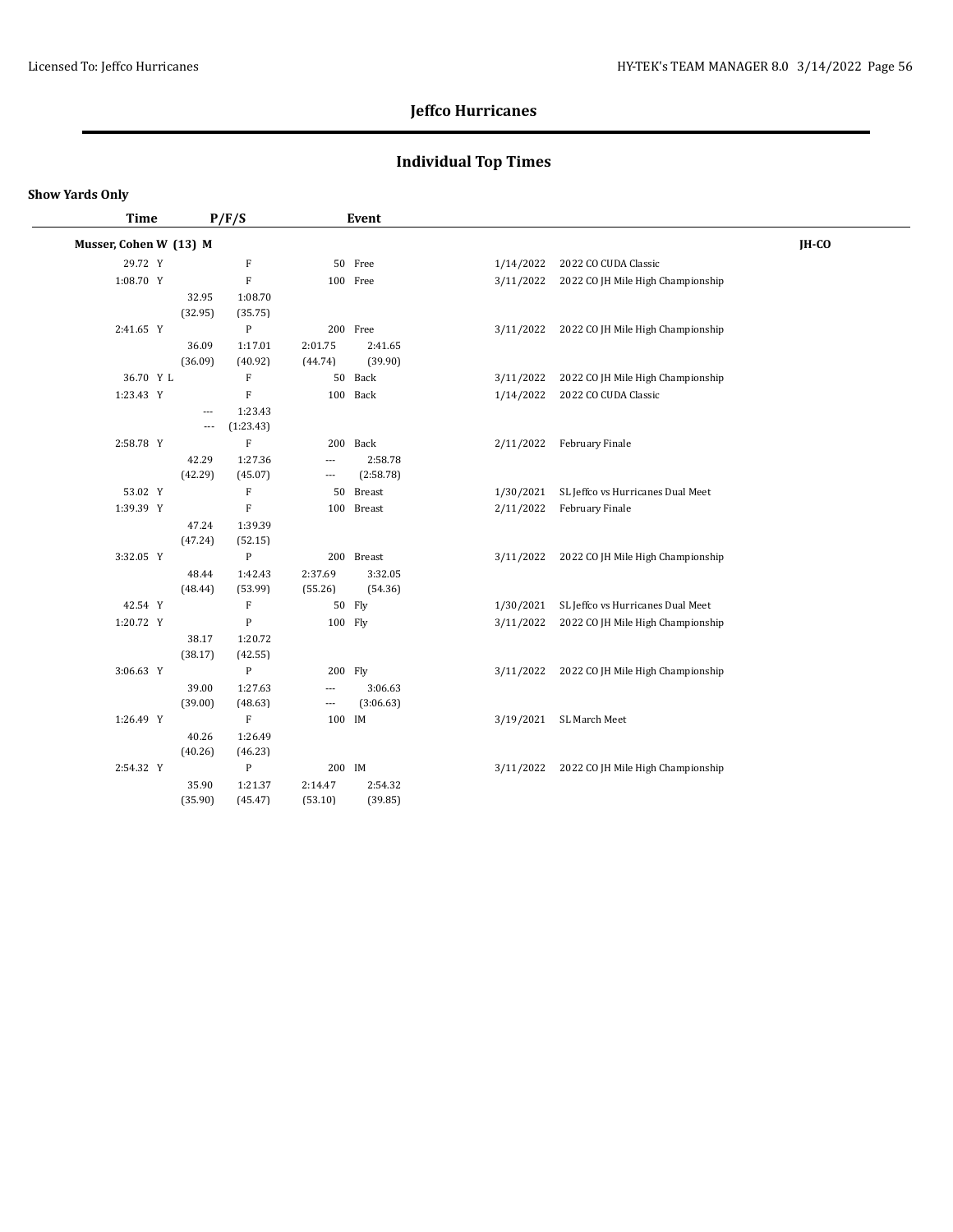## **Individual Top Times**

| Time                 |           | P/F/S     |        | Event      |           |            |                                           |       |
|----------------------|-----------|-----------|--------|------------|-----------|------------|-------------------------------------------|-------|
| Musser, June L (9) F |           |           |        |            |           |            |                                           | IH-CO |
| 24.24 Y              |           | F         |        | 25 Free    |           | 3/19/2021  | SL March Meet                             |       |
| 52.22 Y              |           | F         |        | 50 Free    |           | 1/14/2022  | 2022 CO CUDA Classic                      |       |
| 1:56.18 Y            |           | F         |        | 100 Free   |           | 3/11/2022  | 2022 CO JH Mile High Championship         |       |
|                      | $---$     | 1:56.18   |        |            |           |            |                                           |       |
|                      | ---       | (1:56.18) |        |            |           |            |                                           |       |
| 4:30.71 Y            |           | F         |        | 200 Free   |           | 1/14/2022  | 2022 CO CUDA Classic                      |       |
|                      | 2:09.94   | $\cdots$  | ---    | 3:24.96    | 4:30.71   |            |                                           |       |
|                      | (2:09.94) | $\cdots$  | ---    | (3:24.96)  | (1:05.75) |            |                                           |       |
| 28.29 Y              |           | F         | 25     | Back       |           | 3/19/2021  | SL March Meet                             |       |
| 1:01.34 Y            |           | F         | 50     | Back       |           | 9/25/2021  | 2021, CO. Jeffco Hurricane September Open |       |
| 2:10.85 Y            |           | F         | 100    | Back       |           | 3/11/2022  | 2022 CO JH Mile High Championship         |       |
|                      | $---$     | 2:10.85   |        |            |           |            |                                           |       |
|                      | ---       | (2:10.85) |        |            |           |            |                                           |       |
| 31.86 Y              |           | F         |        | 25 Breast  |           | 1/30/2021  | SL Jeffco vs Hurricanes Dual Meet         |       |
| 1:01.27 Y            |           | F         |        | 50 Breast  |           | 1/14/2022  | 2022 CO CUDA Classic                      |       |
| 2:17.67 Y            |           | F         |        | 100 Breast |           | 11/12/2021 | 2021 Jeffco Pineapple Open                |       |
|                      | 1:03.21   | 2:17.67   |        |            |           |            |                                           |       |
|                      | (1:03.21) | (1:14.46) |        |            |           |            |                                           |       |
| 33.00 Y              |           | F         |        | 25 Fly     |           | 2/20/2021  | SL JH vs GTS vs FST                       |       |
| $1:00.75$ Y          |           | F         |        | 50 Fly     |           | 3/11/2022  | 2022 CO JH Mile High Championship         |       |
| 2:06.59 Y            |           | F         | 100 IM |            |           | 3/11/2022  | 2022 CO JH Mile High Championship         |       |
|                      | $---$     | 2:06.59   |        |            |           |            |                                           |       |
|                      | $---$     | (2:06.59) |        |            |           |            |                                           |       |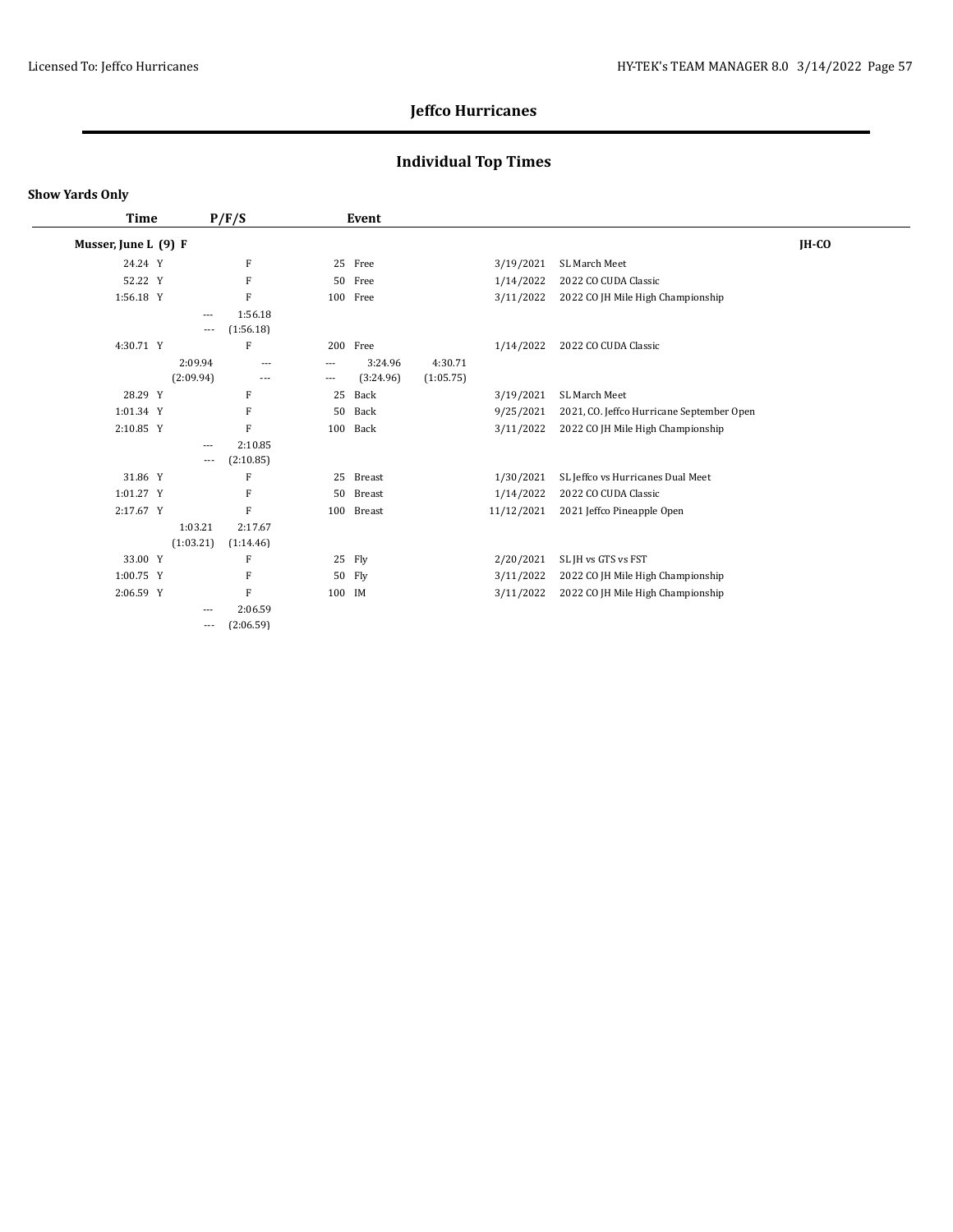## **Individual Top Times**

| Time                    |         | P/F/S                     |         | Event      |         |                                   |                         |                                       |       |
|-------------------------|---------|---------------------------|---------|------------|---------|-----------------------------------|-------------------------|---------------------------------------|-------|
| Naumer, Claire K (14) F |         |                           |         |            |         |                                   |                         |                                       | IH-CO |
| 15.23 Y                 |         | F                         |         | 25 Free    |         | 5/1/2021                          |                         | SL Jeffco Freestyle Frenzy            |       |
| 31.02 Y                 |         | $\boldsymbol{\mathrm{F}}$ |         | 50 Free    |         | 2/11/2022                         | February Finale         |                                       |       |
| 1:09.52 Y               |         | ${\bf F}$                 |         | 100 Free   |         | 2/11/2022                         | February Finale         |                                       |       |
|                         | 33.82   | 1:09.52                   |         |            |         |                                   |                         |                                       |       |
|                         | (33.82) | (35.70)                   |         |            |         |                                   |                         |                                       |       |
| 2:37.67 Y               |         | $\rm F$                   |         | 200 Free   |         | 2/11/2022                         | February Finale         |                                       |       |
|                         | 35.71   | 1:16.24                   | 1:58.81 | 2:37.67    |         |                                   |                         |                                       |       |
|                         | (35.71) | (40.53)                   | (42.57) | (38.86)    |         |                                   |                         |                                       |       |
| 7:02.44 Y               |         | $\mathbf F$               |         | 500 Free   |         | 2/11/2022                         | February Finale         |                                       |       |
|                         | 36.98   | 1:17.97                   | 2:01.19 | 2:44.26    | 3:27.60 | 4:11.66                           | 4:55.96                 | 5:39.61                               |       |
|                         | (36.98) | (40.99)                   | (43.22) | (43.07)    | (43.34) | (44.06)                           | (44.30)                 | (43.65)                               |       |
|                         | 6:22.07 | 7:02.44                   |         |            |         |                                   |                         |                                       |       |
|                         | (42.46) | (40.37)                   |         |            |         |                                   |                         |                                       |       |
| 43.09 Y                 |         | F                         |         | 50 Back    |         | 2/1/2020                          | 2020, CO. SuperBowl     |                                       |       |
| 1:18.63 Y               |         | ${\bf F}$                 |         | 100 Back   |         | 3/11/2022                         |                         | 2022 CO JH Mile High Championship     |       |
|                         | 38.42   | 1:18.63                   |         |            |         |                                   |                         |                                       |       |
|                         | (38.42) | (40.21)                   |         |            |         |                                   |                         |                                       |       |
| 2:53.53 Y               |         | $\rm F$                   |         | 200 Back   |         | 2/11/2022                         | February Finale         |                                       |       |
|                         | 41.29   | 1:25.71                   | 2:11.18 | 2:53.53    |         |                                   |                         |                                       |       |
|                         | (41.29) | (44.42)                   | (45.47) | (42.35)    |         |                                   |                         |                                       |       |
| 1:09.75 Y               |         | $\boldsymbol{\mathrm{F}}$ |         | 50 Breast  |         | 9/26/2020                         | Jeffco Sept 2020 Invite |                                       |       |
| 1:43.79 Y               |         | ${\bf F}$                 |         | 100 Breast |         | 11/12/2021                        |                         | 2021 Jeffco Pineapple Open            |       |
|                         | 49.61   | 1:43.79                   |         |            |         |                                   |                         |                                       |       |
|                         | (49.61) | (54.18)                   |         |            |         |                                   |                         |                                       |       |
| 3:36.53 Y               |         | $\mathbf F$               |         | 200 Breast |         |                                   |                         | 11/12/2021 2021 Jeffco Pineapple Open |       |
|                         | 49.78   | 1:44.12                   | 2:40.30 | 3:36.53    |         |                                   |                         |                                       |       |
|                         | (49.78) | (54.34)                   | (56.18) | (56.23)    |         |                                   |                         |                                       |       |
| 42.19 Y                 |         | F                         |         | 50 Fly     |         | 9/26/2020                         | Jeffco Sept 2020 Invite |                                       |       |
| 1:15.69 Y               |         | ${\bf F}$                 | 100 Fly |            |         | 3/11/2022                         |                         | 2022 CO JH Mile High Championship     |       |
|                         | 33.93   | 1:15.69                   |         |            |         |                                   |                         |                                       |       |
|                         | (33.93) | (41.76)                   |         |            |         |                                   |                         |                                       |       |
| 3:04.09 Y               |         | $\rm F$                   | 200 Fly |            |         | 2/11/2022                         | February Finale         |                                       |       |
|                         | 37.63   | 1:23.96                   | 2:13.44 | 3:04.09    |         |                                   |                         |                                       |       |
|                         | (37.63) | (46.33)                   | (49.48) | (50.65)    |         |                                   |                         |                                       |       |
| 1:36.02 Y               |         | $\mathbf F$               | 100 IM  |            |         | 10/17/2020 SL JH vs HRA Dual Meet |                         |                                       |       |
|                         | 44.89   | 1:36.02                   |         |            |         |                                   |                         |                                       |       |
|                         | (44.89) | (51.13)                   |         |            |         |                                   |                         |                                       |       |
| 2:52.37 Y               |         | ${\bf F}$                 | 200 IM  |            |         | 11/12/2021                        |                         | 2021 Jeffco Pineapple Open            |       |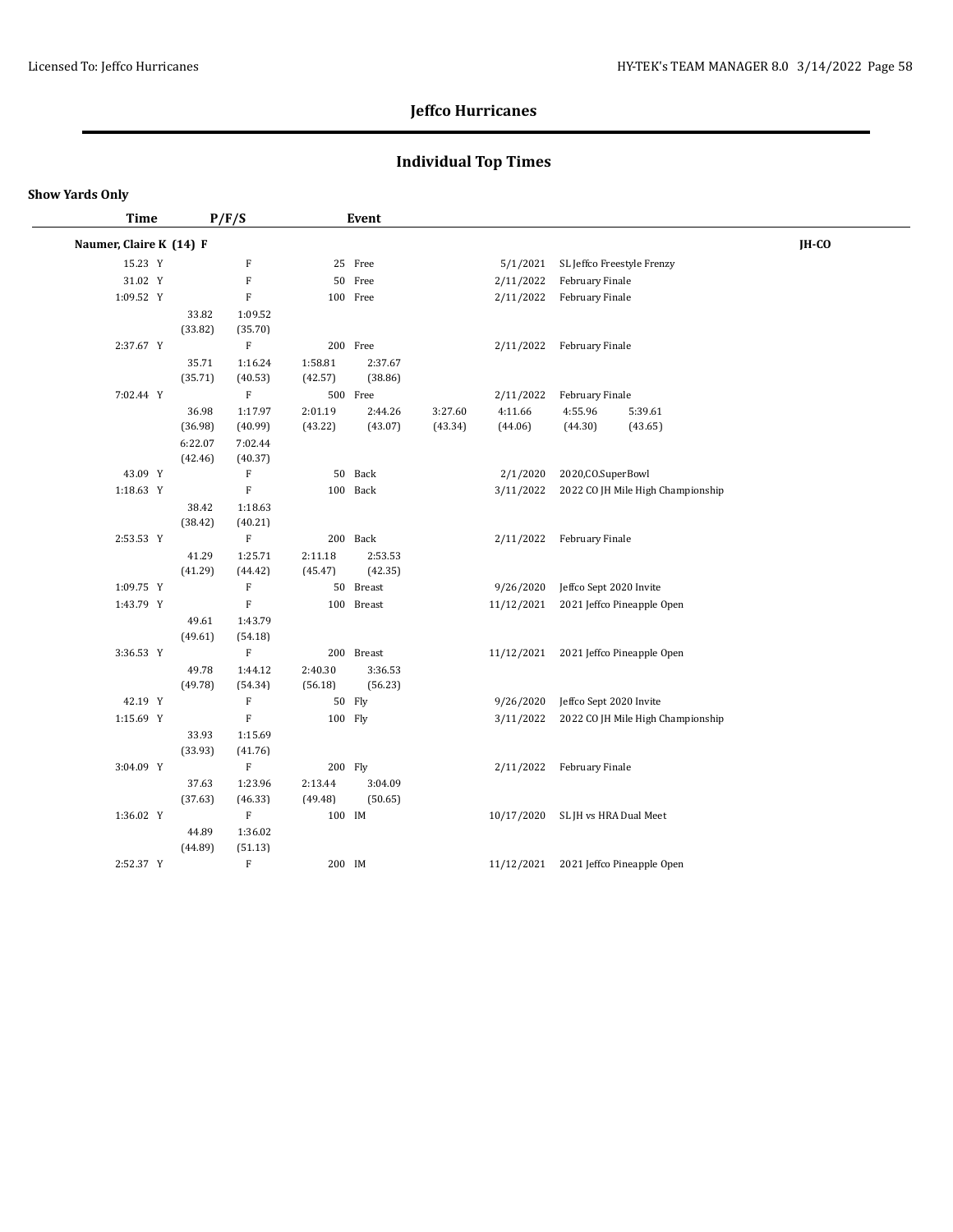## **Individual Top Times**

| <b>Show Yards Only</b> |                          |       |         |                                     |              |  |  |  |  |  |  |  |
|------------------------|--------------------------|-------|---------|-------------------------------------|--------------|--|--|--|--|--|--|--|
|                        | Time                     | P/F/S | Event   |                                     |              |  |  |  |  |  |  |  |
|                        | Nirshberg, Mila A (12) F |       |         |                                     | <b>IH-CO</b> |  |  |  |  |  |  |  |
|                        | 48.93 Y                  |       | 50 Free | 2021 Holiday Showdown<br>12/17/2021 |              |  |  |  |  |  |  |  |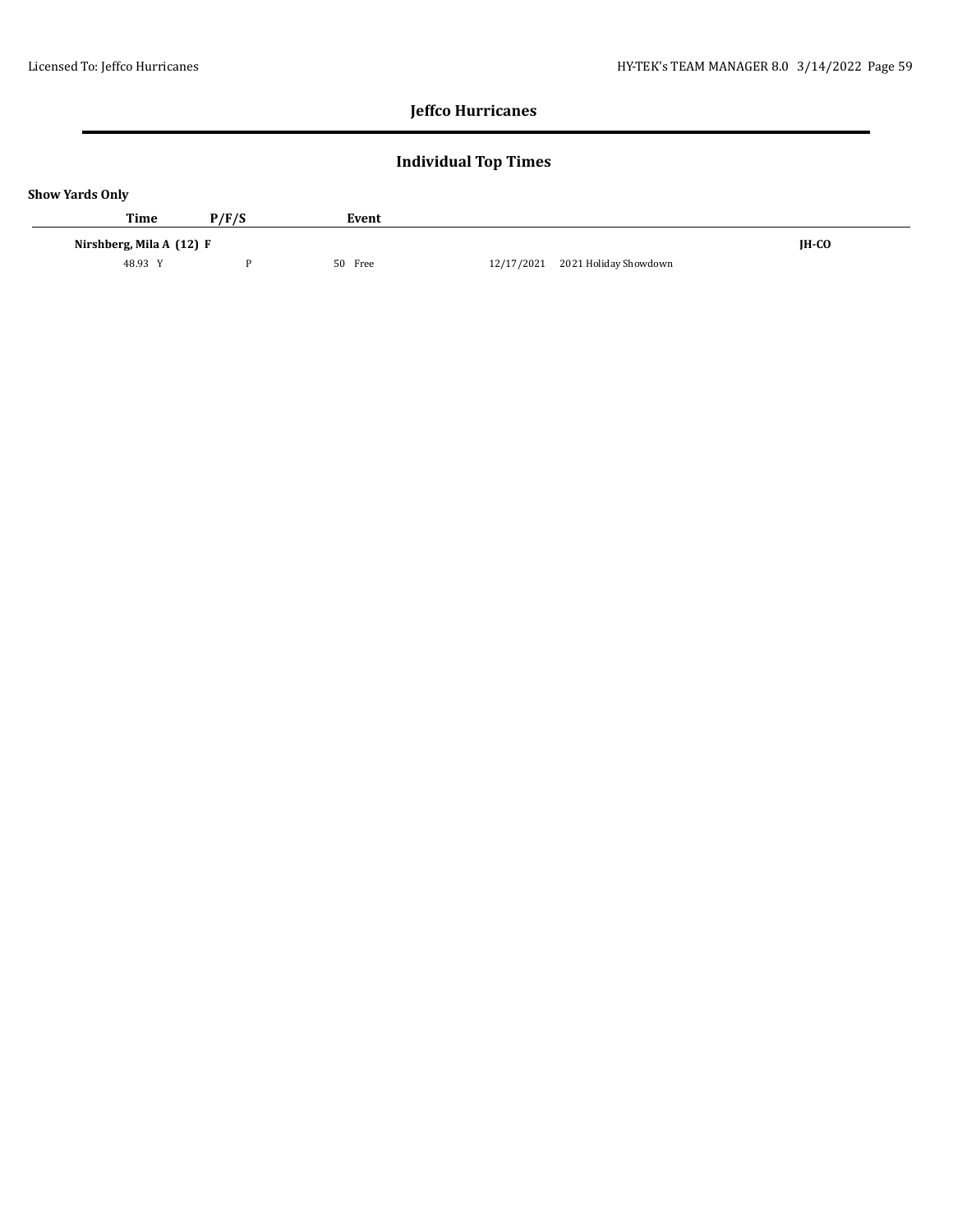# **Individual Top Times**

| <b>Time</b>           |                  | P/F/S                      |           | Event      |         |            |                        |                                   |       |  |
|-----------------------|------------------|----------------------------|-----------|------------|---------|------------|------------------------|-----------------------------------|-------|--|
| Parks, Rowan A (14) F |                  |                            |           |            |         |            |                        |                                   | IH-CO |  |
| 28.84 Y               |                  | $\mathbf F$                |           | 50 Free    |         | 10/15/2021 | PPA Harvest Heats      |                                   |       |  |
| 1:05.21 Y             |                  | $\mathbf F$                |           | 100 Free   |         | 1/14/2022  | 2022 CO CUDA Classic   |                                   |       |  |
|                       | 31.35            | 1:05.21                    |           |            |         |            |                        |                                   |       |  |
|                       | (31.35)          | (33.86)                    |           |            |         |            |                        |                                   |       |  |
| 2:30.04 Y             |                  | $\, {\bf p}$               |           | 200 Free   |         | 12/17/2021 | 2021 Holiday Showdown  |                                   |       |  |
|                       | 33.67            | 1:12.32                    | 1:52.77   | 2:30.04    |         |            |                        |                                   |       |  |
|                       | (33.67)          | (38.65)                    | (40.45)   | (37.27)    |         |            |                        |                                   |       |  |
| 7:20.31 Y             |                  | $\mathbf F$                |           | 500 Free   |         | 10/15/2021 | PPA Harvest Heats      |                                   |       |  |
|                       | 36.26            | 1:18.78                    | 2:03.57   | 2:50.97    | 3:36.33 | 4:20.83    | 5:06.45                | 5:52.25                           |       |  |
|                       | (36.26)          | (42.52)                    | (44.79)   | (47.40)    | (45.36) | (44.50)    | (45.62)                | (45.80)                           |       |  |
|                       | 6:38.00          | 7:20.31                    |           |            |         |            |                        |                                   |       |  |
| 44.81 Y               | (45.75)          | (42.31)                    |           | 50 Back    |         |            | 2020, CO. SuperBowl    |                                   |       |  |
| 1:28.38 Y             |                  | $\mathbf F$<br>$\mathbf F$ |           | 100 Back   |         | 2/1/2020   |                        |                                   |       |  |
|                       |                  |                            |           |            |         | 1/14/2022  | 2022 CO CUDA Classic   |                                   |       |  |
|                       | 43.00<br>(43.00) | 1:28.38<br>(45.38)         |           |            |         |            |                        |                                   |       |  |
| 3:16.35 Y             |                  | $\, {\bf P}$               |           | 200 Back   |         | 3/11/2022  |                        | 2022 CO JH Mile High Championship |       |  |
|                       | 46.13            | 1:36.24                    | 2:27.32   | 3:16.35    |         |            |                        |                                   |       |  |
|                       | (46.13)          | (50.11)                    | (51.08)   | (49.03)    |         |            |                        |                                   |       |  |
| 50.31 Y               |                  | $\mathbf F$                |           | 50 Breast  |         | 2/1/2020   | 2020, CO. SuperBowl    |                                   |       |  |
| 1:45.64 Y             |                  | $\mathbf{P}$               |           | 100 Breast |         | 3/11/2022  |                        | 2022 CO JH Mile High Championship |       |  |
|                       | 51.07            | 1:45.64                    |           |            |         |            |                        |                                   |       |  |
|                       | (51.07)          | (54.57)                    |           |            |         |            |                        |                                   |       |  |
| 4:03.89 Y             |                  | $\mathbf F$                |           | 200 Breast |         | 11/12/2021 |                        | 2021 Jeffco Pineapple Open        |       |  |
|                       | 57.58            | 1:59.72                    | 3:04.74   | 4:03.89    |         |            |                        |                                   |       |  |
|                       | (57.58)          | (1:02.14)                  | (1:05.02) | (59.15)    |         |            |                        |                                   |       |  |
| 42.64 Y               |                  | $\rm F$                    |           | 50 Fly     |         | 2/14/2020  | Jeffco February Finale |                                   |       |  |
| 1:30.23 Y             |                  | $\mathbf F$                | 100 Fly   |            |         | 11/12/2021 |                        | 2021 Jeffco Pineapple Open        |       |  |
|                       | 42.02            | 1:30.23                    |           |            |         |            |                        |                                   |       |  |
|                       | (42.02)          | (48.21)                    |           |            |         |            |                        |                                   |       |  |
| 3:30.33 Y             |                  | $\mathbf F$                |           | 200 Fly    |         | 11/12/2021 |                        | 2021 Jeffco Pineapple Open        |       |  |
|                       | 45.98            | 1:40.04                    | 2:36.86   | 3:30.33    |         |            |                        |                                   |       |  |
|                       | (45.98)          | (54.06)                    | (56.82)   | (53.47)    |         |            |                        |                                   |       |  |
| 1:30.24 Y             |                  | $\mathbf F$                | 100 IM    |            |         | 2/1/2020   | 2020, CO. SuperBowl    |                                   |       |  |
|                       | 42.18            | 1:30.24                    |           |            |         |            |                        |                                   |       |  |
|                       | (42.18)          | (48.06)                    |           |            |         |            |                        |                                   |       |  |
| 3:12.77 Y             |                  | $\mathbf F$                | 200 IM    |            |         | 1/14/2022  | 2022 CO CUDA Classic   |                                   |       |  |
|                       | 45.00            | 1:33.80                    | 2:37.57   | 3:12.77    |         |            |                        |                                   |       |  |
|                       | (45.00)          | (48.80)                    | (1:03.77) | (35.20)    |         |            |                        |                                   |       |  |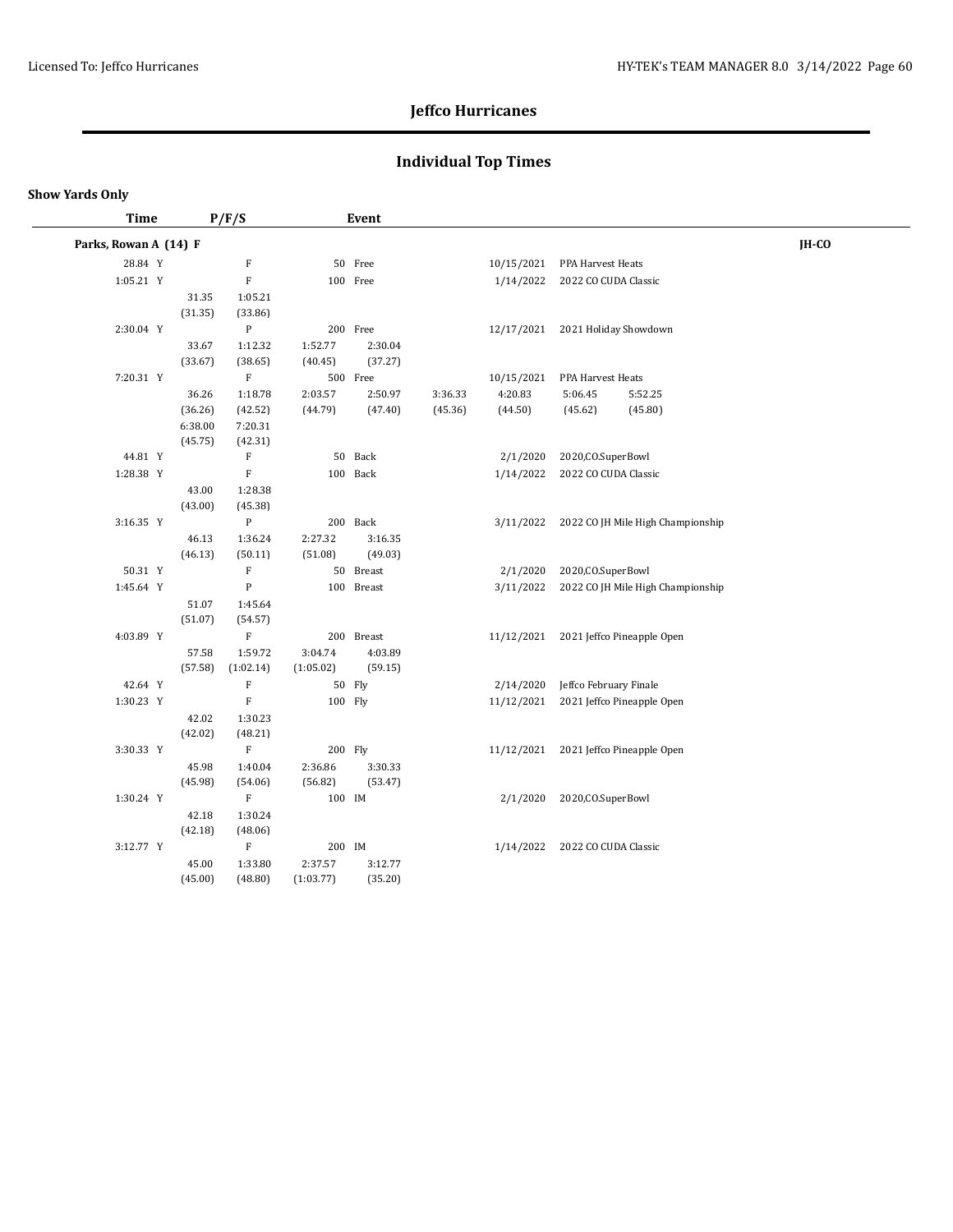## **Individual Top Times**

#### **Show Yards Only**

| <b>Time</b>          |                  | P/F/S                     |                    | Event              |         |            |                            |                                         |              |
|----------------------|------------------|---------------------------|--------------------|--------------------|---------|------------|----------------------------|-----------------------------------------|--------------|
| Patel, Maya E (15) F |                  |                           |                    |                    |         |            |                            |                                         | <b>IH-CO</b> |
| 12.82 Y              |                  | $\mathbf F$               |                    | 25 Free            |         | 5/1/2021   | SL Jeffco Freestyle Frenzy |                                         |              |
| 26.59 Y L            |                  | $\mathbf F$               |                    | 50 Free            |         | 3/11/2022  |                            | 2022 CO JH Mile High Championship       |              |
| 58.68 Y              |                  | ${\bf P}$                 |                    | 100 Free           |         | 12/2/2021  |                            | 2021 Gulf Southern Sr. Champs Invite    |              |
|                      | 27.91            | 58.68                     |                    |                    |         |            |                            |                                         |              |
|                      | (27.91)          | (30.77)                   |                    |                    |         |            |                            |                                         |              |
| 2:06.74 Y            |                  | ${\bf P}$                 |                    | 200 Free           |         | 12/2/2021  |                            | 2021 Gulf Southern Sr. Champs Invite    |              |
|                      | 28.87            | 1:00.23                   | 1:33.45            | 2:06.74            |         |            |                            |                                         |              |
|                      | (28.87)          | (31.36)                   | (33.22)            | (33.29)            |         |            |                            |                                         |              |
| 5:48.09 Y            |                  | ${\bf P}$                 |                    | 500 Free           |         | 12/2/2021  |                            | 2021 Gulf Southern Sr. Champs Invite    |              |
|                      | 30.55            | 1:04.34                   | 1:39.72            | 2:15.65            | 2:51.71 | 3:28.22    | 4:04.57                    | 4:40.00                                 |              |
|                      | (30.55)          | (33.79)                   | (35.38)            | (35.93)            | (36.06) | (36.51)    | (36.35)                    | (35.43)                                 |              |
|                      | 5:14.77          | 5:48.09                   |                    |                    |         |            |                            |                                         |              |
|                      | (34.77)          | (33.32)                   |                    |                    |         |            |                            |                                         |              |
| 11:50.91 Y           |                  | F                         | 1000 Free          |                    |         | 11/12/2021 |                            | 2021 Jeffco Pineapple Open              |              |
| 29.97 Y              |                  | ${\bf P}$                 | 50                 | Back               |         | 2/22/2019  |                            | 2019 CO CSI 14&U SC State Championships |              |
| 1:00.59 Y            |                  | ${\bf F}$                 |                    | 100 Back           |         | 3/11/2022  |                            | 2022 CO JH Mile High Championship       |              |
|                      | 29.17            | 1:00.59                   |                    |                    |         |            |                            |                                         |              |
|                      | (29.17)          | (31.42)                   |                    |                    |         |            |                            |                                         |              |
| 2:10.27 Y            |                  | ${\bf P}$                 |                    | 200 Back           |         | 3/11/2022  |                            | 2022 CO JH Mile High Championship       |              |
|                      | 30.44            | 1:03.03                   | 1:36.47            | 2:10.27            |         |            |                            |                                         |              |
|                      | (30.44)          | (32.59)                   | (33.44)            | (33.80)            |         |            |                            |                                         |              |
| 39.95 Y              |                  | $\mathbf F$               |                    | 50 Breast          |         | 2/2/2019   | 2019, CO. SuperBowl        |                                         |              |
| 1:19.24 Y            |                  | $\mathbf F$               |                    | 100 Breast         |         | 11/12/2021 |                            | 2021 Jeffco Pineapple Open              |              |
|                      | 37.83            | 1:19.24                   |                    |                    |         |            |                            |                                         |              |
|                      | (37.83)          | (41.41)                   |                    |                    |         |            |                            |                                         |              |
| 2:47.27 Y            |                  | $\mathbf F$               |                    | 200 Breast         |         | 1/14/2022  | 2022 CO CUDA Classic       |                                         |              |
|                      | 38.78            | 1:21.58                   | 2:04.79            | 2:47.27            |         |            |                            |                                         |              |
|                      | (38.78)          | (42.80)                   | (43.21)            | (42.48)            |         |            |                            |                                         |              |
| 30.27 Y              |                  | $\mathbf F$               |                    | 50 Fly             |         | 3/1/2019   | 2019 CO CSI Silver State   |                                         |              |
| 1:01.68 Y            |                  | ${\bf F}$                 | 100 Fly            |                    |         | 2/3/2022   |                            | 2022 CO OB Jeffco 4A & 5A Leagues       |              |
|                      | 28.62            | 1:01.68                   |                    |                    |         |            |                            |                                         |              |
|                      | (28.62)          | (33.06)                   |                    |                    |         |            |                            |                                         |              |
| 2:28.55 Y            |                  | $\mathbf F$               | 200 Fly            |                    |         | 1/14/2022  | 2022 CO CUDA Classic       |                                         |              |
|                      | 32.74<br>(32.74) | 1:10.83<br>(38.09)        | 1:49.70<br>(38.87) | 2:28.55<br>(38.85) |         |            |                            |                                         |              |
| 1:07.94 Y            |                  | $\mathbf F$               | 100 IM             |                    |         | 3/1/2019   | 2019 CO CSI Silver State   |                                         |              |
|                      | 30.63            | 1:07.94                   |                    |                    |         |            |                            |                                         |              |
|                      | (30.63)          | (37.31)                   |                    |                    |         |            |                            |                                         |              |
| 2:19.02 Y            |                  | $\boldsymbol{\mathrm{F}}$ | 200 IM             |                    |         | 11/12/2021 |                            | 2021 Jeffco Pineapple Open              |              |
| 4:54.82 Y            |                  | $\mathbf F$               | 400 IM             |                    |         | 3/11/2022  |                            | 2022 CO JH Mile High Championship       |              |
|                      | 30.42            | 1:05.88                   | 1:41.49            | 2:17.11            | 2:59.18 | 3:42.87    | 4:19.07                    | 4:54.82                                 |              |
|                      | (30.42)          | (35.46)                   | (35.61)            | (35.62)            | (42.07) | (43.69)    | (36.20)                    | (35.75)                                 |              |
|                      |                  |                           |                    |                    |         |            |                            |                                         |              |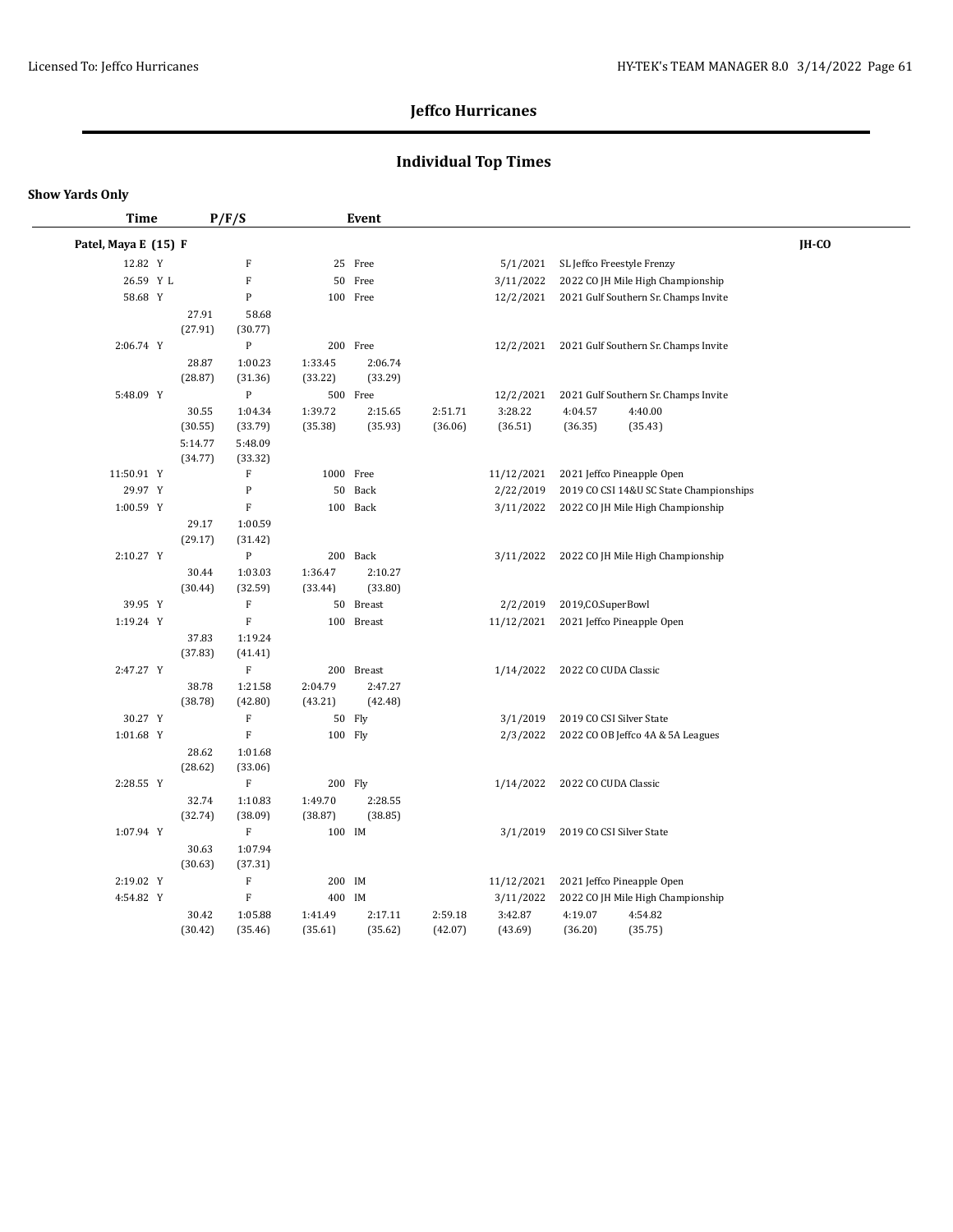## **Individual Top Times**

| Time                    |                          | P/F/S                     |                          | Event     |            |                                   |         |
|-------------------------|--------------------------|---------------------------|--------------------------|-----------|------------|-----------------------------------|---------|
| Peterson, Owen M (12) M |                          |                           |                          |           |            |                                   | $IH-CO$ |
| 30.41 Y                 |                          | F                         |                          | 50 Free   | 3/11/2022  | 2022 CO JH Mile High Championship |         |
| 1:17.90 Y               |                          | P                         |                          | 100 Free  | 12/17/2021 | 2021 Holiday Showdown             |         |
|                         | 1:17.90                  | 1:17.90                   |                          |           |            |                                   |         |
|                         | (1:17.90)                | (0.00)                    |                          |           |            |                                   |         |
| 3:01.96 Y               |                          | F                         |                          | 200 Free  | 11/12/2021 | 2021 Jeffco Pineapple Open        |         |
|                         | 40.97                    | 1:29.04                   | $\cdots$                 | 3:01.96   |            |                                   |         |
|                         | (40.97)                  | (48.07)                   | $\hspace{0.05cm} \ldots$ | (3:01.96) |            |                                   |         |
| 35.76 Y                 |                          | $\boldsymbol{\mathrm{F}}$ | 50                       | Back      | 2/11/2022  | February Finale                   |         |
| 1:18.24 Y               |                          | $\rm F$                   |                          | 100 Back  | 3/11/2022  | 2022 CO JH Mile High Championship |         |
|                         | $\cdots$                 | 1:18.24                   |                          |           |            |                                   |         |
|                         | $\overline{\phantom{a}}$ | (1:18.24)                 |                          |           |            |                                   |         |
| 2:52.78 Y               |                          | $\rm F$                   |                          | 200 Back  | 2/11/2022  | February Finale                   |         |
|                         | $---$                    | $\overline{\phantom{a}}$  | 2:10.89                  | 2:52.78   |            |                                   |         |
|                         | $---$                    | $\overline{\phantom{a}}$  | (2:10.89)                | (41.89)   |            |                                   |         |
| 42.70 Y                 |                          | $\boldsymbol{\mathrm{F}}$ | 50                       | Breast    | 2/11/2022  | February Finale                   |         |
| 1:33.63 Y               |                          | $\boldsymbol{\mathrm{F}}$ | 100                      | Breast    | 3/11/2022  | 2022 CO JH Mile High Championship |         |
|                         | 44.52                    | 1:33.63                   |                          |           |            |                                   |         |
|                         | (44.52)                  | (49.11)                   |                          |           |            |                                   |         |
| 36.95 Y                 |                          | P                         |                          | 50 Fly    | 3/11/2022  | 2022 CO JH Mile High Championship |         |
| 1:19.23 Y               |                          | $\rm F$                   | 100 IM                   |           | 3/11/2022  | 2022 CO JH Mile High Championship |         |
|                         | 35.40                    | 1:19.23                   |                          |           |            |                                   |         |
|                         | (35.40)                  | (43.83)                   |                          |           |            |                                   |         |
| 3:00.50 Y               |                          | F                         | 200 IM                   |           | 2/11/2022  | February Finale                   |         |
|                         | 38.81                    | 1:24.63                   | 2:20.24                  | 3:00.50   |            |                                   |         |
|                         | (38.81)                  | (45.82)                   | (55.61)                  | (40.26)   |            |                                   |         |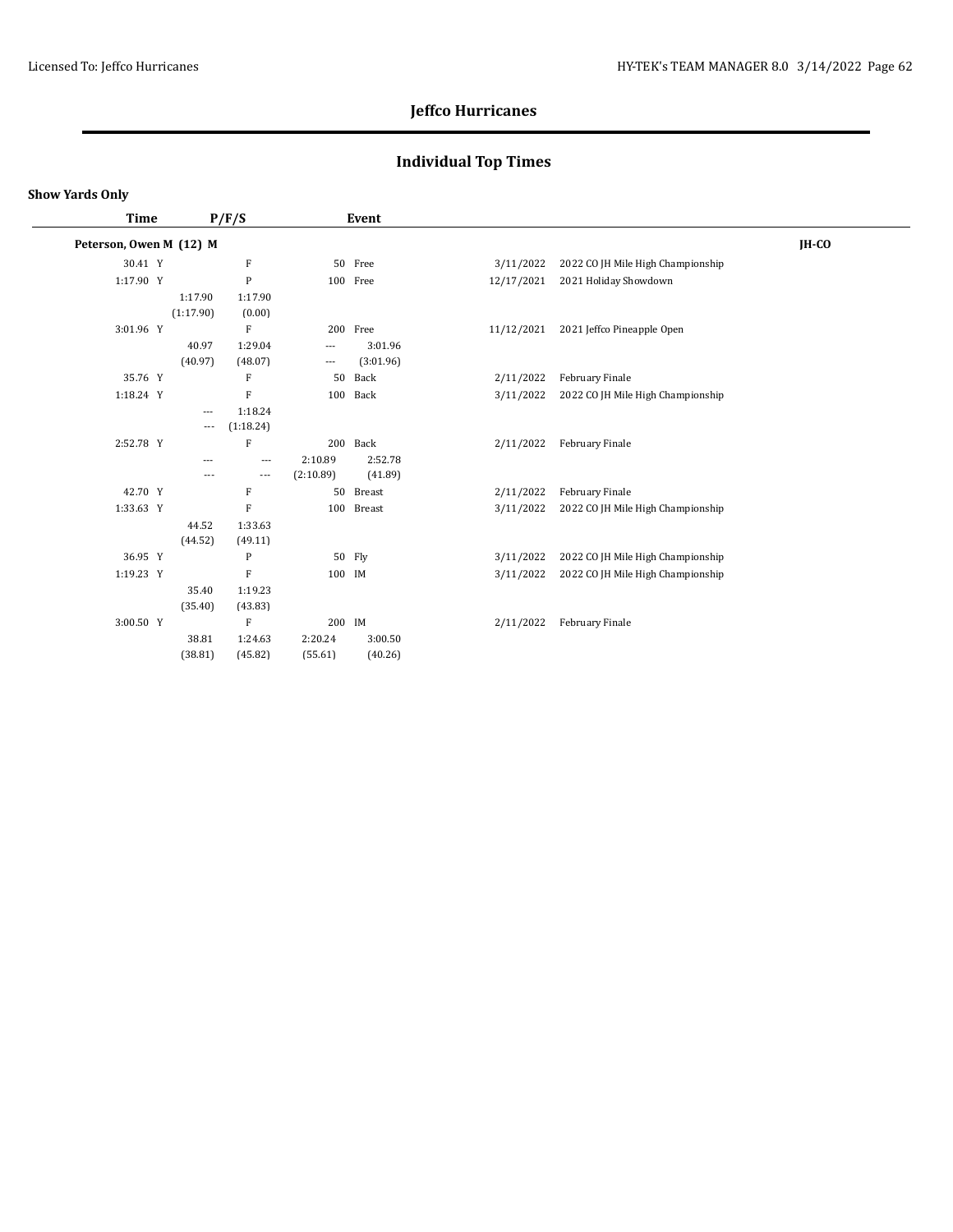## **Individual Top Times**

| <b>Time</b>               |                      | P/F/S                |                      | Event    |                   |                      |            |                                           |         |
|---------------------------|----------------------|----------------------|----------------------|----------|-------------------|----------------------|------------|-------------------------------------------|---------|
| Prendergast, Nora B (8) F |                      |                      |                      |          |                   |                      |            |                                           | $IH-CO$ |
| 22.85 Y                   |                      | F                    |                      | 25 Free  |                   |                      | 9/25/2021  | 2021, CO. Jeffco Hurricane September Open |         |
| 52.68 Y                   |                      | F                    |                      | 50 Free  |                   |                      | 11/12/2021 | 2021 Jeffco Pineapple Open                |         |
| 1:56.50 Y                 |                      | F                    |                      | 100 Free |                   |                      | 2/11/2022  | February Finale                           |         |
|                           | 57.08<br>(57.08)     | 1:56.50<br>(59.42)   |                      |          |                   |                      |            |                                           |         |
| 4:07.69 Y                 |                      | F                    |                      | 200 Free |                   |                      | 1/14/2022  | 2022 CO CUDA Classic                      |         |
|                           | 59.69<br>(59.69)     | 2:05.31<br>(1:05.62) | 3:08.74<br>(1:03.43) |          | $---$<br>$\cdots$ | 4:07.69<br>(4:07.69) |            |                                           |         |
| 27.11 Y                   |                      | F                    | 25                   | Back     |                   |                      | 9/25/2021  | 2021, CO. Jeffco Hurricane September Open |         |
| 57.95 Y                   |                      | P                    | 50                   | Back     |                   |                      | 12/17/2021 | 2021 Holiday Showdown                     |         |
| 2:11.36 Y                 |                      | P                    | 100                  | Back     |                   |                      | 12/17/2021 | 2021 Holiday Showdown                     |         |
|                           | 1:01.76<br>(1:01.76) | 2:11.36<br>(1:09.60) |                      |          |                   |                      |            |                                           |         |
| 1:18.66 Y                 |                      | F                    | 50                   | Breast   |                   |                      | 2/11/2022  | February Finale                           |         |
| 32.21 Y                   |                      | F                    |                      | 25 Fly   |                   |                      | 9/25/2021  | 2021, CO. Jeffco Hurricane September Open |         |
| 1:17.42 Y                 |                      | F                    |                      | 50 Fly   |                   |                      | 11/12/2021 | 2021 Jeffco Pineapple Open                |         |
|                           |                      |                      |                      |          |                   |                      |            |                                           |         |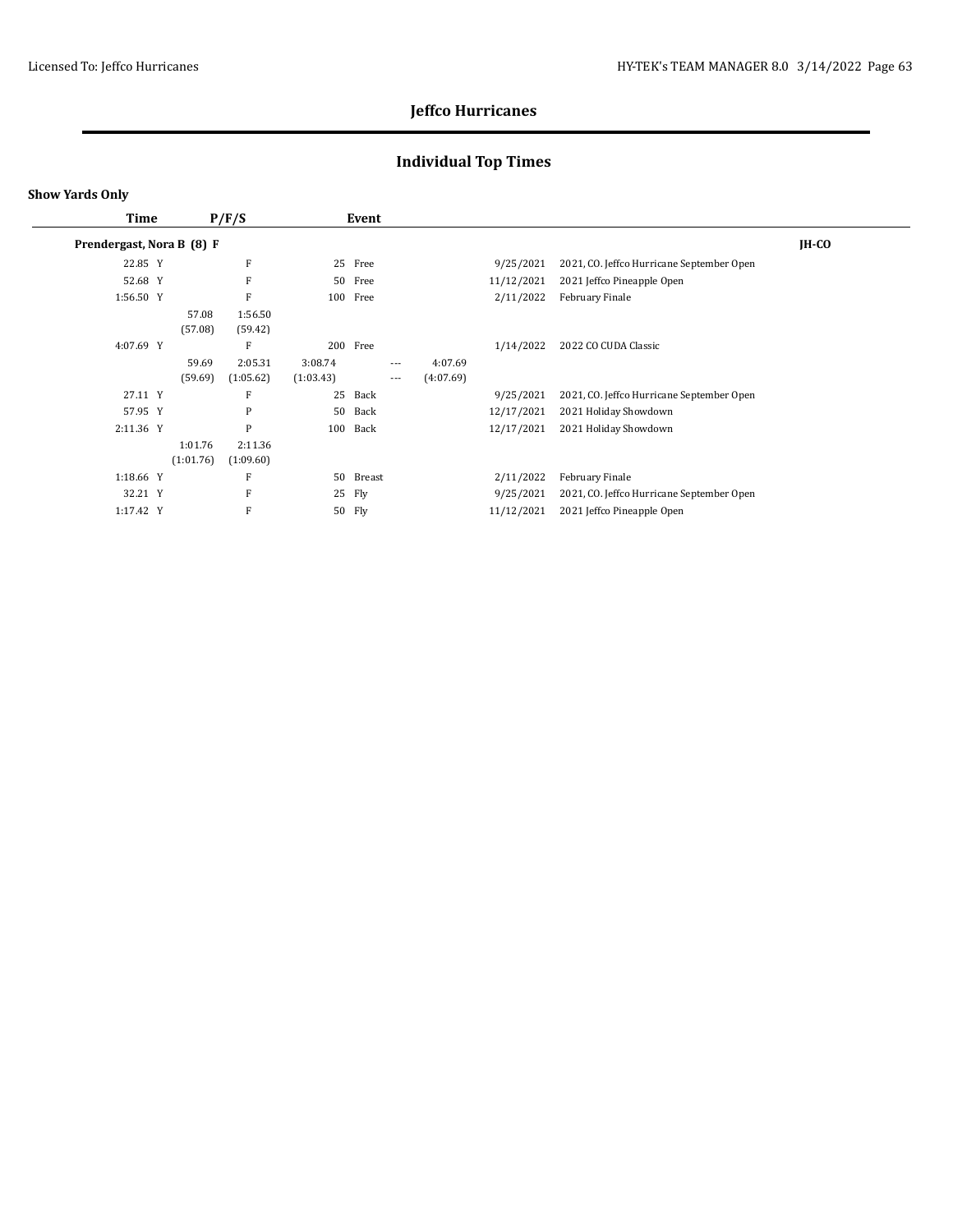## **Individual Top Times**

#### **Show Yards Only**

 $\overline{\phantom{a}}$ 

| Time                  |           | P/F/S     |         | Event      |            |                            |         |
|-----------------------|-----------|-----------|---------|------------|------------|----------------------------|---------|
| Pulioff, Tom C (13) M |           |           |         |            |            |                            | $IH-CO$ |
| 37.66 Y               |           | F         |         | 50 Free    | 1/14/2022  | 2022 CO CUDA Classic       |         |
| 1:33.10 Y             |           | F         |         | 100 Free   | 1/14/2022  | 2022 CO CUDA Classic       |         |
|                       | 46.40     | 1:33.10   |         |            |            |                            |         |
|                       | (46.40)   | (46.70)   |         |            |            |                            |         |
| 3:35.58 Y             |           | F         |         | 200 Free   | 11/12/2021 | 2021 Jeffco Pineapple Open |         |
|                       | 45.92     | 1:42.60   | 2:38.63 | 3:35.58    |            |                            |         |
|                       | (45.92)   | (56.68)   | (56.03) | (56.95)    |            |                            |         |
| 42.97 Y               |           | F         | 50      | Back       | 1/14/2022  | 2022 CO CUDA Classic       |         |
| 1:34.89 Y             |           | F         | 100     | Back       | 1/14/2022  | 2022 CO CUDA Classic       |         |
|                       | 46.95     | 1:34.89   |         |            |            |                            |         |
|                       | (46.95)   | (47.94)   |         |            |            |                            |         |
| 50.68 Y               |           | F         |         | 50 Breast  | 1/14/2022  | 2022 CO CUDA Classic       |         |
| 2:08.82 Y             |           | F         |         | 100 Breast | 11/12/2021 | 2021 Jeffco Pineapple Open |         |
|                       | 1:01.97   | 2:08.82   |         |            |            |                            |         |
|                       | (1:01.97) | (1:06.85) |         |            |            |                            |         |
| 50.38 Y               |           | F         |         | 50 Fly     | 11/12/2021 | 2021 Jeffco Pineapple Open |         |
| 2:05.08 Y             |           | F         | 100 Fly |            | 11/12/2021 | 2021 Jeffco Pineapple Open |         |
|                       | 1:00.36   | 2:05.08   |         |            |            |                            |         |
|                       | (1:00.36) | (1:04.72) |         |            |            |                            |         |
| 1:34.49 Y             |           | F         | 100 IM  |            | 1/14/2022  | 2022 CO CUDA Classic       |         |
|                       | 42.10     | 1:34.49   |         |            |            |                            |         |
|                       | (42.10)   | (52.39)   |         |            |            |                            |         |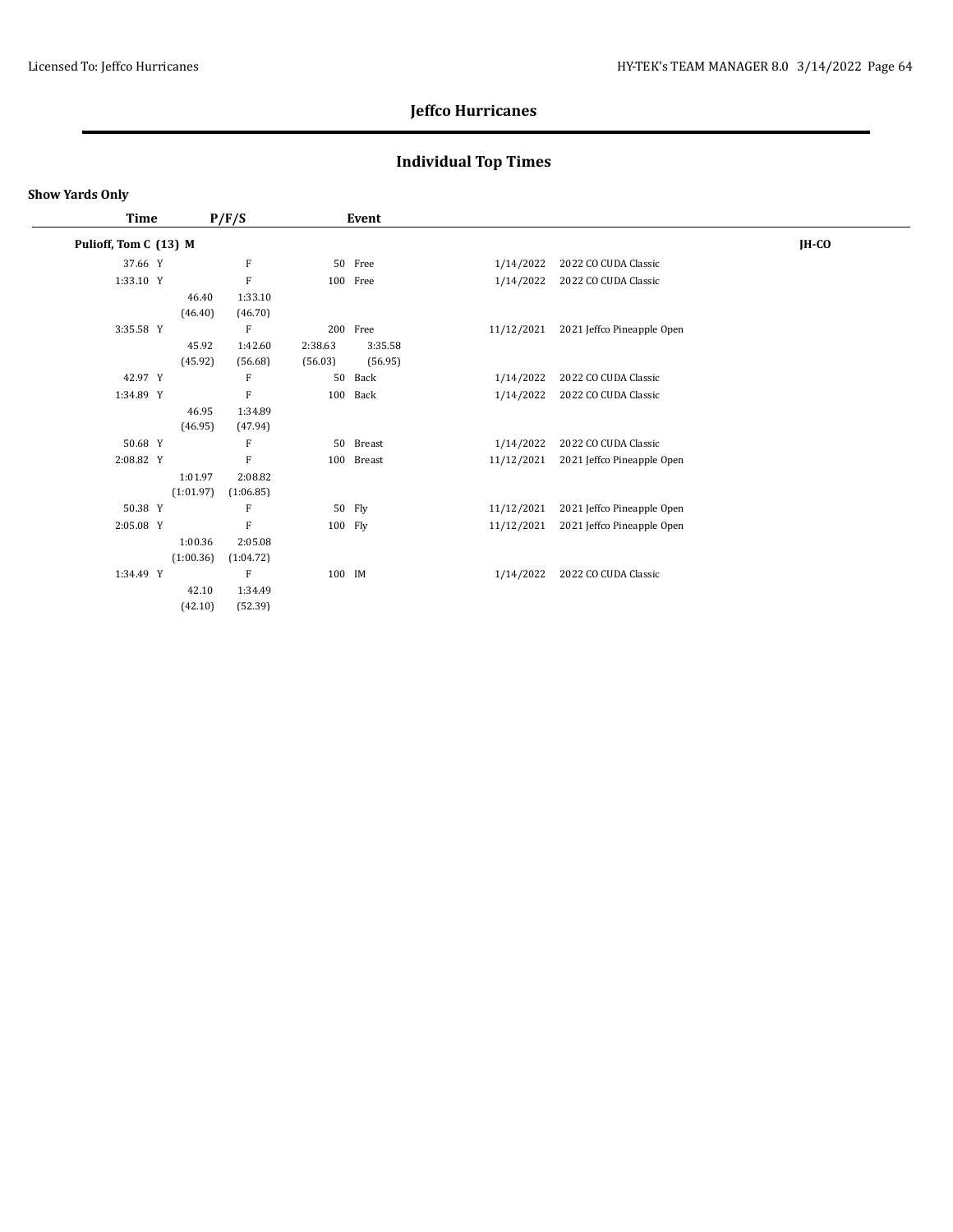# **Individual Top Times**

| <b>Time</b>             |         | P/F/S                     |         | Event      |         |                      |                                        |       |
|-------------------------|---------|---------------------------|---------|------------|---------|----------------------|----------------------------------------|-------|
| Pursley, Eddie J (12) M |         |                           |         |            |         |                      |                                        | IH-CO |
| 32.65 Y                 |         | ${\bf P}$                 |         | 50 Free    |         | 12/17/2021           | 2021 Holiday Showdown                  |       |
| 1:09.06 Y               |         | $\rm F$                   |         | 100 Free   |         | 12/17/2021           | 2021 Holiday Showdown                  |       |
|                         | 32.53   | 1:09.06                   |         |            |         |                      |                                        |       |
|                         | (32.53) | (36.53)                   |         |            |         |                      |                                        |       |
| 2:26.25 Y               |         | $\rm F$                   |         | 200 Free   |         | 1/14/2022            | 2022 CO CUDA Classic                   |       |
|                         | 33.56   | 1:11.49                   | 1:49.92 | 2:26.25    |         |                      |                                        |       |
|                         | (33.56) | (37.93)                   | (38.43) | (36.33)    |         |                      |                                        |       |
| 6:42.47 Y               |         | $\mathbf F$               |         | 500 Free   |         | 12/17/2021           | 2021 Holiday Showdown                  |       |
|                         | 36.02   | 1:16.72                   | 1:57.66 | 2:39.45    | 3:20.88 | 4:02.88              | 5:25.53<br>4:44.27                     |       |
|                         | (36.02) | (40.70)                   | (40.94) | (41.79)    | (41.43) | (42.00)              | (41.39)<br>(41.26)                     |       |
|                         | 6:06.18 | 6:42.47                   |         |            |         |                      |                                        |       |
|                         | (40.65) | (36.29)                   |         |            |         |                      |                                        |       |
| 33.50 Y                 |         | P                         |         | 50 Back    |         | 2/25/2022            | 2022 CO CSI SC Age Group Championships |       |
| 1:11.52 Y               |         | $\rm F$                   |         | 100 Back   |         | 2/11/2022            | February Finale                        |       |
|                         | 33.36   | 1:11.52                   |         |            |         |                      |                                        |       |
|                         | (33.36) | (38.16)                   |         |            |         |                      |                                        |       |
| 2:29.94 Y               |         | $\rm F$                   |         | 200 Back   |         | 2/25/2022            | 2022 CO CSI SC Age Group Championships |       |
|                         | 34.96   | 1:12.74                   | 1:52.30 | 2:29.94    |         |                      |                                        |       |
|                         | (34.96) | (37.78)                   | (39.56) | (37.64)    |         |                      |                                        |       |
| 39.96 Y                 |         | $\mathbf F$               |         | 50 Breast  |         | 12/17/2021           | 2021 Holiday Showdown                  |       |
| 1:45.50 Y               |         | $\overline{F}$            |         | 100 Breast |         | 2/14/2020            | Jeffco February Finale                 |       |
|                         | 49.00   | 1:45.50                   |         |            |         |                      |                                        |       |
|                         | (49.00) | (56.50)                   |         |            |         |                      |                                        |       |
| 36.28 Y                 |         | $\mathbf F$               |         | 50 Fly     |         | 1/14/2022            | 2022 CO CUDA Classic                   |       |
| 1:24.61 Y               |         | $\mathbf F$               | 100 Fly |            |         | 1/14/2022            | 2022 CO CUDA Classic                   |       |
|                         | 38.66   | 1:24.61                   |         |            |         |                      |                                        |       |
|                         | (38.66) | (45.95)                   |         |            |         |                      |                                        |       |
| 1:18.05 Y               |         | $\mathbf F$               | 100 IM  |            |         |                      | 2/11/2022 February Finale              |       |
|                         | 35.70   | 1:18.05                   |         |            |         |                      |                                        |       |
|                         | (35.70) | (42.35)                   |         |            |         |                      |                                        |       |
| 2:47.68 Y               |         | $\boldsymbol{\mathrm{F}}$ | 200 IM  |            |         | 12/17/2021           | 2021 Holiday Showdown                  |       |
|                         | 39.97   | 1:19.52                   | 2:10.53 | 2:47.68    |         |                      |                                        |       |
| 6:06.34 Y               | (39.97) | (39.55)<br>$\mathbf F$    | (51.01) | (37.15)    |         |                      |                                        |       |
|                         |         |                           | 400 IM  |            |         | 2/11/2022<br>4:42.13 | February Finale                        |       |
|                         | 41.20   | 1:31.88                   | 2:13.80 | 2:55.53    | 3:50.58 |                      | 6:06.34<br>$\overline{\phantom{a}}$    |       |
|                         | (41.20) | (50.68)                   | (41.92) | (41.73)    | (55.05) | (51.55)              | (6:06.34)<br>$\overline{\phantom{a}}$  |       |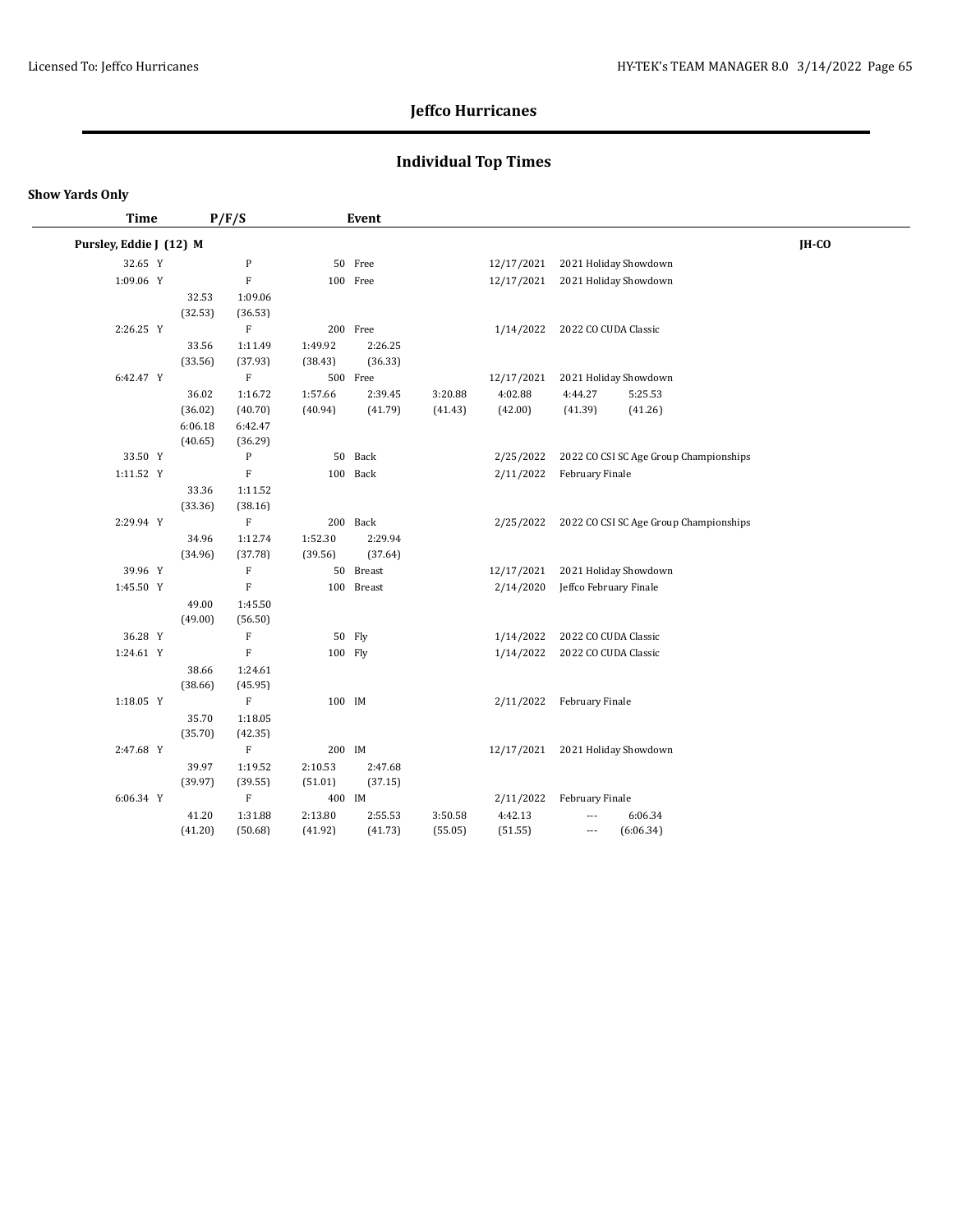## **Individual Top Times**

| <b>Show Yards Only</b>   |          |           |  |           |            |                       |       |  |  |  |  |  |
|--------------------------|----------|-----------|--|-----------|------------|-----------------------|-------|--|--|--|--|--|
| Time                     |          | P/F/S     |  | Event     |            |                       |       |  |  |  |  |  |
| Pursley, Johnnie D (7) M |          |           |  |           |            |                       | IH-CO |  |  |  |  |  |
| 23.60 Y                  |          | F         |  | 25 Free   | 1/14/2022  | 2022 CO CUDA Classic  |       |  |  |  |  |  |
| 1:02.52 Y                |          | F         |  | 50 Free   | 1/14/2022  | 2022 CO CUDA Classic  |       |  |  |  |  |  |
| 2:28.10 Y                |          | P         |  | 100 Free  | 12/17/2021 | 2021 Holiday Showdown |       |  |  |  |  |  |
|                          | $\cdots$ | 2:28.10   |  |           |            |                       |       |  |  |  |  |  |
|                          | $\cdots$ | (2:28.10) |  |           |            |                       |       |  |  |  |  |  |
| 1:14.19 Y                |          | Е         |  | 50 Back   | 1/14/2022  | 2022 CO CUDA Classic  |       |  |  |  |  |  |
| 1:42.19 Y                |          | P         |  | 50 Breast | 12/17/2021 | 2021 Holiday Showdown |       |  |  |  |  |  |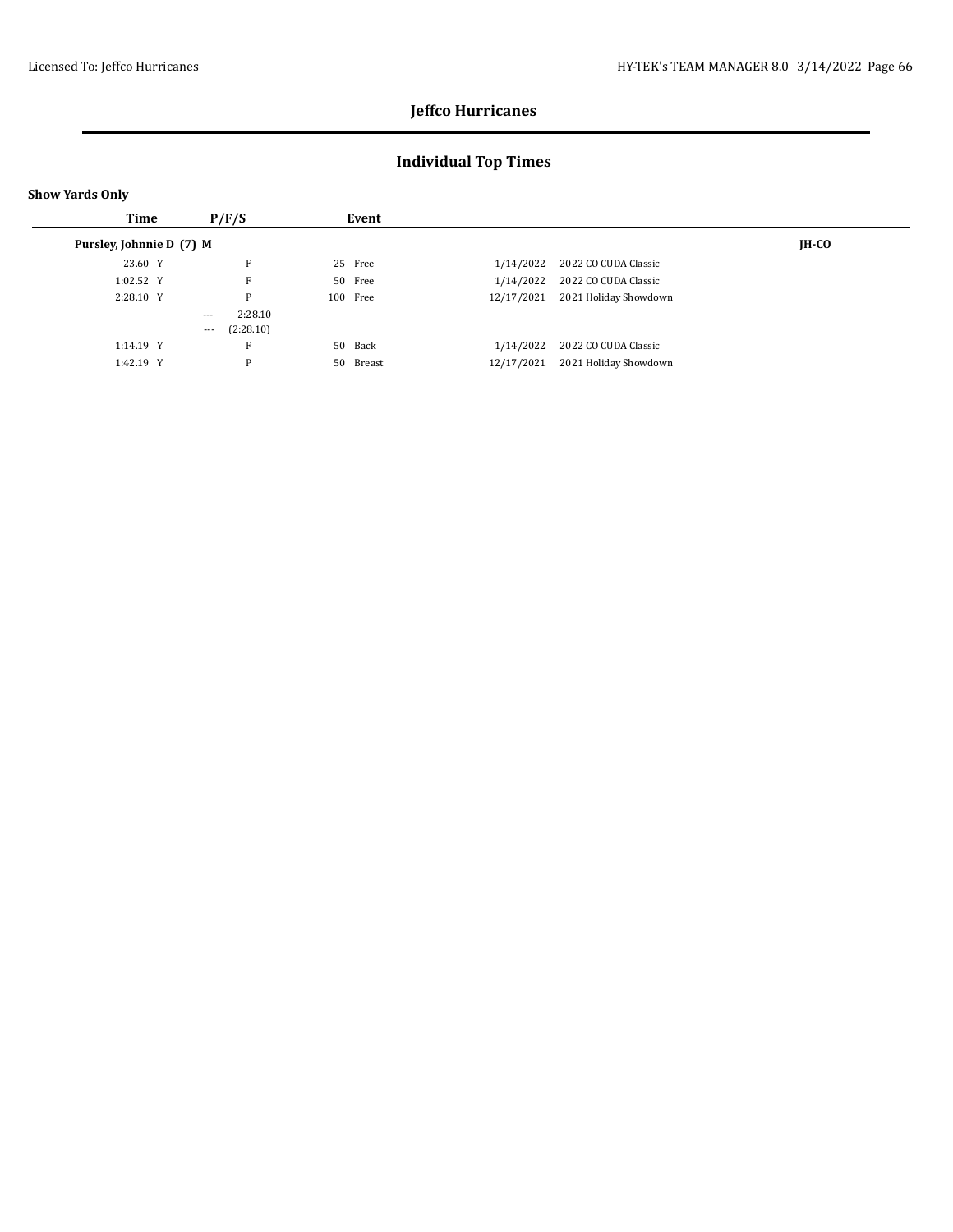## **Individual Top Times**

#### **Show Yards Only**

 $\overline{\phantom{0}}$ 

| Time                  |  | P/F/S   |           | Event   |            |            |                            |         |
|-----------------------|--|---------|-----------|---------|------------|------------|----------------------------|---------|
| Pursley, Ruby C (9) F |  |         |           |         |            |            |                            | $IH-CO$ |
| 23.06 Y               |  |         | F         |         | 25 Free    | 10/26/2019 | 10&U Grand Prix #1         |         |
| 37.70 Y               |  |         | F         |         | 50 Free    | 2/11/2022  | February Finale            |         |
| 1:25.97 Y             |  |         | F         |         | 100 Free   | 1/14/2022  | 2022 CO CUDA Classic       |         |
|                       |  | 40.98   | 1:25.97   |         |            |            |                            |         |
|                       |  | (40.98) | (44.99)   |         |            |            |                            |         |
| 3:07.07 Y             |  |         | F         |         | 200 Free   | 2/11/2022  | February Finale            |         |
|                       |  | 40.91   | 1:29.13   | 2:19.89 | 3:07.07    |            |                            |         |
|                       |  | (40.91) | (48.22)   | (50.76) | (47.18)    |            |                            |         |
| 24.17 Y               |  |         | F         | 25      | Back       | 2/1/2020   | 2020, CO. SuperBowl        |         |
| 44.74 Y               |  |         | F         | 50      | Back       | 2/11/2022  | February Finale            |         |
| 1:41.83 Y             |  |         | ${\bf P}$ | 100     | Back       | 12/17/2021 | 2021 Holiday Showdown      |         |
|                       |  | 47.93   | 1:41.83   |         |            |            |                            |         |
|                       |  | (47.93) | (53.90)   |         |            |            |                            |         |
| 30.00 Y               |  |         | F         |         | 25 Breast  | 12/22/2019 | 10&U Grand Prix #2         |         |
| 48.71 Y               |  |         | F         | 50      | Breast     | 11/12/2021 | 2021 Jeffco Pineapple Open |         |
| 1:45.57 Y             |  |         | F         |         | 100 Breast | 2/11/2022  | February Finale            |         |
|                       |  | 50.38   | 1:45.57   |         |            |            |                            |         |
|                       |  | (50.38) | (55.19)   |         |            |            |                            |         |
| 30.73 Y               |  |         | F         |         | 25 Fly     | 10/26/2019 | 10&U Grand Prix #1         |         |
| 48.90 Y               |  |         | F         |         | 50 Fly     | 1/14/2022  | 2022 CO CUDA Classic       |         |
| 1:36.42 Y             |  |         | ${\bf F}$ | 100 IM  |            | 2/11/2022  | February Finale            |         |
|                       |  | 46.18   | 1:36.42   |         |            |            |                            |         |
|                       |  | (46.18) | (50.24)   |         |            |            |                            |         |
|                       |  |         |           |         |            |            |                            |         |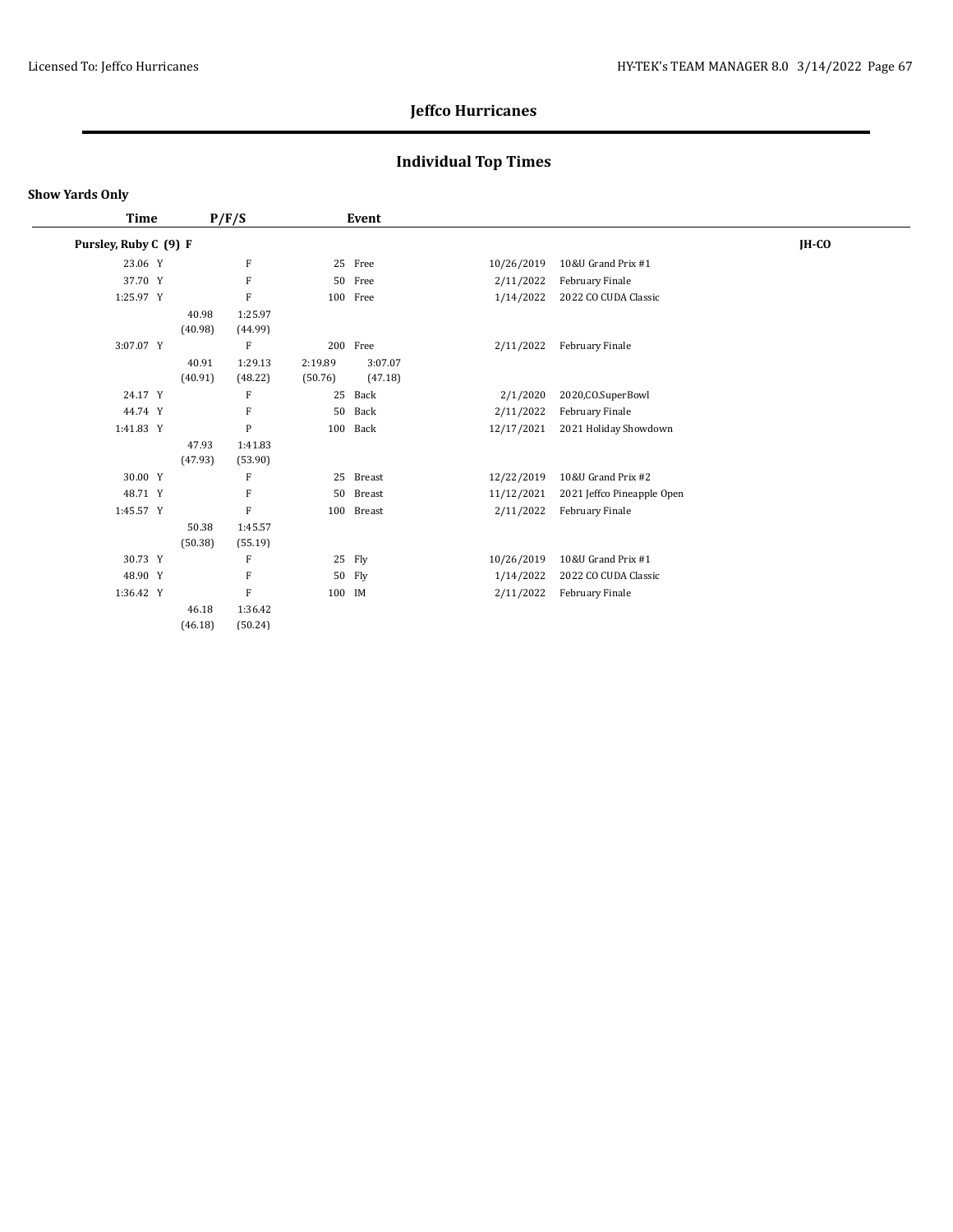## **Individual Top Times**

| Time                     |           | P/F/S     |        | Event     |            |                      |              |
|--------------------------|-----------|-----------|--------|-----------|------------|----------------------|--------------|
| Quinn, Caroline M (11) F |           |           |        |           |            |                      | <b>IH-CO</b> |
| 57.99 Y                  |           | F         |        | 50 Free   | 12/22/2019 | 10&U Grand Prix #2   |              |
| 2:16.93 Y                |           | F         |        | 100 Free  | 1/17/2020  | 2020 CO CUDA Classic |              |
|                          | 1:05.48   | 2:16.93   |        |           |            |                      |              |
|                          | (1:05.48) | (1:11.45) |        |           |            |                      |              |
| 1:02.54 Y                |           | F         |        | 50 Back   | 12/22/2019 | 10&U Grand Prix #2   |              |
| 2:35.12 Y                |           | F         |        | 100 Back  | 11/8/2019  | Pineapple Open       |              |
|                          | 1:16.25   | 2:35.12   |        |           |            |                      |              |
|                          | (1:16.25) | (1:18.87) |        |           |            |                      |              |
| 1:21.59 Y                |           | F         |        | 50 Breast | 1/17/2020  | 2020 CO CUDA Classic |              |
| 1:15.62 Y                |           | F         |        | 50 Fly    | 12/22/2019 | 10&U Grand Prix #2   |              |
| 2:22.17 Y                |           | F         | 100 IM |           | 12/22/2019 | 10&U Grand Prix #2   |              |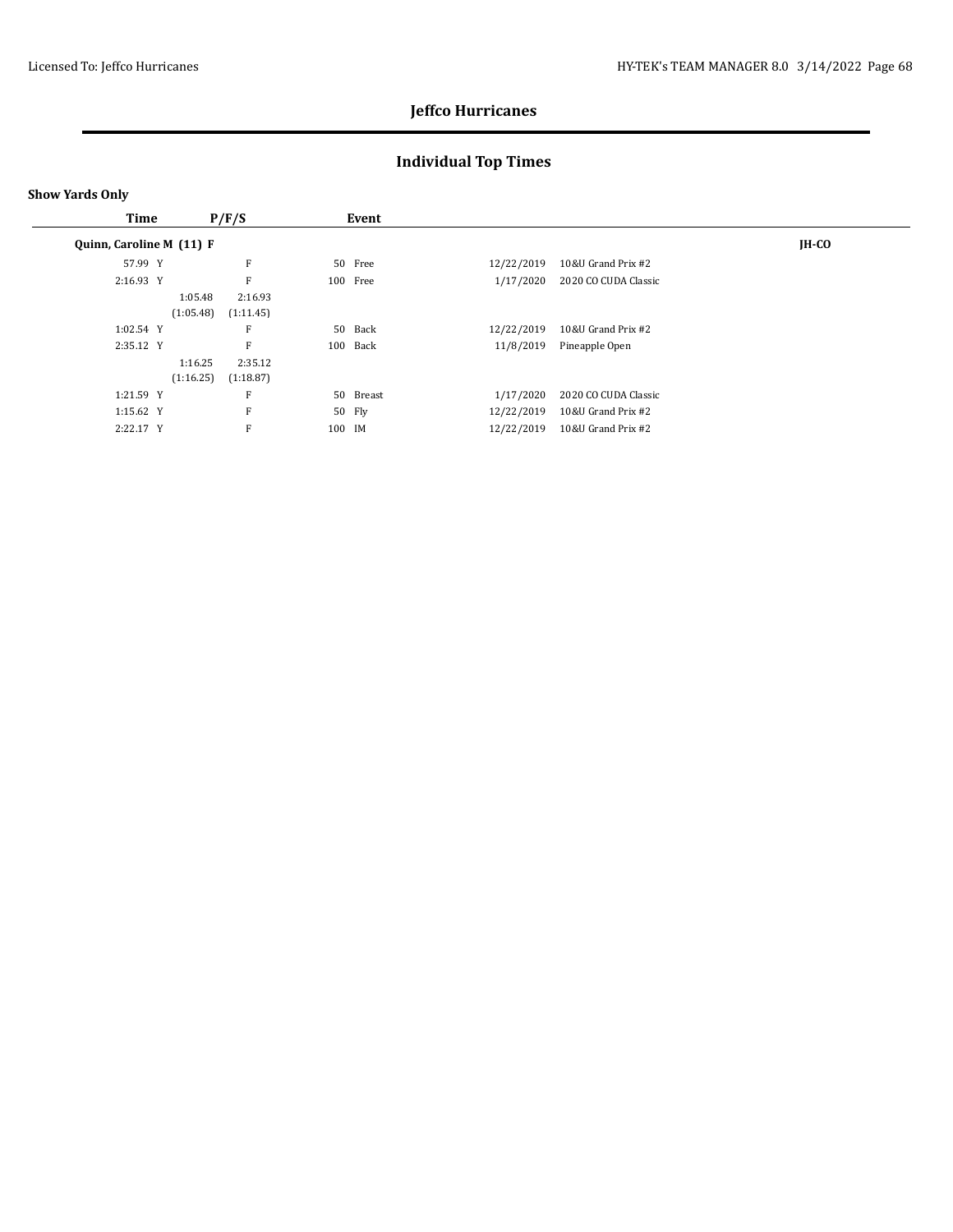## **Individual Top Times**

| <b>Time</b>              |                                 | P/F/S                     |                    | <b>Event</b>             |                          |                          |                           |                                           |       |
|--------------------------|---------------------------------|---------------------------|--------------------|--------------------------|--------------------------|--------------------------|---------------------------|-------------------------------------------|-------|
| Reyes, Isabella M (12) F |                                 |                           |                    |                          |                          |                          |                           |                                           | IH-CO |
| 14.49 Y                  |                                 | F                         |                    | 25 Free                  |                          | 5/1/2021                 |                           | SL Jeffco Freestyle Frenzy                |       |
| 29.73 Y L                |                                 | F                         |                    | 50 Free                  |                          | 3/11/2022                |                           | 2022 CO JH Mile High Championship         |       |
| 1:04.27 Y                |                                 | F                         |                    | 100 Free                 |                          | 3/11/2022                |                           | 2022 CO JH Mile High Championship         |       |
|                          | $\overline{a}$                  | 1:04.27                   |                    |                          |                          |                          |                           |                                           |       |
|                          | ---                             | (1:04.27)                 |                    |                          |                          |                          |                           |                                           |       |
| 2:27.24 Y                |                                 | $\mathbf F$               |                    | 200 Free                 |                          | 11/12/2021               |                           | 2021 Jeffco Pineapple Open                |       |
|                          | 33.93                           | 1:11.65                   | 1:50.20            | 2:27.24                  |                          |                          |                           |                                           |       |
|                          | (33.93)                         | (37.72)                   | (38.55)            | (37.04)                  |                          |                          |                           |                                           |       |
| 6:24.03 Y                |                                 | F                         |                    | 500 Free                 |                          | 12/17/2021               |                           | 2021 Holiday Showdown                     |       |
|                          | 34.56                           | 1:12.33                   | 1:51.04            | 2:30.62                  | 3:10.17                  | 3:49.81                  | 4:29.46                   | 5:08.05                                   |       |
|                          | (34.56)                         | (37.77)                   | (38.71)            | (39.58)                  | (39.55)                  | (39.64)                  | (39.65)                   | (38.59)                                   |       |
|                          | 5:46.64                         | 6:24.03                   |                    |                          |                          |                          |                           |                                           |       |
|                          | (38.59)                         | (37.39)                   |                    |                          |                          |                          |                           |                                           |       |
| 24.01 Y                  |                                 | F                         |                    | 25 Back                  |                          | 9/29/2018                |                           | 2018, CO. Jeffco Hurricane September Open |       |
|                          | $\overline{\phantom{a}}$<br>--- | 24.01<br>(24.01)          |                    |                          |                          |                          |                           |                                           |       |
| 38.94 Y                  |                                 | $\mathbf F$               |                    | 50 Back                  |                          | 9/25/2021                |                           | 2021, CO. Jeffco Hurricane September Open |       |
| 1:20.44 Y                |                                 | F                         |                    | 100 Back                 |                          | 10/15/2021               | PPA Harvest Heats         |                                           |       |
|                          | 39.99                           | 1:20.44                   |                    |                          |                          |                          |                           |                                           |       |
|                          | (39.99)                         | (40.45)                   |                    |                          |                          |                          |                           |                                           |       |
| 22.20 Y                  |                                 | F                         |                    | 25 Breast                |                          | 4/13/2019                | 10-U Grand Prix 4         |                                           |       |
| 38.10 Y                  |                                 | F                         |                    | 50 Breast                |                          | 3/11/2022                |                           | 2022 CO JH Mile High Championship         |       |
| 1:22.84 Y                |                                 | $\mathbf F$               |                    | 100 Breast               |                          | 3/11/2022                |                           | 2022 CO JH Mile High Championship         |       |
|                          | 39.70                           | 1:22.84                   |                    |                          |                          |                          |                           |                                           |       |
|                          | (39.70)                         | (43.14)                   |                    |                          |                          |                          |                           |                                           |       |
| 3:05.17 Y                |                                 | $\mathbf F$               |                    | 200 Breast               |                          | 3/11/2022                |                           | 2022 CO JH Mile High Championship         |       |
|                          | 41.81                           | 1:28.81                   | 2:18.25            | 3:05.17                  |                          |                          |                           |                                           |       |
|                          | (41.81)                         | (47.00)                   | (49.44)            | (46.92)                  |                          |                          |                           |                                           |       |
| 20.59 Y                  |                                 | F                         |                    | 25 Fly                   |                          | 12/16/2018               |                           | 10&U Grand Prix 2 2018                    |       |
| 32.25 Y                  |                                 | F                         |                    | 50 Fly                   |                          | 1/14/2022                | 2022 CO CUDA Classic      |                                           |       |
| 1:13.49 Y                |                                 | $\mathbf F$               | 100 Fly            |                          |                          | 3/11/2022                |                           | 2022 CO JH Mile High Championship         |       |
|                          | 34.90                           | 1:13.49                   |                    |                          |                          |                          |                           |                                           |       |
|                          | (34.90)                         | (38.59)                   |                    |                          |                          |                          |                           |                                           |       |
| 1:13.49 Y                |                                 | $\mathbf{P}$              | 100 Fly            |                          |                          | 3/11/2022                |                           | 2022 CO JH Mile High Championship         |       |
|                          | 34.90                           | 1:13.49                   |                    |                          |                          |                          |                           |                                           |       |
|                          | (34.90)                         | (38.59)                   |                    |                          |                          |                          |                           |                                           |       |
| 2:49.68 Y                |                                 | F                         | 200 Fly            |                          |                          | 2/25/2022                |                           | 2022 CO CSI SC Age Group Championships    |       |
|                          | 36.51                           | 1:20.81                   | 2:05.99            | 2:49.68                  |                          |                          |                           |                                           |       |
|                          | (36.51)                         | (44.30)                   | (45.18)            | (43.69)                  |                          |                          |                           |                                           |       |
| 1:15.79 Y                |                                 | $\boldsymbol{\mathrm{F}}$ | 100 IM             |                          |                          | 1/14/2022                | 2022 CO CUDA Classic      |                                           |       |
|                          | 36.58                           | 1:15.79                   |                    |                          |                          |                          |                           |                                           |       |
| 2:41.63 Y                | (36.58)                         | (39.21)<br>$\mathbf F$    |                    |                          |                          |                          | 2/11/2022 February Finale |                                           |       |
|                          | 33.52                           | 1:15.96                   | 200 IM             | 2:41.63                  |                          |                          |                           |                                           |       |
|                          | (33.52)                         | (42.44)                   | 2:05.24<br>(49.28) | (36.39)                  |                          |                          |                           |                                           |       |
| 5:37.34 Y                |                                 | $\mathbf F$               | 400 IM             |                          |                          | 3/11/2022                |                           | 2022 CO JH Mile High Championship         |       |
|                          | 35.32                           | 1:18.10                   | 2:01.79            | $\overline{\phantom{a}}$ | $---$                    | $\overline{\phantom{a}}$ | $\overline{\phantom{a}}$  | 5:37.34                                   |       |
|                          | (35.32)                         | (42.78)                   | (43.69)            | ---                      | $\overline{\phantom{a}}$ | $\scriptstyle\cdots$     | ---                       | (5:37.34)                                 |       |
|                          |                                 |                           |                    |                          |                          |                          |                           |                                           |       |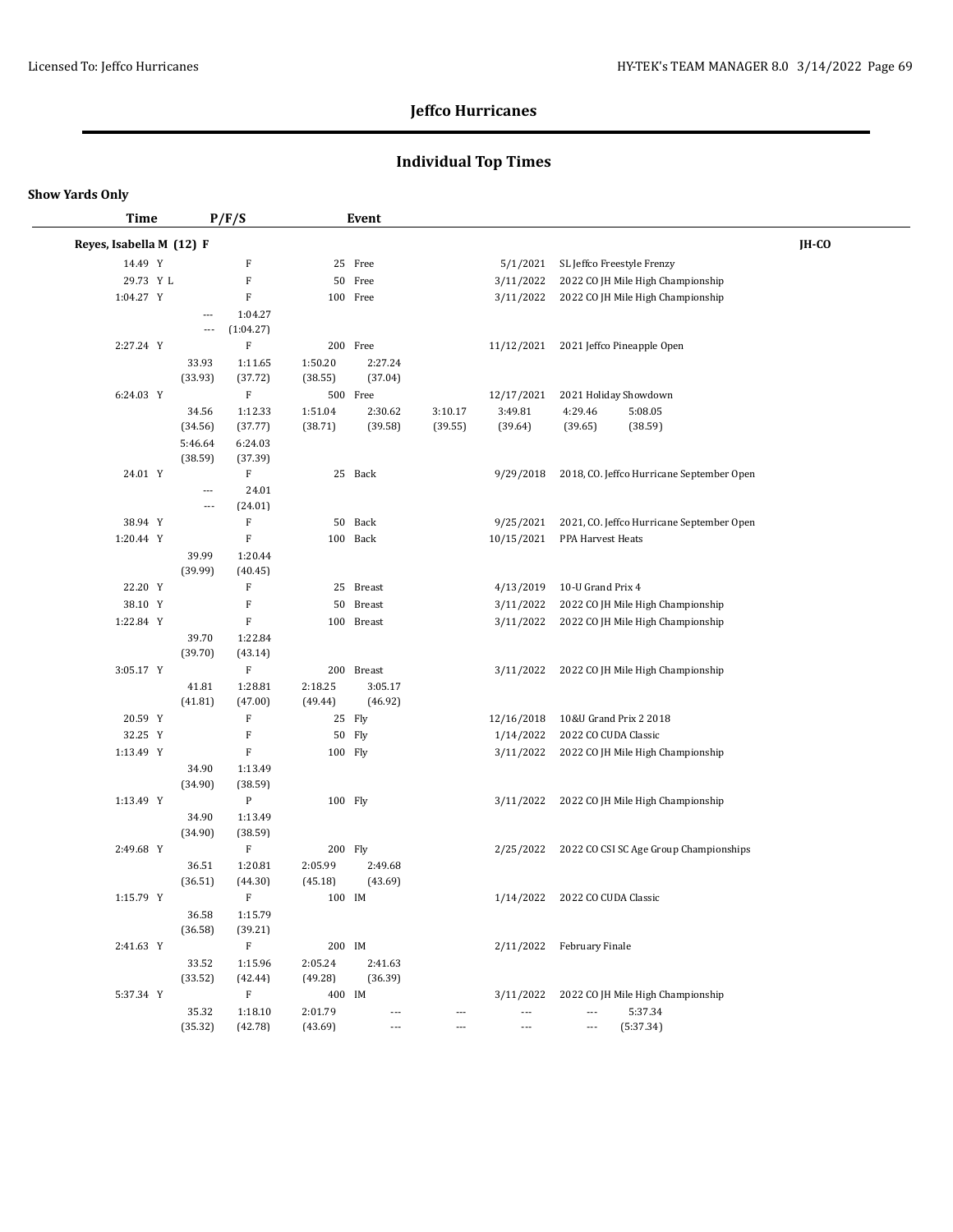## **Individual Top Times**

| <b>Time</b>            |           | P/F/S     |        | Event  |            |                                           |         |  |
|------------------------|-----------|-----------|--------|--------|------------|-------------------------------------------|---------|--|
| Richards, Ruby P (7) F |           |           |        |        |            |                                           | $IH-CO$ |  |
| 18.78 Y                |           | F         | 25     | Free   | 3/11/2022  | 2022 CO JH Mile High Championship         |         |  |
| 44.61 Y                |           | F         | 50     | Free   | 1/14/2022  | 2022 CO CUDA Classic                      |         |  |
| 2:16.48 Y              |           | F         | 100    | Free   | 10/15/2021 | PPA Harvest Heats                         |         |  |
|                        | 1:05.42   | 2:16.48   |        |        |            |                                           |         |  |
|                        | (1:05.42) | (1:11.06) |        |        |            |                                           |         |  |
| 26.11 Y                |           | F         | 25     | Back   | 3/11/2022  | 2022 CO JH Mile High Championship         |         |  |
| 56.01 Y                |           | F         | 50     | Back   | 1/14/2022  | 2022 CO CUDA Classic                      |         |  |
| 1:05.35 Y              |           | F         | 50     | Breast | 3/11/2022  | 2022 CO JH Mile High Championship         |         |  |
| 28.94 Y                |           | F         |        | 25 Fly | 9/25/2021  | 2021, CO. Jeffco Hurricane September Open |         |  |
| 1:28.22 Y              |           | F         |        | 50 Fly | 11/12/2021 | 2021 Jeffco Pineapple Open                |         |  |
| 2:17.49 Y              |           | F         | 100 IM |        | 1/14/2022  | 2022 CO CUDA Classic                      |         |  |
|                        | 1:12.93   | 2:17.49   |        |        |            |                                           |         |  |
|                        | (1:12.93) | (1:04.56) |        |        |            |                                           |         |  |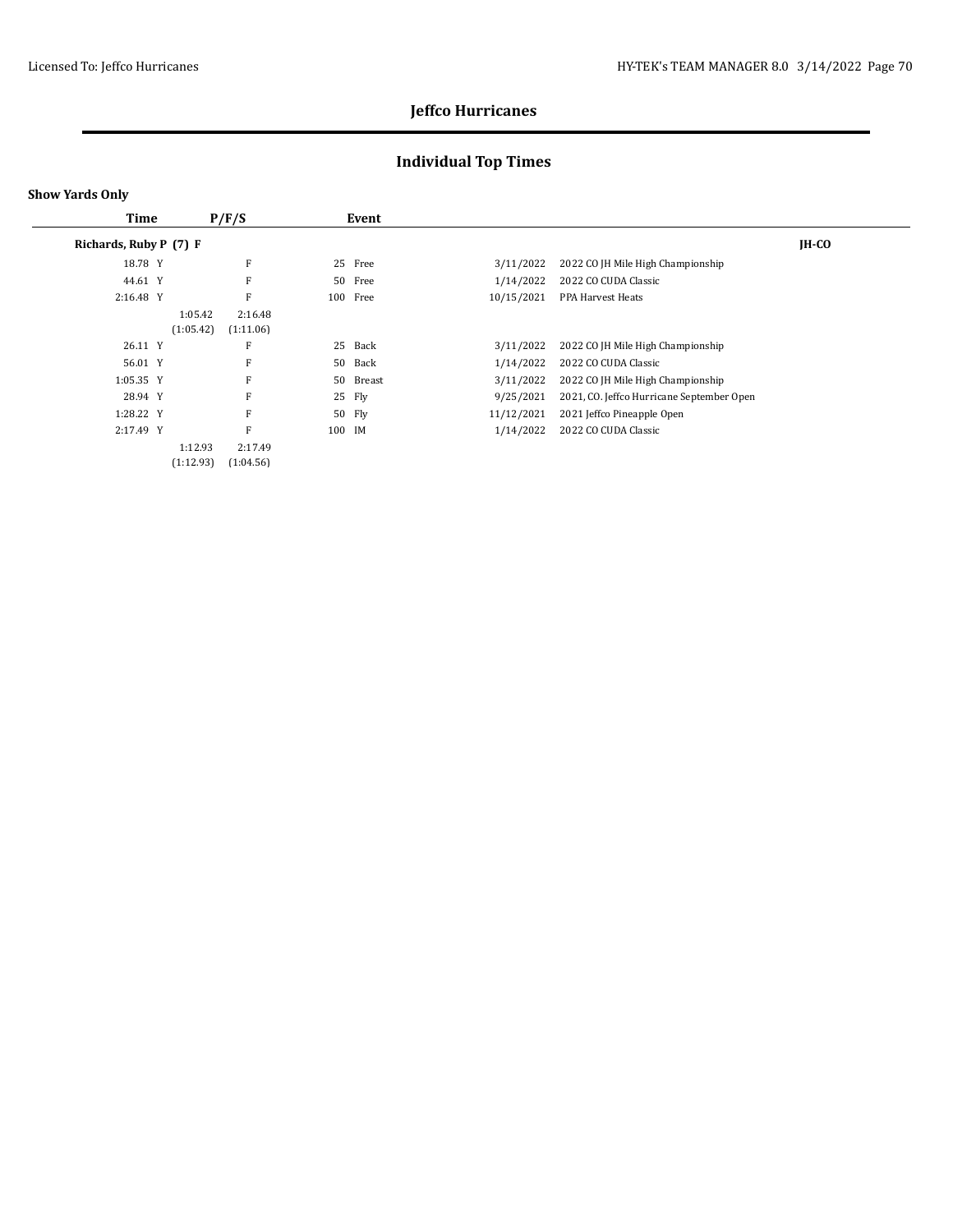## **Individual Top Times**

| <b>Time</b>              |                      | P/F/S                    |                    | Event                |                          |                              |                                   |                                        |              |
|--------------------------|----------------------|--------------------------|--------------------|----------------------|--------------------------|------------------------------|-----------------------------------|----------------------------------------|--------------|
| Riddle, Tallaby K (13) F |                      |                          |                    |                      |                          |                              |                                   |                                        | <b>IH-CO</b> |
| 12.78 Y                  |                      | F                        |                    | 25 Free              |                          | 5/1/2021                     |                                   | SL Jeffco Freestyle Frenzy             |              |
| 26.56 Y                  |                      | $\rm F$                  |                    | 50 Free              |                          | 1/14/2022                    | 2022 CO CUDA Classic              |                                        |              |
| 58.68 Y L                |                      | F                        |                    | 100 Free             |                          | 2/25/2022                    |                                   | 2022 CO CSI SC Age Group Championships |              |
|                          | 27.66                |                          |                    |                      |                          |                              |                                   |                                        |              |
|                          | (27.66)              |                          |                    |                      |                          |                              |                                   |                                        |              |
| 2:06.79 Y                |                      | F                        |                    | 200 Free             |                          | 12/17/2021                   |                                   | 2021 Holiday Showdown                  |              |
|                          | 29.90                | 1:01.36                  | 1:33.73            | 2:06.79              |                          |                              |                                   |                                        |              |
|                          | (29.90)              | (31.46)                  | (32.37)            | (33.06)              |                          |                              |                                   |                                        |              |
| 5:48.67 Y                |                      | $\mathbf F$              |                    | 500 Free             |                          | 12/17/2021                   |                                   | 2021 Holiday Showdown                  |              |
|                          | 31.88                | 1:07.10                  | 1:42.52            | 2:17.25              | 2:51.96                  | 3:26.17                      | 4:01.29                           | 4:36.84                                |              |
|                          | (31.88)              | (35.22)                  | (35.42)            | (34.73)              | (34.71)                  | (34.21)                      | (35.12)                           | (35.55)                                |              |
|                          | 5:13.32              | 5:48.67                  |                    |                      |                          |                              |                                   |                                        |              |
|                          | (36.48)              | (35.35)                  |                    |                      |                          |                              |                                   |                                        |              |
| 12:53.45 Y               |                      | $\, {\rm F}$             | 1000 Free          |                      |                          | 5/1/2021                     |                                   | SL Jeffco Freestyle Frenzy             |              |
|                          | 34.08                | 1:11.95                  | 1:50.68            | 2:29.35              | 3:08.26                  | 3:48.39                      | 4:28.71                           | 5:09.23                                |              |
|                          | (34.08)              | (37.87)                  | (38.73)            | (38.67)              | (38.91)                  | (40.13)                      | (40.32)                           | (40.52)                                |              |
|                          | 5:49.24              | 6:29.11                  | 7:08.63            | 7:48.43              | 8:29.11                  | 9:08.30                      | 9:47.78                           | 10:24.06                               |              |
|                          | (40.01)              | (39.87)                  | (39.52)            | (39.80)              | (40.68)                  | (39.19)                      | (39.48)                           | (36.28)                                |              |
|                          | 11:02.58             | 11:41.69                 | 12:18.37           | $\scriptstyle\cdots$ | $\hspace{0.05cm} \ldots$ | ---                          | ---                               | $\overline{\phantom{a}}$               |              |
|                          | (38.52)              | (39.11)                  | (36.68)            | ---                  | $\overline{\phantom{a}}$ | ---                          | $\overline{a}$                    | $---$                                  |              |
|                          | $\overline{a}$       | ---                      | $\overline{a}$     | ---                  | $\hspace{0.05cm} \ldots$ | ---                          | $---$                             | $\overline{\phantom{a}}$               |              |
|                          | $\scriptstyle\cdots$ | $\overline{\phantom{a}}$ | ---                | $\overline{a}$       | $\overline{\phantom{a}}$ | $\overline{a}$               | ---                               | $\overline{\phantom{a}}$               |              |
|                          | 12:53.45             |                          |                    |                      |                          |                              |                                   |                                        |              |
|                          | (12:53.45)           |                          |                    |                      |                          |                              |                                   |                                        |              |
| 30.10 Y                  |                      | $\, {\bf p}$             |                    | 50 Back              |                          | 12/17/2021                   |                                   | 2021 Holiday Showdown                  |              |
| 1:02.71 Y L              |                      | F                        |                    | 100 Back             |                          | 2/25/2022                    |                                   | 2022 CO CSI SC Age Group Championships |              |
|                          | 29.63                |                          |                    |                      |                          |                              |                                   |                                        |              |
|                          | (29.63)              |                          |                    |                      |                          |                              |                                   |                                        |              |
| 2:19.27 Y                |                      | $\mathbf F$              |                    | 200 Back             |                          | 1/14/2022                    | 2022 CO CUDA Classic              |                                        |              |
|                          | 32.24<br>(32.24)     | 1:07.48<br>(35.24)       | 1:43.56<br>(36.08) | 2:19.27<br>(35.71)   |                          |                              |                                   |                                        |              |
| 41.57 Y                  |                      | $\mathbf F$              |                    | 50 Breast            |                          | 10/17/2020                   | SL JH vs HRA Dual Meet            |                                        |              |
| 1:28.35 Y                |                      | $\mathbf F$              |                    | 100 Breast           |                          |                              | 2/20/2021 SL JH vs GTS vs FST     |                                        |              |
|                          |                      | 1:28.35                  |                    |                      |                          |                              |                                   |                                        |              |
|                          | 41.43<br>(41.43)     | (46.92)                  |                    |                      |                          |                              |                                   |                                        |              |
| 3:10.88 Y                |                      | $\mathbf F$              |                    | 200 Breast           |                          | 10/17/2020                   | SL JH vs HRA Dual Meet            |                                        |              |
|                          | 43.82                | 1:32.87                  | 2:22.00            | 3:10.88              |                          |                              |                                   |                                        |              |
|                          | (43.82)              | (49.05)                  | (49.13)            | (48.88)              |                          |                              |                                   |                                        |              |
| 32.14 Y                  |                      | F                        |                    | 50 Fly               |                          | 9/26/2020                    | Jeffco Sept 2020 Invite           |                                        |              |
| 1:15.28 Y                |                      | $\rm F$                  | 100 Fly            |                      |                          | 10/15/2021                   | PPA Harvest Heats                 |                                        |              |
|                          | 33.18                | 1:15.28                  |                    |                      |                          |                              |                                   |                                        |              |
|                          | (33.18)              | (42.10)                  |                    |                      |                          |                              |                                   |                                        |              |
| 1:13.95 Y                |                      | $\mathbf F$              | 100 IM             |                      |                          |                              | 9/26/2020 Jeffco Sept 2020 Invite |                                        |              |
|                          | 34.17                | 1:13.95                  |                    |                      |                          |                              |                                   |                                        |              |
|                          | (34.17)              | (39.78)                  |                    |                      |                          |                              |                                   |                                        |              |
| 2:35.72 Y                |                      | F                        | 200 IM             |                      |                          | 10/15/2021 PPA Harvest Heats |                                   |                                        |              |
|                          | 31.33                | 1:07.45                  | 1:59.92            | 2:35.72              |                          |                              |                                   |                                        |              |
|                          | (31.33)              | (36.12)                  | (52.47)            | (35.80)              |                          |                              |                                   |                                        |              |
| 5:34.59 Y                |                      | $\rm F$                  | 400 IM             |                      |                          | 1/14/2022                    | 2022 CO CUDA Classic              |                                        |              |
|                          | 33.12                | 1:15.32                  | 1:55.68            | 2:35.73              | 3:26.68                  | 4:18.93                      | 4:57.00                           | 5:34.59                                |              |
|                          | (33.12)              | (42.20)                  | (40.36)            | (40.05)              | (50.95)                  | (52.25)                      | (38.07)                           | (37.59)                                |              |
|                          |                      |                          |                    |                      |                          |                              |                                   |                                        |              |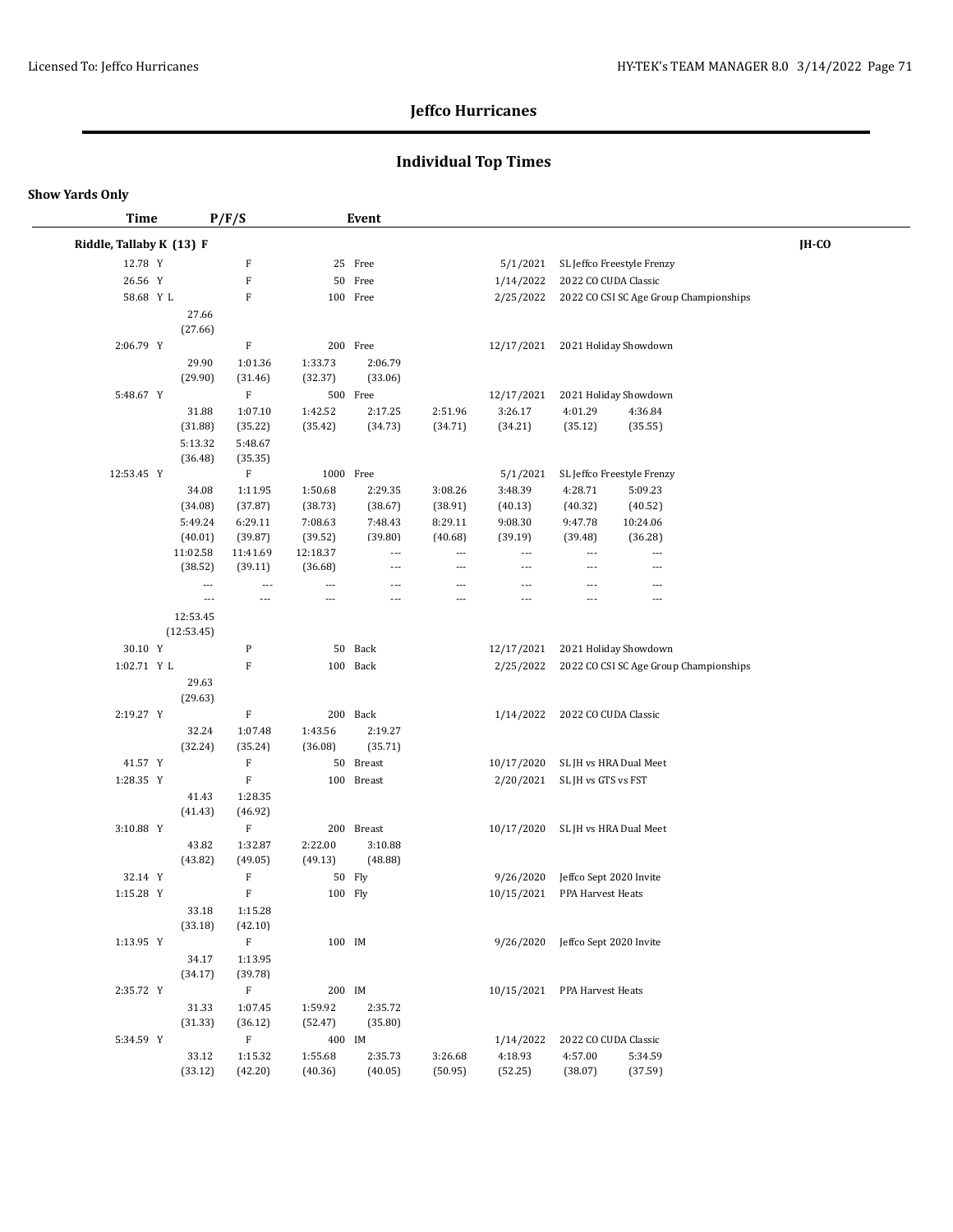## **Individual Top Times**

| Time                    | P/F/S                  |          | Event   |           |                                   |  |
|-------------------------|------------------------|----------|---------|-----------|-----------------------------------|--|
| Rouse, Caroline E (9) F |                        |          |         |           | <b>IH-CO</b>                      |  |
| 57.06 Y                 | F                      | 50 Free  |         | 3/11/2022 | 2022 CO JH Mile High Championship |  |
| $1:25.13$ Y             | F                      |          | 50 Back | 3/11/2022 | 2022 CO JH Mile High Championship |  |
| 2:43.13 Y               | F                      | 100 Back |         | 3/11/2022 | 2022 CO JH Mile High Championship |  |
|                         | 2:43.13<br>1:18.16     |          |         |           |                                   |  |
|                         | (1:18.16)<br>(1:24.97) |          |         |           |                                   |  |
| 1:39.74 Y               | F                      | 50 Fly   |         | 2/11/2022 | February Finale                   |  |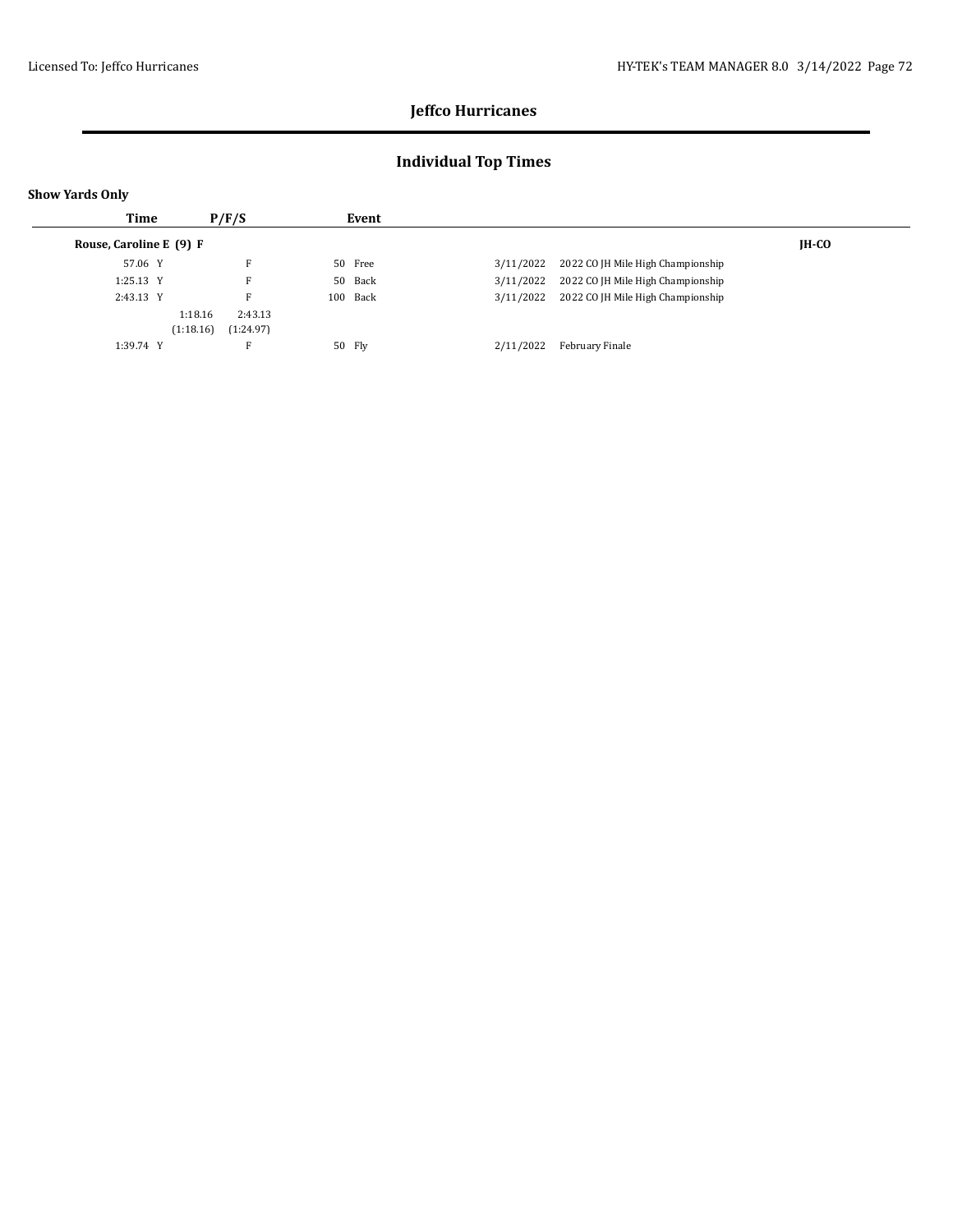# **Individual Top Times**

### **Show Yards Only**

 $\overline{\phantom{0}}$ 

| Time                   |                   | P/F/S     |           | Event     |                     |           |            |                                   |         |
|------------------------|-------------------|-----------|-----------|-----------|---------------------|-----------|------------|-----------------------------------|---------|
| Ryan, Jievani M (10) F |                   |           |           |           |                     |           |            |                                   | $IH-CO$ |
| 46.41 Y                |                   | F         |           | 50 Free   |                     |           | 1/14/2022  | 2022 CO CUDA Classic              |         |
| 1:46.52 Y              |                   | P         |           | 100 Free  |                     |           | 12/17/2021 | 2021 Holiday Showdown             |         |
|                        | 50.70             | 1:46.52   |           |           |                     |           |            |                                   |         |
|                        | (50.70)           | (55.82)   |           |           |                     |           |            |                                   |         |
| 4:11.30 Y              |                   | F         |           | 200 Free  |                     |           | 1/14/2022  | 2022 CO CUDA Classic              |         |
|                        | 51.32             | 1:58.95   | 4:17.09   |           | $\cdots$            | 4:11.30   |            |                                   |         |
|                        | (51.32)           | (1:07.63) | (2:18.14) |           | $\qquad \qquad - -$ | (4:11.30) |            |                                   |         |
| 51.05 Y                |                   | F         | 50        | Back      |                     |           | 1/14/2022  | 2022 CO CUDA Classic              |         |
| 1:55.14 Y              |                   | F         | 100       | Back      |                     |           | 3/11/2022  | 2022 CO JH Mile High Championship |         |
|                        | 53.46             | 1:55.14   |           |           |                     |           |            |                                   |         |
|                        | (53.46)           | (1:01.68) |           |           |                     |           |            |                                   |         |
| 55.46 Y                |                   | F         |           | 50 Breast |                     |           | 3/11/2022  | 2022 CO JH Mile High Championship |         |
| 2:13.85 Y              |                   | P         | 100       | Breast    |                     |           | 12/17/2021 | 2021 Holiday Showdown             |         |
|                        | $---$             | 2:13.85   |           |           |                     |           |            |                                   |         |
|                        | $\qquad \qquad -$ | (2:13.85) |           |           |                     |           |            |                                   |         |
| 51.34 Y                |                   | F         |           | 50 Fly    |                     |           | 1/14/2022  | 2022 CO CUDA Classic              |         |
| 1:47.72 Y              |                   | F         | 100 IM    |           |                     |           | 1/14/2022  | 2022 CO CUDA Classic              |         |
|                        | 51.02             | 1:47.72   |           |           |                     |           |            |                                   |         |
|                        | (51.02)           | (56.70)   |           |           |                     |           |            |                                   |         |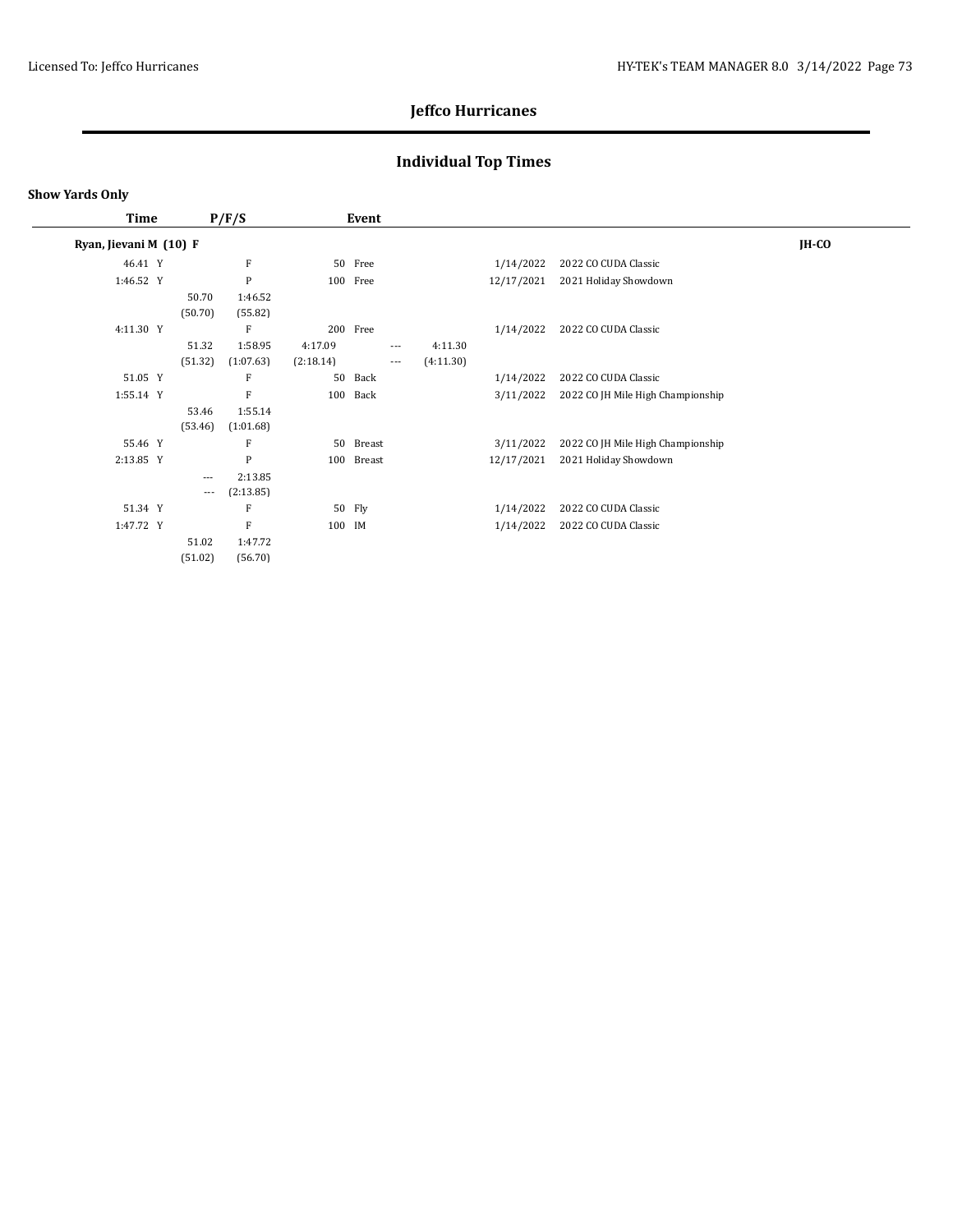# **Individual Top Times**

### **Show Yards Only**

| Time                   |  | P/F/S            |                    | Event              |                    |            |                                   |         |
|------------------------|--|------------------|--------------------|--------------------|--------------------|------------|-----------------------------------|---------|
| Salmen, Cannon R (9) M |  |                  |                    |                    |                    |            |                                   | $IH-CO$ |
| 19.17 Y                |  |                  | F                  |                    | 25 Free            | 3/19/2021  | SL March Meet                     |         |
| 38.10 Y                |  |                  | ${\bf F}$          |                    | 50 Free            | 2/11/2022  | February Finale                   |         |
| 1:25.10 Y              |  |                  | ${\bf P}$          |                    | 100 Free           | 12/17/2021 | 2021 Holiday Showdown             |         |
|                        |  | 39.33<br>(39.33) | 1:25.10<br>(45.77) |                    |                    |            |                                   |         |
| 3:02.56 Y              |  |                  | F                  |                    | 200 Free           | 2/11/2022  | February Finale                   |         |
|                        |  | 41.56<br>(41.56) | 1:28.59<br>(47.03) | 2:17.84<br>(49.25) | 3:02.56<br>(44.72) |            |                                   |         |
| 23.36 Y                |  |                  | F                  |                    | 25 Back            | 3/19/2021  | SL March Meet                     |         |
| 42.85 Y                |  |                  | P                  | 50                 | Back               | 12/17/2021 | 2021 Holiday Showdown             |         |
| 1:33.26 Y              |  |                  | F                  | 100                | Back               | 2/11/2022  | February Finale                   |         |
|                        |  | 44.76<br>(44.76) | 1:33.26<br>(48.50) |                    |                    |            |                                   |         |
| 30.40 Y                |  |                  | F                  | 25                 | Breast             | 1/30/2021  | SL Jeffco vs Hurricanes Dual Meet |         |
| 1:00.14 Y              |  |                  | F                  | 50                 | Breast             | 11/12/2021 | 2021 Jeffco Pineapple Open        |         |
| 2:04.41 Y              |  |                  | F                  | 100                | Breast             | 11/12/2021 | 2021 Jeffco Pineapple Open        |         |
|                        |  | 57.60            | 2:04.41            |                    |                    |            |                                   |         |
|                        |  | (57.60)          | (1:06.81)          |                    |                    |            |                                   |         |
| 27.58 Y                |  |                  | F                  |                    | 25 Fly             | 1/30/2021  | SL Jeffco vs Hurricanes Dual Meet |         |
| 47.52 Y                |  |                  | F                  |                    | 50 Fly             | 2/11/2022  | February Finale                   |         |
| 1:40.27 Y              |  |                  | F                  | 100 IM             |                    | 11/12/2021 | 2021 Jeffco Pineapple Open        |         |
|                        |  | 45.64<br>(45.64) | 1:40.27<br>(54.63) |                    |                    |            |                                   |         |
| 3:34.41 Y              |  |                  | F                  | 200 IM             |                    | 12/17/2021 | 2021 Holiday Showdown             |         |
|                        |  | 48.86            | 1:39.07            | 2:46.14            | 3:34.41            |            |                                   |         |
|                        |  | (48.86)          | (50.21)            | (1:07.07)          | (48.27)            |            |                                   |         |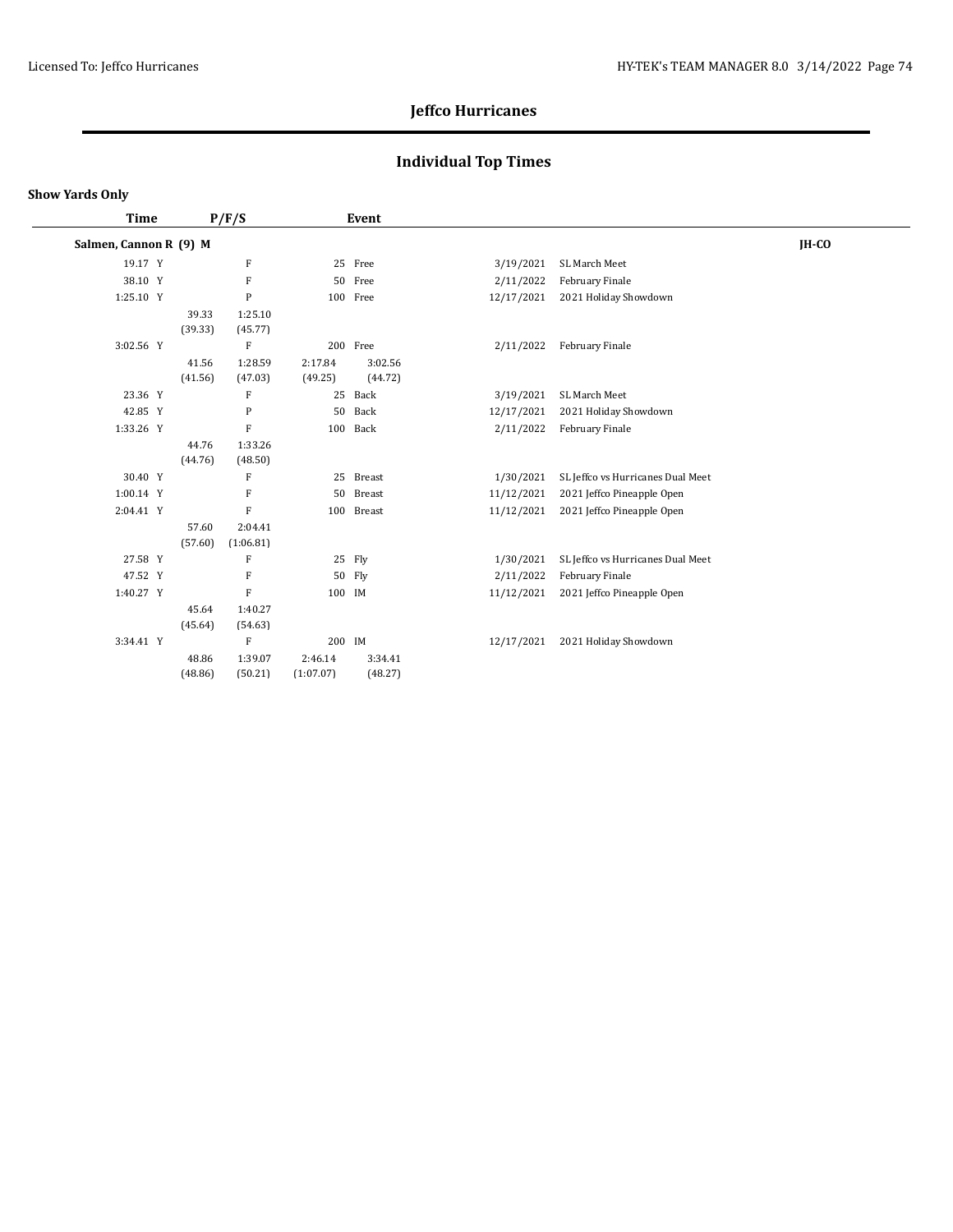# **Individual Top Times**

| <b>Time</b>             |                  | P/F/S                     |           | <b>Event</b> |         |            |                     |                                               |       |
|-------------------------|------------------|---------------------------|-----------|--------------|---------|------------|---------------------|-----------------------------------------------|-------|
| Salmen, Duncan F (15) M |                  |                           |           |              |         |            |                     |                                               | IH-CO |
| 25.36 Y                 |                  | $\mathbf F$               |           | 50 Free      |         | 11/12/2021 |                     | 2021 Jeffco Pineapple Open                    |       |
| 54.64 Y                 |                  | $\mathbf F$               |           | 100 Free     |         | 2/11/2022  | February Finale     |                                               |       |
|                         | 26.48            | 54.64                     |           |              |         |            |                     |                                               |       |
|                         | (26.48)          | (28.16)                   |           |              |         |            |                     |                                               |       |
| 1:58.88 Y               |                  | $\mathbf F$               |           | 200 Free     |         | 2/11/2022  | February Finale     |                                               |       |
|                         | 27.33            | 57.97                     | 1:28.44   | 1:58.88      |         |            |                     |                                               |       |
|                         | (27.33)          | (30.64)                   | (30.47)   | (30.44)      |         |            |                     |                                               |       |
| 5:29.92 Y               |                  | $\mathbf F$               |           | 500 Free     |         | 2/11/2022  | February Finale     |                                               |       |
|                         | 29.26            | 1:01.99                   | 1:35.55   | 2:09.82      | 2:43.49 | 3:17.93    | 3:52.11             | 4:26.18                                       |       |
|                         | (29.26)          | (32.73)                   | (33.56)   | (34.27)      | (33.67) | (34.44)    | (34.18)             | (34.07)                                       |       |
|                         | 4:58.93          | 5:29.92                   |           |              |         |            |                     |                                               |       |
|                         | (32.75)          | (30.99)                   |           |              |         |            |                     |                                               |       |
| 11:27.93 Y              |                  | F                         | 1000 Free |              |         | 11/12/2021 |                     | 2021 Jeffco Pineapple Open                    |       |
| 35.99 Y                 |                  | F                         |           | 50 Back      |         | 3/9/2019   |                     | 2019, CO. Jeffco Bronze State                 |       |
| 1:02.33 Y               |                  | $\mathbf F$               |           | 100 Back     |         | 2/11/2022  | February Finale     |                                               |       |
|                         | 30.60            | 1:02.33                   |           |              |         |            |                     |                                               |       |
|                         | (30.60)          | (31.73)                   |           |              |         |            |                     |                                               |       |
| 2:13.72 Y               |                  | $\mathbf F$               |           | 200 Back     |         | 2/11/2022  | February Finale     |                                               |       |
|                         | 31.23            | 1:05.32                   | 1:40.27   | 2:13.72      |         |            |                     |                                               |       |
|                         | (31.23)          | (34.09)                   | (34.95)   | (33.45)      |         |            |                     |                                               |       |
| 42.40 Y                 |                  | $\mathbf F$               |           | 50 Breast    |         | 5/5/2019   |                     | 2019, SLQ May 5th Evergreen Jeffco Hurricanes |       |
| 1:21.84 Y               |                  | $\mathbf F$               |           | 100 Breast   |         | 1/30/2021  |                     | SL Jeffco vs Hurricanes Dual Meet             |       |
|                         | 39.73<br>(39.73) | 1:21.84<br>(42.11)        |           |              |         |            |                     |                                               |       |
| 2:47.87 Y               |                  | ${\bf P}$                 |           | 200 Breast   |         | 12/17/2021 |                     | 2021 Holiday Showdown                         |       |
|                         | 36.38            | 1:19.46                   | 2:04.06   | 2:47.87      |         |            |                     |                                               |       |
|                         | (36.38)          | (43.08)                   | (44.60)   | (43.81)      |         |            |                     |                                               |       |
| 34.03 Y                 |                  | $\mathbf F$               |           | 50 Fly       |         | 2/2/2019   | 2019, CO. SuperBowl |                                               |       |
| 59.77 Y                 |                  | $\mathbf F$               | 100 Fly   |              |         | 2/11/2022  | February Finale     |                                               |       |
|                         | 28.04            | 59.77                     |           |              |         |            |                     |                                               |       |
|                         | (28.04)          | (31.73)                   |           |              |         |            |                     |                                               |       |
| 2:15.97 Y               |                  | $\boldsymbol{\mathrm{F}}$ | 200 Fly   |              |         | 2/11/2022  | February Finale     |                                               |       |
|                         | 28.91            | 1:03.57                   | 1:39.33   | 2:15.97      |         |            |                     |                                               |       |
|                         | (28.91)          | (34.66)                   | (35.76)   | (36.64)      |         |            |                     |                                               |       |
| 1:17.59 Y               |                  | ${\bf F}$                 | 100 IM    |              |         | 5/5/2019   |                     | 2019, SLQ May 5th Evergreen Jeffco Hurricanes |       |
|                         | 36.35            | 1:17.59                   |           |              |         |            |                     |                                               |       |
|                         | (36.35)          | (41.24)                   |           |              |         |            |                     |                                               |       |
| 2:17.75 Y               |                  | $\mathbf F$               | 200 IM    |              |         | 2/11/2022  | February Finale     |                                               |       |
|                         | 28.32            | 1:02.35                   | 1:45.97   | 2:17.75      |         |            |                     |                                               |       |
|                         | (28.32)          | (34.03)                   | (43.62)   | (31.78)      |         |            |                     |                                               |       |
| 5:07.67 Y               |                  | $\mathbf F$               | 400 IM    |              |         | 10/15/2021 | PPA Harvest Heats   |                                               |       |
|                         | 30.51            | 1:06.82                   | 1:45.61   | 2:23.47      | 3:08.85 | 3:55.47    | 4:32.59             | 5:07.67                                       |       |
|                         | (30.51)          | (36.31)                   | (38.79)   | (37.86)      | (45.38) | (46.62)    | (37.12)             | (35.08)                                       |       |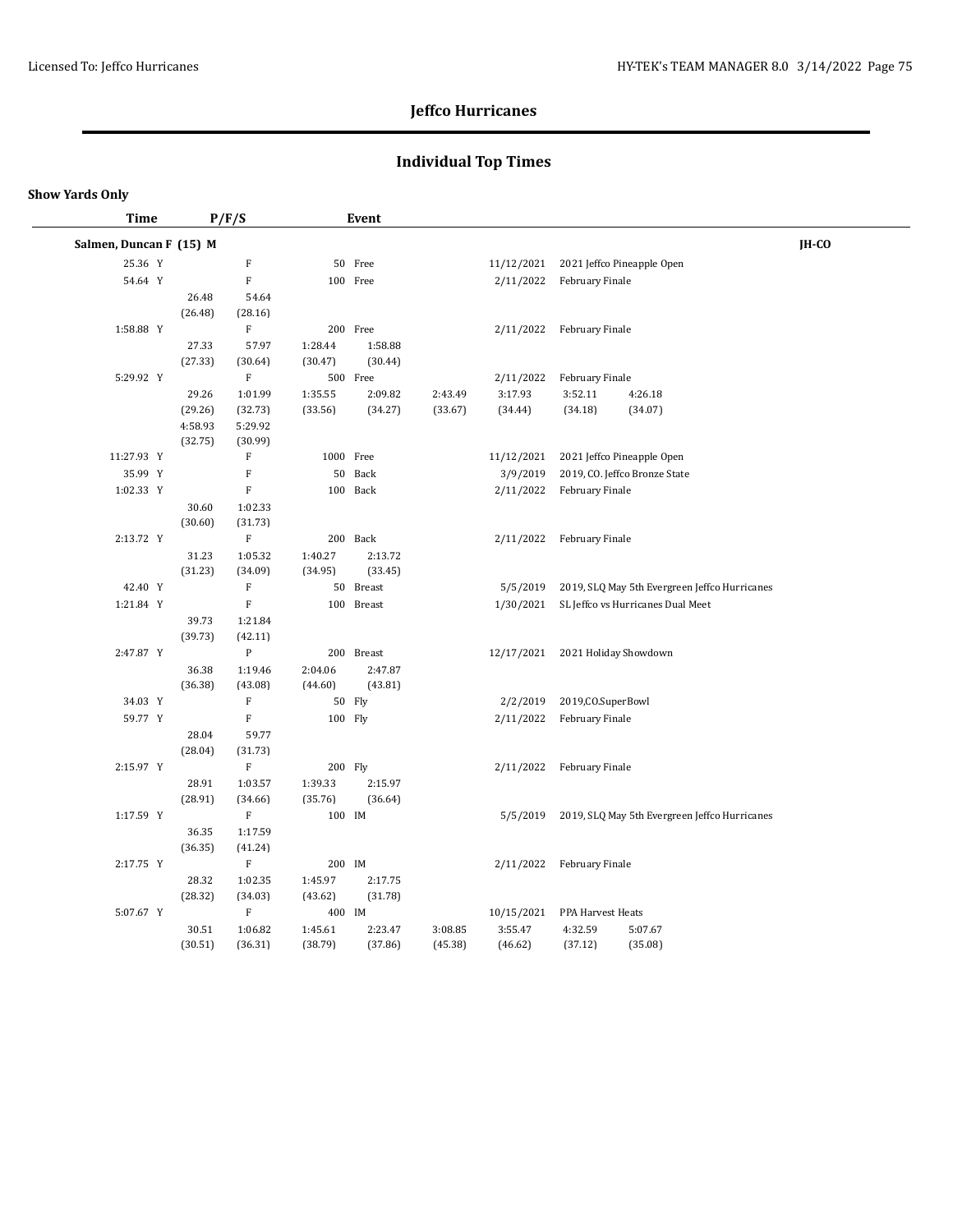# **Individual Top Times**

| <b>Time</b>             |         | P/F/S                     |         | Event      |         |            |                       |                                           |       |
|-------------------------|---------|---------------------------|---------|------------|---------|------------|-----------------------|-------------------------------------------|-------|
| Salmen, Gordon S (13) M |         |                           |         |            |         |            |                       |                                           | IH-CO |
| 17.32 Y                 |         | $\rm F$                   |         | 25 Free    |         | 3/11/2017  |                       | 2017, CO. Jeffco Bronze Cup               |       |
| 30.48 Y                 |         | ${\bf F}$                 |         | 50 Free    |         | 3/19/2021  | SL March Meet         |                                           |       |
| 1:06.39 Y               |         | ${\bf P}$                 |         | 100 Free   |         | 12/17/2021 | 2021 Holiday Showdown |                                           |       |
|                         | 32.04   | 1:06.39                   |         |            |         |            |                       |                                           |       |
|                         | (32.04) | (34.35)                   |         |            |         |            |                       |                                           |       |
| 2:33.45 Y               |         | $\boldsymbol{\mathrm{F}}$ |         | 200 Free   |         | 11/12/2021 |                       | 2021 Jeffco Pineapple Open                |       |
|                         | 35.37   | 1:15.37                   | 1:56.05 | 2:33.45    |         |            |                       |                                           |       |
|                         | (35.37) | (40.00)                   | (40.68) | (37.40)    |         |            |                       |                                           |       |
| 6:48.31 Y               |         | $\mathbf F$               |         | 500 Free   |         | 3/19/2021  | SL March Meet         |                                           |       |
|                         | 34.67   | 1:14.08                   | 1:55.67 | 2:37.28    | 3:18.81 | 4:01.83    | 4:44.66               | 5:27.12                                   |       |
|                         | (34.67) | (39.41)                   | (41.59) | (41.61)    | (41.53) | (43.02)    | (42.83)               | (42.46)                                   |       |
|                         | 6:09.19 | 6:48.31                   |         |            |         |            |                       |                                           |       |
|                         | (42.07) | (39.12)                   |         |            |         |            |                       |                                           |       |
| 22.72 Y                 |         | $\mathbf F$               |         | 25 Back    |         | 2/3/2018   | 2018, CO. SuperBowl   |                                           |       |
| 37.15 Y                 |         | F                         |         | 50 Back    |         | 10/15/2021 | PPA Harvest Heats     |                                           |       |
| 1:19.24 Y               |         | $\boldsymbol{\mathrm{F}}$ |         | 100 Back   |         | 2/11/2022  | February Finale       |                                           |       |
|                         | 38.50   | 1:19.24                   |         |            |         |            |                       |                                           |       |
|                         | (38.50) | (40.74)                   |         |            |         |            |                       |                                           |       |
| 24.46 Y                 |         | ${\bf F}$                 |         | 25 Breast  |         | 9/30/2017  |                       | 2017, CO. Jeffco Hurricane September Open |       |
| 41.65 Y                 |         | $\rm F$                   |         | 50 Breast  |         | 11/12/2021 |                       | 2021 Jeffco Pineapple Open                |       |
| 1:32.81 Y               |         | $\rm F$                   |         | 100 Breast |         | 11/12/2021 |                       | 2021 Jeffco Pineapple Open                |       |
|                         | 43.88   | 1:32.81<br>(48.93)        |         |            |         |            |                       |                                           |       |
| 3:05.79 Y               | (43.88) | $\mathbf F$               |         | 200 Breast |         | 12/17/2021 | 2021 Holiday Showdown |                                           |       |
|                         | 43.37   | 1:32.23                   | 2:21.29 | 3:05.79    |         |            |                       |                                           |       |
|                         | (43.37) | (48.86)                   | (49.06) | (44.50)    |         |            |                       |                                           |       |
| 21.33 Y                 |         | ${\bf F}$                 |         | 25 Fly     |         | 2/3/2018   | 2018, CO. SuperBowl   |                                           |       |
| 36.23 Y                 |         | $\mathbf F$               |         | 50 Fly     |         | 11/12/2021 |                       | 2021 Jeffco Pineapple Open                |       |
| 1:28.35 Y               |         | $\mathbf F$               | 100 Fly |            |         | 10/15/2021 | PPA Harvest Heats     |                                           |       |
|                         | 41.63   | 1:28.35                   |         |            |         |            |                       |                                           |       |
|                         | (41.63) | (46.72)                   |         |            |         |            |                       |                                           |       |
| 1:18.04 Y               |         | $\rm F$                   | 100 IM  |            |         |            |                       | 11/12/2021 2021 Jeffco Pineapple Open     |       |
|                         | 37.41   | 1:18.04                   |         |            |         |            |                       |                                           |       |
|                         | (37.41) | (40.63)                   |         |            |         |            |                       |                                           |       |
| 2:43.85 Y               |         | $\rm F$                   | 200 IM  |            |         | 12/17/2021 | 2021 Holiday Showdown |                                           |       |
|                         | 38.58   | 1:21.13                   | 2:09.70 | 2:43.85    |         |            |                       |                                           |       |
|                         | (38.58) | (42.55)                   | (48.57) | (34.15)    |         |            |                       |                                           |       |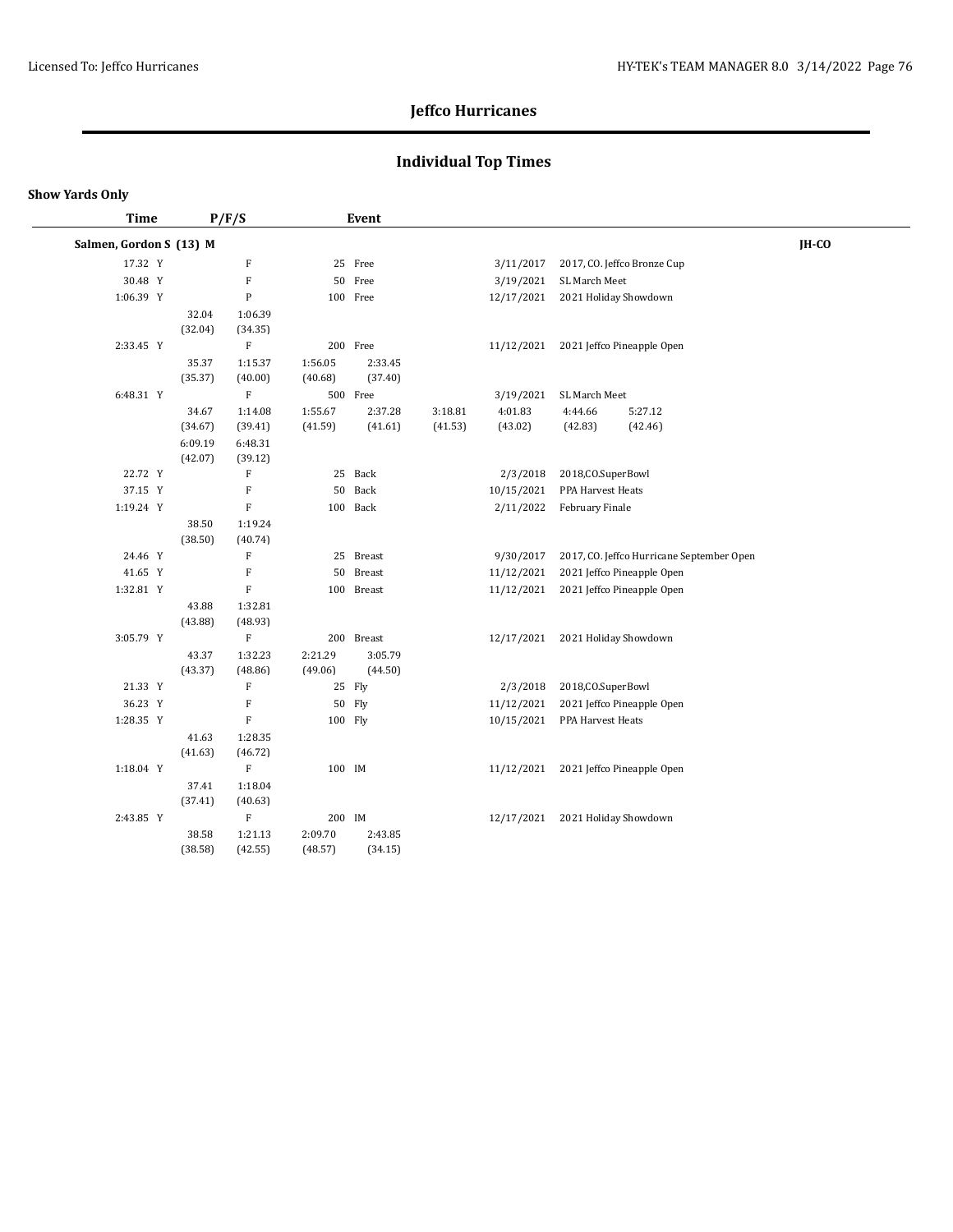# **Individual Top Times**

| Time                    |         |                      | P/F/S                | Event                |                    |           |                                   |         |
|-------------------------|---------|----------------------|----------------------|----------------------|--------------------|-----------|-----------------------------------|---------|
| Shane, Paislee R (10) F |         |                      |                      |                      |                    |           |                                   | $IH-CO$ |
|                         | 26.99 Y |                      | F                    | 25                   | Free               | 3/19/2021 | SL March Meet                     |         |
|                         | 46.31 Y |                      | F                    | 50                   | Free               | 3/11/2022 | 2022 CO JH Mile High Championship |         |
| 1:47.69 Y               |         |                      | F                    |                      | 100 Free           | 3/11/2022 | 2022 CO JH Mile High Championship |         |
|                         |         | 50.26<br>(50.26)     | 1:47.69<br>(57.43)   |                      |                    |           |                                   |         |
| 3:50.89 Y               |         |                      | F                    |                      | 200 Free           | 2/11/2022 | February Finale                   |         |
|                         |         | 52.27<br>(52.27)     | 1:51.55<br>(59.28)   | 2:51.94<br>(1:00.39) | 3:50.89<br>(58.95) |           |                                   |         |
|                         | 34.11 Y |                      | F                    | 25                   | Back               | 2/20/2021 | SL JH vs GTS vs FST               |         |
|                         | 57.98 Y |                      | F                    | 50                   | Back               | 2/11/2022 | February Finale                   |         |
| 2:04.46 Y               |         |                      | F                    | 100                  | Back               | 2/11/2022 | February Finale                   |         |
|                         |         | 1:00.88<br>(1:00.88) | 2:04.46<br>(1:03.58) |                      |                    |           |                                   |         |
| 1:01.61 Y               |         |                      | F                    | 50                   | Breast             | 3/11/2022 | 2022 CO JH Mile High Championship |         |
|                         | 33.74 Y |                      | F                    | 25                   | Fly                | 5/23/2021 | Jeffco vs CUDA Meet - Yards       |         |
| 1:01.42 Y               |         |                      | F                    | 50                   | Fly                | 3/11/2022 | 2022 CO JH Mile High Championship |         |
| 2:03.38 Y               |         |                      | F                    | 100 IM               |                    | 2/11/2022 | February Finale                   |         |
|                         |         | 59.93<br>(59.93)     | 2:03.38<br>(1:03.45) |                      |                    |           |                                   |         |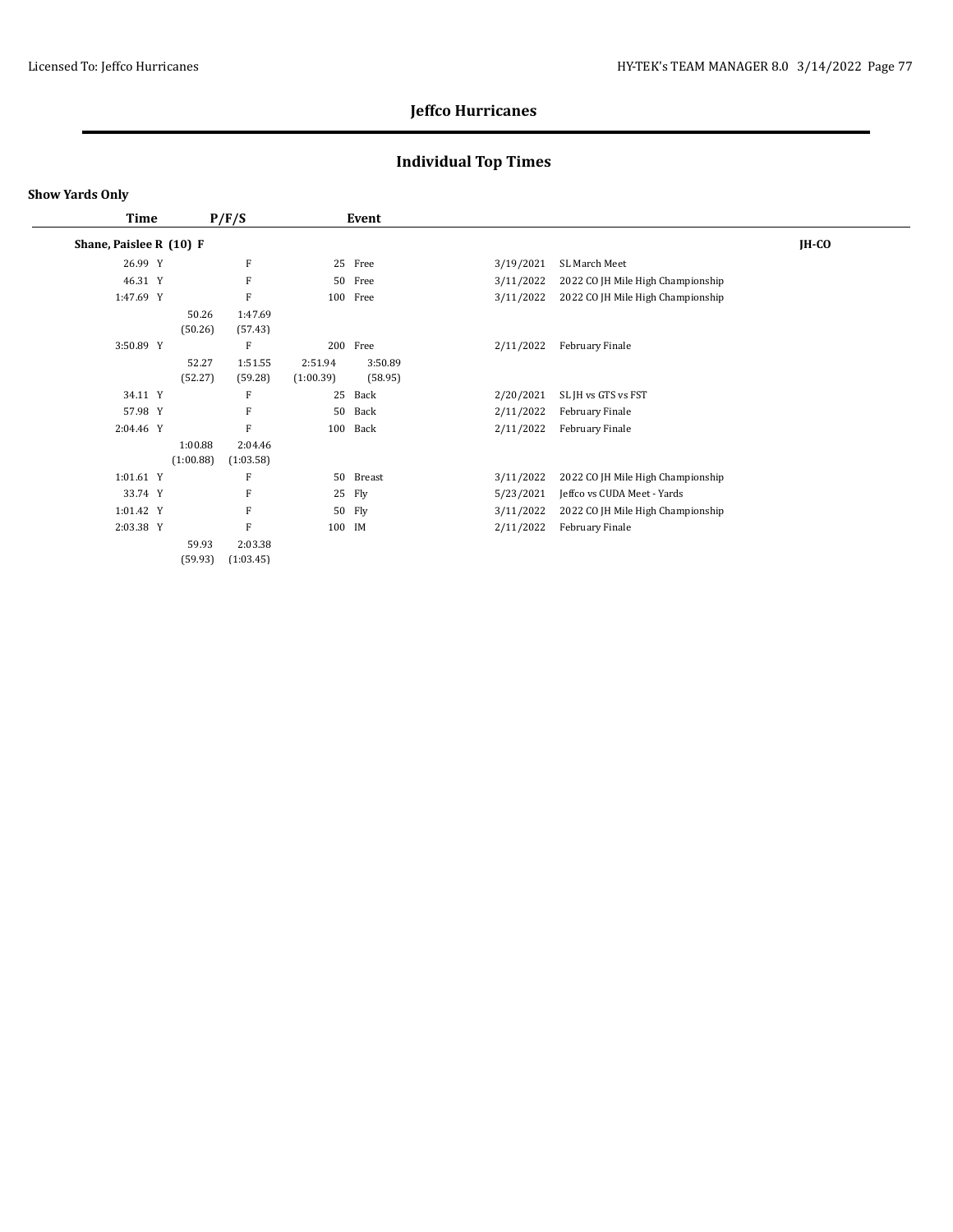# **Individual Top Times**

| <b>Time</b>            |                     | P/F/S                     |                     | Event               |                     |                     |                      |                                                      |       |
|------------------------|---------------------|---------------------------|---------------------|---------------------|---------------------|---------------------|----------------------|------------------------------------------------------|-------|
| Sleeper, Bell G (15) F |                     |                           |                     |                     |                     |                     |                      |                                                      | IH-CO |
| 12.87 Y                |                     | F                         |                     | 25 Free             |                     | 5/1/2021            |                      | SL Jeffco Freestyle Frenzy                           |       |
| 26.22 Y                |                     | $\boldsymbol{\mathrm{F}}$ |                     | 50 Free             |                     | 11/12/2021          |                      | 2021 Jeffco Pineapple Open                           |       |
| 56.38 Y                |                     | P                         |                     | 100 Free            |                     | 12/2/2021           |                      | 2021 Gulf Southern Sr. Champs Invite                 |       |
|                        | 27.27               | 56.38                     |                     |                     |                     |                     |                      |                                                      |       |
|                        | (27.27)             | (29.11)                   |                     |                     |                     |                     |                      |                                                      |       |
| 2:09.11 Y              |                     | $\boldsymbol{\mathrm{F}}$ |                     | 200 Free            |                     | 1/14/2022           | 2022 CO CUDA Classic |                                                      |       |
|                        | 29.08               | 1:01.60                   | 1:35.40             | 2:09.11             |                     |                     |                      |                                                      |       |
|                        | (29.08)             | (32.52)                   | (33.80)             | (33.71)             |                     |                     |                      |                                                      |       |
| 5:35.35 Y              |                     | ${\bf P}$                 |                     | 500 Free            |                     | 12/2/2021           |                      | 2021 Gulf Southern Sr. Champs Invite                 |       |
|                        | 30.52               | 1:03.95                   | 1:39.29<br>(35.34)  | 2:14.00<br>(34.71)  | 2:48.31<br>(34.31)  | 3:23.44<br>(35.13)  | 3:57.65<br>(34.21)   | 4:31.53<br>(33.88)                                   |       |
|                        | (30.52)<br>5:04.25  | (33.43)<br>5:35.35        |                     |                     |                     |                     |                      |                                                      |       |
|                        | (32.72)             | (31.10)                   |                     |                     |                     |                     |                      |                                                      |       |
| 12:03.21 Y             |                     | F                         | 1000 Free           |                     |                     | 11/12/2021          |                      | 2021 Jeffco Pineapple Open                           |       |
| 20:41.47 Y             |                     | $\mathbf F$               | 1650 Free           |                     |                     | 12/21/2019          |                      | Suburban League Distance Meet                        |       |
|                        | 32.28               | 1:07.75                   | 1:45.18             | 2:22.25             | 2:58.89             | 3:36.34             | 4:13.80              | 4:51.40                                              |       |
|                        | (32.28)             | (35.47)                   | (37.43)             | (37.07)             | (36.64)             | (37.45)             | (37.46)              | (37.60)                                              |       |
|                        | 5:29.56             | 6:07.42                   | 6:45.31             | 7:23.00             | 8:01.97             | 8:40.77             | 9:19.22              | 9:57.27                                              |       |
|                        | (38.16)             | (37.86)                   | (37.89)             | (37.69)             | (38.97)             | (38.80)             | (38.45)              | (38.05)                                              |       |
|                        | 10:36.11            | 11:14.04                  | 11:52.70            | 12:29.57            | 13:07.84            | 13:45.70            | 14:23.35             | 15:02.32                                             |       |
|                        | (38.84)             | (37.93)                   | (38.66)             | (36.87)             | (38.27)             | (37.86)             | (37.65)              | (38.97)                                              |       |
|                        | 15:39.95<br>(37.63) | 16:17.62<br>(37.67)       | 16:55.52<br>(37.90) | 17:33.62<br>(38.10) | 18:11.05<br>(37.43) | 18:49.43<br>(38.38) | 19:27.68<br>(38.25)  | 20:05.87<br>(38.19)                                  |       |
|                        | 20:41.47            |                           |                     |                     |                     |                     |                      |                                                      |       |
|                        | (35.60)             |                           |                     |                     |                     |                     |                      |                                                      |       |
| 34.21 Y                |                     | F                         |                     | 50 Back             |                     | 2/2/2019            | 2019, CO. SuperBowl  |                                                      |       |
| 1:04.02 Y              |                     | $\, {\bf P}$              |                     | 100 Back            |                     | 12/2/2021           |                      | 2021 Gulf Southern Sr. Champs Invite                 |       |
|                        | 32.04               | 1:04.02                   |                     |                     |                     |                     |                      |                                                      |       |
|                        | (32.04)             | (31.98)                   |                     |                     |                     |                     |                      |                                                      |       |
| 2:18.28 Y              |                     | ${\bf P}$                 |                     | 200 Back            |                     | 12/2/2021           |                      | 2021 Gulf Southern Sr. Champs Invite                 |       |
|                        | 33.03               | 1:08.12                   | 1:43.50             | 2:18.28             |                     |                     |                      |                                                      |       |
|                        | (33.03)             | (35.09)                   | (35.38)             | (34.78)             |                     |                     |                      |                                                      |       |
| 35.03 Y                |                     | ${\bf P}$                 |                     | 50 Breast           |                     | 2/22/2019           |                      | 2019 CO CSI 14&U SC State Championships              |       |
| 1:10.45 Y              |                     | ${\bf P}$                 |                     | 100 Breast          |                     | 12/2/2021           |                      | 2021 Gulf Southern Sr. Champs Invite                 |       |
|                        | 33.08               | 1:10.45                   |                     |                     |                     |                     |                      |                                                      |       |
|                        | (33.08)             | (37.37)                   |                     |                     |                     |                     |                      |                                                      |       |
| 2:31.97 Y              |                     | $\mathbf F$               |                     | 200 Breast          |                     |                     |                      | 3/25/2021 2021 Speedo Swimvitational of the Universe |       |
|                        | 35.06<br>(35.06)    | 1:13.54<br>(38.48)        | 1:52.27<br>(38.73)  | 2:31.97<br>(39.70)  |                     |                     |                      |                                                      |       |
| 30.38 Y                |                     | ${\bf P}$                 |                     | 50 Fly              |                     | 3/21/2019 SWAGR     |                      |                                                      |       |
| $1:02.16$ Y            |                     | $\, {\bf P}$              | 100 Fly             |                     |                     |                     |                      | 3/11/2022 2022 CO JH Mile High Championship          |       |
|                        | 28.76               | 1:02.16                   |                     |                     |                     |                     |                      |                                                      |       |
|                        | (28.76)             | (33.40)                   |                     |                     |                     |                     |                      |                                                      |       |
| 2:42.50 Y              |                     | $\mathbf F$               | 200 Fly             |                     |                     | 2/1/2020            | 2020, CO. SuperBowl  |                                                      |       |
|                        | 33.46               | 1:13.64                   | 1:58.53             | 2:42.50             |                     |                     |                      |                                                      |       |
|                        | (33.46)             | (40.18)                   | (44.89)             | (43.97)             |                     |                     |                      |                                                      |       |
| 1:09.70 Y              |                     | P                         | 100 IM              |                     |                     | 3/21/2019           | SWAGR                |                                                      |       |
| 2:16.02 Y              |                     | ${\bf P}$                 | 200 IM              |                     |                     |                     |                      | 12/2/2021 2021 Gulf Southern Sr. Champs Invite       |       |
|                        | 29.24               | 1:04.45                   | 1:44.49             | 2:16.02             |                     |                     |                      |                                                      |       |
|                        | (29.24)             | (35.21)                   | (40.04)             | (31.53)             |                     |                     |                      |                                                      |       |
| 4:59.84 Y              |                     | ${\bf P}$                 | 400 IM              |                     |                     | 12/2/2021           |                      | 2021 Gulf Southern Sr. Champs Invite                 |       |
|                        | 32.22               | 1:09.77                   | 1:48.23             | 2:25.41             | 3:06.90             | 3:48.88             | 4:24.43              | 4:59.84                                              |       |
|                        | (32.22)             | (37.55)                   | (38.46)             | (37.18)             | (41.49)             | (41.98)             | (35.55)              | (35.41)                                              |       |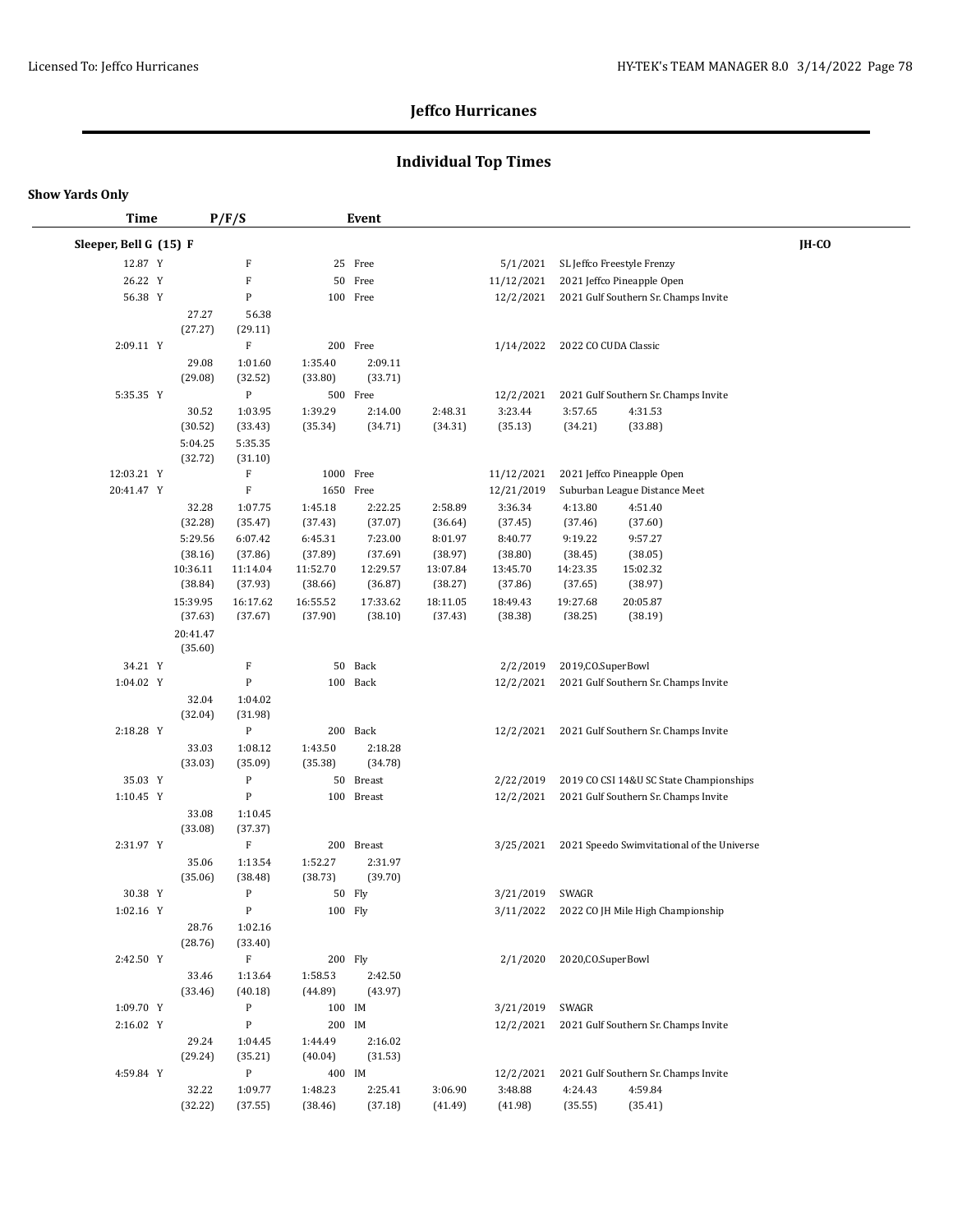# **Individual Top Times**

| <b>Time</b>             |                          | P/F/S               |                          | Event              |                          |                          |                      |                                                |       |
|-------------------------|--------------------------|---------------------|--------------------------|--------------------|--------------------------|--------------------------|----------------------|------------------------------------------------|-------|
| Somers, Elliot P (16) M |                          |                     |                          |                    |                          |                          |                      |                                                | IH-CO |
| 10.96 Y                 |                          | F                   |                          | 25 Free            |                          | 5/1/2021                 |                      | SL Jeffco Freestyle Frenzy                     |       |
| 23.43 Y                 |                          | $\rm F$             |                          | 50 Free            |                          | 1/14/2022                | 2022 CO CUDA Classic |                                                |       |
| 50.16 Y L               |                          | F                   |                          | 100 Free           |                          | 3/3/2022                 |                      | 2022 PV SC Senior Championships                |       |
|                         | 23.82                    |                     |                          |                    |                          |                          |                      |                                                |       |
|                         | (23.82)                  |                     |                          |                    |                          |                          |                      |                                                |       |
| 1:52.35 Y               |                          | ${\bf P}$           |                          | 200 Free           |                          | 12/2/2021                |                      | 2021 Gulf Southern Sr. Champs Invite           |       |
|                         | 26.19                    | 54.77               | 1:23.63                  | 1:52.35            |                          |                          |                      |                                                |       |
|                         | (26.19)                  | (28.58)             | (28.86)                  | (28.72)            |                          |                          |                      |                                                |       |
| 5:13.36 Y               |                          | $\mathbf F$         |                          | 500 Free           |                          | 2/11/2022                | February Finale      |                                                |       |
|                         | 27.82                    | 59.03               | 1:31.05                  | 2:03.88            | 2:35.63                  | 3:07.96                  | 3:39.12              | 4:11.34                                        |       |
|                         | (27.82)                  | (31.21)             | (32.02)                  | (32.83)            | (31.75)                  | (32.33)                  | (31.16)              | (32.22)                                        |       |
|                         | 4:42.39                  | 5:13.36             |                          |                    |                          |                          |                      |                                                |       |
|                         | (31.05)                  | (30.97)             |                          |                    |                          |                          |                      |                                                |       |
| 10:56.92 Y              |                          | $\mathbf F$         | 1000 Free                |                    |                          | 5/1/2021                 |                      | SL Jeffco Freestyle Frenzy                     |       |
|                         | 28.45                    | 1:00.87             | 1:33.64                  | 2:07.16            | 2:40.58                  | 3:14.41                  | 3:48.05              | 4:21.96                                        |       |
|                         | (28.45)<br>4:55.26       | (32.42)<br>5:29.16  | (32.77)<br>6:03.04       | (33.52)<br>6:36.68 | (33.42)<br>7:09.66       | (33.83)<br>7:43.25       | (33.64)<br>8:16.85   | (33.91)<br>8:50.20                             |       |
|                         | (33.30)                  | (33.90)             | (33.88)                  | (33.64)            | (32.98)                  | (33.59)                  | (33.60)              | (33.35)                                        |       |
|                         | 9:23.51                  | 9:55.89             | 10:27.03                 | ---                | $\overline{\phantom{a}}$ | $\overline{\phantom{a}}$ | ---                  | $\overline{\phantom{a}}$                       |       |
|                         | (33.31)                  | (32.38)             | (31.14)                  |                    | $\overline{\phantom{a}}$ | $\overline{\phantom{a}}$ |                      | ---                                            |       |
|                         | $---$                    | $\overline{a}$      | $\overline{\phantom{a}}$ | ---                | $\overline{a}$           | ---                      | $---$                | $\overline{a}$                                 |       |
|                         | $\overline{\phantom{a}}$ | ---                 | $\overline{a}$           | ---                | $\overline{a}$           | $---$                    | $---$                | $\overline{\phantom{a}}$                       |       |
|                         | 10:56.92                 |                     |                          |                    |                          |                          |                      |                                                |       |
|                         | (10:56.92)               |                     |                          |                    |                          |                          |                      |                                                |       |
| 18:28.72 Y              |                          | F                   | 1650 Free                |                    |                          | 2/28/2020                |                      | 2020 CO CSI 14&U SC AG Championships           |       |
|                         | 29.41                    | 1:02.19             | 1:35.66                  | 2:09.34            | 2:42.96                  | 3:16.57                  | 3:49.86              | 4:23.25                                        |       |
|                         | (29.41)                  | (32.78)             | (33.47)                  | (33.68)            | (33.62)                  | (33.61)                  | (33.29)              | (33.39)                                        |       |
|                         | 4:57.32                  | 5:31.65             | 6:05.33                  | 6:38.89            | 7:12.28                  | 7:46.62                  | 8:21.38              | 8:56.48                                        |       |
|                         | (34.07)                  | (34.33)             | (33.68)                  | (33.56)            | (33.39)                  | (34.34)                  | (34.76)              | (35.10)                                        |       |
|                         | 9:30.43                  | 10:04.65            | 10:37.98                 | 11:11.90           | 11:45.31                 | 12:19.68                 | 12:53.82             | 13:27.72                                       |       |
|                         | (33.95)                  | (34.22)             | (33.33)                  | (33.92)            | (33.41)                  | (34.37)                  | (34.14)              | (33.90)                                        |       |
|                         | 14:01.93                 | 14:35.02<br>(33.09) | 15:09.13                 | 15:43.10           | 16:16.72                 | 16:50.33                 | 17:23.84             | 17:57.15                                       |       |
|                         | (34.21)                  |                     | (34.11)                  | (33.97)            | (33.62)                  | (33.61)                  | (33.51)              | (33.31)                                        |       |
|                         | 18:28.72<br>(31.57)      |                     |                          |                    |                          |                          |                      |                                                |       |
| 37.72 Y                 |                          | F                   |                          | 50 Back            |                          | 9/30/2017                |                      | 2017, CO. Jeffco Hurricane September Open      |       |
| 53.20 Y                 |                          | $\mathbf F$         |                          | 100 Back           |                          | 3/3/2022                 |                      | 2022 PV SC Senior Championships                |       |
|                         | 25.70                    | 53.20               |                          |                    |                          |                          |                      |                                                |       |
|                         | (25.70)                  | (27.50)             |                          |                    |                          |                          |                      |                                                |       |
| 1:56.55 Y               |                          | $\mathbf F$         |                          | 200 Back           |                          | 3/3/2022                 |                      | 2022 PV SC Senior Championships                |       |
|                         | 27.15                    | 56.52               | 1:26.31                  | 1:56.55            |                          |                          |                      |                                                |       |
|                         | (27.15)                  | (29.37)             | (29.79)                  | (30.24)            |                          |                          |                      |                                                |       |
| 42.70 Y                 |                          | F                   |                          | 50 Breast          |                          | 3/10/2018                |                      | 2018, CO. Jeffco Bronze State                  |       |
| 1:12.51 Y               |                          | $\mathbf F$         |                          | 100 Breast         |                          | 9/25/2021                |                      | 2021, CO. Jeffco Hurricane September Open      |       |
|                         | 34.97                    | 1:12.51             |                          |                    |                          |                          |                      |                                                |       |
|                         | (34.97)                  | (37.54)             |                          |                    |                          |                          |                      |                                                |       |
| 2:27.83 Y               |                          | P                   |                          | 200 Breast         |                          |                          |                      | 3/11/2022 2022 CO JH Mile High Championship    |       |
|                         | 34.05                    | 1:11.64             | 1:49.82                  | 2:27.83            |                          |                          |                      |                                                |       |
|                         | (34.05)                  | (37.59)             | (38.18)                  | (38.01)            |                          |                          |                      |                                                |       |
| 35.72 Y                 |                          | F                   |                          | 50 Fly             |                          | 5/6/2018                 |                      | 2018, SLQ May 6th Evergreen Jeffco Hurricanes  |       |
| 56.34 Y                 |                          | P                   | 100 Fly                  |                    |                          | 3/11/2022                |                      | 2022 CO JH Mile High Championship              |       |
|                         | 25.77                    | 56.34               |                          |                    |                          |                          |                      |                                                |       |
|                         | (25.77)                  | (30.57)             |                          |                    |                          |                          |                      |                                                |       |
| 2:09.76 Y               |                          | P                   |                          | 200 Fly            |                          |                          |                      | 12/2/2021 2021 Gulf Southern Sr. Champs Invite |       |
|                         | 27.76                    | 59.67               | 1:33.77                  | 2:09.76            |                          |                          |                      |                                                |       |
|                         | (27.76)                  | (31.91)             | (34.10)                  | (35.99)            |                          |                          |                      |                                                |       |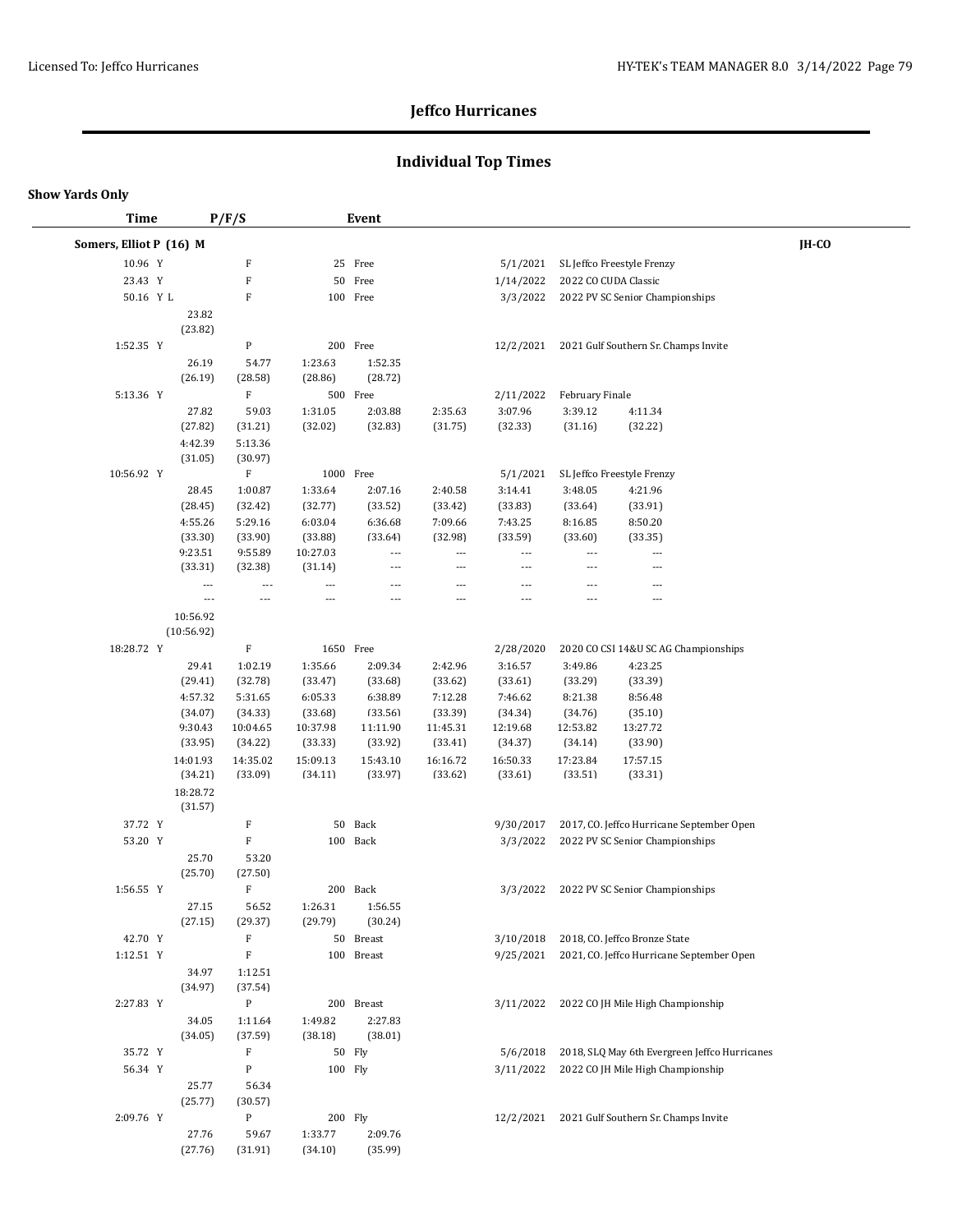# **Individual Top Times**

| Time                    |         | P/F/S   |         | Event   |         |           |         |                                      |              |
|-------------------------|---------|---------|---------|---------|---------|-----------|---------|--------------------------------------|--------------|
| Somers, Elliot P (16) M |         |         |         |         |         |           |         |                                      | <b>IH-CO</b> |
| 1:18.94 Y               |         | E       | 100 IM  |         |         | 3/10/2018 |         | 2018, CO. Jeffco Bronze State        |              |
|                         | 37.55   | 1:18.94 |         |         |         |           |         |                                      |              |
|                         | (37.55) | (41.39) |         |         |         |           |         |                                      |              |
| $2:06.45$ Y             |         | P       | 200 IM  |         |         | 12/2/2021 |         | 2021 Gulf Southern Sr. Champs Invite |              |
|                         | 27.24   | 57.51   | 1:36.66 | 2:06.45 |         |           |         |                                      |              |
|                         | (27.24) | (30.27) | (39.15) | (29.79) |         |           |         |                                      |              |
| 4:22.79 Y               |         | F       | 400 IM  |         |         | 3/3/2022  |         | 2022 PV SC Senior Championships      |              |
|                         | 26.53   | 58.07   | 1:30.55 | 2:03.03 | 2:43.52 | 3:23.83   | 3:53.47 | 4:22.79                              |              |
|                         | (26.53) | (31.54) | (32.48) | (32.48) | (40.49) | (40.31)   | (29.64) | (29.32)                              |              |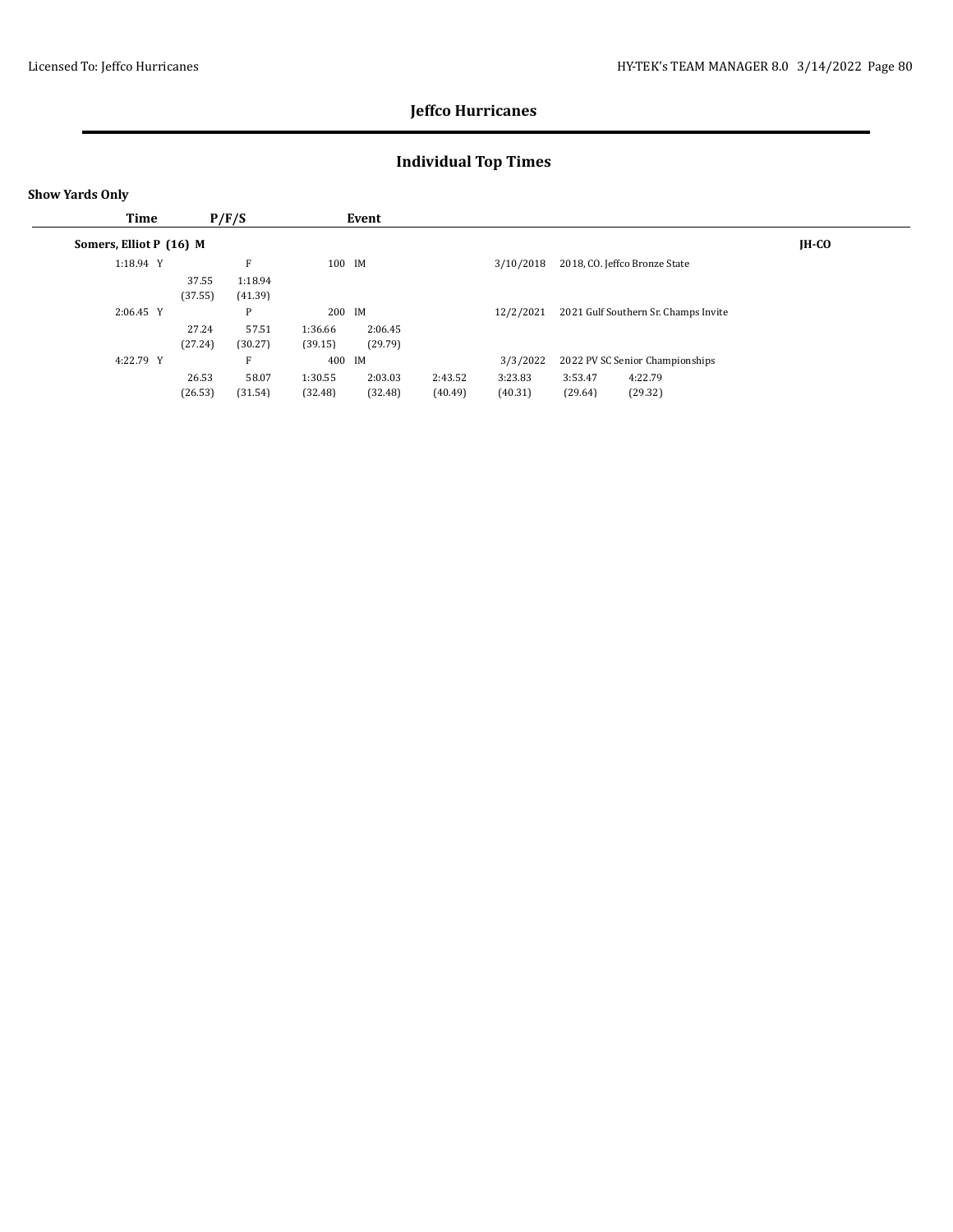# **Individual Top Times**

| Time                   |           | P/F/S     |           | Event    |            |                                           |         |
|------------------------|-----------|-----------|-----------|----------|------------|-------------------------------------------|---------|
| Steffe, Katie E (12) F |           |           |           |          |            |                                           | $IH-CO$ |
| 46.99 Y                |           | F         |           | 50 Free  | 2/11/2022  | February Finale                           |         |
| 46.99 Y                |           | F         | 50        | Free     | 9/25/2021  | 2021, CO. Jeffco Hurricane September Open |         |
| 1:54.55 Y              |           | F         |           | 100 Free | 2/11/2022  | February Finale                           |         |
|                        | 55.09     | 1:54.55   |           |          |            |                                           |         |
|                        | (55.09)   | (59.46)   |           |          |            |                                           |         |
| 3:52.73 Y              |           | F         | 200       | Free     | 1/14/2022  | 2022 CO CUDA Classic                      |         |
|                        | 49.38     | 1:49.99   | 2:55.43   | 3:52.73  |            |                                           |         |
|                        | (49.38)   | (1:00.61) | (1:05.44) | (57.30)  |            |                                           |         |
| 1:00.49 Y              |           | P         | 50        | Back     | 12/17/2021 | 2021 Holiday Showdown                     |         |
| 2:05.85 Y              |           | F         | 100       | Back     | 2/11/2022  | February Finale                           |         |
|                        | 59.73     | 2:05.85   |           |          |            |                                           |         |
|                        | (59.73)   | (1:06.12) |           |          |            |                                           |         |
| 58.12 Y                |           | F         | 50        | Breast   | 2/11/2022  | February Finale                           |         |
| 2:05.36 Y              |           | P         | 100       | Breast   | 12/17/2021 | 2021 Holiday Showdown                     |         |
|                        | 57.63     | 2:05.36   |           |          |            |                                           |         |
|                        | (57.63)   | (1:07.73) |           |          |            |                                           |         |
| 56.57 Y                |           | F         |           | 50 Fly   | 1/14/2022  | 2022 CO CUDA Classic                      |         |
| 2:15.77 Y              |           | F         | 100 IM    |          | 11/12/2021 | 2021 Jeffco Pineapple Open                |         |
|                        | 1:07.87   | 2:15.77   |           |          |            |                                           |         |
|                        | (1:07.87) | (1:07.90) |           |          |            |                                           |         |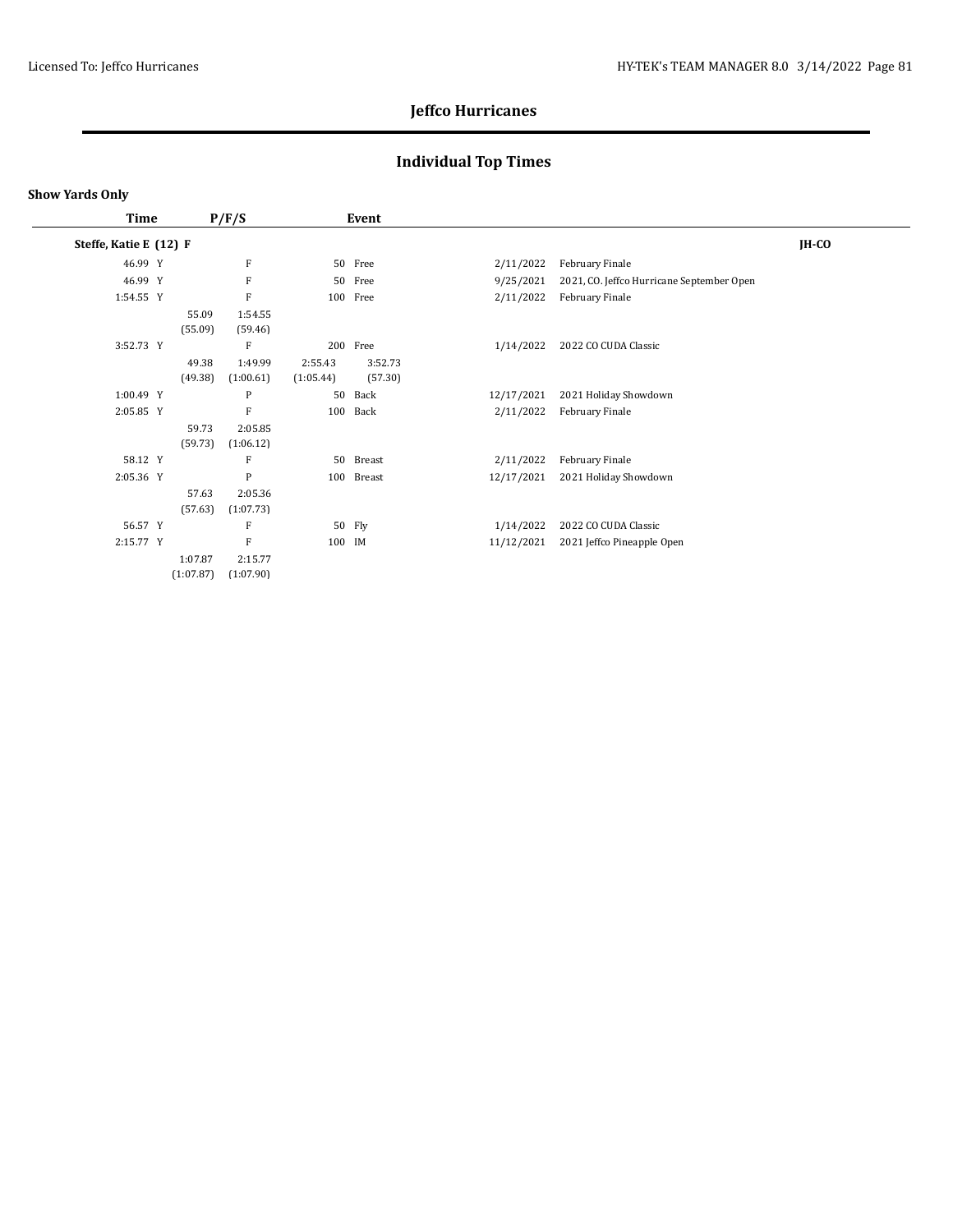# **Individual Top Times**

| <b>Time</b>               |                  | P/F/S                     |         | Event      |           |            |                                     |                                       |              |  |
|---------------------------|------------------|---------------------------|---------|------------|-----------|------------|-------------------------------------|---------------------------------------|--------------|--|
| Stroemme, Sophia E (14) F |                  |                           |         |            |           |            |                                     |                                       | <b>IH-CO</b> |  |
| 15.15 Y                   |                  | ${\bf F}$                 |         | 25 Free    |           |            | 5/1/2021 SL Jeffco Freestyle Frenzy |                                       |              |  |
| 32.64 Y                   |                  | $\mathbf F$               |         | 50 Free    |           | 3/19/2021  | SL March Meet                       |                                       |              |  |
| 1:10.61 Y                 |                  | $\mathbf F$               |         | 100 Free   |           |            |                                     | 11/12/2021 2021 Jeffco Pineapple Open |              |  |
|                           | 33.90            | 1:10.61                   |         |            |           |            |                                     |                                       |              |  |
|                           | (33.90)          | (36.71)                   |         |            |           |            |                                     |                                       |              |  |
| 2:40.83 Y                 |                  | $\rm F$                   |         | 200 Free   |           | 10/15/2021 | PPA Harvest Heats                   |                                       |              |  |
|                           | 36.63            | 1:18.06                   | 1:59.64 | 2:40.83    |           |            |                                     |                                       |              |  |
|                           | (36.63)          | (41.43)                   | (41.58) | (41.19)    |           |            |                                     |                                       |              |  |
| 7:11.44 Y                 |                  | $\mathbf F$               |         | 500 Free   |           | 10/15/2021 | PPA Harvest Heats                   |                                       |              |  |
|                           | 39.77            | 1:21.33                   | 2:04.92 | 2:48.78    | 3:33.43   | 4:18.45    | 5:01.90                             | 5:45.83                               |              |  |
|                           | (39.77)          | (41.56)                   | (43.59) | (43.86)    | (44.65)   | (45.02)    | (43.45)                             | (43.93)                               |              |  |
|                           | 6:29.89          | 7:11.44                   |         |            |           |            |                                     |                                       |              |  |
|                           | (44.06)          | (41.55)                   |         |            |           |            |                                     |                                       |              |  |
| 38.21 Y                   |                  | $\mathbf F$               |         | 50 Back    |           | 1/17/2020  | 2020 CO CUDA Classic                |                                       |              |  |
| 1:18.05 Y                 |                  | $\mathbf F$               |         | 100 Back   |           | 11/12/2021 |                                     | 2021 Jeffco Pineapple Open            |              |  |
|                           | 38.35            | 1:18.05                   |         |            |           |            |                                     |                                       |              |  |
|                           | (38.35)          | (39.70)                   |         |            |           |            |                                     |                                       |              |  |
| 2:45.65 Y                 |                  | $\mathbf F$               |         | 200 Back   |           |            | 1/14/2022 2022 CO CUDA Classic      |                                       |              |  |
|                           | 39.21            | 1:21.94                   | 2:04.40 | 2:45.65    |           |            |                                     |                                       |              |  |
|                           | (39.21)          | (42.73)                   | (42.46) | (41.25)    |           |            |                                     |                                       |              |  |
| 47.17 Y                   |                  | $\boldsymbol{\mathrm{F}}$ |         | 50 Breast  |           | 1/17/2020  | 2020 CO CUDA Classic                |                                       |              |  |
| 1:31.73 Y                 |                  | $\mathbf F$               |         | 100 Breast |           | 1/14/2022  | 2022 CO CUDA Classic                |                                       |              |  |
|                           | 43.81<br>(43.81) | 1:31.73                   |         |            |           |            |                                     |                                       |              |  |
| 3:15.86 Y                 |                  | (47.92)<br>$\mathbf F$    |         | 200 Breast |           |            |                                     | 11/12/2021 2021 Jeffco Pineapple Open |              |  |
|                           | 44.64            | 1:34.92                   | 2:26.09 | 3:15.86    |           |            |                                     |                                       |              |  |
|                           | (44.64)          | (50.28)                   | (51.17) | (49.77)    |           |            |                                     |                                       |              |  |
| 41.52 Y                   |                  | $\mathbf F$               |         | 50 Fly     |           | 2/1/2020   | 2020, CO. SuperBowl                 |                                       |              |  |
| 1:26.97 Y                 |                  | F                         | 100 Fly |            |           | 1/14/2022  | 2022 CO CUDA Classic                |                                       |              |  |
|                           | 39.05            | 1:26.97                   |         |            |           |            |                                     |                                       |              |  |
|                           | (39.05)          | (47.92)                   |         |            |           |            |                                     |                                       |              |  |
| 3:22.19 Y                 |                  | $\, {\bf F}$              | 200 Fly |            |           |            | 3/19/2021 SL March Meet             |                                       |              |  |
|                           | 41.48            | 1:35.23                   | 2:30.34 | 3:22.19    |           |            |                                     |                                       |              |  |
|                           | (41.48)          | (53.75)                   | (55.11) | (51.85)    |           |            |                                     |                                       |              |  |
| 1:25.89 Y                 |                  | $\mathbf F$               | 100 IM  |            |           | 2/1/2020   | 2020, CO. SuperBowl                 |                                       |              |  |
|                           | 40.10            | 1:25.89                   |         |            |           |            |                                     |                                       |              |  |
|                           | (40.10)          | (45.79)                   |         |            |           |            |                                     |                                       |              |  |
| 2:48.35 Y                 |                  | $\mathbf F$               | 200 IM  |            |           | 1/14/2022  | 2022 CO CUDA Classic                |                                       |              |  |
|                           | 36.56            | 1:18.80                   | 2:09.28 | 2:48.35    |           |            |                                     |                                       |              |  |
|                           | (36.56)          | (42.24)                   | (50.48) | (39.07)    |           |            |                                     |                                       |              |  |
| 7:12.05 Y                 |                  | $\mathbf F$               | 400 IM  |            |           | 10/26/2019 | 400 IM / 500 Free Meet              |                                       |              |  |
|                           | 51.29            | 1:55.37                   | 2:46.22 | 3:36.76    | 4:37.17   | 5:35.79    | 6:24.38                             | 7:12.05                               |              |  |
|                           | (51.29)          | (1:04.08)                 | (50.85) | (50.54)    | (1:00.41) | (58.62)    | (48.59)                             | (47.67)                               |              |  |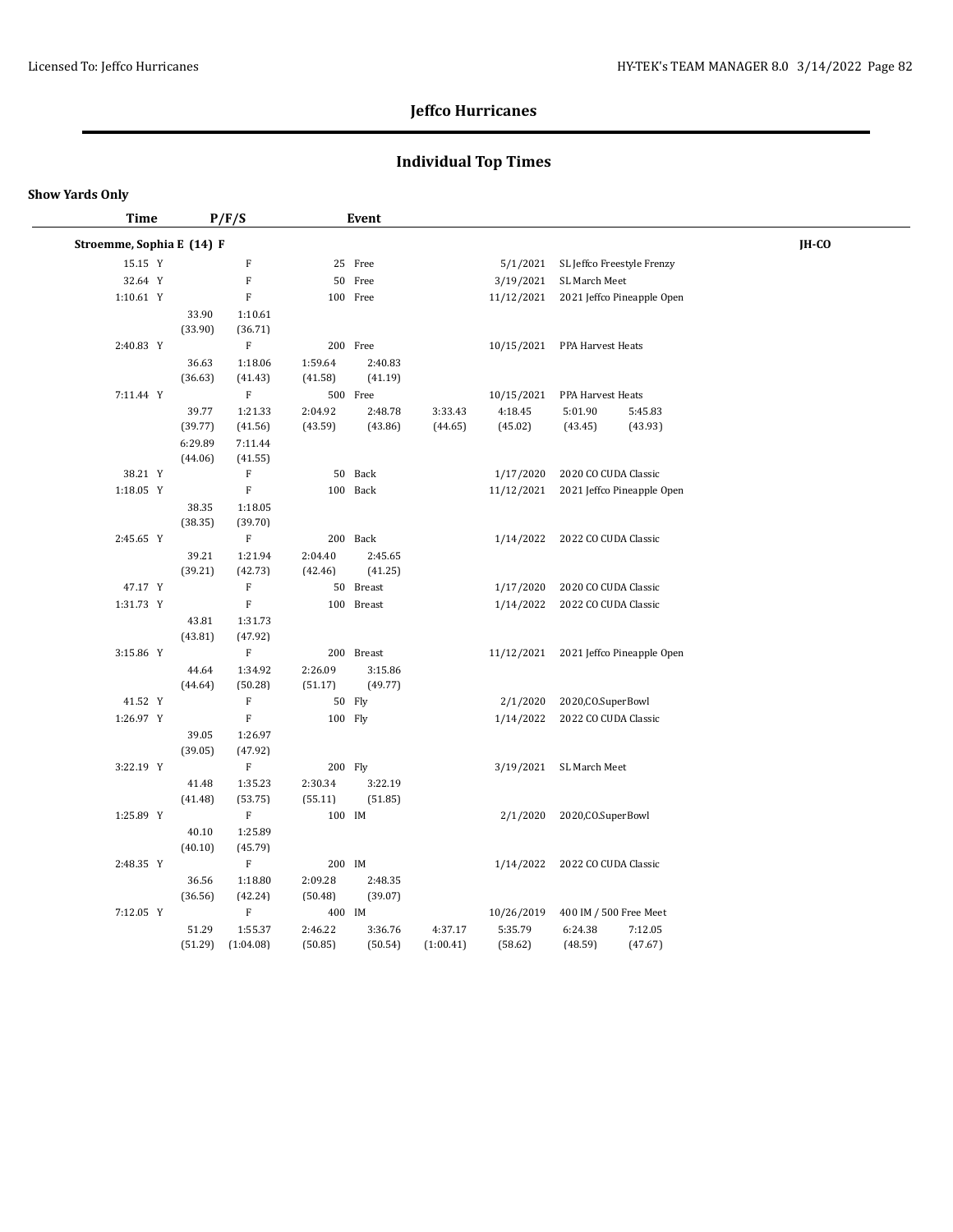# **Individual Top Times**

| <b>Time</b>               |         | P/F/S                     |         | Event      |            |                         |       |
|---------------------------|---------|---------------------------|---------|------------|------------|-------------------------|-------|
| Tenpenny, Aubrey G (14) F |         |                           |         |            |            |                         | IH-CO |
| 33.09 Y                   |         | F                         |         | 50 Free    | 2/11/2022  | February Finale         |       |
| 1:18.22 Y                 |         | ${\bf F}$                 |         | 100 Free   | 2/11/2022  | February Finale         |       |
|                           | 37.21   | 1:18.22                   |         |            |            |                         |       |
|                           | (37.21) | (41.01)                   |         |            |            |                         |       |
| 2:53.19 Y                 |         | $\rm F$                   |         | 200 Free   | 2/11/2022  | February Finale         |       |
|                           | 35.77   | 1:16.94                   | 2:04.59 | 2:53.19    |            |                         |       |
|                           | (35.77) | (41.17)                   | (47.65) | (48.60)    |            |                         |       |
| 56.49 Y                   |         | $\boldsymbol{\mathrm{F}}$ |         | 50 Back    | 9/26/2020  | Jeffco Sept 2020 Invite |       |
| 1:29.37 Y                 |         | $\boldsymbol{\mathrm{F}}$ |         | 100 Back   | 2/11/2022  | February Finale         |       |
|                           | 44.51   | 1:29.37                   |         |            |            |                         |       |
|                           | (44.51) | (44.86)                   |         |            |            |                         |       |
| 3:14.88 Y                 |         | $\mathbf F$               |         | 200 Back   | 10/15/2021 | PPA Harvest Heats       |       |
|                           | 46.86   | 1:35.11                   | 2:24.38 | 3:14.88    |            |                         |       |
|                           | (46.86) | (48.25)                   | (49.27) | (50.50)    |            |                         |       |
| 58.92 Y                   |         | $\boldsymbol{\mathrm{F}}$ |         | 50 Breast  | 9/26/2020  | Jeffco Sept 2020 Invite |       |
| 1:34.56 Y                 |         | $\boldsymbol{\mathrm{F}}$ |         | 100 Breast | 2/11/2022  | February Finale         |       |
|                           | 44.83   | 1:34.56                   |         |            |            |                         |       |
|                           | (44.83) | (49.73)                   |         |            |            |                         |       |
| 3:31.90 Y                 |         | $\rm F$                   |         | 200 Breast | 2/11/2022  | February Finale         |       |
|                           | 47.11   | 1:39.80                   | 2:35.78 | 3:31.90    |            |                         |       |
|                           | (47.11) | (52.69)                   | (55.98) | (56.12)    |            |                         |       |
| 1:34.81 Y                 |         | F                         | 100 Fly |            | 2/11/2022  | February Finale         |       |
|                           | 41.90   | 1:34.81                   |         |            |            |                         |       |
|                           | (41.90) | (52.91)                   |         |            |            |                         |       |
| 4:01.87 Y                 |         | F                         |         | 200 Fly    | 2/11/2022  | February Finale         |       |
|                           | 41.71   | 1:42.25                   | ---     | 4:01.87    |            |                         |       |
|                           | (41.71) | (1:00.54)                 | ---     | (4:01.87)  |            |                         |       |
| 3:13.69 Y                 |         | ${\bf P}$                 | 200     | IM         | 12/17/2021 | 2021 Holiday Showdown   |       |
|                           | 40.23   | 2:25.13                   | ---     | 3:13.69    |            |                         |       |
|                           | (40.23) | (1:44.90)                 | $---$   | (3:13.69)  |            |                         |       |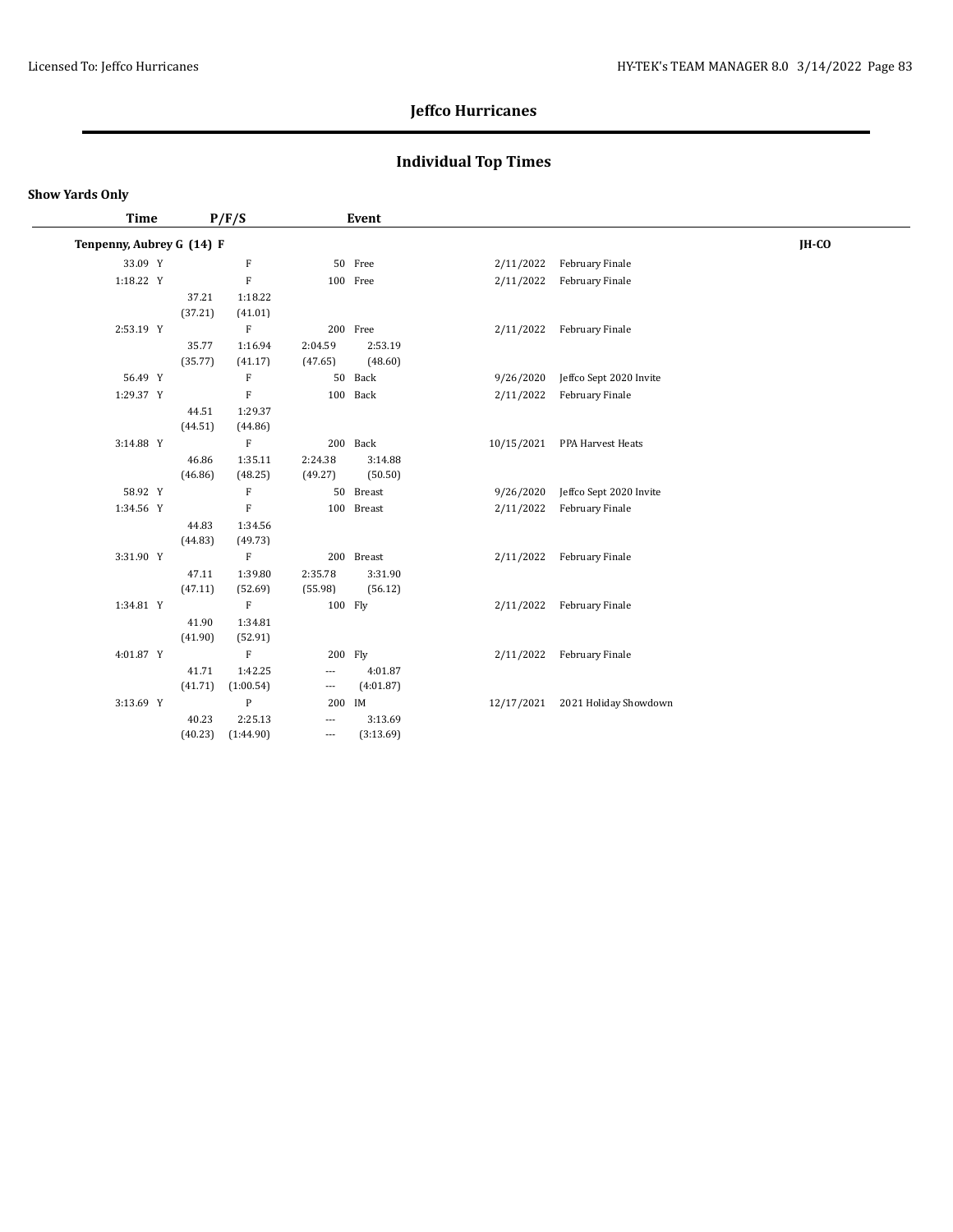# **Individual Top Times**

|  | <b>Show Yards Only</b> |  |
|--|------------------------|--|
|--|------------------------|--|

| Time                     |       | P/F/S     |    | Event    |            |                                               |       |
|--------------------------|-------|-----------|----|----------|------------|-----------------------------------------------|-------|
| Ulrich, Greyson D (12) M |       |           |    |          |            |                                               | IH-CO |
| 22.91 Y                  |       | F         |    | 25 Free  | 5/6/2018   | 2018, SLQ May 6th Evergreen Jeffco Hurricanes |       |
| 52.41 Y                  |       | F         |    | 50 Free  | 2/2/2019   | 2019.CO.SuperBowl                             |       |
| 1:57.12 Y                |       | P         |    | 100 Free | 12/7/2018  | 2018 FAST Mid-Season SC Finale                |       |
|                          | $---$ | 1:57.12   |    |          |            |                                               |       |
|                          | $---$ | (1:57.12) |    |          |            |                                               |       |
| 26.26 Y                  |       | F         |    | 25 Back  | 4/14/2018  | 10&U Series Bonus                             |       |
| 56.43 Y                  |       | F         |    | 50 Back  | 12/16/2018 | 10&U Grand Prix 2 2018                        |       |
| 27.17 Y                  |       | F         | 25 | Breast   | 4/14/2018  | 10&U Series Bonus                             |       |
| 1:05.10 Y                |       | F         | 50 | Breast   | 12/16/2018 | 10&U Grand Prix 2 2018                        |       |
| 27.15 Y                  |       | F         |    | 25 Fly   | 12/16/2018 | 10&U Grand Prix 2 2018                        |       |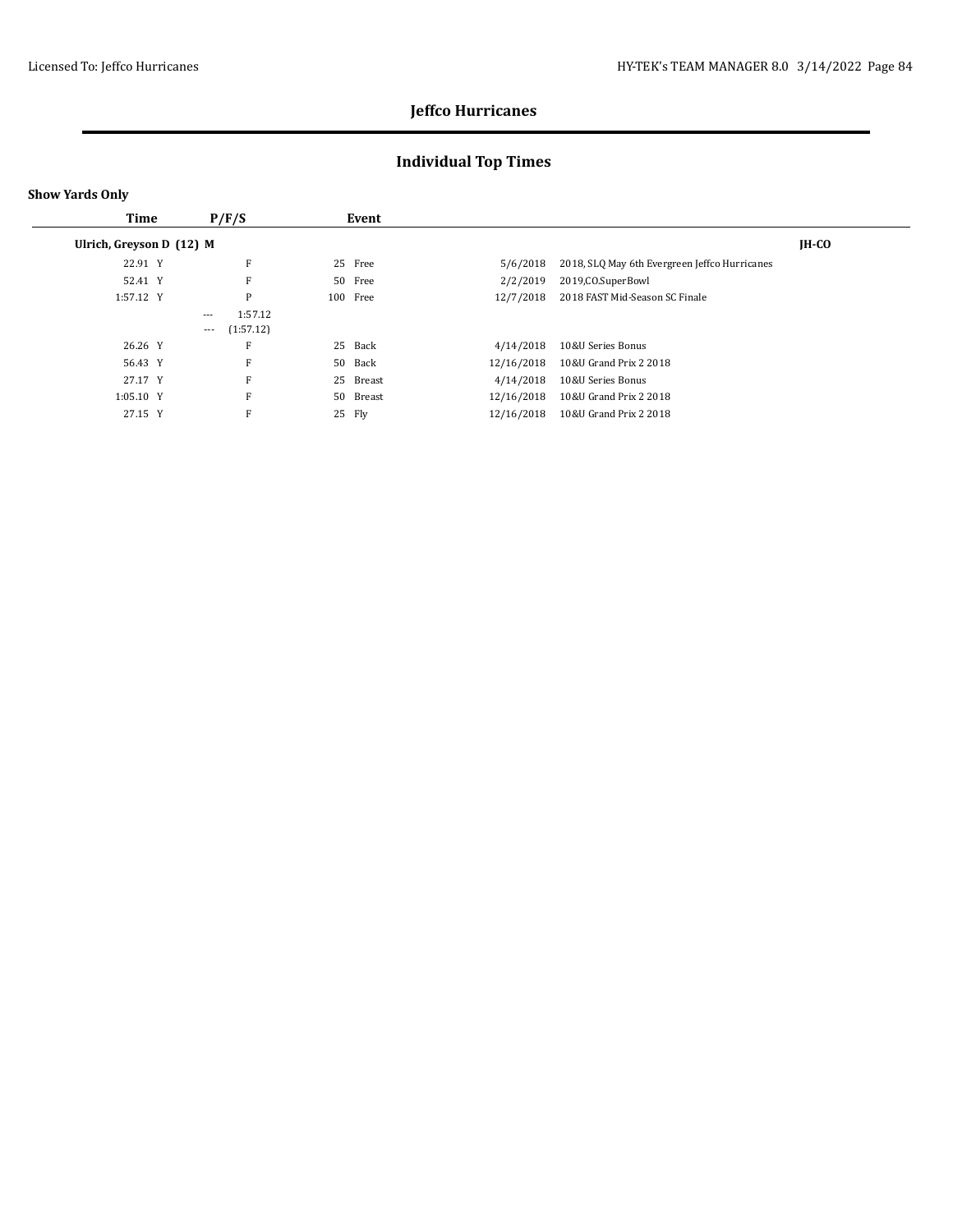# **Individual Top Times**

| <b>Show Yards Only</b>     |                        |           |            |                                           |       |
|----------------------------|------------------------|-----------|------------|-------------------------------------------|-------|
| Time                       | P/F/S                  | Event     |            |                                           |       |
| Vandegriffe, Izzy R (10) F |                        |           |            |                                           | IH-CO |
| 1:01.78 Y                  | F                      | 50 Free   | 1/14/2022  | 2022 CO CUDA Classic                      |       |
| 2:22.78 Y                  | F                      | 100 Free  | 11/12/2021 | 2021 Jeffco Pineapple Open                |       |
|                            | 2:22.78<br>1:06.21     |           |            |                                           |       |
|                            | (1:06.21)<br>(1:16.57) |           |            |                                           |       |
| 1:02.56 Y                  | F                      | 50 Back   | 1/14/2022  | 2022 CO CUDA Classic                      |       |
| 59.81 Y                    | F                      | 50 Breast | 1/14/2022  | 2022 CO CUDA Classic                      |       |
| 1:36.14 Y                  | F                      | 50 Fly    | 9/25/2021  | 2021, CO. Jeffco Hurricane September Open |       |
|                            |                        |           |            |                                           |       |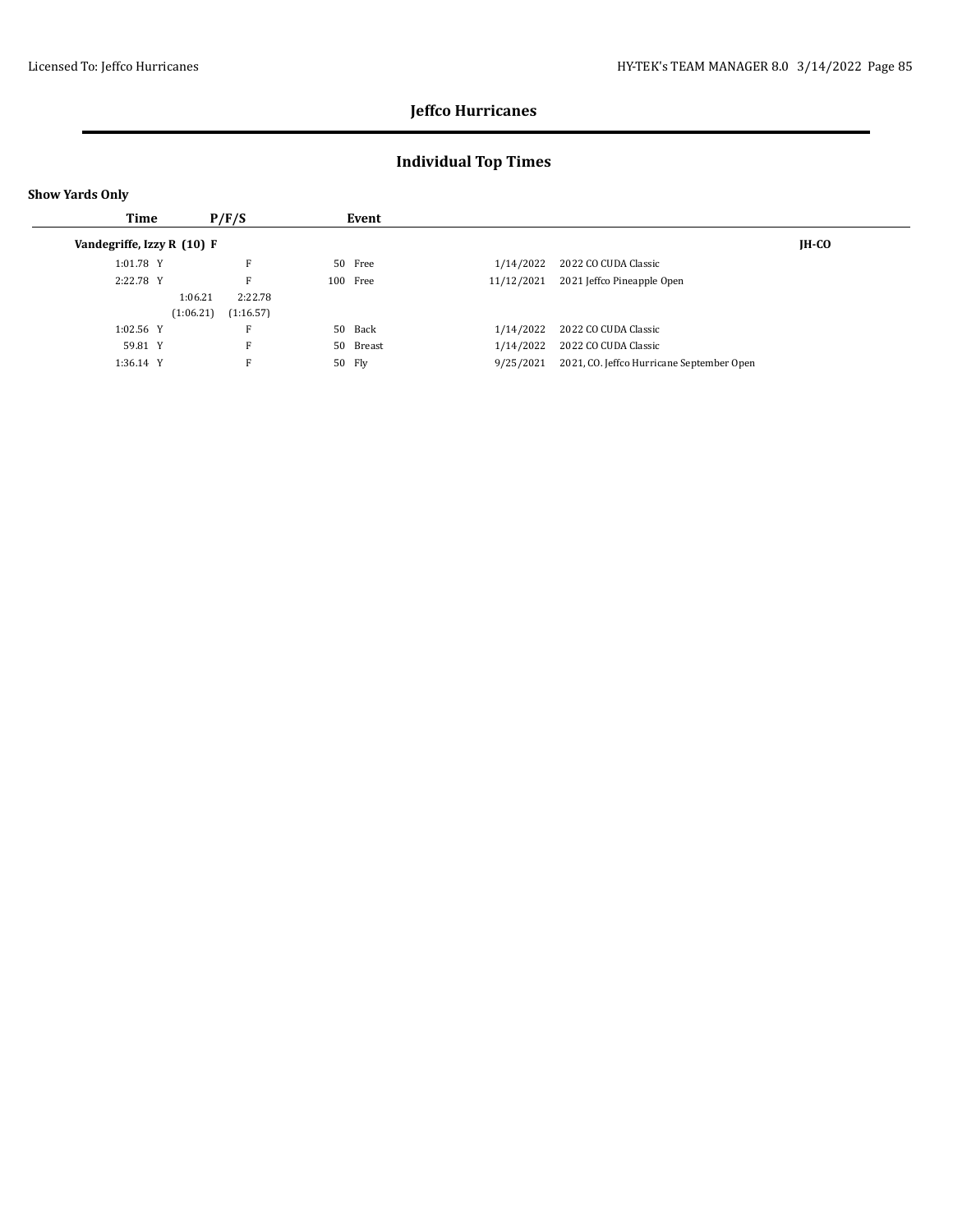# **Individual Top Times**

| <b>Time</b>          |                  | P/F/S                     |           | Event      |         |            |                      |                                   |       |
|----------------------|------------------|---------------------------|-----------|------------|---------|------------|----------------------|-----------------------------------|-------|
| Vick, Avery C (13) F |                  |                           |           |            |         |            |                      |                                   | IH-CO |
| 32.98 Y              |                  | ${\bf P}$                 |           | 50 Free    |         | 3/11/2022  |                      | 2022 CO JH Mile High Championship |       |
| 1:14.99 Y            |                  | ${\bf P}$                 |           | 100 Free   |         | 3/11/2022  |                      | 2022 CO JH Mile High Championship |       |
|                      | 35.21            | 1:14.99                   |           |            |         |            |                      |                                   |       |
|                      | (35.21)          | (39.78)                   |           |            |         |            |                      |                                   |       |
| 2:44.19 Y            |                  | $\mathbf F$               |           | 200 Free   |         | 2/11/2022  | February Finale      |                                   |       |
|                      | 37.26            | 1:20.78                   | 2:04.38   | 2:44.19    |         |            |                      |                                   |       |
|                      | (37.26)          | (43.52)                   | (43.60)   | (39.81)    |         |            |                      |                                   |       |
| 7:39.23 Y            |                  | $\mathbf F$               |           | 500 Free   |         | 2/11/2022  | February Finale      |                                   |       |
|                      | 39.59            | 1:24.77                   | 2:10.27   | 2:57.04    | 3:43.77 | 4:32.61    | 5:19.18              | 6:05.74                           |       |
|                      | (39.59)          | (45.18)                   | (45.50)   | (46.77)    | (46.73) | (48.84)    | (46.57)              | (46.56)                           |       |
|                      | 6:53.45          | 7:39.23                   |           |            |         |            |                      |                                   |       |
|                      | (47.71)          | (45.78)                   |           |            |         |            |                      |                                   |       |
| 38.29 Y              |                  | $\boldsymbol{\mathrm{F}}$ |           | 50 Back    |         | 1/14/2022  | 2022 CO CUDA Classic |                                   |       |
| 1:22.32 Y            |                  | $\mathbf F$               |           | 100 Back   |         | 2/11/2022  | February Finale      |                                   |       |
|                      | 39.54            | 1:22.32                   |           |            |         |            |                      |                                   |       |
|                      | (39.54)          | (42.78)                   |           |            |         |            |                      |                                   |       |
| 2:57.14 Y            |                  | ${\bf P}$                 |           | 200 Back   |         | 3/11/2022  |                      | 2022 CO JH Mile High Championship |       |
|                      | 40.18            | 1:25.23                   | 2:11.67   | 2:57.14    |         |            |                      |                                   |       |
|                      | (40.18)          | (45.05)                   | (46.44)   | (45.47)    |         |            |                      |                                   |       |
| 51.82 Y              |                  | F                         |           | 50 Breast  |         | 2/11/2022  | February Finale      |                                   |       |
| 1:49.70 Y            |                  | ${\bf P}$                 |           | 100 Breast |         | 3/11/2022  |                      | 2022 CO JH Mile High Championship |       |
|                      | 50.49            | 1:49.70                   |           |            |         |            |                      |                                   |       |
|                      | (50.49)          | (59.21)                   |           |            |         |            |                      |                                   |       |
| 39.70 Y              |                  | F                         |           | 50 Fly     |         | 1/14/2022  | 2022 CO CUDA Classic |                                   |       |
| 2:02.16 Y            |                  | $\mathbf F$               | 100 Fly   |            |         | 11/12/2021 |                      | 2021 Jeffco Pineapple Open        |       |
|                      | 53.92            | 2:02.16                   |           |            |         |            |                      |                                   |       |
| 1:31.19 Y            | (53.92)          | (1:08.24)<br>$\rm F$      |           |            |         |            |                      |                                   |       |
|                      |                  |                           | 100 IM    |            |         | 2/11/2022  | February Finale      |                                   |       |
|                      | 41.47<br>(41.47) | 1:31.19<br>(49.72)        |           |            |         |            |                      |                                   |       |
| 3:18.71 Y            |                  | $\, {\bf p}$              | 200 IM    |            |         | 3/11/2022  |                      | 2022 CO JH Mile High Championship |       |
|                      | 45.27            | 1:32.11                   | 2:35.21   | 3:18.71    |         |            |                      |                                   |       |
|                      | (45.27)          | (46.84)                   | (1:03.10) | (43.50)    |         |            |                      |                                   |       |
|                      |                  |                           |           |            |         |            |                      |                                   |       |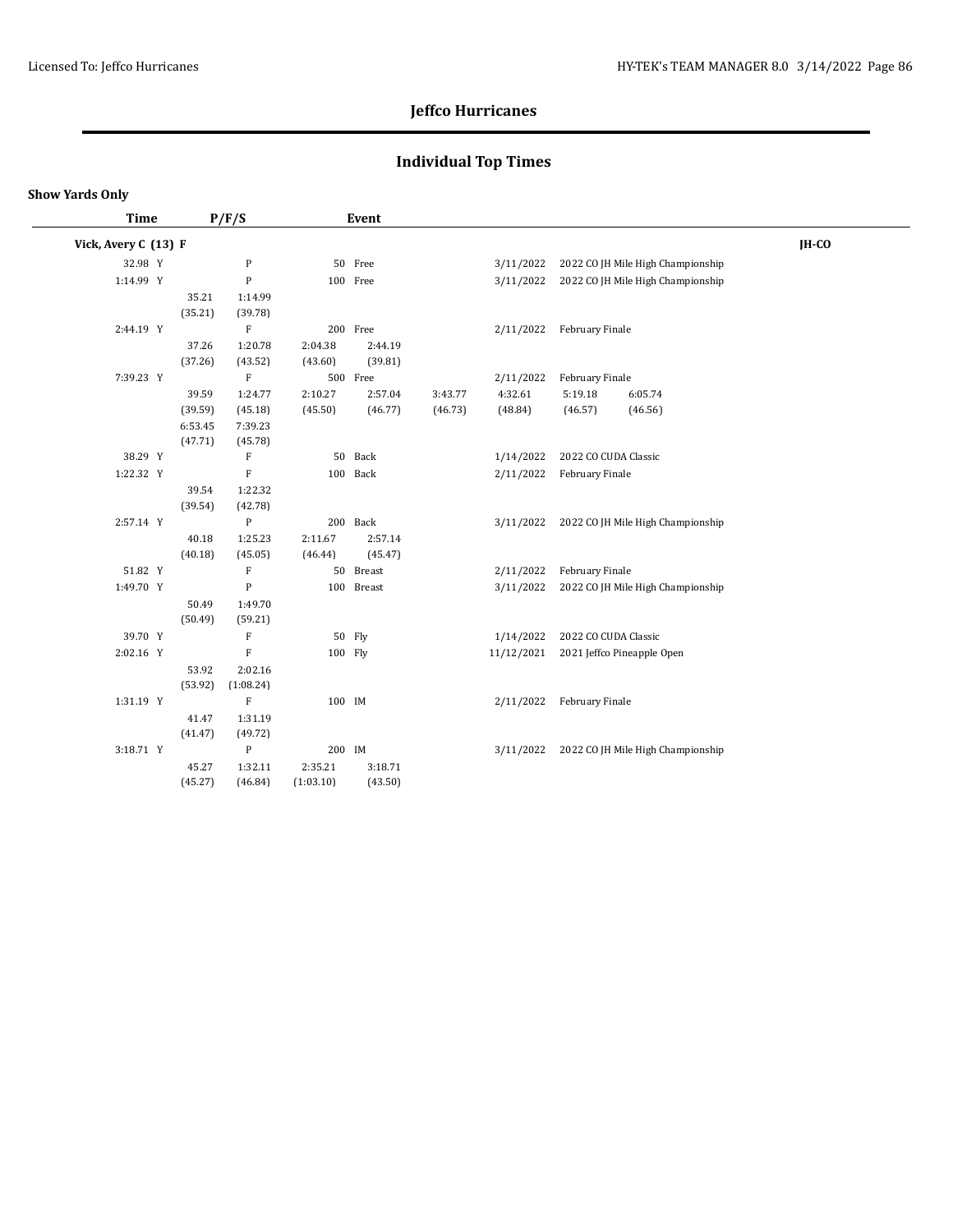# **Individual Top Times**

| <b>Time</b>           |           | P/F/S     |           | Event     |            |                                   |         |
|-----------------------|-----------|-----------|-----------|-----------|------------|-----------------------------------|---------|
| Weiss, Townes T (8) M |           |           |           |           |            |                                   | $IH-CO$ |
| 21.99 Y               |           | F         |           | 25 Free   | 3/11/2022  | 2022 CO JH Mile High Championship |         |
| 52.23 Y               |           | F         |           | 50 Free   | 3/11/2022  | 2022 CO JH Mile High Championship |         |
| 2:22.04 Y             |           | F         |           | 100 Free  | 11/12/2021 | 2021 Jeffco Pineapple Open        |         |
|                       | $\cdots$  | 2:22.04   |           |           |            |                                   |         |
|                       | $\cdots$  | (2:22.04) |           |           |            |                                   |         |
| 4:41.52 Y             |           | F         | 200       | Free      | 2/11/2022  | February Finale                   |         |
|                       | 1:02.29   | $---$     | 3:34.13   | 4:41.52   |            |                                   |         |
|                       | (1:02.29) | $---$     | (3:34.13) | (1:07.39) |            |                                   |         |
| 23.99 Y               |           | F         | 25        | Back      | 3/11/2022  | 2022 CO JH Mile High Championship |         |
| $1:06.11$ Y           |           | F         | 50        | Back      | 10/15/2021 | PPA Harvest Heats                 |         |
| 2:05.32 Y             |           | F         | 100       | Back      | 2/11/2022  | February Finale                   |         |
|                       | 1:01.68   | 2:05.32   |           |           |            |                                   |         |
|                       | (1:01.68) | (1:03.64) |           |           |            |                                   |         |
| $1:06.18$ Y           |           | F         | 50        | Breast    | 3/11/2022  | 2022 CO JH Mile High Championship |         |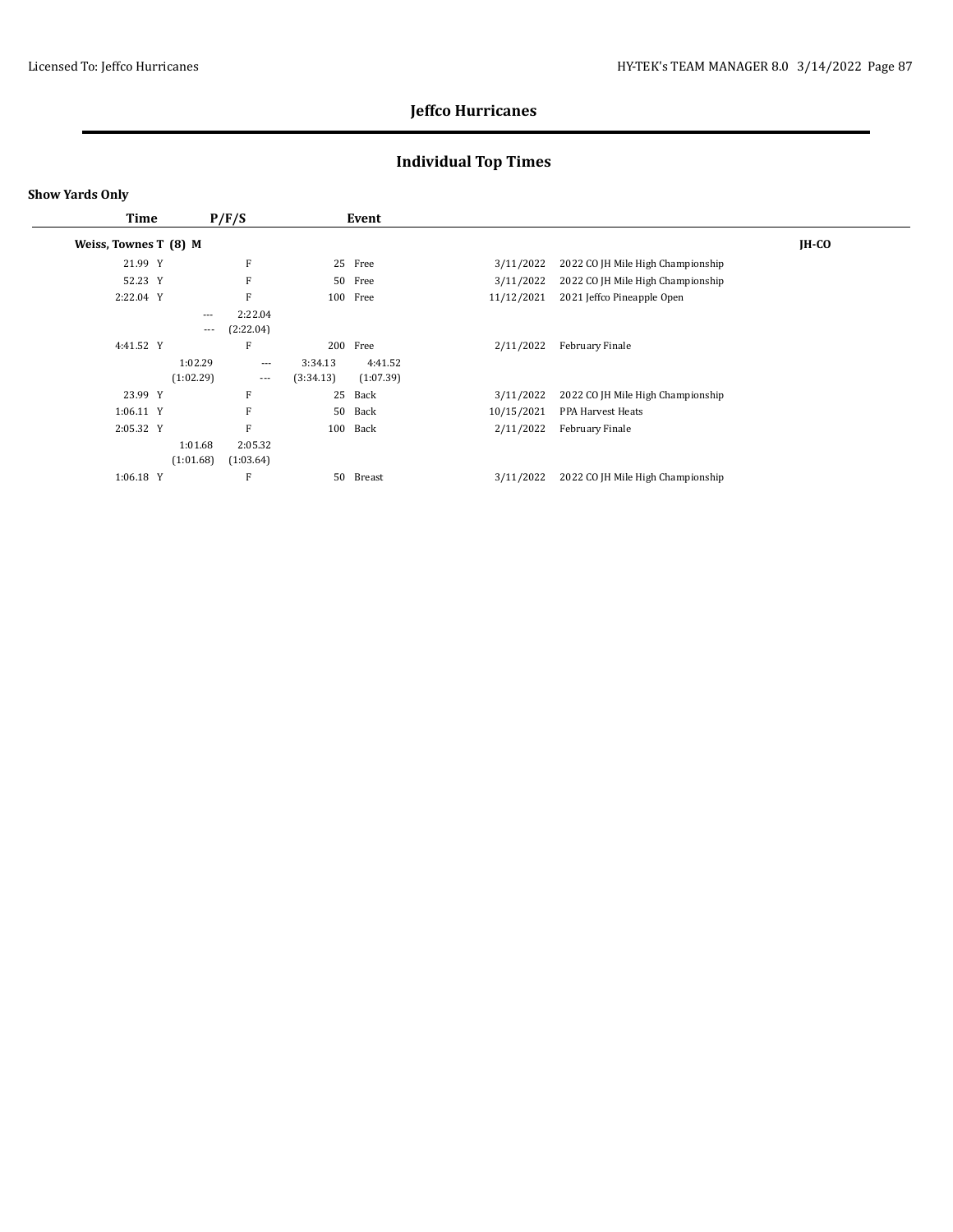# **Individual Top Times**

| <b>Time</b>                 |         | P/F/S                     |           | Event      |         |            |                          |                                   |       |  |
|-----------------------------|---------|---------------------------|-----------|------------|---------|------------|--------------------------|-----------------------------------|-------|--|
| Wendelberger, Sara A (12) F |         |                           |           |            |         |            |                          |                                   | IH-CO |  |
| 30.26 Y                     |         | ${\bf F}$                 |           | 50 Free    |         | 3/11/2022  |                          | 2022 CO JH Mile High Championship |       |  |
| 1:10.16 Y                   |         | F                         |           | 100 Free   |         | 3/11/2022  |                          | 2022 CO JH Mile High Championship |       |  |
|                             | 33.66   | 1:10.16                   |           |            |         |            |                          |                                   |       |  |
|                             | (33.66) | (36.50)                   |           |            |         |            |                          |                                   |       |  |
| 2:39.52 Y                   |         | $\rm F$                   |           | 200 Free   |         | 1/14/2022  | 2022 CO CUDA Classic     |                                   |       |  |
|                             | 35.03   | 1:15.84                   | 1:58.12   | 2:39.52    |         |            |                          |                                   |       |  |
|                             | (35.03) | (40.81)                   | (42.28)   | (41.40)    |         |            |                          |                                   |       |  |
| 7:24.36 Y                   |         | $\boldsymbol{\mathrm{F}}$ |           | 500 Free   |         | 2/11/2022  | February Finale          |                                   |       |  |
|                             | 37.50   | 1:20.11                   | 2:04.05   | 2:47.87    | 3:33.95 | 5:06.14    | $---$                    | 5:52.90                           |       |  |
|                             | (37.50) | (42.61)                   | (43.94)   | (43.82)    | (46.08) | (1:32.19)  | $\hspace{0.05cm} \ldots$ | (5:52.90)                         |       |  |
|                             | 6:39.83 | 7:24.36                   |           |            |         |            |                          |                                   |       |  |
|                             | (46.93) | (44.53)                   |           |            |         |            |                          |                                   |       |  |
| 36.66 Y                     |         | ${\bf F}$                 |           | 50 Back    |         | 3/11/2022  |                          | 2022 CO JH Mile High Championship |       |  |
| 1:24.06 Y                   |         | $\mathbf{P}$              |           | 100 Back   |         | 12/17/2021 |                          | 2021 Holiday Showdown             |       |  |
|                             | 38.96   | 1:24.06                   |           |            |         |            |                          |                                   |       |  |
|                             | (38.96) | (45.10)                   |           |            |         |            |                          |                                   |       |  |
| 44.51 Y                     |         | $\mathbf{P}$              |           | 50 Breast  |         | 12/17/2021 |                          | 2021 Holiday Showdown             |       |  |
| 1:38.22 Y                   |         | $\rm F$                   |           | 100 Breast |         | 1/14/2022  | 2022 CO CUDA Classic     |                                   |       |  |
|                             | 47.09   | 1:38.22                   |           |            |         |            |                          |                                   |       |  |
|                             | (47.09) | (51.13)                   |           |            |         |            |                          |                                   |       |  |
| 34.43 Y                     |         | F                         |           | 50 Fly     |         | 3/11/2022  |                          | 2022 CO JH Mile High Championship |       |  |
| 1:30.34 Y                   |         | F                         | 100 Flv   |            |         | 2/11/2022  | February Finale          |                                   |       |  |
|                             | 39.42   | 1:30.34                   |           |            |         |            |                          |                                   |       |  |
|                             | (39.42) | (50.92)                   |           |            |         |            |                          |                                   |       |  |
| 1:18.58 Y                   |         | F                         | 100 IM    |            |         | 3/11/2022  |                          | 2022 CO JH Mile High Championship |       |  |
|                             | 34.77   | 1:18.58                   |           |            |         |            |                          |                                   |       |  |
|                             | (34.77) | (43.81)                   |           |            |         |            |                          |                                   |       |  |
| 3:03.11 Y                   |         | $\rm F$                   | 200 IM    |            |         | 2/11/2022  | February Finale          |                                   |       |  |
|                             | 39.59   | 1:23.79                   | 2:26.43   | 3:03.11    |         |            |                          |                                   |       |  |
|                             | (39.59) | (44.20)                   | (1:02.64) | (36.68)    |         |            |                          |                                   |       |  |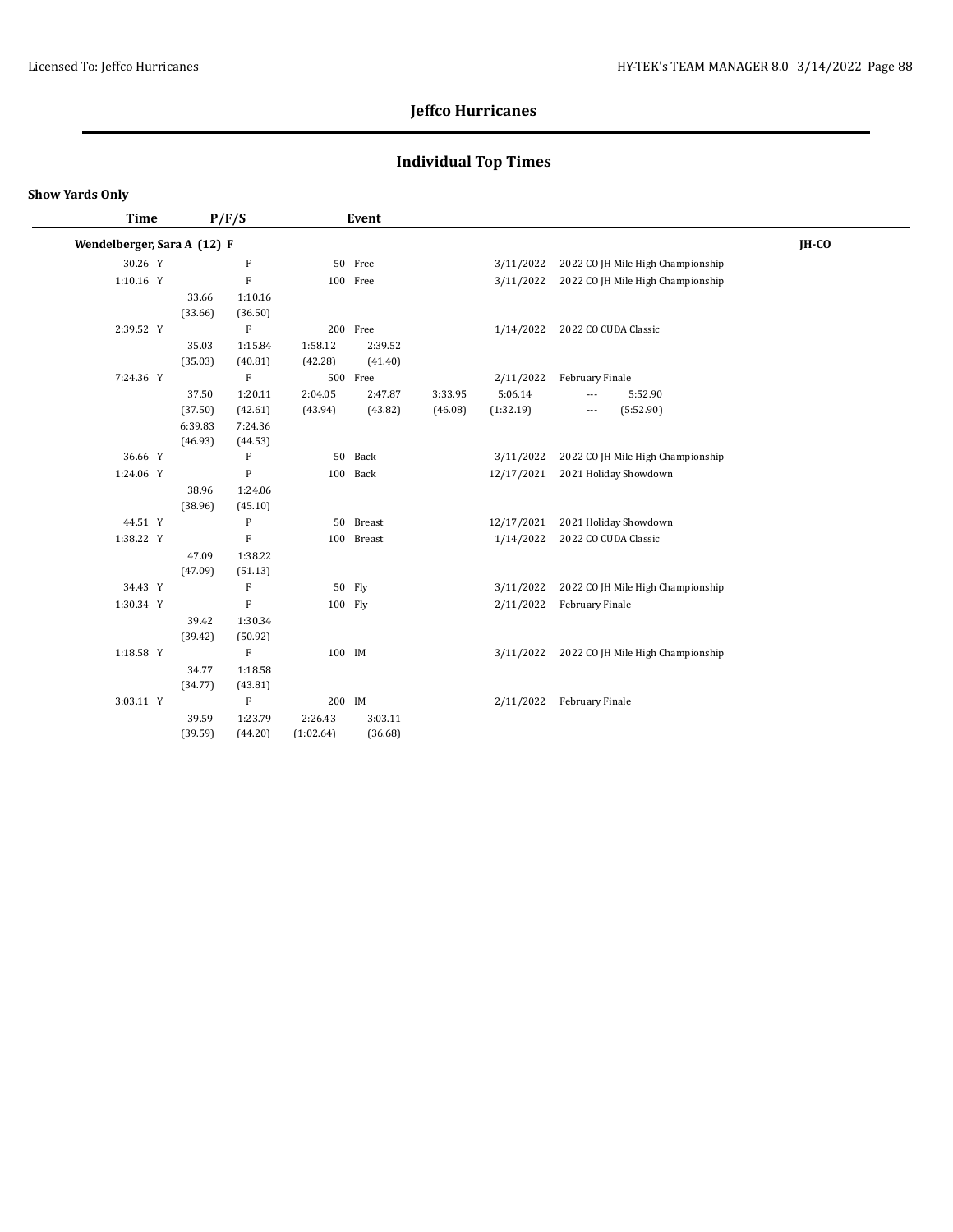# **Individual Top Times**

### **Show Yards Only**

 $\frac{1}{2}$ 

| <b>Time</b>           | P/F/S |                                      |                                 | Event                                                 |                      |            |                                   |       |
|-----------------------|-------|--------------------------------------|---------------------------------|-------------------------------------------------------|----------------------|------------|-----------------------------------|-------|
| Whitney, Cat C (13) F |       |                                      |                                 |                                                       |                      |            |                                   | IH-CO |
| 34.81 Y               |       |                                      | $\mathbf{P}$                    |                                                       | 50 Free              | 3/11/2022  | 2022 CO JH Mile High Championship |       |
| 1:15.63 Y             |       |                                      | $\mathbf{P}$                    |                                                       | 100 Free             | 3/11/2022  | 2022 CO JH Mile High Championship |       |
|                       |       | 36.59<br>(36.59)                     | 1:15.63<br>(39.04)              |                                                       |                      |            |                                   |       |
| 2:52.13 Y             |       |                                      | $\mathbf F$                     |                                                       | 200 Free             |            | 10/15/2021 PPA Harvest Heats      |       |
|                       |       | 41.05<br>(41.05)                     | 1:24.77<br>(43.72)              | 2:08.69<br>(43.92)                                    | 2:52.13<br>(43.44)   |            |                                   |       |
| 43.12 Y               |       |                                      | F                               |                                                       | 50 Back              | 10/15/2021 | PPA Harvest Heats                 |       |
| 1:29.10 Y             |       |                                      | $\mathbf F$                     |                                                       | 100 Back             | 1/14/2022  | 2022 CO CUDA Classic              |       |
|                       |       | $\overline{\phantom{a}}$<br>$\cdots$ | 1:29.10<br>(1:29.10)            |                                                       |                      |            |                                   |       |
| 3:09.92 Y             |       |                                      | $\mathbf{F}$                    |                                                       | 200 Back             | 3/11/2022  | 2022 CO JH Mile High Championship |       |
|                       |       | $---$<br>---                         | ---<br>$\overline{\phantom{a}}$ | $\overline{\phantom{a}}$<br>$\qquad \qquad -\qquad -$ | 3:09.92<br>(3:09.92) |            |                                   |       |
| 49.63 Y               |       |                                      | $\rm F$                         | 50                                                    | <b>Breast</b>        | 10/15/2021 | PPA Harvest Heats                 |       |
| 1:37.94 Y             |       |                                      | $\mathbf F$                     |                                                       | 100 Breast           |            | 10/15/2021 PPA Harvest Heats      |       |
|                       |       | 47.39<br>(47.39)                     | 1:37.94<br>(50.55)              |                                                       |                      |            |                                   |       |
| 3:25.91 Y             |       |                                      | $\mathbf{P}$                    |                                                       | 200 Breast           | 3/11/2022  | 2022 CO JH Mile High Championship |       |
|                       |       | 48.15<br>(48.15)                     | 1:41.74<br>(53.59)              | 2:33.63<br>(51.89)                                    | 3:25.91<br>(52.28)   |            |                                   |       |
| 48.61 Y               |       |                                      | F                               |                                                       | 50 Fly               | 10/15/2021 | PPA Harvest Heats                 |       |
| 1:34.11 Y             |       |                                      | $\mathbf F$                     | 100 IM                                                |                      | 10/15/2021 | PPA Harvest Heats                 |       |
|                       |       | 48.93<br>(48.93)                     | 1:34.11<br>(45.18)              |                                                       |                      |            |                                   |       |
| 3:11.07 Y             |       |                                      | $\mathbf F$                     | 200 IM                                                |                      | 1/14/2022  | 2022 CO CUDA Classic              |       |
|                       |       | 46.45<br>(46.45)                     | 1:33.31<br>(46.86)              | 2:27.71<br>(54.40)                                    | 3:11.07<br>(43.36)   |            |                                   |       |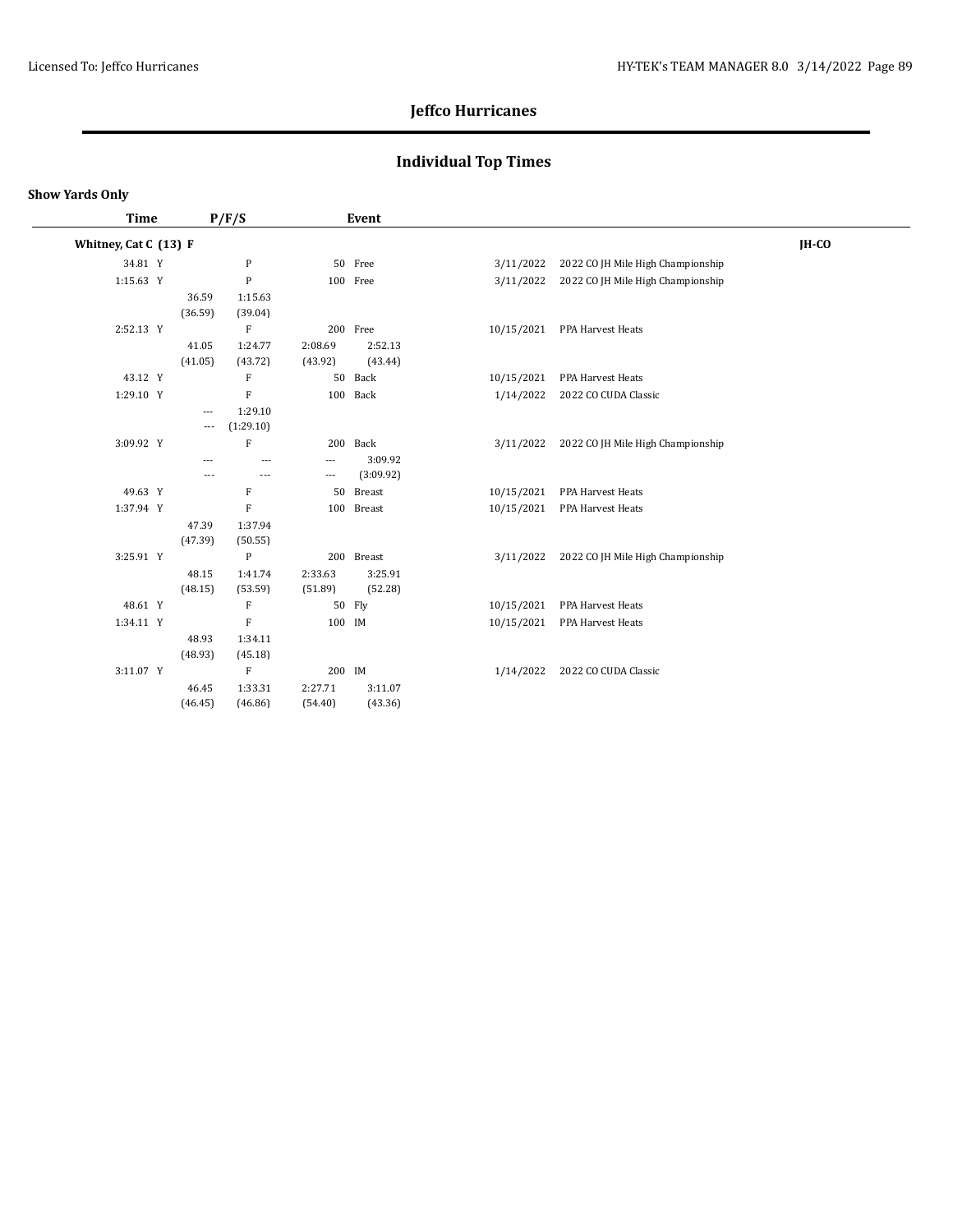# **Individual Top Times**

| Time                   |           | P/F/S        |                          | Event      |            |                            |       |
|------------------------|-----------|--------------|--------------------------|------------|------------|----------------------------|-------|
| Winters, Maya A (13) F |           |              |                          |            |            |                            | IH-CO |
| 14.72 Y                |           | F            |                          | 25 Free    | 5/1/2021   | SL Jeffco Freestyle Frenzy |       |
| 31.90 Y                |           | F            |                          | 50 Free    | 2/11/2022  | February Finale            |       |
| 1:14.83 Y              |           | F            |                          | 100 Free   | 1/14/2022  | 2022 CO CUDA Classic       |       |
|                        | 35.08     | 1:14.83      |                          |            |            |                            |       |
|                        | (35.08)   | (39.75)      |                          |            |            |                            |       |
| 2:42.01 Y              |           | F            |                          | 200 Free   | 2/11/2022  | February Finale            |       |
|                        | 35.13     | 1:16.46      | $\overline{\phantom{a}}$ | 2:42.01    |            |                            |       |
|                        | (35.13)   | (41.33)      | $\overline{\phantom{a}}$ | (2:42.01)  |            |                            |       |
| 40.01 Y                |           | F            | 50                       | Back       | 1/14/2022  | 2022 CO CUDA Classic       |       |
| 1:27.69 Y              |           | $\rm F$      |                          | 100 Back   | 1/14/2022  | 2022 CO CUDA Classic       |       |
|                        | 1:27.94   | 1:27.69      |                          |            |            |                            |       |
|                        | (1:27.94) | (.25)        |                          |            |            |                            |       |
| 42.95 Y                |           | F            | 50                       | Breast     | 1/14/2022  | 2022 CO CUDA Classic       |       |
| 1:37.79 Y              |           | F            |                          | 100 Breast | 2/11/2022  | February Finale            |       |
|                        | 43.77     | 1:37.79      |                          |            |            |                            |       |
|                        | (43.77)   | (54.02)      |                          |            |            |                            |       |
| 39.32 Y                |           | P            |                          | 50 Fly     | 12/17/2021 | 2021 Holiday Showdown      |       |
| 1:51.07 Y              |           | $\mathbf{F}$ | 100 Fly                  |            | 11/12/2021 | 2021 Jeffco Pineapple Open |       |
|                        | 45.18     | 1:51.07      |                          |            |            |                            |       |
|                        | (45.18)   | (1:05.89)    |                          |            |            |                            |       |
| 1:25.73 Y              |           | F            | 100 IM                   |            | 1/14/2022  | 2022 CO CUDA Classic       |       |
|                        | 42.14     | 1:25.73      |                          |            |            |                            |       |
|                        | (42.14)   | (43.59)      |                          |            |            |                            |       |
| 3:30.08 Y              |           | $\mathbf{F}$ | 200 IM                   |            | 10/15/2021 | PPA Harvest Heats          |       |
|                        | 46.19     | 1:41.23      | 2:42.17                  | 3:30.08    |            |                            |       |
|                        | (46.19)   | (55.04)      | (1:00.94)                | (47.91)    |            |                            |       |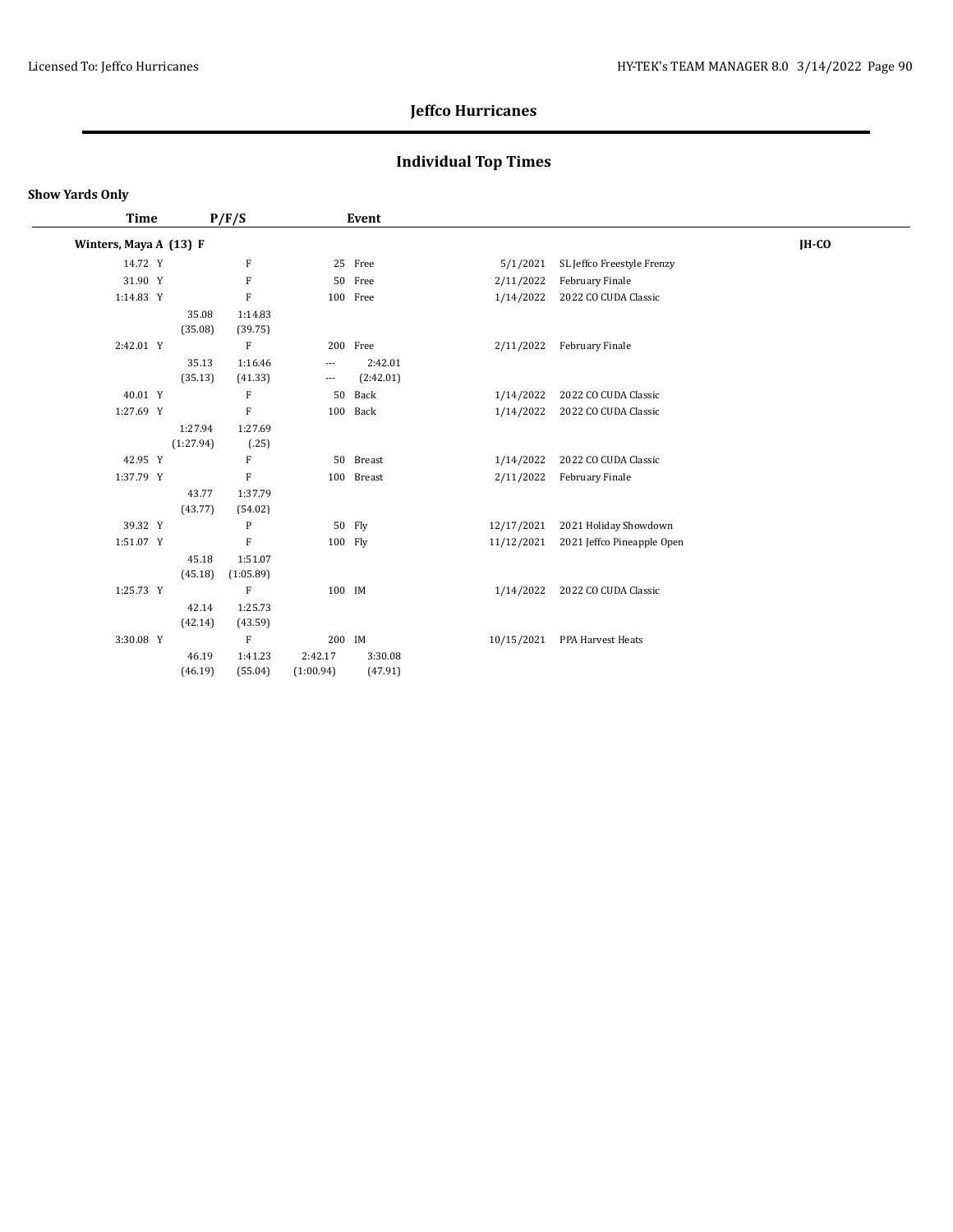# **Individual Top Times**

| <b>Time</b>                |                  | P/F/S              |                      | Event              |            |                            |              |
|----------------------------|------------------|--------------------|----------------------|--------------------|------------|----------------------------|--------------|
| Wolverton, Aubrey J (11) F |                  |                    |                      |                    |            |                            | <b>IH-CO</b> |
| 39.46 Y                    |                  | F                  |                      | 50 Free            | 1/14/2022  | 2022 CO CUDA Classic       |              |
| 1:43.92 Y                  |                  | F                  |                      | 100 Free           | 11/12/2021 | 2021 Jeffco Pineapple Open |              |
|                            | 46.33<br>(46.33) | 1:43.92<br>(57.59) |                      |                    |            |                            |              |
| 3:44.79 Y                  |                  | F                  | 200                  | Free               | 11/12/2021 | 2021 Jeffco Pineapple Open |              |
|                            | 45.70<br>(45.70) | $---$<br>$\cdots$  | 2:47.49<br>(2:47.49) | 3:44.79<br>(57.30) |            |                            |              |
| 46.46 Y                    |                  | F                  | 50                   | Back               | 1/14/2022  | 2022 CO CUDA Classic       |              |
| 1:39.35 Y                  |                  | P                  |                      | 100 Back           | 12/17/2021 | 2021 Holiday Showdown      |              |
|                            | 48.12            | 1:39.35            |                      |                    |            |                            |              |
|                            | (48.12)          | (51.23)            |                      |                    |            |                            |              |
| 54.11 Y                    |                  | P                  |                      | 50 Breast          | 12/17/2021 | 2021 Holiday Showdown      |              |
| 1:41.91 Y                  |                  | F                  | 100 IM               |                    | 1/14/2022  | 2022 CO CUDA Classic       |              |
|                            | 48.05<br>(48.05) | 1:41.91<br>(53.86) |                      |                    |            |                            |              |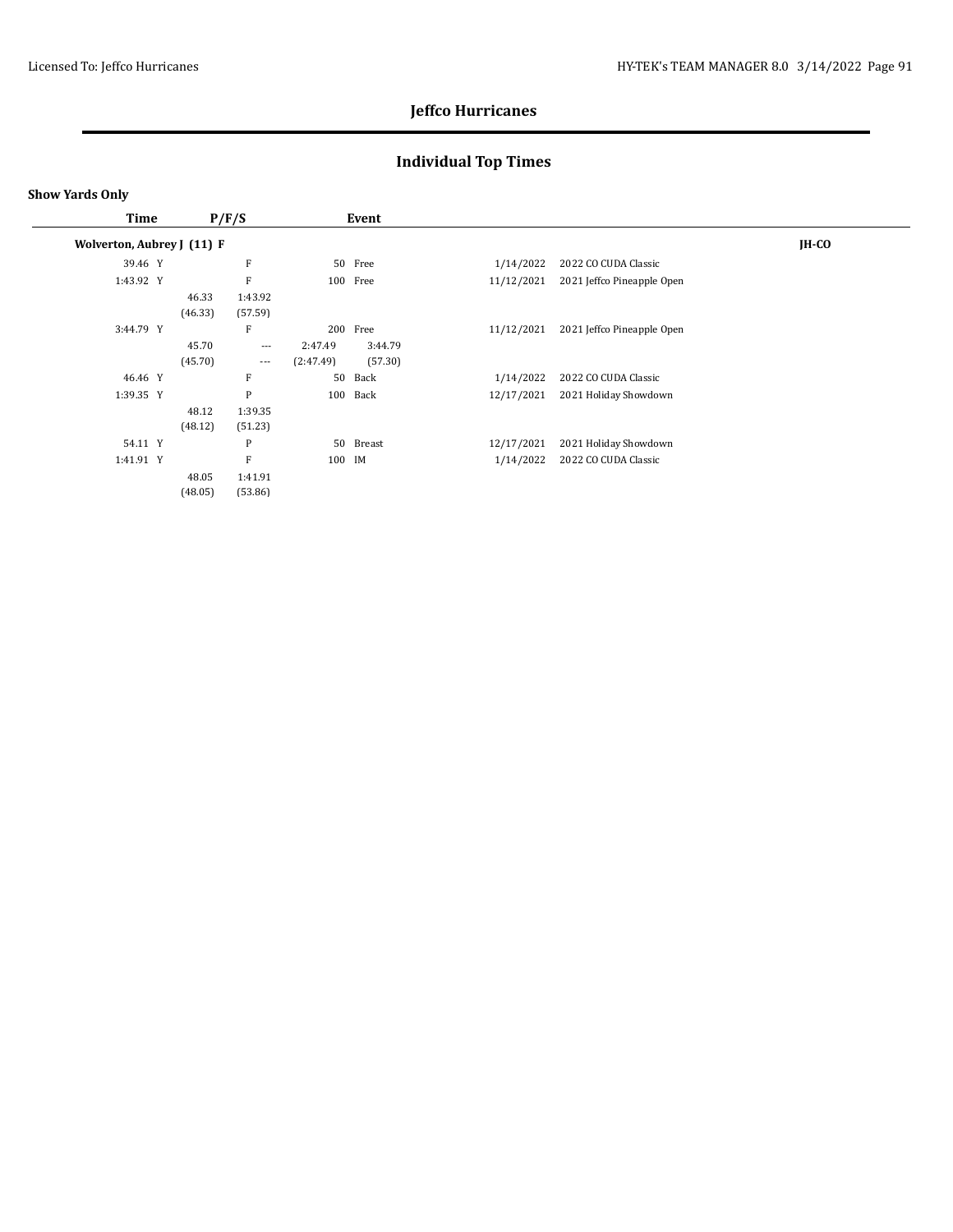# **Individual Top Times**

| <b>Time</b>          |                          | P/F/S                                |                    | Event                    |                          |                          |                          |                                             |       |
|----------------------|--------------------------|--------------------------------------|--------------------|--------------------------|--------------------------|--------------------------|--------------------------|---------------------------------------------|-------|
| Wyatt, Zach J (15) M |                          |                                      |                    |                          |                          |                          |                          |                                             | IH-CO |
| 11.71 Y              |                          | F                                    |                    | 25 Free                  |                          | 5/1/2021                 |                          | SL Jeffco Freestyle Frenzy                  |       |
| 25.92 Y              |                          | $\mathbf F$                          |                    | 50 Free                  |                          | 3/19/2021                | SL March Meet            |                                             |       |
| 56.39 Y              |                          | F                                    |                    | 100 Free                 |                          | 3/11/2022                |                          | 2022 CO JH Mile High Championship           |       |
|                      | 27.63                    | 56.39                                |                    |                          |                          |                          |                          |                                             |       |
|                      | (27.63)                  | (28.76)                              |                    |                          |                          |                          |                          |                                             |       |
| 2:03.27 Y            |                          | F                                    |                    | 200 Free                 |                          | 3/11/2022                |                          | 2022 CO JH Mile High Championship           |       |
|                      | 28.55                    | 59.59                                | 1:31.96            | 2:03.27                  |                          |                          |                          |                                             |       |
|                      | (28.55)                  | (31.04)                              | (32.37)            | (31.31)                  |                          |                          |                          |                                             |       |
| 6:14.90 Y            |                          | $\mathbf F$                          |                    | 500 Free                 |                          | 12/13/2019               |                          | 2019 FAST Mid-Season SC Finale              |       |
|                      | $\overline{\phantom{a}}$ | 11.82                                | 14.85              | 1:06.41                  | 1:22.35                  | 1:42.95                  | 2:01.00                  | 2:20.03                                     |       |
|                      | $\scriptstyle\cdots$     | (11.82)                              | (3.03)             | (51.56)                  | (15.94)                  | (20.60)                  | (18.05)                  | (19.03)                                     |       |
|                      | 2:39.15                  | 2:58.43                              | 3:18.06            | 3:37.83                  | 3:58.73                  | 4:18.61                  | 4:37.69                  | 4:57.34                                     |       |
|                      | (19.12)<br>5:17.20       | (19.28)                              | (19.63)            | (19.77)                  | (20.90)                  | (19.88)                  | (19.08)                  | (19.65)                                     |       |
|                      | (19.86)                  | 5:36.95<br>(19.75)                   | 5:53.93<br>(16.98) | 6:14.90<br>(20.97)       |                          |                          |                          |                                             |       |
| 12:53.53 Y           |                          | $\mathbf F$                          |                    | 1000 Free                |                          | 5/1/2021                 |                          | SL Jeffco Freestyle Frenzy                  |       |
|                      | 31.37                    | 1:07.44                              | 1:44.42            | 2:22.60                  | 3:00.72                  | 3:39.48                  | 4:17.66                  | 4:56.67                                     |       |
|                      | (31.37)                  | (36.07)                              | (36.98)            | (38.18)                  | (38.12)                  | (38.76)                  | (38.18)                  | (39.01)                                     |       |
|                      | 5:36.32                  | 6:16.15                              | 6:56.35            | 7:35.97                  | 8:16.33                  | 8:56.55                  | 9:37.13                  | 10:17.18                                    |       |
|                      | (39.65)                  | (39.83)                              | (40.20)            | (39.62)                  | (40.36)                  | (40.22)                  | (40.58)                  | (40.05)                                     |       |
|                      | 10:57.36                 | 11:37.37                             | 12:15.31           | $\overline{\phantom{a}}$ | $\overline{\phantom{a}}$ | $\overline{\phantom{a}}$ | $\overline{\phantom{a}}$ | $\overline{\phantom{a}}$                    |       |
|                      | (40.18)                  | (40.01)                              | (37.94)            | $\overline{\phantom{a}}$ | $\overline{a}$           | ---                      | $\overline{a}$           | $---$                                       |       |
|                      | $\overline{\phantom{a}}$ | $\overline{\phantom{a}}$             | ---                | $\overline{\phantom{a}}$ | $\qquad \qquad -$        | $\overline{\phantom{a}}$ | ---                      | $\overline{\phantom{a}}$                    |       |
|                      | $\scriptstyle\cdots$     | $---$                                | ---                | $\overline{\phantom{a}}$ | ---                      | $\overline{a}$           | $---$                    | $---$                                       |       |
|                      | 12:53.53<br>(12:53.53)   |                                      |                    |                          |                          |                          |                          |                                             |       |
| 1:06.77 Y            |                          | F                                    |                    | 100 Back                 |                          | 2/11/2022                | February Finale          |                                             |       |
|                      | 33.15                    | 1:06.77                              |                    |                          |                          |                          |                          |                                             |       |
|                      | (33.15)                  | (33.62)                              |                    |                          |                          |                          |                          |                                             |       |
| 2:27.05 Y            |                          | $\mathbf F$                          |                    | 200 Back                 |                          | 11/12/2021               |                          | 2021 Jeffco Pineapple Open                  |       |
|                      | 34.44                    | 1:11.50                              | 1:49.46            | 2:27.05                  |                          |                          |                          |                                             |       |
|                      | (34.44)                  | (37.06)                              | (37.96)            | (37.59)                  |                          |                          |                          |                                             |       |
| 46.01 Y              |                          | F                                    |                    | 50 Breast                |                          | 1/18/2019                |                          | 2019 CO CUDA Classic                        |       |
| 1:25.79 Y            |                          | $\mathbf F$                          |                    | 100 Breast               |                          | 9/25/2021                |                          | 2021, CO. Jeffco Hurricane September Open   |       |
|                      | 40.51                    | 1:25.79                              |                    |                          |                          |                          |                          |                                             |       |
|                      | (40.51)                  | (45.28)                              |                    |                          |                          |                          |                          |                                             |       |
| 3:10.11 Y            |                          | F                                    |                    | 200 Breast               |                          | 10/19/2019               | PPA/HRA/JH TriMeet       |                                             |       |
|                      | 42.71                    | 1:30.40                              | 2:19.69            | 3:10.11                  |                          |                          |                          |                                             |       |
| 32.19 Y              | (42.71)                  | (47.69)<br>$\boldsymbol{\mathrm{F}}$ | (49.29)            | (50.42)<br>50 Fly        |                          | 3/1/2019                 |                          | 2019 CO CSI Silver State                    |       |
| 58.55 Y              |                          | F                                    |                    |                          |                          |                          |                          | 3/11/2022 2022 CO JH Mile High Championship |       |
|                      | 27.34                    | 58.55                                |                    | 100 Fly                  |                          |                          |                          |                                             |       |
|                      | (27.34)                  | (31.21)                              |                    |                          |                          |                          |                          |                                             |       |
| 2:23.74 Y            |                          | $\mathbf F$                          |                    | 200 Fly                  |                          |                          |                          | 3/11/2022 2022 CO JH Mile High Championship |       |
|                      | 30.92                    | 1:05.78                              | 1:42.41            | 2:23.74                  |                          |                          |                          |                                             |       |
|                      | (30.92)                  | (34.86)                              | (36.63)            | (41.33)                  |                          |                          |                          |                                             |       |
| 1:16.14 Y            |                          | $\mathbf F$                          | 100 IM             |                          |                          | 2/9/2019                 | Jeffco February Finale   |                                             |       |
|                      | 34.87                    | 1:16.14                              |                    |                          |                          |                          |                          |                                             |       |
|                      | (34.87)                  | (41.27)                              |                    |                          |                          |                          |                          |                                             |       |
| 2:19.73 Y            |                          | $\mathbf{P}$                         |                    | 200 IM                   |                          |                          |                          | 3/11/2022 2022 CO JH Mile High Championship |       |
|                      | 28.21                    | 1:03.18                              | 1:47.51            | 2:19.73                  |                          |                          |                          |                                             |       |
|                      | (28.21)                  | (34.97)                              | (44.33)            | (32.22)                  |                          |                          |                          |                                             |       |
| 5:31.04 Y            |                          | $\mathbf F$                          | 400 IM             |                          |                          | 12/13/2019               |                          | 2019 FAST Mid-Season SC Finale              |       |
|                      | 15.01                    | 31.89                                | 50.85              | 1:09.81                  | 1:32.20                  | 1:52.28                  | 2:13.48                  | 2:35.16                                     |       |
|                      | (15.01)                  | (16.88)                              | (18.96)            | (18.96)                  | (22.39)                  | (20.08)                  | (21.20)                  | (21.68)                                     |       |
|                      | 2:59.10                  | 3:23.54                              | 3:49.44            | 4:13.95                  | 4:34.81                  | 4:53.72                  | 5:12.78                  | 5:31.04                                     |       |
|                      | (23.94)                  | (24.44)                              | (25.90)            | (24.51)                  | (20.86)                  | (18.91)                  | (19.06)                  | (18.26)                                     |       |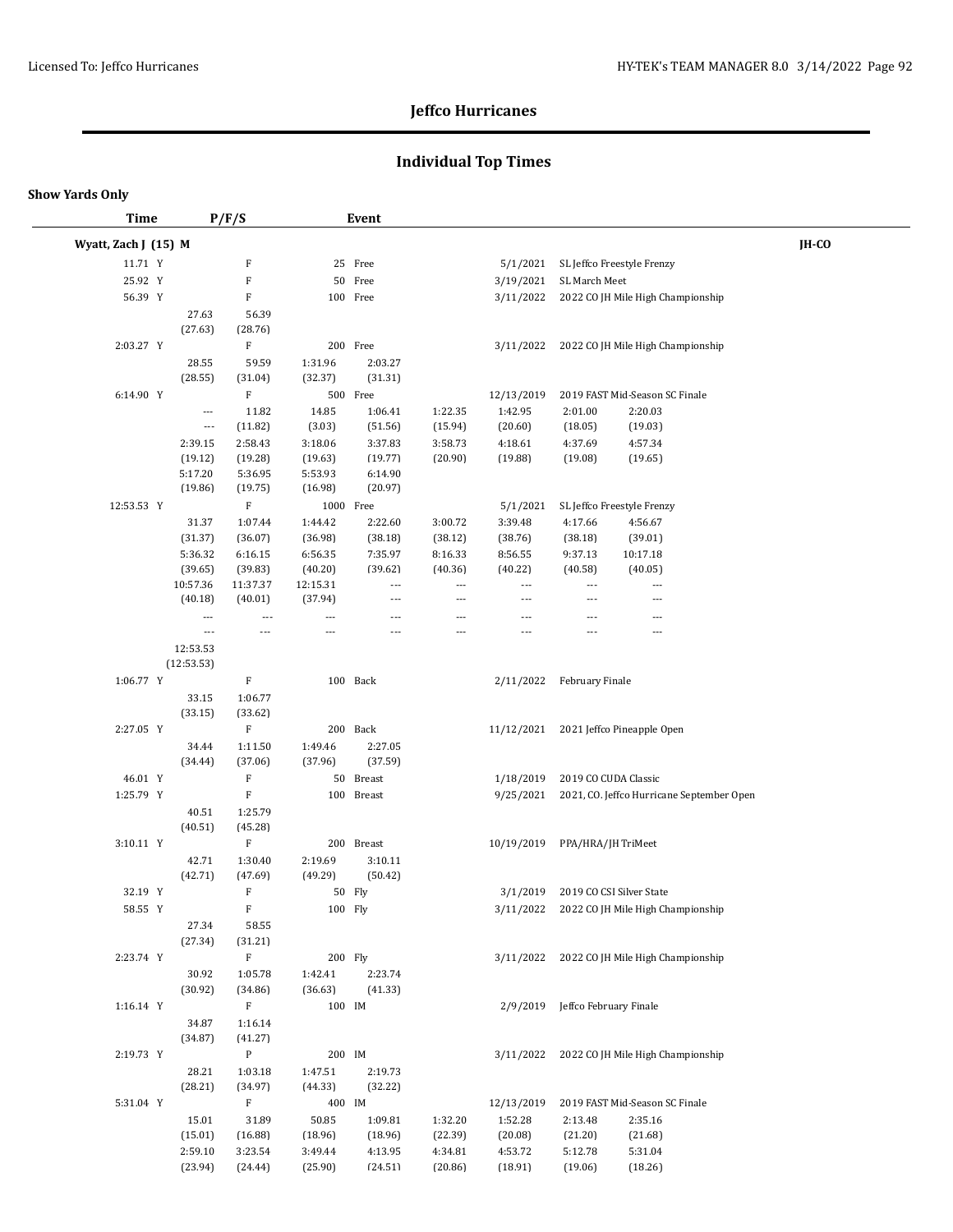# **Individual Top Times**

|  |                                                                                                                                                                 |           |                                   |           |                                                                                                                        |                                           | $IH-CO$ |
|--|-----------------------------------------------------------------------------------------------------------------------------------------------------------------|-----------|-----------------------------------|-----------|------------------------------------------------------------------------------------------------------------------------|-------------------------------------------|---------|
|  |                                                                                                                                                                 | F         |                                   |           | 5/1/2021                                                                                                               | SL Jeffco Freestyle Frenzy                |         |
|  |                                                                                                                                                                 | F         |                                   |           | 1/14/2022                                                                                                              | 2022 CO CUDA Classic                      |         |
|  |                                                                                                                                                                 | F         |                                   |           | 11/12/2021                                                                                                             | 2021 Jeffco Pineapple Open                |         |
|  | 43.41                                                                                                                                                           | 1:33.60   |                                   |           |                                                                                                                        |                                           |         |
|  | (43.41)                                                                                                                                                         | (50.19)   |                                   |           |                                                                                                                        |                                           |         |
|  |                                                                                                                                                                 | F         |                                   |           | 11/12/2021                                                                                                             | 2021 Jeffco Pineapple Open                |         |
|  | 52.78                                                                                                                                                           | 1:54.13   | $\overline{\phantom{a}}$          | 3:51.93   |                                                                                                                        |                                           |         |
|  | (52.78)                                                                                                                                                         | (1:01.35) | $\cdots$                          | (3:51.93) |                                                                                                                        |                                           |         |
|  |                                                                                                                                                                 | F         | 25                                | Back      | 12/22/2019                                                                                                             | 10&U Grand Prix #2                        |         |
|  |                                                                                                                                                                 | F         |                                   | Back      | 10/15/2021                                                                                                             | PPA Harvest Heats                         |         |
|  |                                                                                                                                                                 | F         |                                   | Back      | 2/11/2022                                                                                                              | February Finale                           |         |
|  | 50.34                                                                                                                                                           | 1:43.82   |                                   |           |                                                                                                                        |                                           |         |
|  | (50.34)                                                                                                                                                         | (53.48)   |                                   |           |                                                                                                                        |                                           |         |
|  |                                                                                                                                                                 | F         |                                   |           | 12/22/2019                                                                                                             | 10&U Grand Prix #2                        |         |
|  |                                                                                                                                                                 | F         |                                   | Breast    | 11/12/2021                                                                                                             | 2021 Jeffco Pineapple Open                |         |
|  |                                                                                                                                                                 | F         |                                   |           | 11/12/2021                                                                                                             | 2021 Jeffco Pineapple Open                |         |
|  | 51.08                                                                                                                                                           | 1:48.42   |                                   |           |                                                                                                                        |                                           |         |
|  | (51.08)                                                                                                                                                         | (57.34)   |                                   |           |                                                                                                                        |                                           |         |
|  |                                                                                                                                                                 | F         |                                   |           | 12/16/2018                                                                                                             | 10&U Grand Prix 2 2018                    |         |
|  |                                                                                                                                                                 | F         |                                   |           | 9/25/2021                                                                                                              | 2021, CO. Jeffco Hurricane September Open |         |
|  |                                                                                                                                                                 | F         |                                   |           | 1/14/2022                                                                                                              | 2022 CO CUDA Classic                      |         |
|  | 56.80                                                                                                                                                           | 1:50.75   |                                   |           |                                                                                                                        |                                           |         |
|  | (56.80)                                                                                                                                                         | (53.95)   |                                   |           |                                                                                                                        |                                           |         |
|  | Time<br>19.25 Y<br>42.46 Y<br>1:33.60 Y<br>3:51.93 Y<br>24.71 Y<br>47.15 Y<br>1:43.82 Y<br>25.01 Y<br>48.20 Y<br>1:48.42 Y<br>28.99 Y<br>1:00.37 Y<br>1:50.75 Y |           | P/F/S<br>Zeddies, Andrew S (10) M |           | 25 Free<br>50 Free<br>100 Free<br>200 Free<br>50<br>100<br>25 Breast<br>50<br>100 Breast<br>25 Fly<br>50 Fly<br>100 IM | Event                                     |         |